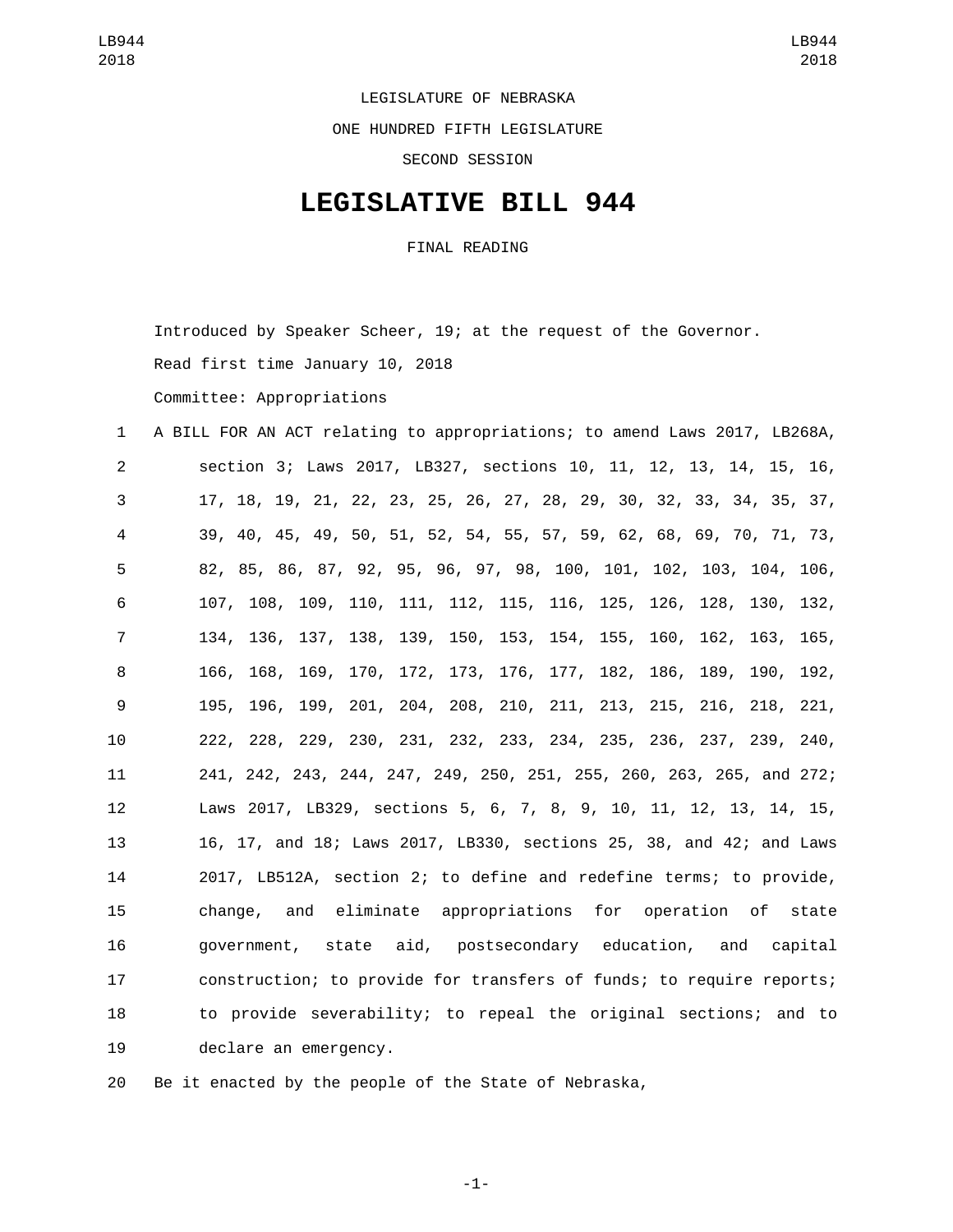| $\mathbf{1}$   | Section 1. DEFINITION OF APPROPRIATION PERIOD.                             |
|----------------|----------------------------------------------------------------------------|
| $\overline{2}$ | For purposes of this act and any other legislative bill passed by          |
| 3              | the One Hundred Fifth Legislature, First or Second Session, which          |
| 4              | appropriates funds, FY2016-17 means the period July 1, 2016, through June  |
| 5              | 30, 2017; FY2017-18 means the period July 1, 2017, through June 30, 2018;  |
| 6              | FY2018-19 means the period July 1, 2018, through June 30, 2019; FY2019-20  |
| 7              | means the period July 1, 2019, through June 30, 2020; and FY2020-21 means  |
| 8              | the period July 1, 2020, through June 30, 2021.                            |
| 9              | Sec. 2. APPROPRIATION LANGUAGE.                                            |
| 10             | There are hereby appropriated, for FY2017-18 and FY2018-19, the sums       |
| 11             | set forth in this act to each agency for each program from the respective  |
| 12             | <u>funds</u> for the general operations of state government, postsecondary |
| 13             | education, capital construction, and state aid, except as otherwise        |
| 14             | appropriated.                                                              |
| 15             | UNEXPENDED BALANCES AND CERTIFIED ENCUMBRANCES.<br>Sec. 3.                 |
| 16             | All General Fund appropriations existing on June 30, 2017, in excess       |
| 17             | of expended and certified encumbrance amounts are hereby lapsed unless     |
| 18             | otherwise provided. All Cash Fund and Revolving Fund appropriations        |
| 19             | existing on June 30, 2017, in excess of expended and certified             |
| 20             | hereby lapsed unless otherwise expressly<br>encumbrance amounts are        |
| 21             | provided. All certified encumbrance amounts on June 30, 2017, and June     |
| 22             | 30, 2018, are hereby reappropriated for FY2017-18 and FY2018-19,           |
| 23             | respectively, which amounts shall be in addition to the amounts shown in   |
| 24             | this act.                                                                  |
| 25             | Sec. 4. REAPPROPRIATION OF BALANCES, FY2017-18 to FY2018-19.               |
| 26             | In addition to the appropriations set forth in this act, there are         |
| 27             | hereby reappropriated all unexpended appropriation balances existing on    |
| 28             | June 30, 2018, for FY2018-19 to the respective agencies, programs, and     |
| 29             | funds listed in this act, except as otherwise provided in this act.        |
| 30             | Sec. 5.<br>NEBRASKA ACCOUNTING SYSTEM MANUAL DEFINITIONS.                  |

The definitions contained in the Nebraska Accounting System Manual,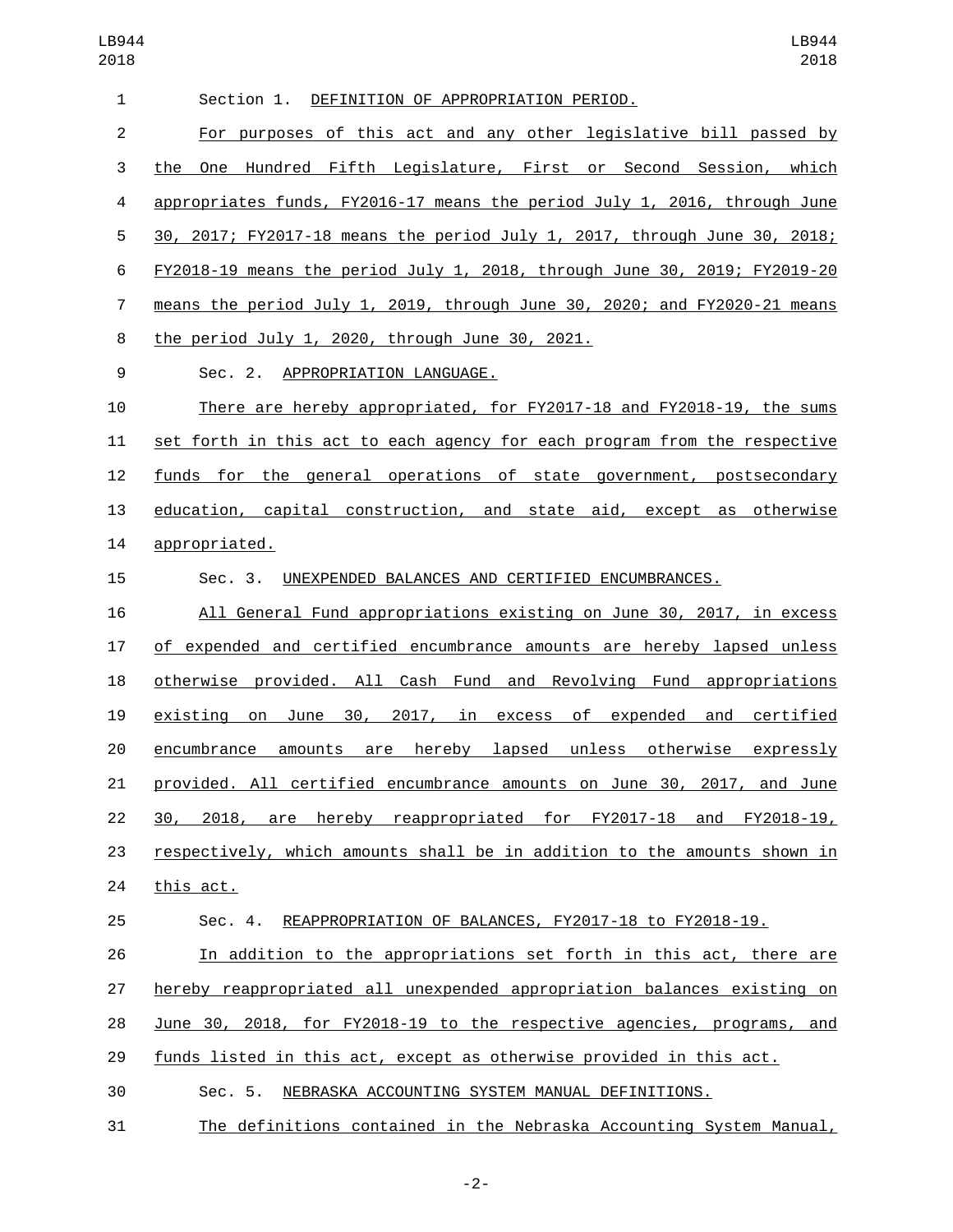| $\mathbf{1}$   | and any amendments thereto, on file with the Clerk of the Legislature are  |               |               |
|----------------|----------------------------------------------------------------------------|---------------|---------------|
| 2              | hereby adopted by the Legislature as the definitions for this act, except  |               |               |
| 3              | as provided in section 148 of this act.                                    |               |               |
| 4              | Sec. 6.<br>DRAWING AND PAYING WARRANTS.                                    |               |               |
| 5              | The Director of Administrative Services shall draw warrants upon the       |               |               |
| 6              | proper fund in the state treasury for an amount not to exceed the          |               |               |
| $\overline{7}$ | appropriations set forth in this act upon presentation of proper           |               |               |
| 8              | documentation. The State Treasurer shall pay the warrants out of the       |               |               |
| 9              | appropriate funds.                                                         |               |               |
| 10             | Sec. 7. AGENCY NO. 14 - PUBLIC SERVICE COMMISSION                          |               |               |
| 11             | Program No. 60 - Grain Warehouse Surveillance/Moisture Testing             |               |               |
| 12             |                                                                            | FY2017-18     | FY2018-19     |
| 13             | <b>CASH FUND</b>                                                           | 24,000        | <u>-0-</u>    |
| 14             | PROGRAM TOTAL                                                              | 24,000        | <u>- 0 - </u> |
| 15             | SALARY LIMIT                                                               | $-0-$         | $-0-$         |
| 16             | AGENCY NO. 16 - DEPARTMENT OF REVENUE<br>Sec. 8.                           |               |               |
| 17             | Program No. 164 - Gamblers Assistance Program                              |               |               |
| 18             |                                                                            | FY2017-18     | FY2018-19     |
| 19             | <b>CASH FUND</b>                                                           | <u>- 0 - </u> | 50,000        |
| 20             | PROGRAM TOTAL                                                              | $-0-$         | 50,000        |
| 21             | SALARY LIMIT                                                               | $-0-$         | 6,886         |
| 22             | There is included in the appropriation to this program for FY2018-19       |               |               |
| 23             | \$50,000 Cash Funds for state aid, which shall only be used for such       |               |               |
| 24             | purpose.                                                                   |               |               |
| 25             | AGENCY NO. 27 - DEPARTMENT OF TRANSPORTATION<br>Sec. 9.                    |               |               |
| 26             | Program No. 26 - Administration and Services                               |               |               |
| 27             |                                                                            | FY2017-18     | FY2018-19     |
| 28             | CASH FUND est.                                                             | $-0-$         | 80,400        |
| 29             | PROGRAM TOTAL                                                              | $-0-$         | 80,400        |
| 30             | There is included in the appropriation to this program for FY2018-19       |               |               |
| 31             | \$80,400 Cash Funds for state aid which shall be used to contract with the |               |               |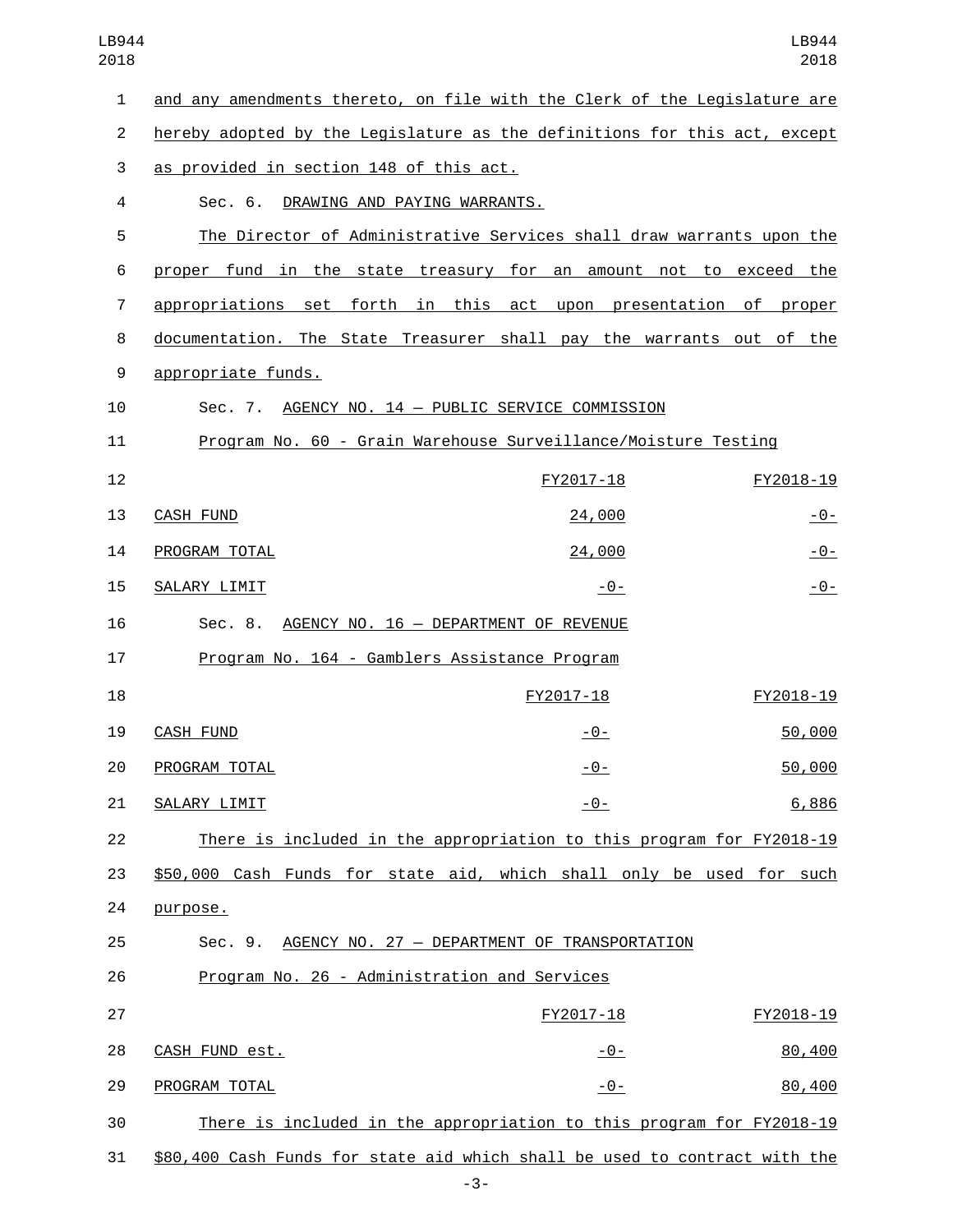| $\mathbf{1}$   | Nebraska Wing of the Civil Air Patrol in accordance with section 55-181. |                                               |            |                |
|----------------|--------------------------------------------------------------------------|-----------------------------------------------|------------|----------------|
| $\overline{2}$ | Sec. 10. AGENCY NO. 28 - DEPARTMENT OF VETERANS' AFFAIRS                 |                                               |            |                |
| 3              | Program No. 519 - Nebraska Veterans' Homes                               |                                               |            |                |
| $\overline{4}$ |                                                                          |                                               | FY2017-18  | FY2018-19      |
| 5              | <b>GENERAL FUND</b>                                                      |                                               | 286,671    | 305, 229       |
| 6              | <b>CASH FUND</b>                                                         |                                               | 221, 413   | 222,858        |
| 7              | FEDERAL FUND est.                                                        |                                               | 349,418    | 351,696        |
| 8              | PROGRAM TOTAL                                                            |                                               | 857,502    | 879,783        |
| 9              | SALARY LIMIT                                                             |                                               | 711,934    | 717, 273       |
| 10             | Sec. 11. AGENCY NO. 46 - DEPARTMENT OF CORRECTIONAL SERVICES             |                                               |            |                |
| 11             | Program No. 929 - Nebraska State Penitentiary Dormitory                  |                                               |            |                |
| 12             |                                                                          | FY2017-18                                     | FY2018-19  | <b>FUTURE</b>  |
| 13             | NEBRASKA CAPITAL                                                         |                                               |            |                |
| 14             | <b>CONSTRUCTION FUND</b>                                                 | $-0-$                                         | 5,800,000  | $-0-$          |
| 15             | PROGRAM TOTAL                                                            | $-0-$                                         | 5,800,000  | $-0-$          |
| 16             | The Department of Correctional Services is hereby authorized to          |                                               |            |                |
| 17             | plan, design, and renovate existing facilities as necessary to           |                                               |            |                |
| 18             | incorporate and construct a new one-hundred-bed dormitory within the     |                                               |            |                |
| 19             | Nebraska State Penitentiary complex.                                     |                                               |            |                |
| 20             | Sec. 12. AGENCY NO. 91 - NEBRASKA TOURISM COMMISSION                     |                                               |            |                |
| 21             | Program No. 618 - Tourism Promotion                                      |                                               |            |                |
| 22             |                                                                          |                                               | FY2017-18  | FY2018-19      |
| 23             | <b>CASH FUND</b>                                                         |                                               | 90,000     | 90,000         |
| 24             | PROGRAM TOTAL                                                            |                                               | 90,000     | 90,000         |
| 25             | SALARY LIMIT                                                             |                                               | <u>-0-</u> | <u> - 0 - </u> |
| 26             | Sec. 13.                                                                 | AGENCY NO. 94 - COMMISSION ON PUBLIC ADVOCACY |            |                |
| 27             | Program No. 430 - Rural Practice Loan Repayment Assistance               |                                               |            |                |
| 28             |                                                                          |                                               | FY2017-18  | FY2018-19      |
| 29             | <b>CASH FUND</b>                                                         |                                               | 125,000    | 150,000        |
| 30             | PROGRAM TOTAL                                                            |                                               | 125,000    | 150,000        |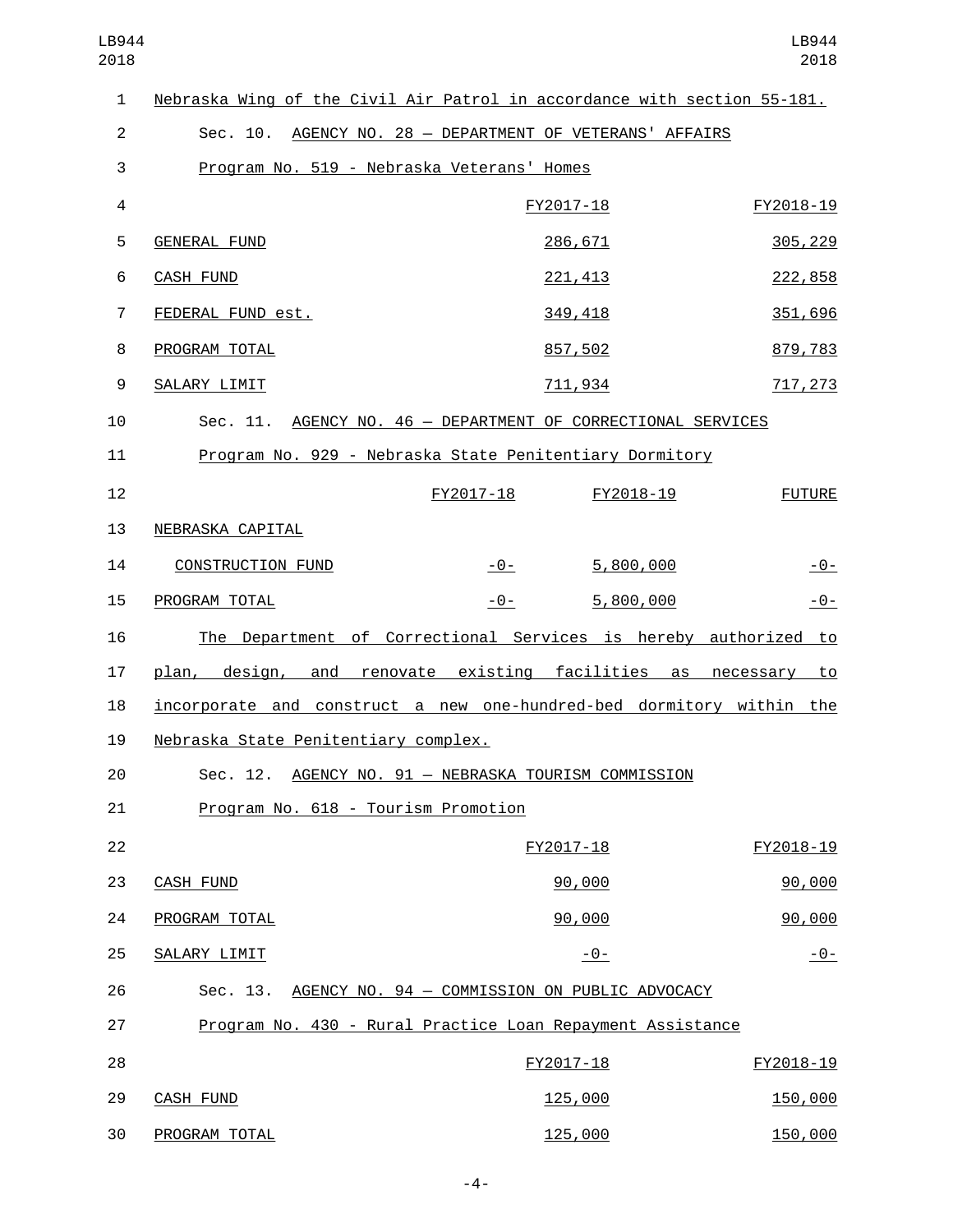| LB944<br>2018  |                                                                            |           | LB944<br>2018 |
|----------------|----------------------------------------------------------------------------|-----------|---------------|
| $\mathbf{1}$   | There is included in the appropriation to this program for FY2017-18       |           |               |
| $\overline{2}$ | \$125,000 Cash Funds for state aid, which shall only be used for such      |           |               |
| 3              | purpose. There is included in the appropriation to this program for        |           |               |
| 4              | FY2018-19 \$150,000 Cash Funds for state aid, which shall only be used for |           |               |
| 5              | such purpose.                                                              |           |               |
| 6              | Sec. 14. Laws 2017, LB268A, section 3, is amended to read:                 |           |               |
| 7              | Sec. 3. AGENCY NO. 70 - FOSTER CARE REVIEW OFFICE                          |           |               |
| 8              | Program No. 353 - Children's Commission                                    |           |               |
| 9              |                                                                            | FY2017-18 | FY2018-19     |
| 10             | <b>GENERAL FUND</b>                                                        | 176,400   | 176,400       |
| 11             | PROGRAM TOTAL                                                              | 176,400   | 176,400       |
| 12             | SALARY LIMIT                                                               | 115,392   | 101,144       |
| 13             | GENERAL FUND                                                               | 180,000   | 180,000       |
| 14             | PROGRAM TOTAL                                                              | 180,000   | 180,000       |
| 15             | SALARY LIMIT                                                               | 100,392   | 101, 144      |
| 16             | Sec. 15. Laws 2017, LB327, section 10, is amended to read:                 |           |               |
| 17             | Sec. 10. AGENCY NO. 3 - LEGISLATIVE COUNCIL                                |           |               |
| 18             | Program No. 122 - Legislative Services                                     |           |               |
| 19             |                                                                            | FY2017-18 | FY2018-19     |
| 20             | <b>GENERAL FUND</b>                                                        | 9,510,388 | 9,645,982     |
| 21             | GENERAL FUND                                                               | 9,704,478 | 9,842,839     |
| 22             | CASH FUND                                                                  | 75,000    | 75,000        |
| 23             | FEDERAL FUND est.                                                          | 39,270    | 39,270        |
| 24             | PROGRAM TOTAL                                                              | 9,624,658 | 9,760,252     |
| 25             | PROGRAM TOTAL                                                              | 9,818,748 | 9, 957, 109   |
| 26             | SALARY LIMIT                                                               | 7,116,064 | 7,168,457     |
| 27             | There is included in the appropriation to this program for FY2017-18       |           |               |
|                |                                                                            |           |               |

28 \$75,000 Cash Funds and for FY2018-19 \$75,000 Cash Funds from the Nebraska 29 Health Care Cash Fund for the purpose of ongoing health-related research 30 and public policy development by the Health and Human Services Committee

-5-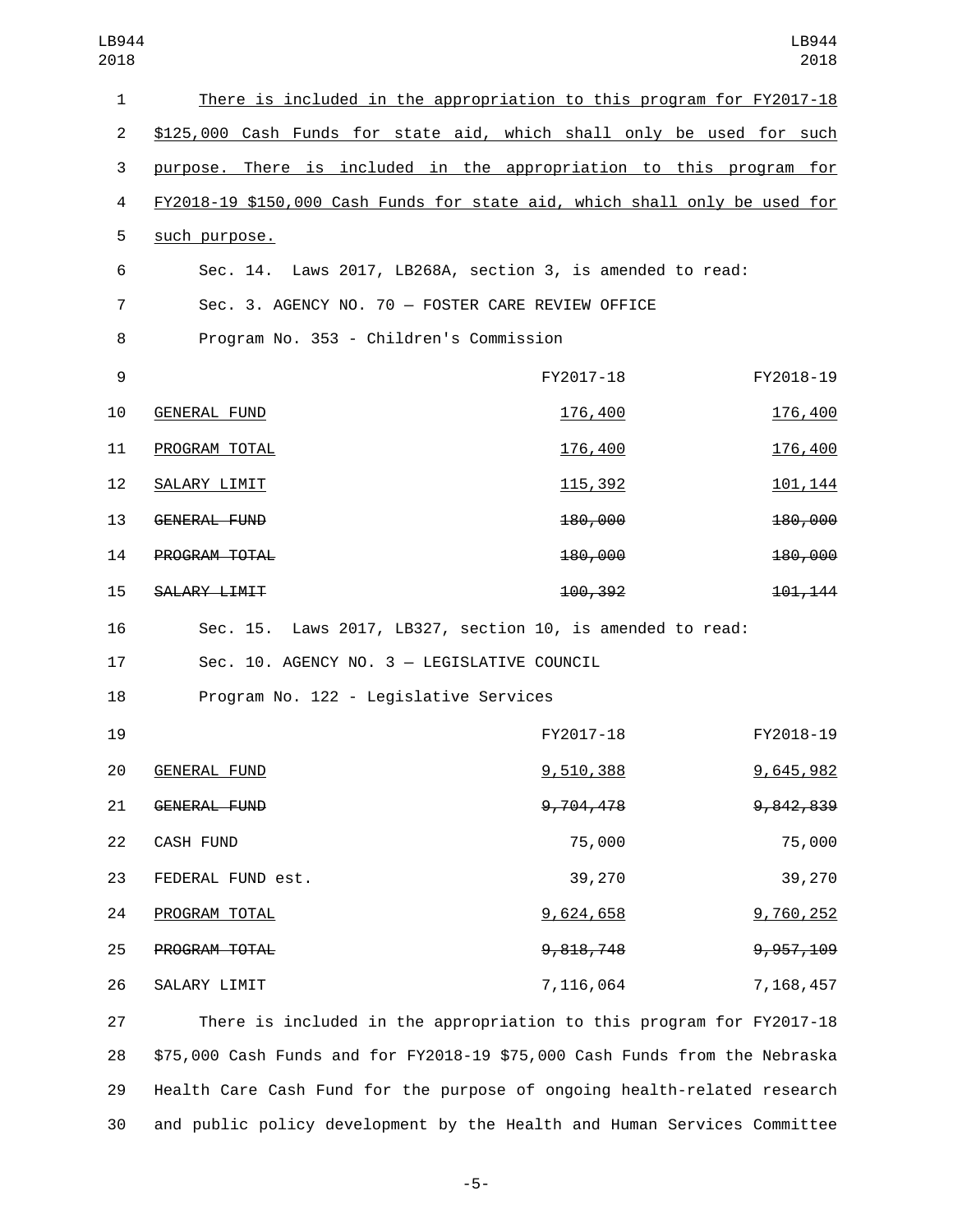1 of the Legislature. Such funds may be used for, but shall not be limited 2 to, hiring temporary legal research assistance, consulting and research 3 contracts, reimbursement for necessary and appropriate expenses incurred 4 in connection with such research and policy development, and actual and 5 necessary travel reimbursement for task forces and committees established 6 to conduct health policy work. 7 The unexpended General Fund appropriation balance existing on June 30, 2017, is hereby reappropriated.8 9 Sec. 16. Laws 2017, LB327, section 11, is amended to read: 10 Sec. 11. AGENCY NO. 3 - LEGISLATIVE COUNCIL 11 Program No. 123 - Clerk of the Legislature 12 FY2017-18 FY2018-19 13 GENERAL FUND 2000 220 3,914,136 3,960,220 14 GENERAL FUND 14 3,994,016 3,994,016 CASH FUND15 66,000 68,000 16 PROGRAM TOTAL 2001 10 2002 13,980,136 4,028,220 17 **PROGRAM TOTAL** 2000 2000 2000 4,060,016 4,060,016 18 SALARY LIMIT 18 3,010,301 3,000,301 3,032,042 19 The unexpended General Fund appropriation balance existing on June 20 30, 2017, is hereby reappropriated. 21 Sec. 17. Laws 2017, LB327, section 12, is amended to read: Sec. 12. AGENCY NO. 3 — LEGISLATIVE COUNCIL22 23 Program No. 126 - Legislative Research 24 FY2017-18 FY2018-19 25 GENERAL FUND 25 GENERAL 690, 260 GENERAL FUND PROGRAM TOTAL26 680,260 690,096 27 GENERAL FUND<br>27 GENERAL FUND 28 **PROGRAM TOTAL** 28 **694,143** 704,179 SALARY LIMIT29 589,546 593,183 30 The unexpended General Fund appropriation balance existing on June

31 30, 2017, is hereby reappropriated.

-6-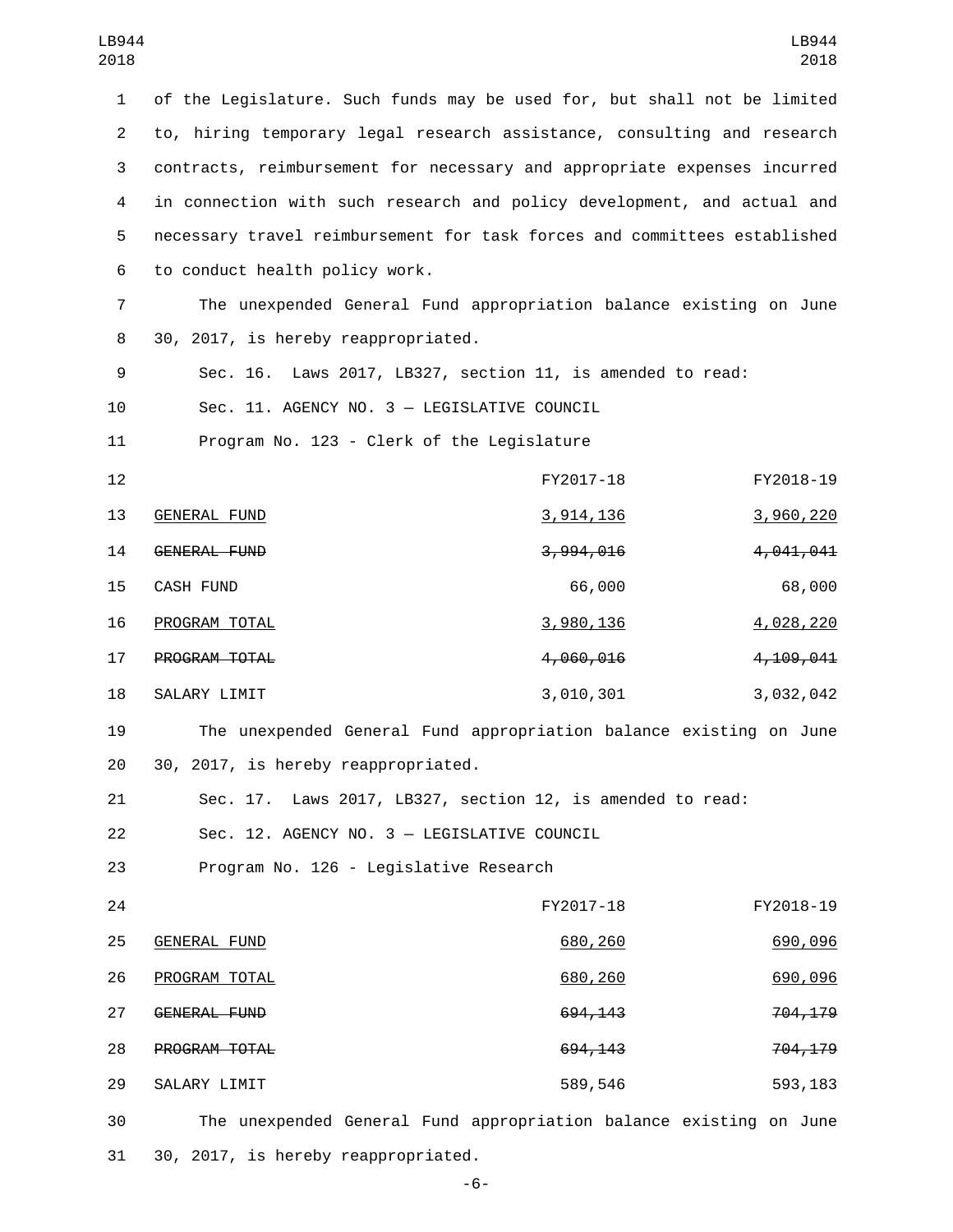| LB944<br>2018  |                                                                    |                  | LB944<br>2018 |
|----------------|--------------------------------------------------------------------|------------------|---------------|
| 1              | Sec. 18. Laws 2017, LB327, section 13, is amended to read:         |                  |               |
| $\overline{2}$ | Sec. 13. AGENCY NO. 3 - LEGISLATIVE COUNCIL                        |                  |               |
| 3              | Program No. 127 - Revisor of Statutes                              |                  |               |
| $\overline{4}$ |                                                                    | FY2017-18        | FY2018-19     |
| 5              | <b>GENERAL FUND</b>                                                | <u>1,397,526</u> | 1,414,316     |
| 6              | <b>GENERAL FUND</b>                                                | 1,426,047        | 1,443,179     |
| $\overline{7}$ | <b>CASH FUND</b>                                                   | 100,000          | 50,000        |
| 8              | PROGRAM TOTAL                                                      | <u>1,497,526</u> | 1,464,316     |
| 9              | PROGRAM TOTAL                                                      | 1,526,047        | 1,493,179     |
| 10             | SALARY LIMIT                                                       | 1, 128, 290      | 1,135,860     |
| 11             | The unexpended General Fund appropriation balance existing on June |                  |               |
| 12             | 30, 2017, is hereby reappropriated.                                |                  |               |
| 13             | Sec. 19. Laws 2017, LB327, section 14, is amended to read:         |                  |               |
| 14             | Sec. 14. AGENCY NO. 3 - LEGISLATIVE COUNCIL                        |                  |               |
| 15             | Program No. 129 - Legislative Audit                                |                  |               |
| 16             |                                                                    | FY2017-18        | FY2018-19     |
| 17             | <b>GENERAL FUND</b>                                                | 674,893          | 684, 133      |
| 18             | PROGRAM TOTAL                                                      | 674,893          | 684, 133      |
| 19             | GENERAL FUND                                                       | 688,666          | 698,095       |
| 20             | PROGRAM TOTAL                                                      | 688,666          | 698,095       |
| 21             | SALARY LIMIT                                                       | 525,493          | 529,414       |
| 22             | The unexpended General Fund appropriation balance existing on June |                  |               |
| 23             | 30, 2017, is hereby reappropriated.                                |                  |               |
| 24             | Sec. 20. Laws 2017, LB327, section 15, is amended to read:         |                  |               |
| 25             | Sec. 15. AGENCY NO. 3 - LEGISLATIVE COUNCIL                        |                  |               |
| 26             | Program No. 501 - Intergovernmental Cooperation                    |                  |               |
| 27             |                                                                    | FY2017-18        | FY2018-19     |
| 28             | <b>GENERAL FUND</b>                                                | 451, 254         | 384,984       |
| 29             | PROGRAM TOTAL                                                      | 451,254          | 384,984       |
| 30             | GENERAL FUND                                                       | 460,463          | 392,841       |

-7-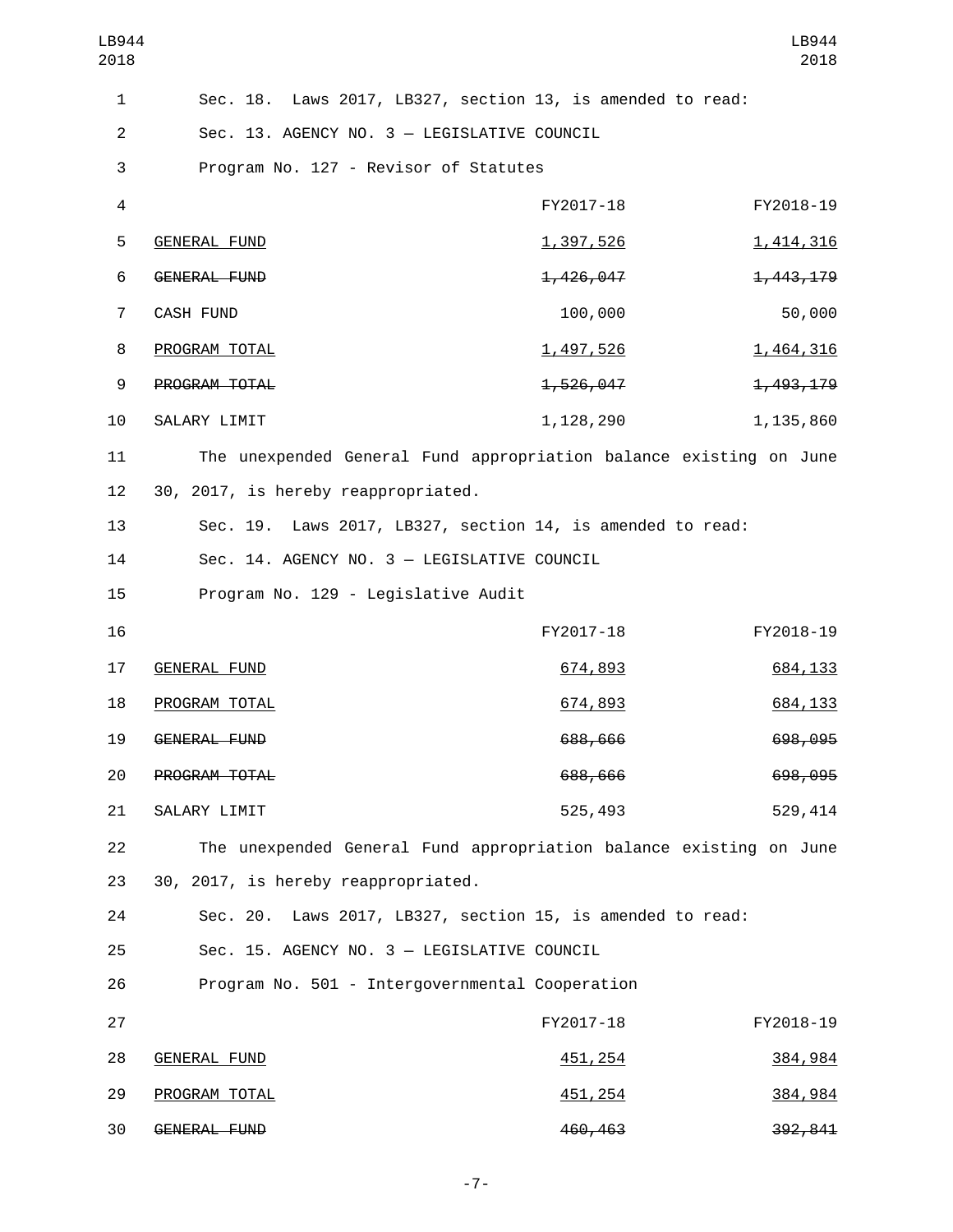| LB944<br>2018  |                                                                    |                  | LB944<br>2018 |
|----------------|--------------------------------------------------------------------|------------------|---------------|
| 1              | PROGRAM TOTAL                                                      | 460,463          | 392,841       |
| $\overline{2}$ | SALARY LIMIT                                                       | $ \Theta$ –      | - 0 -         |
| 3              | The unexpended General Fund appropriation balance existing on June |                  |               |
| 4              | 30, 2017, is hereby reappropriated.                                |                  |               |
| 5              | Sec. 21. Laws 2017, LB327, section 16, is amended to read:         |                  |               |
| 6              | Sec. 16. AGENCY NO. 3 - LEGISLATIVE COUNCIL                        |                  |               |
| 7              | Program No. 504 - Office of Public Counsel                         |                  |               |
| 8              |                                                                    | FY2017-18        | FY2018-19     |
| 9              | <b>GENERAL FUND</b>                                                | <u>1,522,770</u> | 1,545,597     |
| 10             | PROGRAM TOTAL                                                      | <u>1,522,770</u> | 1,545,597     |
| 11             | GENERAL FUND                                                       | 1,553,847        | 1,577,140     |
| 12             | PROGRAM TOTAL                                                      | 1,553,847        | 1,577,140     |
| 13             | SALARY LIMIT                                                       | 1, 229, 792      | 1,238,743     |
| 14             | The unexpended General Fund appropriation balance existing on June |                  |               |
| 15             | 30, 2017, is hereby reappropriated.                                |                  |               |
| 16             | Sec. 22. Laws 2017, LB327, section 17, is amended to read:         |                  |               |
| 17             | Sec. 17. AGENCY NO. 3 - LEGISLATIVE COUNCIL                        |                  |               |
| 18             | Program No. 638 - Fiscal and Program Analysis                      |                  |               |
| 19             |                                                                    | FY2017-18        | FY2018-19     |
| 20             | <b>GENERAL FUND</b>                                                | 1,642,979        | 1,660,563     |
| 21             | PROGRAM TOTAL                                                      | <u>1,642,979</u> | 1,660,563     |
| 22             | GENERAL FUND                                                       | 1,676,509        | 1,694,452     |
| 23             | PROGRAM TOTAL                                                      | 1,676,509        | 1,694,452     |
| 24             | SALARY LIMIT                                                       | 1,376,087        | 1,385,703     |
| 25             | The unexpended General Fund appropriation balance existing on June |                  |               |
| 26             | 30, 2017, is hereby reappropriated.                                |                  |               |
| 27             | Sec. 23. Laws 2017, LB327, section 18, is amended to read:         |                  |               |
| 28             | Sec. 18. AGENCY NO. 5 - SUPREME COURT                              |                  |               |
| 29             | Program No. 52 - Operations                                        |                  |               |
| 30             |                                                                    | FY2017-18        | FY2018-19     |

-8-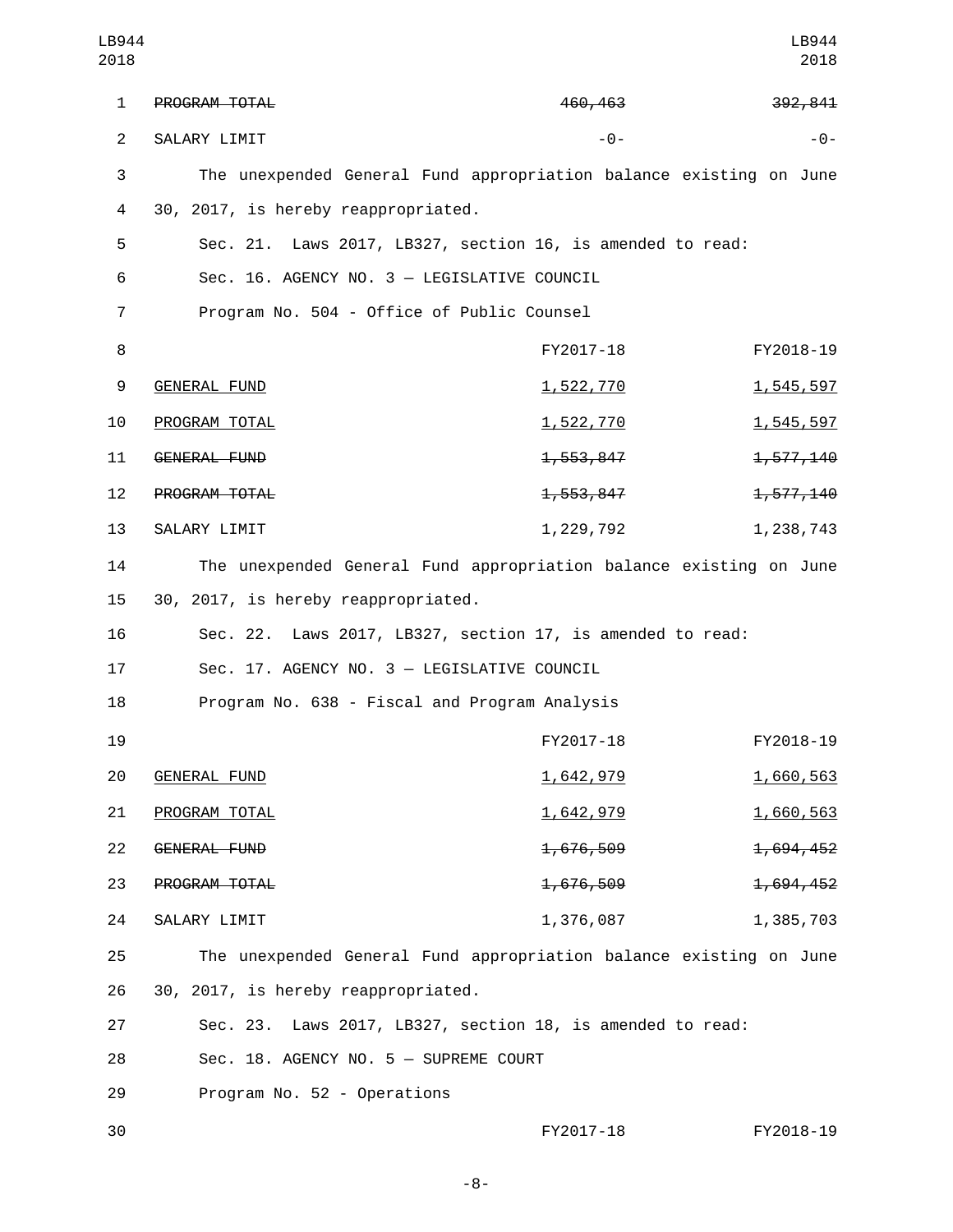| LB944<br>2018 |                     |              | LB944<br>2018 |
|---------------|---------------------|--------------|---------------|
| 1             | <b>GENERAL FUND</b> | 33, 724, 757 | 35,099,017    |
| 2             | CASH FUND est.      | 2,893,458    | 2,912,745     |
| 3             | GENERAL FUND        | 34, 612, 746 | 36, 015, 236  |
| 4             | CASH FUND est.      | 2,693,458    | 2,712,745     |
| 5             | FEDERAL FUND est.   | 490,103      | 495,756       |
| 6             | PROGRAM TOTAL       | 37, 108, 318 | 38,507,518    |
| 7             | PROGRAM TOTAL       | 37,796,307   | 39, 223, 737  |
| 8             | SALARY LIMIT        | 24, 954, 767 | 25, 207, 198  |

9 The Department of Administrative Services shall monitor the 10 appropriations and expenditures for this program according to the 11 following program classifications:

12 No. 34 - Court Administration

13 No. 40 - State Law Library

14 No. 396 - County Court System

15 No. 399 - District Court Reporters

16 No. 405 - Court of Appeals

17 The unexpended General Fund appropriation balance, less aid, 18 existing on June 30, 2017, less \$13,783, is hereby reappropriated.

 The budget division of the Department of Administrative Services shall administratively transfer General Fund appropriations or Salary Limits or both among Programs 52, 67, 420, 435, and 437 within Agency 5, upon written certification by the State Court Administrator that the Supreme Court has determined that such transfer is necessary for the efficient functioning of statewide court operations and the proper 25 administration of justice.

 There is included in the appropriation to this program for FY2017-18 \$270,000 Cash Funds for dispute resolution state aid, which shall only be used for such purpose. There is included in the appropriation to this program for FY2018-19 \$270,000 Cash Funds for dispute resolution state 30 aid, which shall only be used for such purpose.

31 There is included in the appropriation to this program for FY2017-18

-9-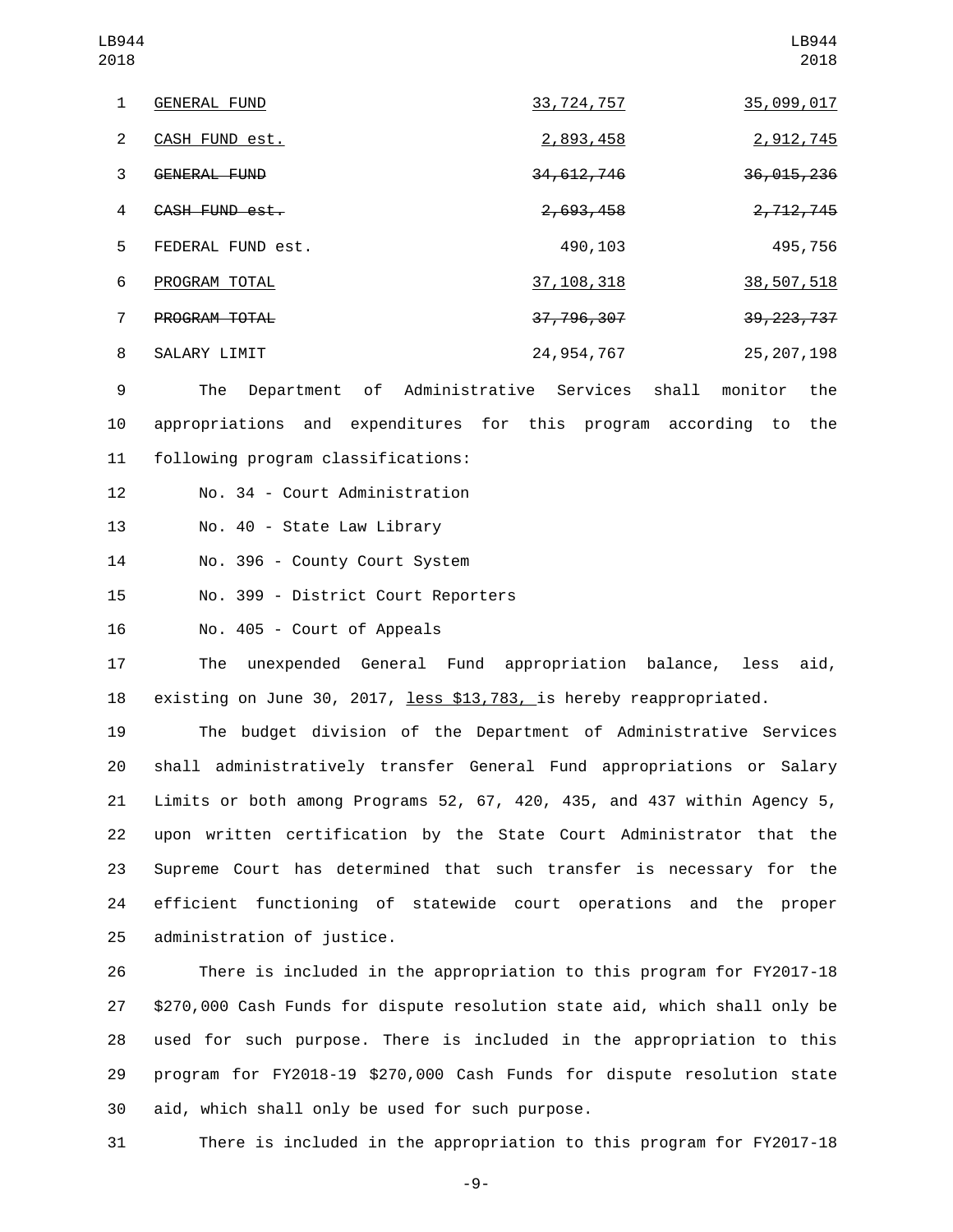\$550,000 Cash Funds for parenting plan mediation for indigent and lower- income persons involved in Parenting Act cases, as state aid, which shall only be used for such purpose. There is included in the appropriation to this program for FY2018-19 \$550,000 Cash Funds for parenting plan mediation for indigent and lower-income persons involved in Parenting Act cases, as state aid, which shall only be used for such purpose.

 There is included in the appropriation to this program for FY2017-18 \$300,000 General Funds for court appointed special advocate state aid, which shall only be used for such purpose. There is included in the appropriation to this program for FY2018-19 \$300,000 General Funds for court appointed special advocate state aid, which shall only be used for 12 such purpose.

13 Cash Fund expenditures for this program shall not be limited to the 14 amounts shown.

15 Sec. 24. Laws 2017, LB327, section 19, is amended to read:

16 Sec. 19. AGENCY NO. 5 - SUPREME COURT

17 Program No. 67 - Probation Services

| 18 |                      | FY2017-18    | FY2018-19    |
|----|----------------------|--------------|--------------|
| 19 | GENERAL FUND         | 28,909,353   | 29,688,476   |
| 20 | GENERAL FUND         | 29, 499, 340 | 30, 294, 363 |
| 21 | CASH FUND est.       | 1,139,370    | 1,321,843    |
| 22 | FEDERAL FUND est.    | 215,967      | 217,203      |
| 23 | PROGRAM TOTAL        | 30, 264, 690 | 31, 227, 522 |
| 24 | <b>PROGRAM TOTAL</b> | 30, 854, 677 | 31, 833, 409 |
| 25 | SALARY LIMIT         | 21, 277, 852 | 21,561,765   |

26 The Department of Administrative Services shall monitor the 27 appropriations and expenditures for this program according to the 28 following program classifications:

29 No. 397 - Statewide Probation

30 No. 398 - Intensive Supervision Probation

31 Cash Fund expenditures for this program shall not be limited to the

-10-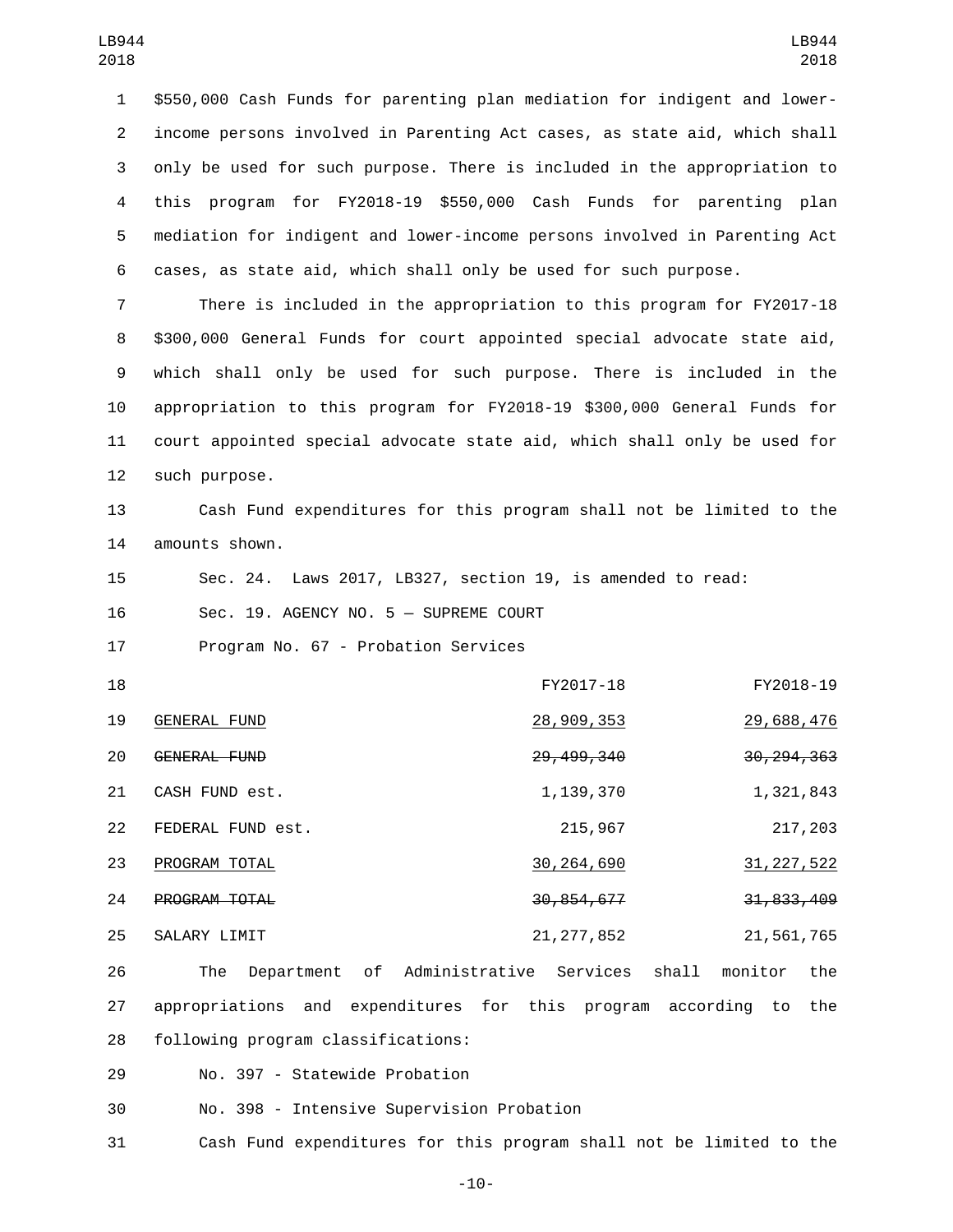| 2018           |                                                                           |              | 2018         |
|----------------|---------------------------------------------------------------------------|--------------|--------------|
| 1              | amounts shown.                                                            |              |              |
| $\overline{2}$ | The unexpended General Fund appropriation balance existing on June        |              |              |
| 3              | 30, 2017, less \$4,870, is hereby reappropriated.                         |              |              |
| 4              | Sec. 25. Laws 2017, LB327, section 21, is amended to read:                |              |              |
| 5              | Sec. 21. AGENCY NO. 5 - SUPREME COURT                                     |              |              |
| 6              | Program No. 420 - State Specialized Court Operations                      |              |              |
| $\overline{7}$ |                                                                           | FY2017-18    | FY2018-19    |
| 8              | <b>GENERAL FUND</b>                                                       | 2,602,859    | 2,629,115    |
| 9              | PROGRAM TOTAL                                                             | 2,602,859    | 2,629,115    |
| 10             | GENERAL FUND                                                              | 2,655,979    | 2,682,770    |
| 11             | PROGRAM TOTAL                                                             | 2,655,979    | 2,682,770    |
| 12             | SALARY LIMIT                                                              | 1,411,439    | 1,421,906    |
| 13             | The unexpended General Fund appropriation balance existing on June        |              |              |
| 14             | 30, 2017, is hereby reappropriated.                                       |              |              |
| 15             | The supervision and management of the State Specialized Courts shall      |              |              |
| 16             | be under the direct jurisdiction of the Supreme Court and the State Court |              |              |
| 17             | Administrator.                                                            |              |              |
| 18             | Sec. 26. Laws 2017, LB327, section 22, is amended to read:                |              |              |
| 19             | Sec. 22. AGENCY NO. 5 - SUPREME COURT                                     |              |              |
| 20             | Program No. 435 - Probation Community Corrections                         |              |              |
| 21             |                                                                           | FY2017-18    | FY2018-19    |
| 22             | <b>GENERAL FUND</b>                                                       | 20,646,317   | 23, 232, 554 |
| 23             | GENERAL FUND                                                              | 21,067,670   | 23,706,688   |
| 24             | CASH FUND est.                                                            | 6,625,708    | 6,625,708    |
| 25             | PROGRAM TOTAL                                                             | 27, 272, 025 | 29,858,262   |
| 26             | PROGRAM TOTAL                                                             | 27, 693, 378 | 30, 332, 396 |
| 27             | SALARY LIMIT                                                              | 7,229,857    | 7,302,102    |
| 28             | The unexpended General Fund appropriation balance existing on June        |              |              |
| 29             | 30, 2017, less \$37,420, is hereby reappropriated.                        |              |              |

LB944

30 Cash Fund expenditures for this program shall not be limited to the 31 amounts shown.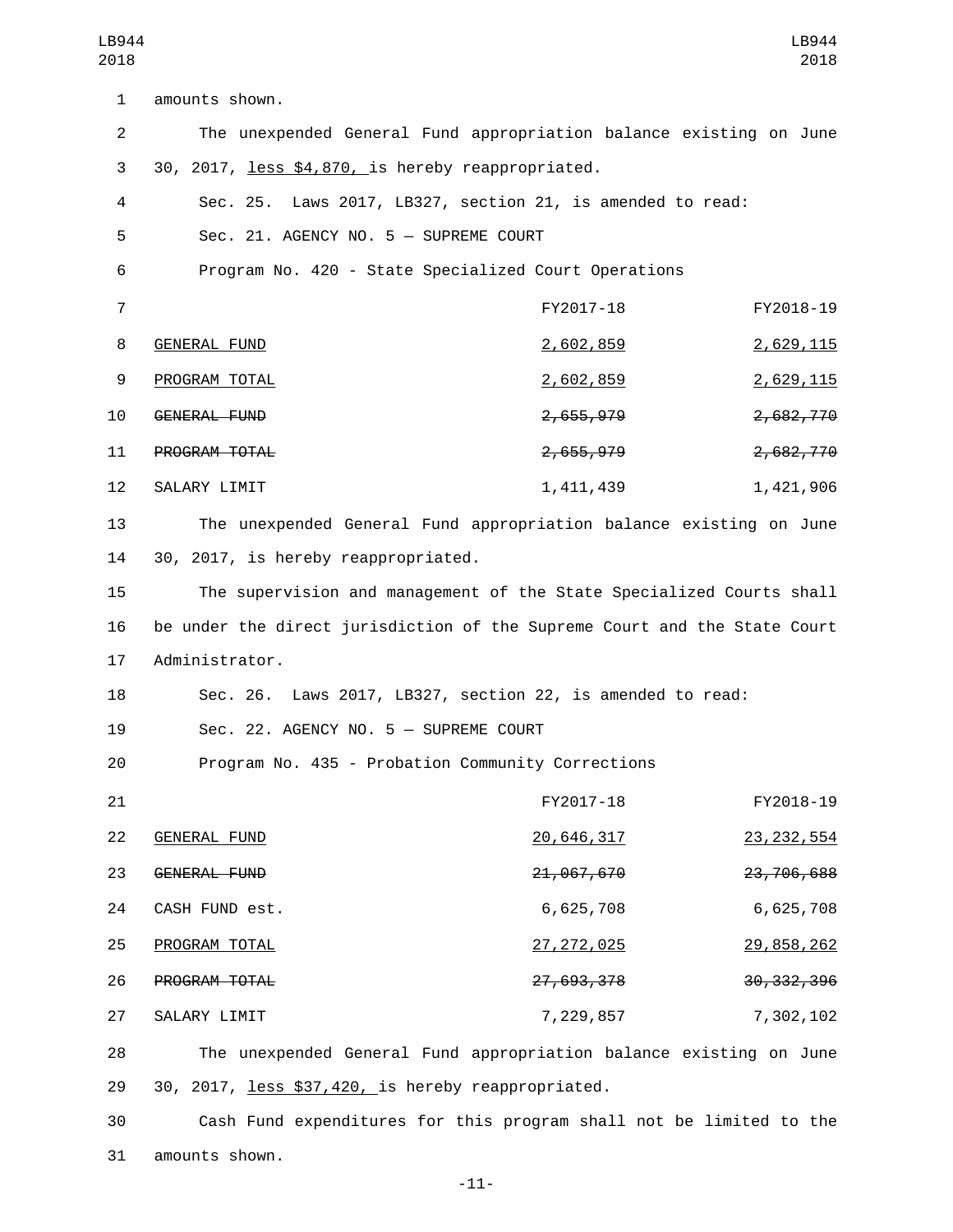| LB944<br>2018  |                                                                     |              | LB944<br>2018    |
|----------------|---------------------------------------------------------------------|--------------|------------------|
| 1              | Sec. 27. Laws 2017, LB327, section 23, is amended to read:          |              |                  |
| $\overline{2}$ | Sec. 23. AGENCY NO. 5 - SUPREME COURT                               |              |                  |
| 3              | Program No. 437 - Juvenile Justice                                  |              |                  |
| $\overline{4}$ |                                                                     | FY2017-18    | FY2018-19        |
| 5              | <b>GENERAL FUND</b>                                                 | 69,756,640   | 70,010,679       |
| 6              | <b>GENERAL FUND</b>                                                 | 71, 180, 245 | 71, 439, 468     |
| $\overline{7}$ | CASH FUND est.                                                      | 25,000       | 25,000           |
| 8              | PROGRAM TOTAL                                                       | 69,781,640   | 70,035,679       |
| 9              | PROGRAM TOTAL                                                       | 71, 205, 245 | 71, 464, 468     |
| 10             | SALARY LIMIT                                                        | 13, 284, 846 | 13, 384, 811     |
| 11             | The unexpended General Fund appropriation balance existing on June  |              |                  |
| 12             | 30, 2017, less \$31, 344, is hereby reappropriated.                 |              |                  |
| 13             | Cash Fund expenditures for this program shall not be limited to the |              |                  |
| 14             | amounts shown.                                                      |              |                  |
| 15             | Sec. 28. Laws 2017, LB327, section 25, is amended to read:          |              |                  |
| 16             | Sec. 25. AGENCY NO. 7 - GOVERNOR                                    |              |                  |
| 17             | Program No. 18 - Governor's Policy Research Office                  |              |                  |
| 18             |                                                                     | FY2017-18    | FY2018-19        |
| 19             | <b>GENERAL FUND</b>                                                 | 674,753      | 680,833          |
| 20             | PROGRAM TOTAL                                                       | 674,753      | 680,833          |
| 21             | GENERAL FUND                                                        | 674,753      | 682,517          |
| 22             | PROGRAM TOTAL                                                       | 674,753      | 682, 517         |
| 23             | SALARY LIMIT                                                        | 551,355      | 555, 111         |
| 24             | The unexpended General Fund appropriation balance existing on June  |              |                  |
| 25             | 30, 2017, less \$160,453, is hereby reappropriated.                 |              |                  |
| 26             | Sec. 29. Laws 2017, LB327, section 26, is amended to read:          |              |                  |
| 27             | Sec. 26. AGENCY NO. 7 - GOVERNOR                                    |              |                  |
| 28             | Program No. 21 - Office of the Governor                             |              |                  |
| 29             |                                                                     | FY2017-18    | FY2018-19        |
| 30             | <b>GENERAL FUND</b>                                                 | 1,287,066    | <u>1,322,871</u> |

-12-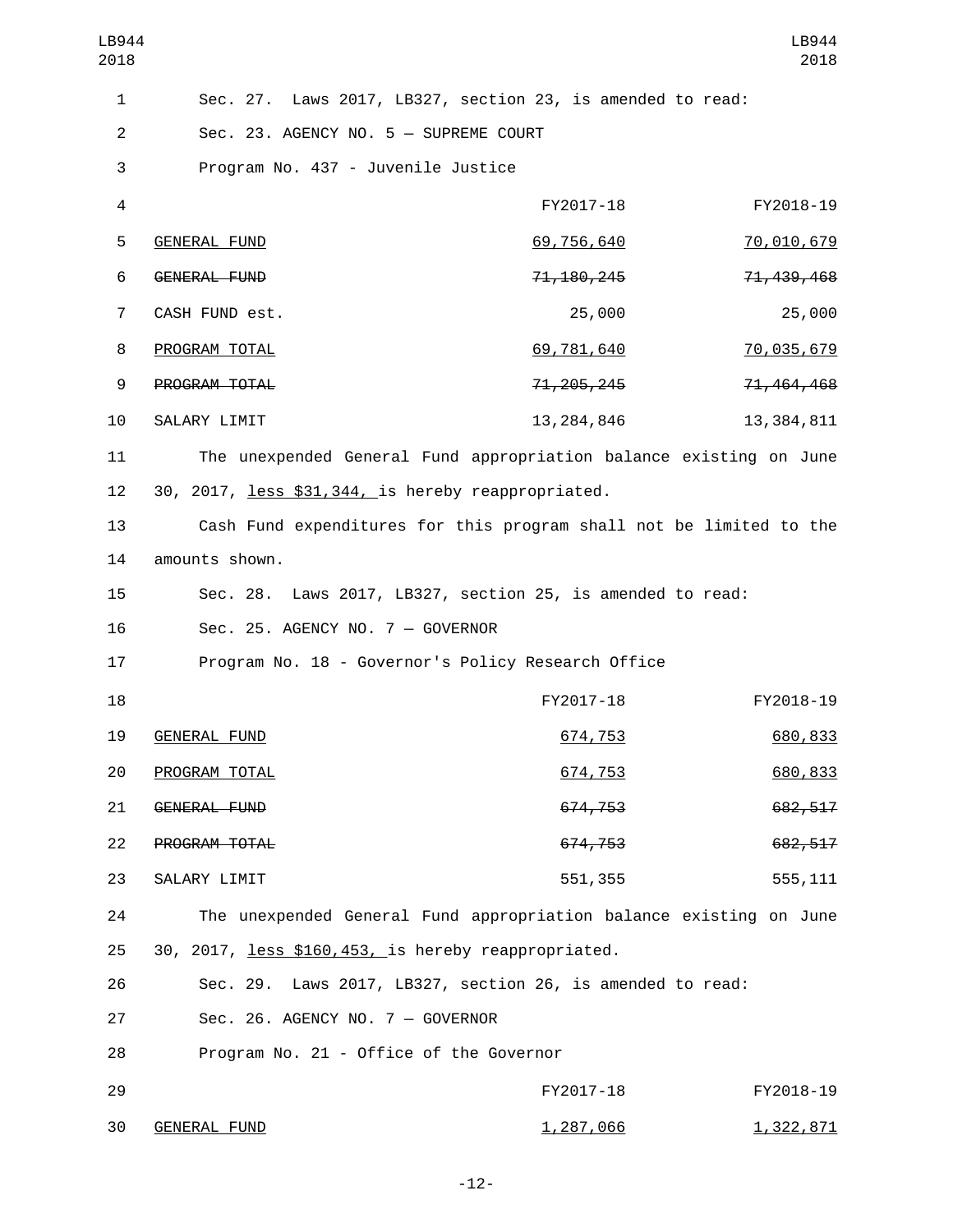| LB944<br>2018           |                                                                    |                        | LB944<br>2018 |
|-------------------------|--------------------------------------------------------------------|------------------------|---------------|
| $\mathbf{1}$            | PROGRAM TOTAL                                                      | <u>1,287,066</u>       | 1,322,871     |
| $\overline{2}$          | <b>GENERAL FUND</b>                                                | <del>1, 347, 511</del> | 1,363,797     |
| 3                       | PROGRAM TOTAL                                                      | 1,347,511              | 1,363,797     |
| $\overline{\mathbf{4}}$ | SALARY LIMIT                                                       | 904,118                | 913,000       |
| 5                       | The unexpended General Fund appropriation balance existing on June |                        |               |
| 6                       | 30, 2017, less \$158, 397, is hereby reappropriated.               |                        |               |
| 7                       | Sec. 30. Laws 2017, LB327, section 27, is amended to read:         |                        |               |
| 8                       | Sec. 27. AGENCY NO. 8 - LIEUTENANT GOVERNOR                        |                        |               |
| 9                       | Program No. 124 - Office of the Lieutenant Governor                |                        |               |
| 10                      |                                                                    | FY2017-18              | FY2018-19     |
| 11                      | <b>GENERAL FUND</b>                                                | 35,976                 | 36,382        |
| 12                      | PROGRAM TOTAL                                                      | 35,976                 | 36,382        |
| 13                      | <b>GENERAL FUND</b>                                                | 36,710                 | 37,124        |
| 14                      | PROGRAM TOTAL                                                      | 36,710                 | 37,124        |
| 15                      | SALARY LIMIT                                                       | 24,578                 | 24,674        |
| 16                      | The unexpended General Fund appropriation balance existing on June |                        |               |
| 17                      | 30, 2017, less \$441, is hereby reappropriated.                    |                        |               |
| 18                      | Sec. 31. Laws 2017, LB327, section 28, is amended to read:         |                        |               |
| 19                      | Sec. 28. AGENCY NO. 9 - SECRETARY OF STATE                         |                        |               |
| 20                      | Program No. 22 - Departmental Administration                       |                        |               |
| 21                      |                                                                    | FY2017-18              | FY2018-19     |
| 22                      | <b>GENERAL FUND</b>                                                | 267,474                | 264,795       |
| 23                      | <b>GENERAL FUND</b>                                                | 272,933                | 270,199       |
| 24                      | CASH FUND                                                          | 179,743                | 187,750       |
| 25                      | PROGRAM TOTAL                                                      | 447, 217               | 452,545       |
| 26                      | PROGRAM TOTAL                                                      | 452,676                | 457,949       |
| 27                      | SALARY LIMIT                                                       | 255,086                | 257,006       |
| 28                      | Sec. 32. Laws 2017, LB327, section 29, is amended to read:         |                        |               |
| 29                      | Sec. 29. AGENCY NO. 9 - SECRETARY OF STATE                         |                        |               |
| 30                      | Program No. 45 - Election Administration                           |                        |               |

-13-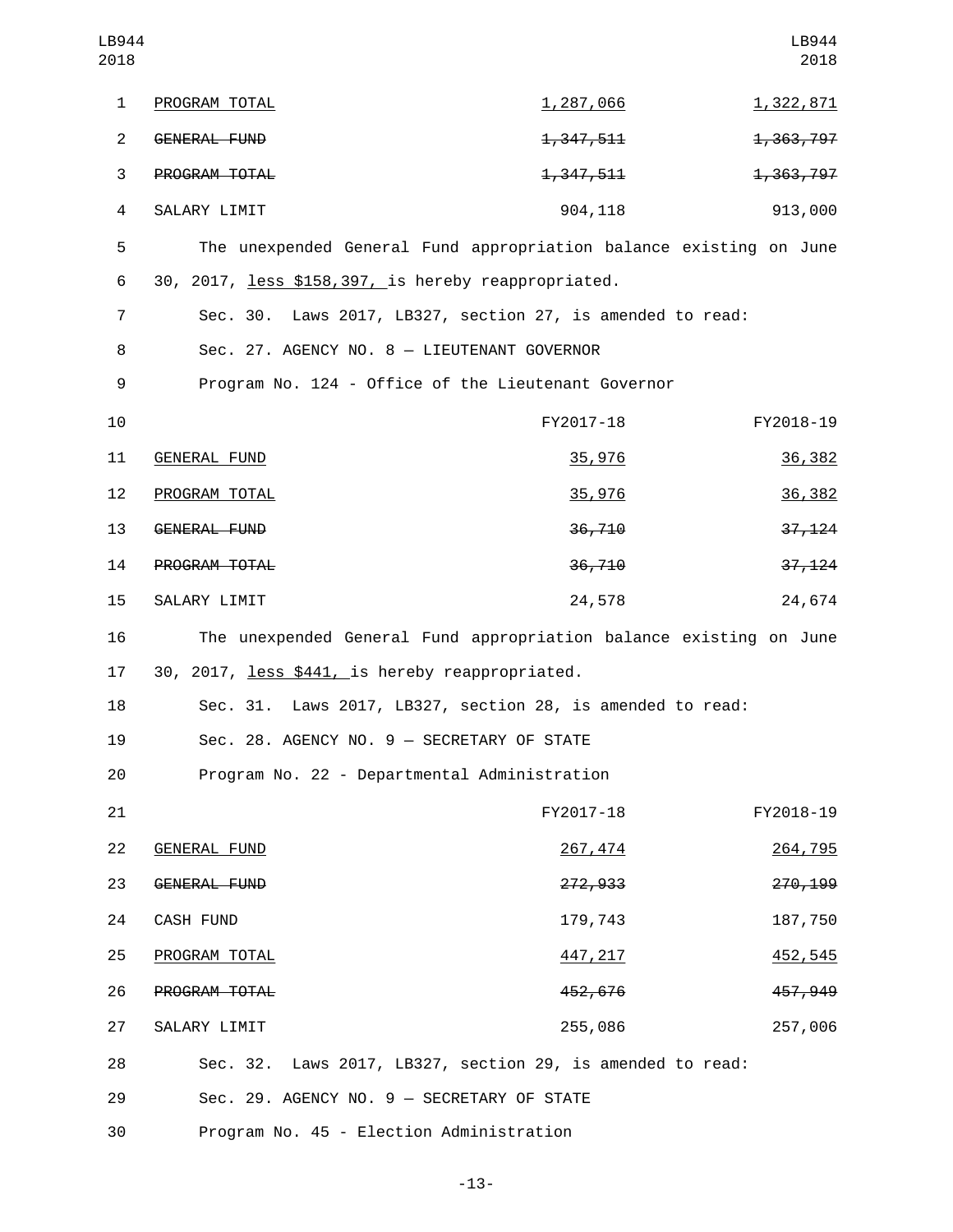| LB944<br>2018  |                                            |                                                                | LB944<br>2018 |
|----------------|--------------------------------------------|----------------------------------------------------------------|---------------|
| $\mathbf{1}$   |                                            | FY2017-18                                                      | FY2018-19     |
| $\overline{2}$ | <b>GENERAL FUND</b>                        | 1,889,829                                                      | 1,725,241     |
| 3              | <b>CASH FUND</b>                           | 40,476                                                         | 91,311        |
| 4              | PROGRAM TOTAL                              | 1,930,305                                                      | 1,816,552     |
| 5              | GENERAL FUND                               | 1,928,397                                                      | 1,760,450     |
| 6              | CASH FUND                                  | 40,476                                                         | 20,893        |
| $\overline{7}$ | PROGRAM TOTAL                              | 1,968,873                                                      | 1,781,343     |
| 8              | SALARY LIMIT                               | 383,671                                                        | 386,558       |
| 9              |                                            | Sec. 33. Laws 2017, LB327, section 30, is amended to read:     |               |
| 10             | Sec. 30. AGENCY NO. 9 - SECRETARY OF STATE |                                                                |               |
| 11             |                                            | Program No. 51 - Enforcement of Standards - Corporations       |               |
| 12             |                                            | FY2017-18                                                      | FY2018-19     |
| 13             | <b>CASH FUND</b>                           | 2,464,660                                                      | 840,981       |
| 14             | PROGRAM TOTAL                              | 2,464,660                                                      | 840,981       |
| 15             | CASH FUND                                  | 2,264,660                                                      | 840,981       |
| 16             | PROGRAM TOTAL                              | 2,264,660                                                      | 840,981       |
| 17             | SALARY LIMIT                               | 375, 211                                                       | 378,034       |
| 18             |                                            | Sec. 34. Laws 2017, LB327, section 32, is amended to read:     |               |
| 19             | Sec. 32. AGENCY NO. 9 - SECRETARY OF STATE |                                                                |               |
| 20             |                                            | Program No. 86 - Enforcement of Standards - Records Management |               |
| 21             |                                            | FY2017-18                                                      | FY2018-19     |
| 22             | <b>GENERAL FUND</b>                        | 153,692                                                        | 155,568       |
| 23             | GENERAL FUND                               | 156,829                                                        | 158,743       |
| 24             | CASH FUND                                  | 3,483,590                                                      | 3,803,701     |
| 25             | REVOLVING FUND                             | 946,783                                                        | 941, 184      |
| 26             | PROGRAM TOTAL                              | 4,584,065                                                      | 4,900,453     |
| 27             | PROGRAM TOTAL                              | 4,587,202                                                      | 4,903,628     |
| 28             | SALARY LIMIT                               | 541,310                                                        | 543,940       |
| 29             |                                            | Sec. 35. Laws 2017, LB327, section 33, is amended to read:     |               |
| 30             | Sec. 33. AGENCY NO. 9 - SECRETARY OF STATE |                                                                |               |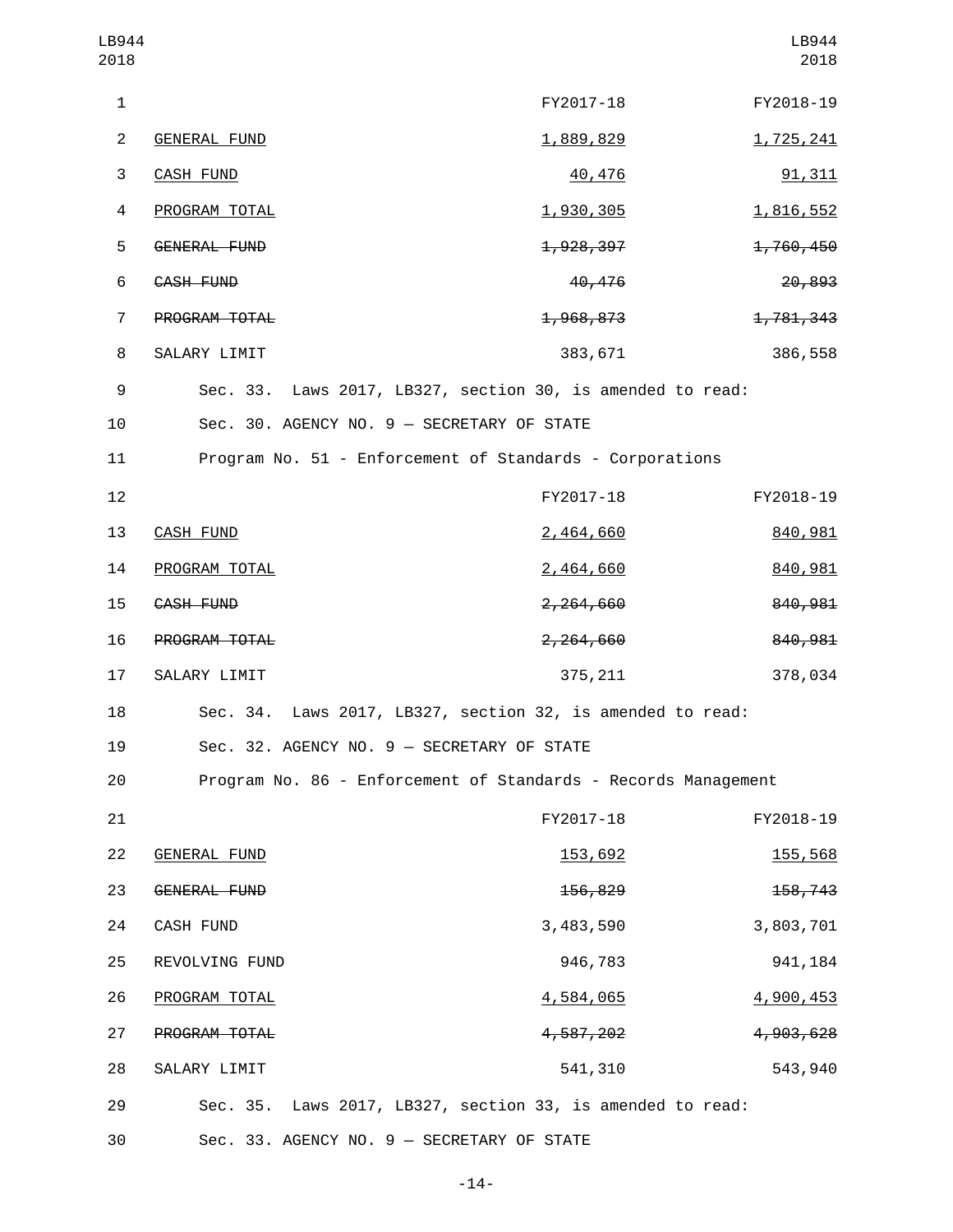| LB944<br>2018  |                                                                    |           | LB944<br>2018    |
|----------------|--------------------------------------------------------------------|-----------|------------------|
| 1              | Program No. 89 - Uniform Commercial Code Central Filing            |           |                  |
| $\overline{2}$ |                                                                    | FY2017-18 | FY2018-19        |
| $\sqrt{3}$     | <b>CASH FUND</b>                                                   | 1,873,687 | 1, 225, 483      |
| 4              | PROGRAM TOTAL                                                      | 1,873,687 | 1, 225, 483      |
| 5              | CASH FUND                                                          | 2,073,687 | 1, 225, 483      |
| 6              | PROGRAM TOTAL                                                      | 2,073,687 | 1, 225, 483      |
| $\overline{7}$ | SALARY LIMIT                                                       | 520,418   | 524,334          |
| 8              | Sec. 36. Laws 2017, LB327, section 34, is amended to read:         |           |                  |
| 9              | Sec. 34. AGENCY NO. 10 - AUDITOR OF PUBLIC ACCOUNTS                |           |                  |
| 10             | Program No. 506 - State Agency and County Post Audits              |           |                  |
| 11             |                                                                    | FY2017-18 | FY2018-19        |
| 12             | <b>GENERAL FUND</b>                                                | 2,385,006 | 2,362,579        |
| 13             | PROGRAM TOTAL                                                      | 2,385,006 | <u>2,362,579</u> |
| 14             | GENERAL FUND                                                       | 2,433,680 | 2,461,020        |
| 15             | PROGRAM TOTAL                                                      | 2,433,680 | 2,461,020        |
| 16             | SALARY LIMIT                                                       | 1,800,420 | 1,813,968        |
| 17             | Sec. 37. Laws 2017, LB327, section 35, is amended to read:         |           |                  |
| 18             | Sec. 35. AGENCY NO. 10 - AUDITOR OF PUBLIC ACCOUNTS                |           |                  |
| 19             | Program No. 525 - Cooperative Audits                               |           |                  |
| 20             |                                                                    | FY2017-18 | FY2018-19        |
| 21             | <b>CASH FUND</b>                                                   | 2,042,767 | 2, 125, 582      |
| 22             | PROGRAM TOTAL                                                      | 2,042,767 | 2, 125, 582      |
| 23             | CASH FUND                                                          | 1,994,093 | 2,027,141        |
| 24             | PROGRAM TOTAL                                                      | 1,994,093 | 2,027,141        |
| 25             | SALARY LIMIT                                                       | 1,620,163 | 1,641,616        |
| 26             | Sec. 38. Laws 2017, LB327, section 37, is amended to read:         |           |                  |
| 27             | Sec. 37. AGENCY NO. 11 - ATTORNEY GENERAL                          |           |                  |
| 28             | Program No. 496 - Interstate Water Litigation                      |           |                  |
| 29             | The unexpended General Fund appropriation balance existing on June |           |                  |
| 30             | 30, 2017, less \$28,343, is hereby reappropriated.                 |           |                  |

-15-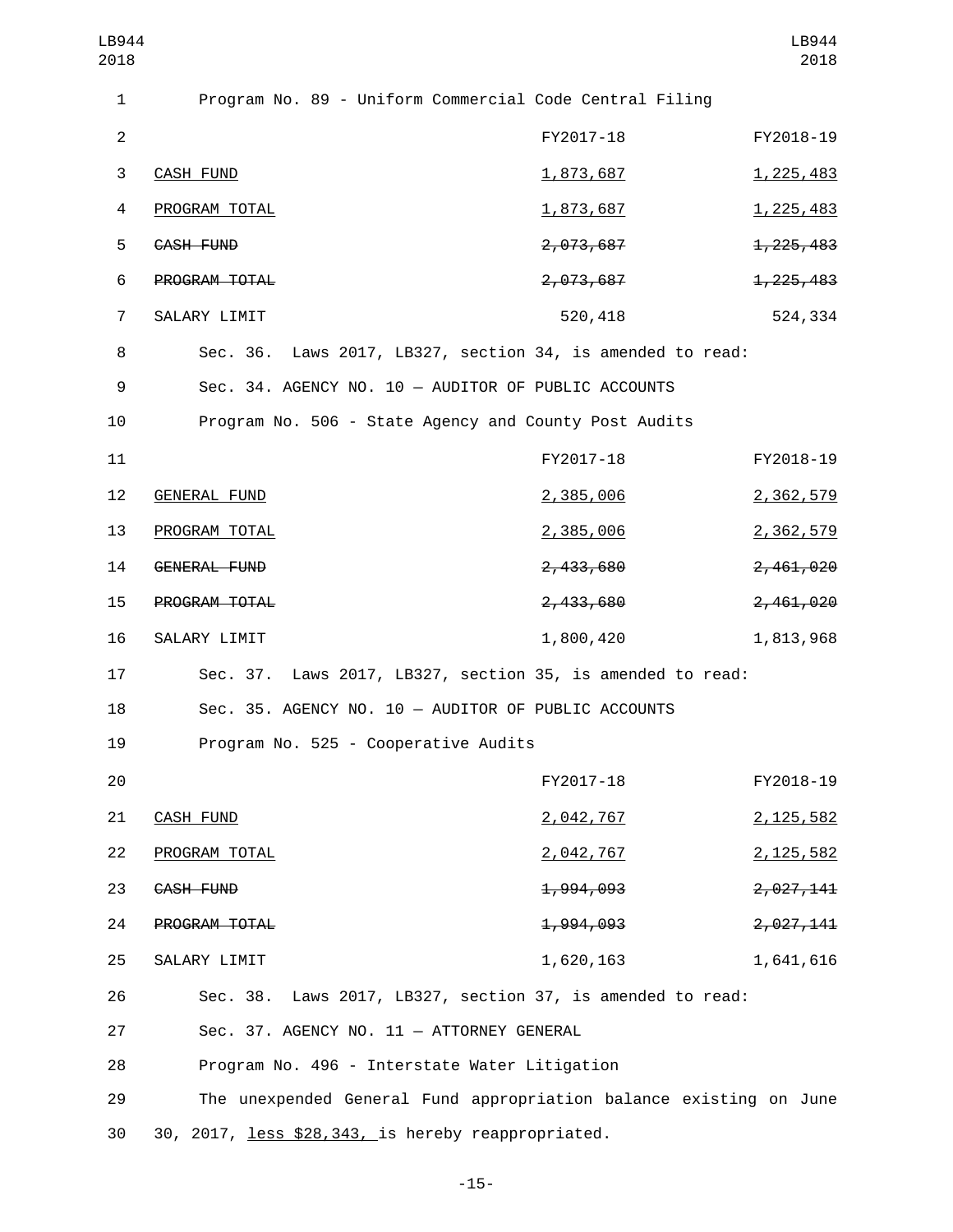| LB944<br>2018  |                                                                         |                  | LB944<br>2018      |
|----------------|-------------------------------------------------------------------------|------------------|--------------------|
| 1              | The salary limit for this program shall be limited to the amount of     |                  |                    |
| $\overline{2}$ | the reappropriation.                                                    |                  |                    |
| 3              | Sec. 39. Laws 2017, LB327, section 39, is amended to read:              |                  |                    |
| 4              | Sec. 39. AGENCY NO. 12 - STATE TREASURER                                |                  |                    |
| 5              | Program No. 24 - State Disbursement Unit                                |                  |                    |
| 6              |                                                                         | FY2017-18        | FY2018-19          |
| 7              | <b>GENERAL FUND</b>                                                     | 1, 103, 705      | <u>1, 110, 787</u> |
| 8              | <b>GENERAL FUND</b>                                                     | 1, 126, 230      | 1, 133, 456        |
| 9              | <b>CASH FUND</b>                                                        | 47,500           | 47,500             |
| 10             | FEDERAL FUND est.                                                       | 1,697,476        | 1,708,371          |
| 11             | PROGRAM TOTAL                                                           | 2,848,681        | 2,866,658          |
| 12             | PROGRAM TOTAL                                                           | 2,871,206        | 2,889,327          |
| 13             | SALARY LIMIT                                                            | 1,259,056        | 1,268,681          |
| 14             | Sec. 40. Laws 2017, LB327, section 40, is amended to read:              |                  |                    |
| 15             | Sec. 40. AGENCY NO. 12 - STATE TREASURER                                |                  |                    |
| 16             | Program No. 117 - Mutual Finance Assistance                             |                  |                    |
| 17             |                                                                         | FY2017-18        | FY2018-19          |
| 18             | <b>CASH FUND</b>                                                        | 4,000,000        | 3,600,000          |
| 19             | PROGRAM TOTAL                                                           | <u>4,000,000</u> | 3,600,000          |
| 20             | CASH FUND                                                               | 4,000,000        | 4,000,000          |
| 21             | PROGRAM TOTAL                                                           | 4,000,000        | 4,000,000          |
| 22             | There is included in the appropriation to this program for FY2017-18    |                  |                    |
| 23             | \$4,000,000 Cash Funds for state aid, which shall only be used for such |                  |                    |
| 24             | purpose. There is included in the appropriation to this program for     |                  |                    |
| 25             | FY2018-19 \$3,600,000 \$4,000,000 Cash Funds for state aid, which shall |                  |                    |
| 26             | only be used for such purpose.                                          |                  |                    |
| 27             | Sec. 41. Laws 2017, LB327, section 45, is amended to read:              |                  |                    |
| 28             | Sec. 45. AGENCY NO. 12 - STATE TREASURER                                |                  |                    |

29 Program No. 659 - Long-Term Care Savings Program

30 FY2017-18 FY2018-19

-16-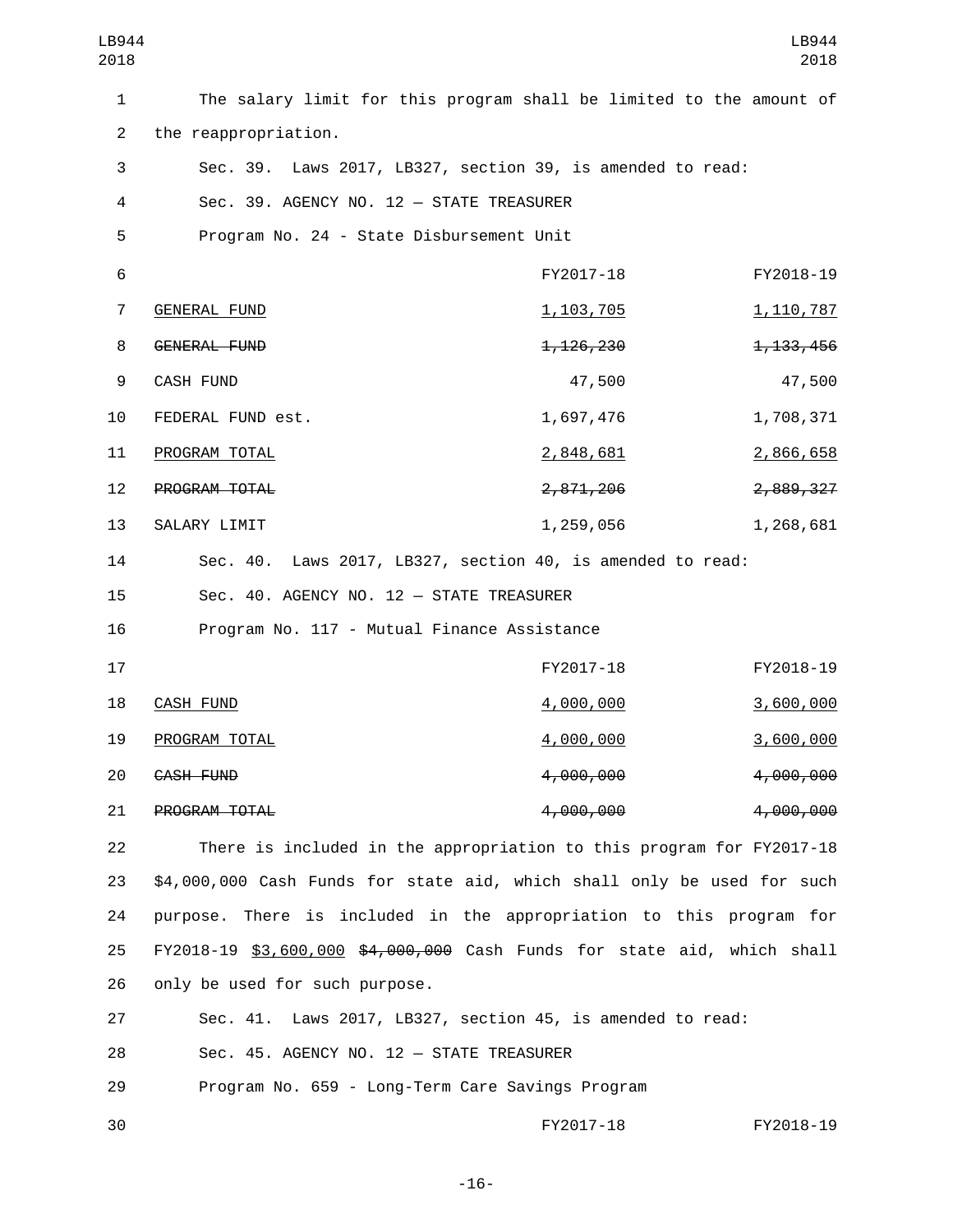| LB944<br>2018  |                                                                    |                          | LB944<br>2018           |
|----------------|--------------------------------------------------------------------|--------------------------|-------------------------|
| $\mathbf{1}$   | <b>GENERAL FUND</b>                                                | 22,295                   | $-0-$                   |
| $\overline{2}$ | PROGRAM TOTAL                                                      | 22,295                   | $-0-$                   |
| 3              | GENERAL FUND                                                       | 33,275                   | $-9-$                   |
| $\overline{a}$ | PROGRAM TOTAL                                                      | 33, 275                  | $-9-$                   |
| 5              | SALARY LIMIT                                                       | 10,402                   | $ \Theta$ –             |
| 6              | The unexpended General Fund appropriation balance existing on June |                          |                         |
| 7              | 30, 2018, is not reappropriated.                                   |                          |                         |
| 8              | Sec. 42. Laws 2017, LB327, section 49, is amended to read:         |                          |                         |
| 9              | Sec. 49. AGENCY NO. 13 - STATE DEPARTMENT OF EDUCATION             |                          |                         |
| 10             | Program No. 25 - Education, Administration, and Support            |                          |                         |
| 11             |                                                                    | FY2017-18                | FY2018-19               |
| 12             | <b>GENERAL FUND</b>                                                | 15,533,504               | 15,651,973              |
| 13             | GENERAL FUND                                                       | 15,850,384               | 15, 971, 270            |
| 14             | CASH FUND                                                          | 1,532,782                | 1,540,973               |
| 15             | FEDERAL FUND est.                                                  | 23,820,543               | 23,987,576              |
| 16             | FEDERAL FUND est.                                                  | 23, 595, 543             | 23, 762, 576            |
| 17             | REVOLVING FUND                                                     | 204,728                  | 204,728                 |
| 18             | PROGRAM TOTAL                                                      | 41,091,557               | 41, 385, 250            |
| 19             | PROGRAM TOTAL                                                      | 4 <del>1, 183, 437</del> | 41, 479, 547            |
| 20             | SALARY LIMIT                                                       | 14, 412, 915             | 14,521,868              |
| 21             | of Administrative Services<br>The<br>Department                    |                          | shall<br>monitor<br>the |
| 22             | appropriations and expenditures for this program                   |                          | according<br>to<br>the  |
| 23             | following program classifications:                                 |                          |                         |
| 24             | No. 25 - Commissioner's Office                                     |                          |                         |
| 25             | No. 403 - Assessment/Report Card                                   |                          |                         |
| 26             | No. 440 - Human Resources                                          |                          |                         |
| 27             | No. 441 - Teaching and Learning                                    |                          |                         |
| 28             | No. 442 - Communications                                           |                          |                         |
| 29             | No. 443 - Network Education and Technology Services                |                          |                         |
| 30             | No. 444 - Office of Early Childhood                                |                          |                         |

-17-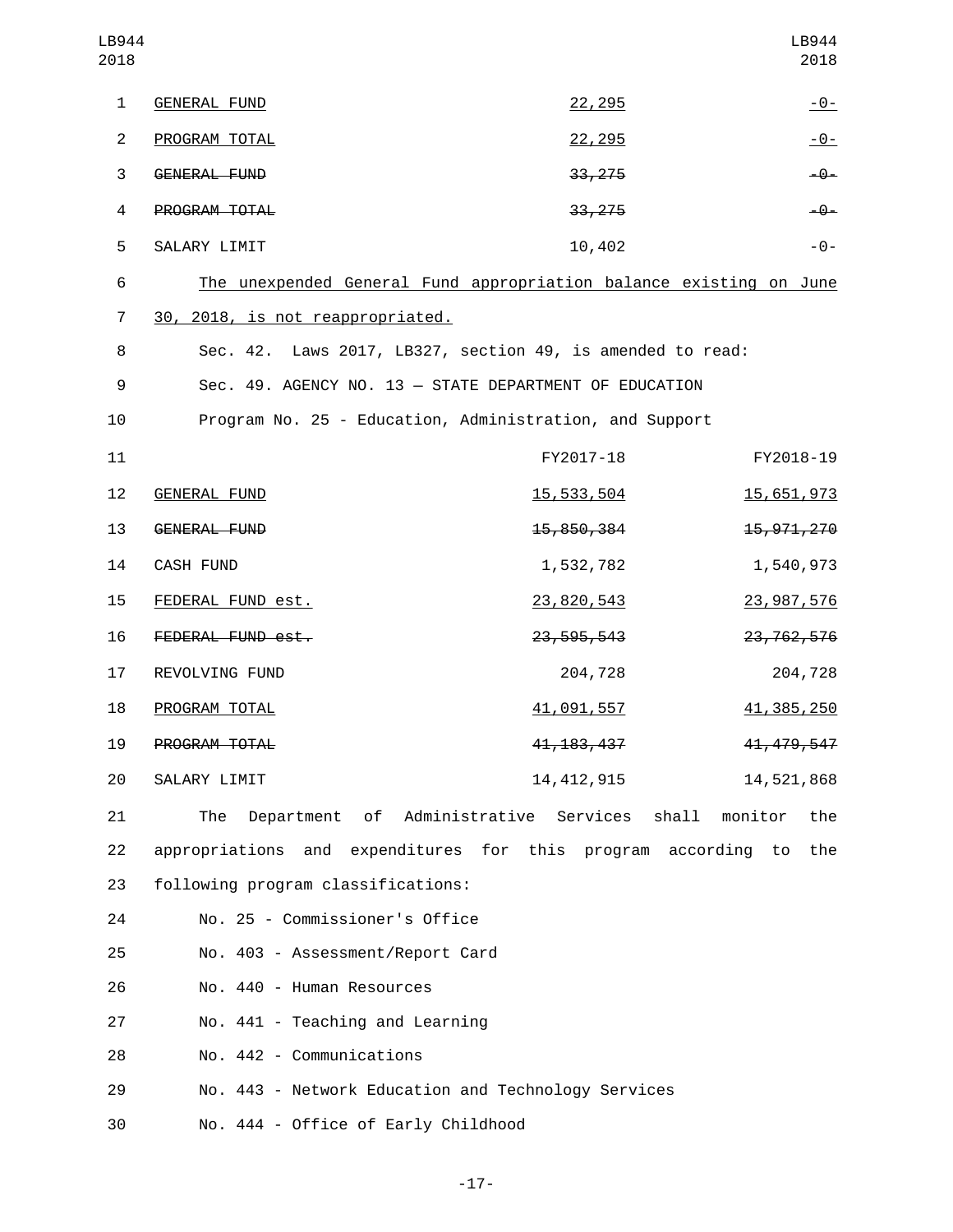| $\mathbf{1}$   | No. 445 - Data, Research, Evaluation, and Information Technology |
|----------------|------------------------------------------------------------------|
| 2              | No. 446 - Adult Program Services                                 |
| 3              | No. 447 - School Improvement/Accreditation                       |
| $\overline{4}$ | No. 448 - Diversity Populations: Special Education               |
| -5             | No. 449 - Federal Programs                                       |
| 6              | No. 450 - Select Department-wide Costs                           |

7 No. 451 - Finance and Organization Services

 There is included in the appropriation to this program for FY2017-18 \$4,751,600 General Funds for statewide assessment and reporting, which shall only be used for such purpose. There is included in the appropriation to this program for FY2018-19 \$4,751,600 General Funds for statewide assessment and reporting, which shall only be used for such 13 purpose.

 There is included in the appropriation to this program for FY2017-18 \$75,000 General Funds for the review of poverty and limited English proficiency plans, including at least \$25,000 General Funds for performance auditing. There is included in the appropriation to this program for FY2018-19 \$75,000 General Funds for the review of poverty and limited English proficiency plans, including at least \$25,000 General 20 Funds for performance auditing.

 There is included in the appropriation to this program for FY2017-18 \$10,000 General Funds and FY2018-19 \$10,000 General Funds for the Educational Opportunity for Military Children Program.

 There is included in the appropriation to this program for FY2017-18 \$225,000 Federal Funds and for FY2018-19 \$225,000 Federal Funds for the 26 Nebraska Career Connections contract.

Sec. 43. Laws 2017, LB327, section 50, is amended to read:

Sec. 50. AGENCY NO. 13 — STATE DEPARTMENT OF EDUCATION

29 Program No. 158 - Education Aid

| 30  |              | FY2017-18     | FY2018-19     |
|-----|--------------|---------------|---------------|
| -31 | GENERAL FUND | 1,225,680,458 | 1,228,106,373 |

-18-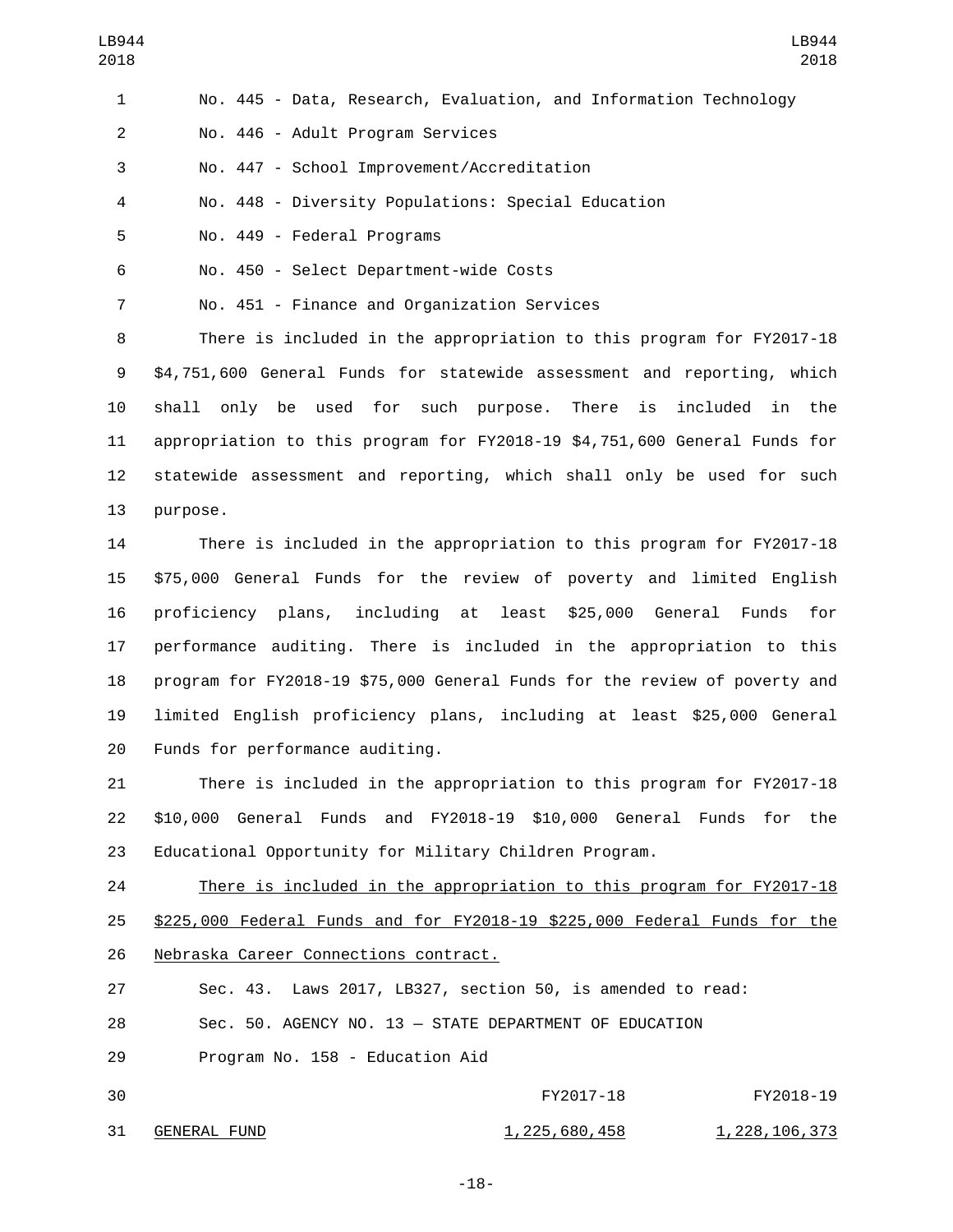| $\mathbf{1}$   | GENERAL FUND      | <del>1, 222, 470, 090</del> | <del>1, 251, 433, 303</del> |
|----------------|-------------------|-----------------------------|-----------------------------|
| $\mathcal{P}$  | CASH FUND         | 3,790,938                   | 3,790,938                   |
| $3^{\circ}$    | FEDERAL FUND est. | 312,630,674                 | 312,630,674                 |
| $\overline{4}$ | PROGRAM TOTAL     | 1,542,102,070               | 1,544,527,985               |
| 5              | PROGRAM TOTAL     | <del>1,538,891,702</del>    | <del>1,567,854,915</del>    |

 There is included in the appropriation to this program for FY2017-18 7 \$1,225,680,458 \$1,222,470,090 General Funds, \$3,790,938 Cash Funds, and \$312,630,674 Federal Funds estimate for state aid, which shall only be used for such purpose. There is included in the appropriation to this 10 program for FY2018-19 \$1,228,106,373 \$1,251,433,303 General Funds, \$3,790,938 Cash Funds, and \$312,630,674 Federal Funds estimate for state 12 aid, which shall only be used for such purpose.

 There is included in the amount shown for FY2017-18 \$973,666,434 14 \$970,011,577 General Funds which are hereby appropriated to the Tax Equity and Educational Opportunities Fund, which fund is hereby appropriated to provide state aid to public school districts pursuant to the Tax Equity and Educational Opportunities Support Act. There is included in the amount shown for FY2018-19 \$974,507,975 \$996,731,953 General Funds which are hereby appropriated to the Tax Equity and Educational Opportunities Fund, which fund is hereby appropriated to provide state aid to public school districts pursuant to the Tax Equity 22 and Educational Opportunities Support Act.

 There is included in the amount shown for this program \$224,283,748 General Funds provided as state aid for FY2017-18 for special education reimbursement. There is included in the amount shown for this program \$226,526,585 General Funds provided as state aid for FY2018-19 for 27 special education reimbursement.

 There is included in the amount shown for this program \$456,190 \$465,500 General Funds provided as state aid for FY2017-18 and \$446,880 \$465,500 General Funds provided as state aid for FY2018-19 to carry out the provisions of subsection (2) of section 79-734.

-19-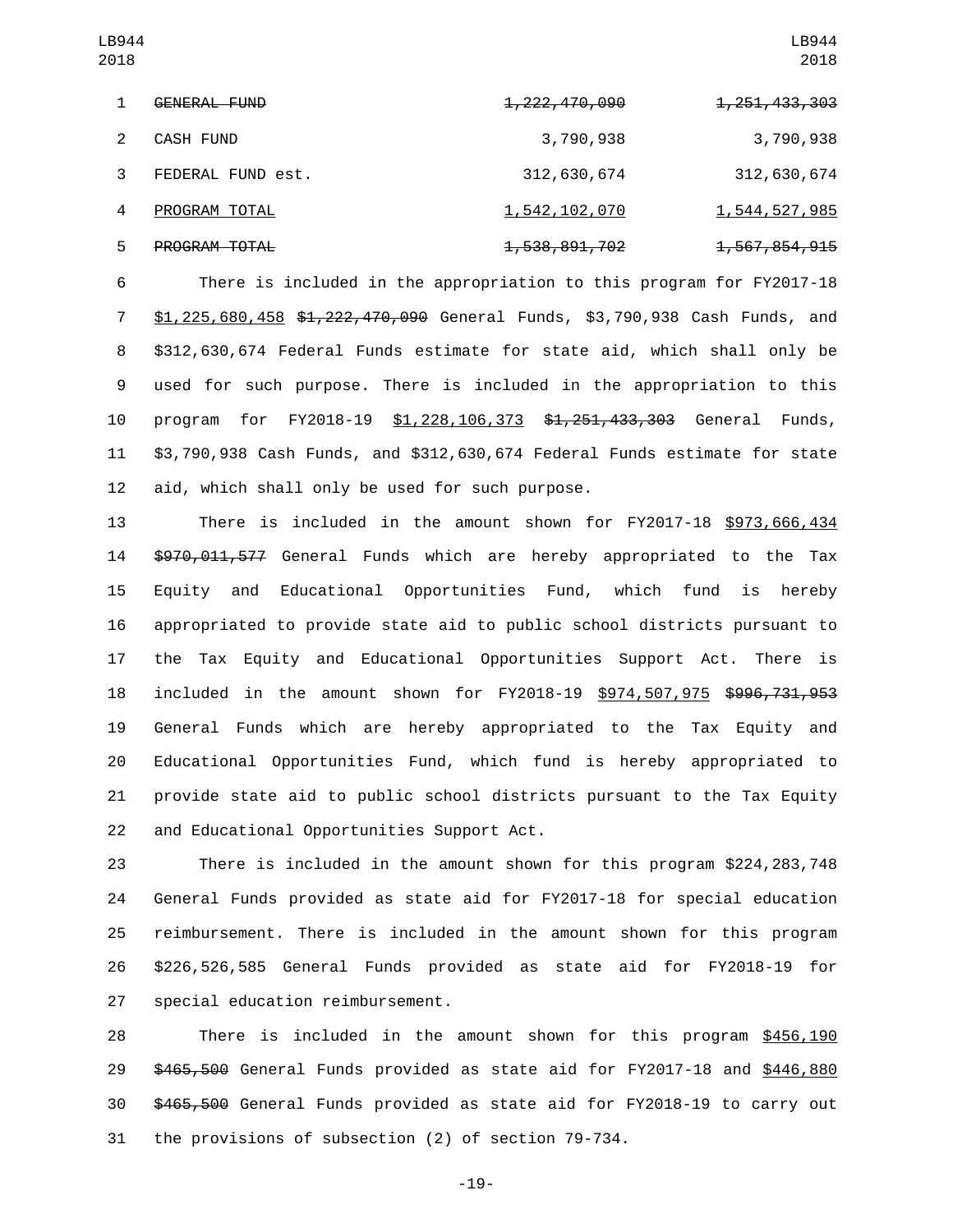There is included in the amount shown for this program \$9,970,377 \$10,173,854 General Funds provided as state aid for FY2017-18 and \$9,766,900 \$10,173,854 General Funds provided as state aid for FY2018-19 for core services for educational service units.4

 There is included in the amount shown for this program \$3,111,206 \$3,174,700 General Funds provided as state aid for FY2017-18 and \$3,047,712 \$3,174,700 General Funds provided as state aid for FY2018-19 for technology infrastructure for educational service units.

 There is included in the amount shown for this program \$276,021 \$281,654 General Funds provided as state aid for FY2017-18 and \$270,388 \$281,654 General Funds provided as state aid for FY2018-19 for distance 12 education aid to educational service units.

 There is included in the amount shown for this program \$611,168 \$561,042 General Funds provided as state aid for FY2017-18 and \$617,898 \$561,042 General Funds provided as state aid for FY2018-19 for the school 16 breakfast program.

 There is included in the amount shown for this program \$384,191 \$392,032 General Funds provided as state aid for FY2017-18 and \$376,351 \$392,032 General Funds provided as state aid for FY2018-19 for the school 20 lunch program.

 There is included in the amount shown for this program \$128,200 \$130,000 General Funds provided as state aid for FY2017-18 and \$126,400 23 \$130,000 General Funds provided as state aid for FY2018-19 for the Summer 24 Food Service Program.

 There is included in the amount shown for this program \$210,371 \$214,664 General Funds provided as state aid for FY2017-18 and \$206,077 \$214,664 General Funds provided as state aid for FY2018-19 for adult 28 basic education programs.

 There is included in the amount shown for this program \$735,000 \$750,000 General Funds provided as state aid for FY2017-18 and \$720,000 \$750,000 General Funds provided as state aid for FY2018-19 for aid to

-20-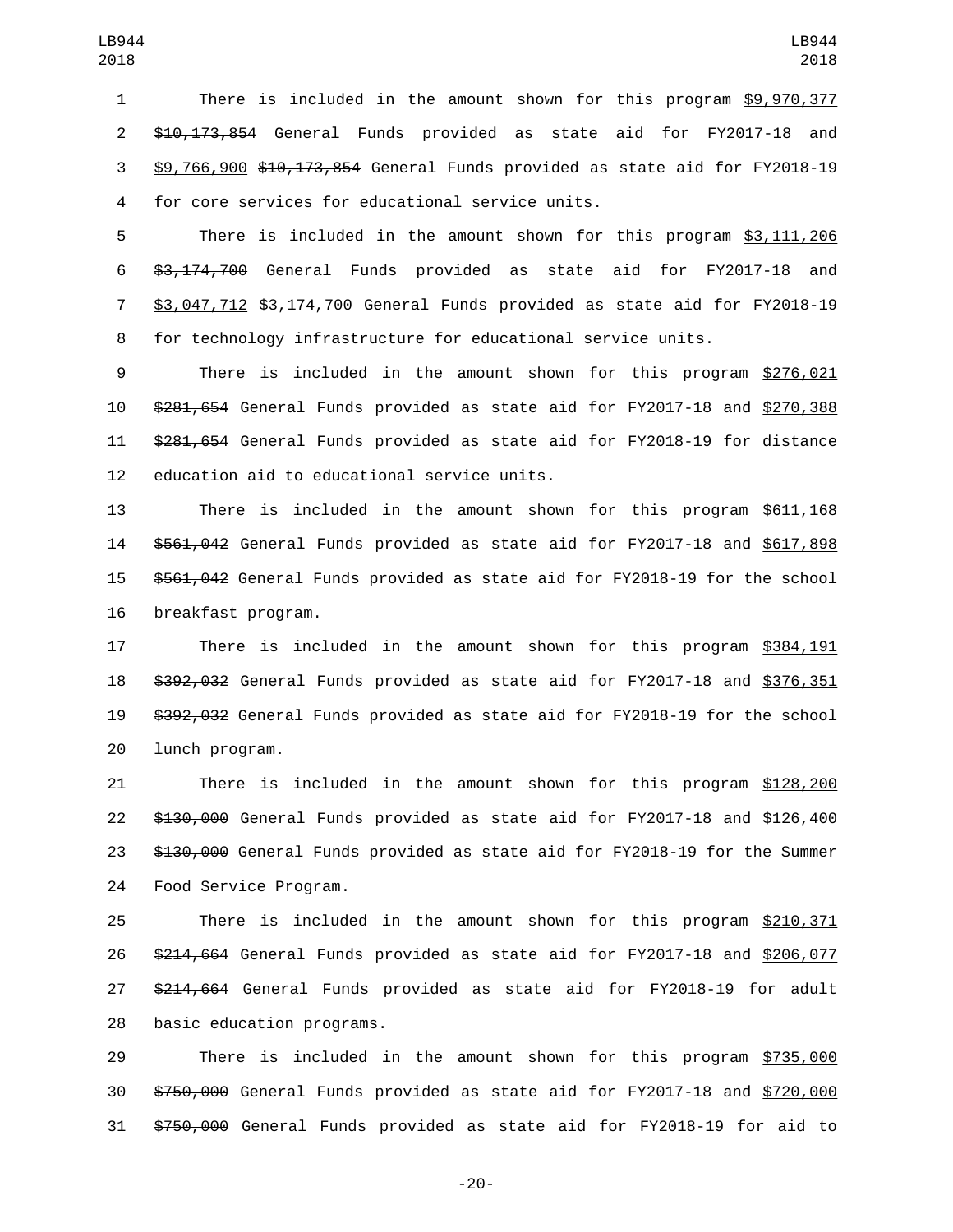institutions offering high school equivalency programs.

 There is included in the amount shown for this program \$3,546,970 \$3,619,357 General Funds provided as state aid for FY2017-18 and \$3,474,583 \$3,619,357 General Funds provided as state aid for FY2018-19 5 for early childhood education projects.

 There is included in the amount shown for this program \$4,900,000 \$5,000,000 General Funds provided as state aid for FY2017-18 and \$4,800,000 \$5,000,000 General Funds provided as state aid for FY2018-19 for the Early Childhood Education Grant Program for at-risk children from birth to age three. It is the intent of the Legislature that a maximum of five percent of General Funds appropriated each fiscal year for the Early Childhood Education Grant Program for at-risk children from birth to age three may be used for evaluation and technical assistance.

 There is included in the amount shown for this program \$98,000 \$100,000 General Funds provided as state aid for FY2017-18 and \$96,000 \$100,000 General Funds provided as state aid for FY2018-19 for scholarships for early childhood education providers.

 There is included in the amount shown for this program \$67,620 \$69,000 General Funds provided as state aid for FY2017-18 and \$66,240 \$69,000 General Funds provided as state aid for FY2018-19 for incentive bonuses for providers of child care and early childhood education 22 programs.

 There is included in the amount shown for this program \$392,000 \$400,000 General Funds provided as state aid for FY2017-18 and \$384,000 25 \$400,000 General Funds provided as state aid for FY2018-19 for the 26 Nurturing Healthy Behaviors program.

 There is included in the amount shown for this program \$500,000 28 General Funds provided as state aid for FY2017-18 and \$470,000 \$500,000 General Funds provided as state aid for FY2018-19 for learning community aid.

There is included in the amount shown for this program \$2,342,962

-21-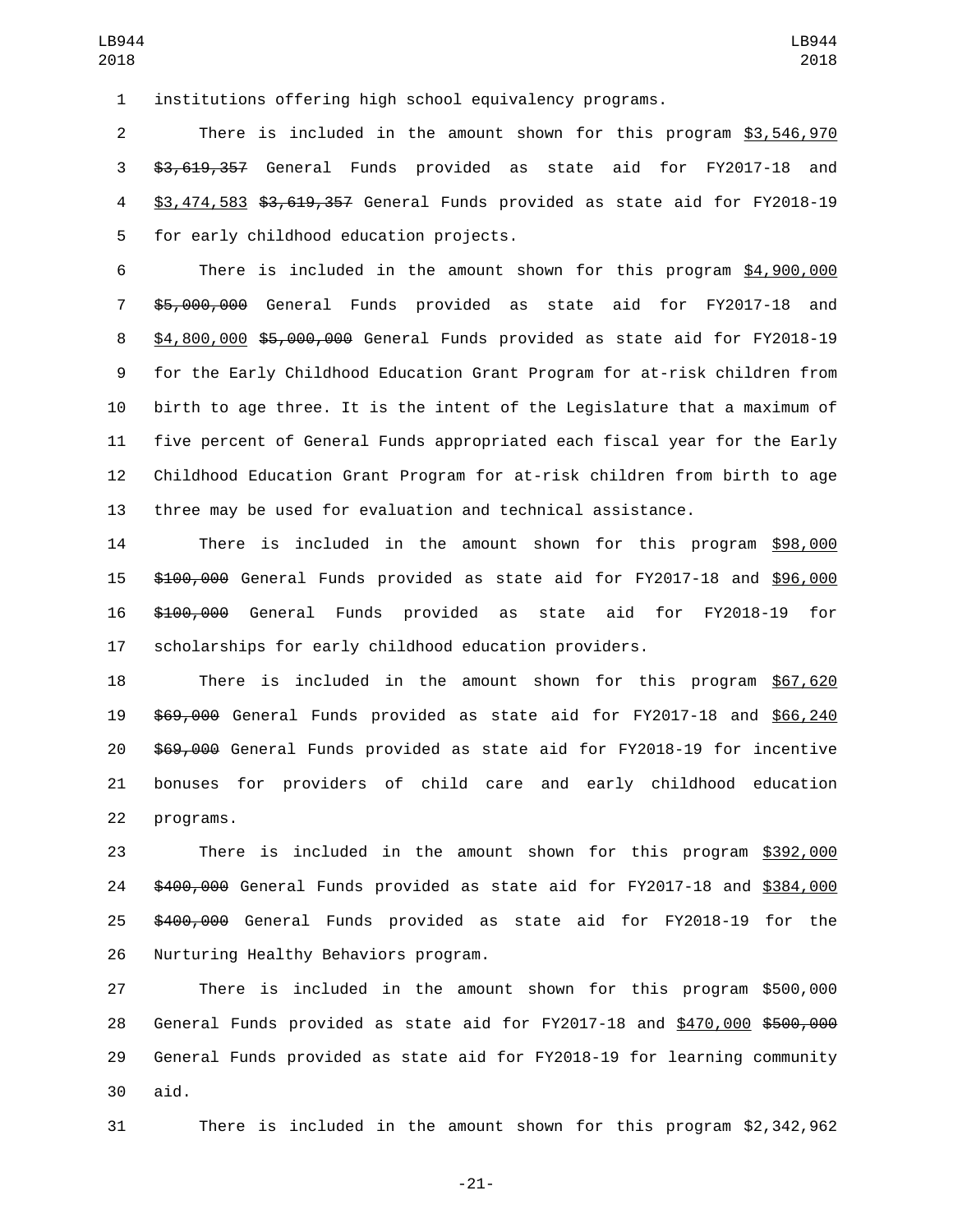| 1              | General Funds provided as state aid for FY2017-18 and \$2,202,384           |              |              |
|----------------|-----------------------------------------------------------------------------|--------------|--------------|
| $\overline{2}$ | \$2,342,962 General Funds provided as state aid for FY2018-19 for programs  |              |              |
| 3              | for learners with high ability.                                             |              |              |
| 4              | Sec. 44. Laws 2017, LB327, section 51, is amended to read:                  |              |              |
| 5              | Sec. 51. AGENCY NO. 13 - STATE DEPARTMENT OF EDUCATION                      |              |              |
| 6              | Program No. 161 - Education Innovation                                      |              |              |
| $\overline{7}$ |                                                                             | FY2017-18    | FY2018-19    |
| 8              | <b>CASH FUND</b>                                                            | 6,839,207    | 6,398,484    |
| 9              | PROGRAM TOTAL                                                               | 6,839,207    | 6,398,484    |
| 10             | CASH FUND                                                                   | 6, 365, 862  | 5, 492, 262  |
| 11             | PROGRAM TOTAL                                                               | 6, 365, 862  | 5, 492, 262  |
| 12             | SALARY LIMIT                                                                | 130,844      | 131,828      |
| 13             | There is included in the appropriation to this program for FY2017-18        |              |              |
| 14             | \$6,604,294 \$6,130,949 Cash Funds for state aid, which shall only be used  |              |              |
| 15             | for such purpose. There is included in the appropriation to this program    |              |              |
| 16             | for FY2018-19 \$6,159,889 \$5,253,667 Cash Funds for state aid, which shall |              |              |
| 17             | only be used for such purpose.                                              |              |              |
| 18             | Sec. 45. Laws 2017, LB327, section 52, is amended to read:                  |              |              |
| 19             | Sec. 52. AGENCY NO. 13 - STATE DEPARTMENT OF EDUCATION                      |              |              |
| 20             | Program No. 351 - Vocational Rehabilitation                                 |              |              |
| 21             |                                                                             | FY2017-18    | FY2018-19    |
| 22             | <b>GENERAL FUND</b>                                                         | 5,066,923    | 5,290,084    |
| 23             | <b>GENERAL FUND</b>                                                         | 5,066,023    | 5, 301, 491  |
| 24             | CASH FUND                                                                   | 500,000      | 500,000      |
| 25             | FEDERAL FUND est.                                                           | 23, 965, 916 | 25, 936, 743 |
| 26             | PROGRAM TOTAL                                                               | 29,532,839   | 31,726,827   |
| 27             | PROGRAM TOTAL                                                               | 29, 532, 839 | 31, 738, 234 |
| 28             | SALARY LIMIT                                                                | 11,699,711   | 11,784,472   |
|                |                                                                             |              |              |

29 There is included in the appropriation to this program for FY2017-18 30 \$9,099 General Funds and \$7,544,526 Federal Funds estimate for state aid, 31 which shall only be used for such purpose. There is included in the

-22-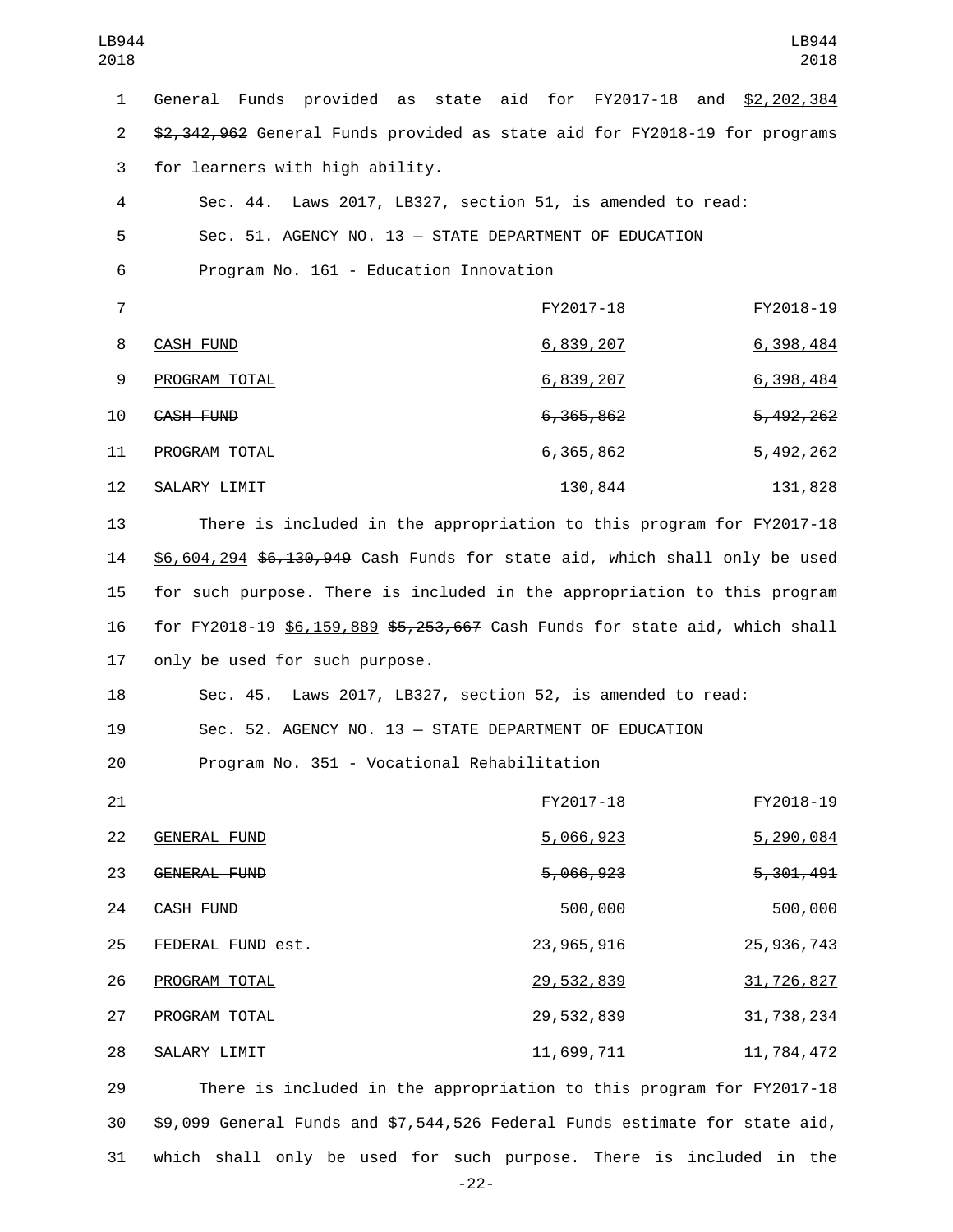1 appropriation to this program for FY2018-19 \$49,289 General Funds and 2 \$8,560,706 Federal Funds estimate for state aid, which shall only be used 3 for such purpose.

 It is the intent of the Legislature that the Division of Rehabilitation Services in the State Department of Education and the Division of Developmental Disabilities of the Department of Health and Human Services work collaboratively to focus on employment for individuals with disabilities and to maximize federal matching funds in compliance with the federal Workforce Innovation and Opportunity Act and the federal Home and Community-Based Services Final Rule.

11 The unexpended Cash Fund appropriation balance existing on June 30, 12  $2017$ , up to \$1,708,838, is hereby reappropriated.

13 Sec. 46. Laws 2017, LB327, section 54, is amended to read:

14 Sec. 54. AGENCY NO. 13 — STATE DEPARTMENT OF EDUCATION

15 Program No. 401 - Services for the Deaf and Hard of Hearing

| 16 |                  | FY2017-18            | FY2018-19            |
|----|------------------|----------------------|----------------------|
| 17 | GENERAL FUND     | 2,002,534            | 2,002,730            |
| 18 | GENERAL FUND     | 2,043,402            | 2,043,602            |
| 19 | <b>CASH FUND</b> | 2,965                | 2,965                |
| 20 | PROGRAM TOTAL    | 2,005,499            | 2,005,695            |
| 21 | PROGRAM TOTAL    | <del>2,046,367</del> | <del>2,046,567</del> |
| 22 | SALARY LIMIT     | 14,477               | 14,586               |

23 Sec. 47. Laws 2017, LB327, section 55, is amended to read:

24 Sec. 55. AGENCY NO. 13 — STATE DEPARTMENT OF EDUCATION

25 Program No. 402 - Nebraska Center for the Education of Children who 26 are Blind or Visually Impaired

| 27 |                      | FY2017-18            | FY2018-19            |
|----|----------------------|----------------------|----------------------|
| 28 | GENERAL FUND         | <u>1,978,258</u>     | <u>1,978,448</u>     |
| 29 | PROGRAM TOTAL        | <u>1,978,258</u>     | <u>1,978,448</u>     |
| 30 | GENERAL FUND         | <del>2,018,631</del> | <del>2,018,824</del> |
| 31 | <b>PROGRAM TOTAL</b> | <del>2,018,631</del> | <del>2,018,824</del> |

-23-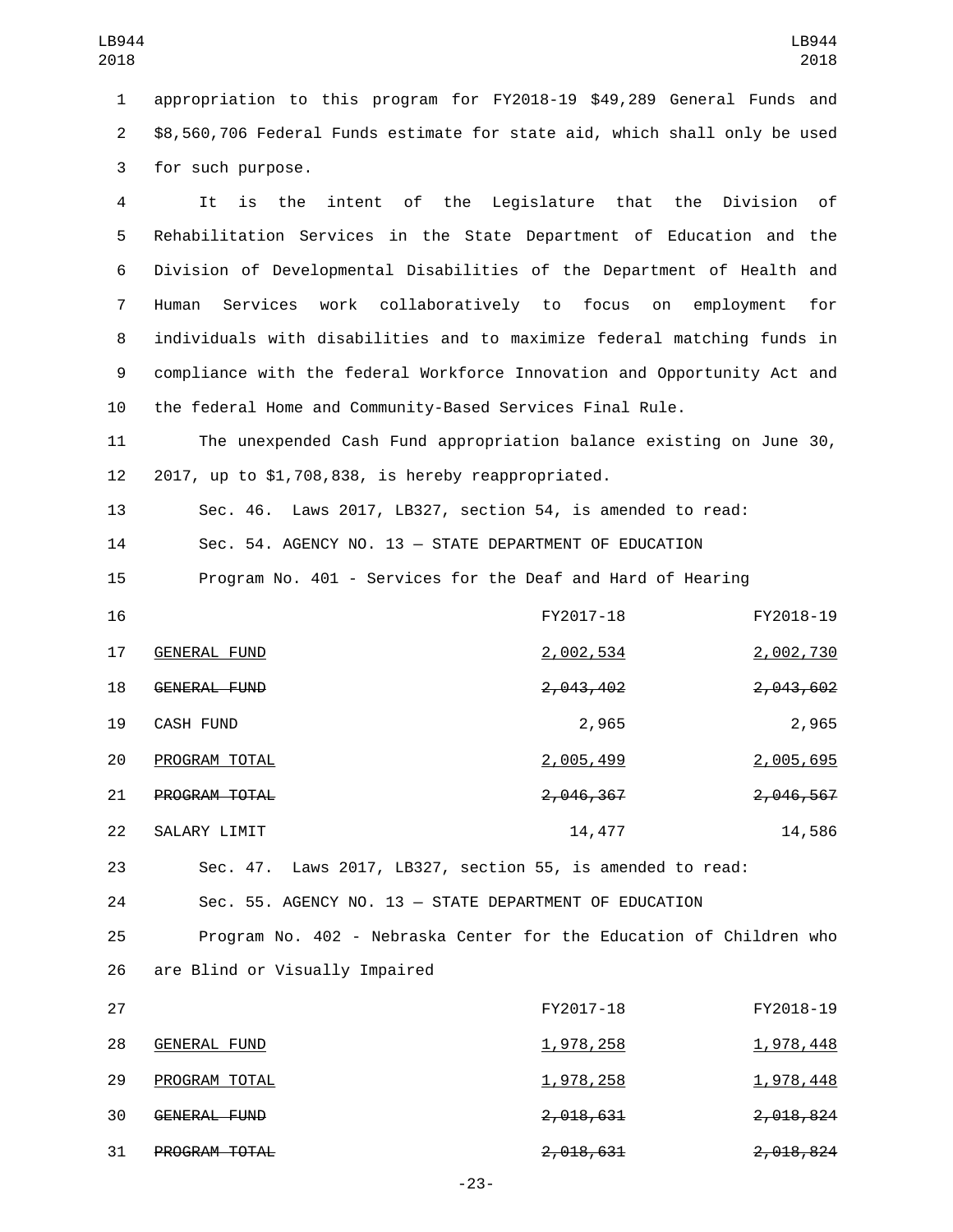| LB944<br>2018  |                                                               |                      | LB944<br>2018 |
|----------------|---------------------------------------------------------------|----------------------|---------------|
| $\mathbf{1}$   | SALARY LIMIT                                                  | 14,361               | 14,469        |
| $\overline{2}$ | Laws 2017, LB327, section 57, is amended to read:<br>Sec. 48. |                      |               |
| 3              | Sec. 57. AGENCY NO. 14 - PUBLIC SERVICE COMMISSION            |                      |               |
| 4              | Program No. 16 - Expenses, Constitutional Officers            |                      |               |
| 5              |                                                               | FY2017-18            | FY2018-19     |
| 6              | <b>GENERAL FUND</b>                                           | 66,706               | 61,807        |
| 7              | PROGRAM TOTAL                                                 | 66,706               | 61,807        |
| 8              | <b>GENERAL FUND</b>                                           | 83,884               | 78,884        |
| 9              | PROGRAM TOTAL                                                 | 83,884               | 78,884        |
| 10             | Sec. 49. Laws 2017, LB327, section 59, is amended to read:    |                      |               |
| 11             | Sec. 59. AGENCY NO. 14 - PUBLIC SERVICE COMMISSION            |                      |               |
| 12             | Program No. 54 - Enforcement of Standards - Common Carriers   |                      |               |
| 13             |                                                               | FY2017-18            | FY2018-19     |
| 14             | <b>GENERAL FUND</b>                                           | 1,746,023            | 1,771,648     |
| 15             | <b>CASH FUND</b>                                              | 61,809               | 62,366        |
| 16             | PROGRAM TOTAL                                                 | 1,807,832            | 1,834,014     |
| 17             | SALARY LIMIT                                                  | 1,176,709            | 1, 185, 778   |
| 18             | <b>GENERAL FUND</b>                                           | <del>1,765,840</del> | 1,791,988     |
| 19             | CASH FUND                                                     | 41,809               | 42,366        |
| 20             | PROGRAM TOTAL                                                 | 1,807,649            | 1,834,354     |
| 21             | SALARY LIMIT                                                  | 1, 146, 209          | 1, 155, 278   |
| 22             | Laws 2017, LB327, section 62, is amended to read:<br>Sec. 50. |                      |               |
| 23             | Sec. 62. AGENCY NO. 14 - PUBLIC SERVICE COMMISSION            |                      |               |
| 24             | Program No. 71 - Nebraska Internet Enhancement Fund           |                      |               |
| 25             |                                                               | FY2017-18            | FY2018-19     |
| 26             | <b>CASH FUND</b>                                              | 85, 118              | 85,239        |
| 27             | PROGRAM TOTAL                                                 | 85, 118              | 85,239        |
| 28             | CASH FUND                                                     | 60,118               | 60,239        |
| 29             | PROGRAM TOTAL                                                 | 60,118               | 60,239        |
| 30             | SALARY LIMIT                                                  | 5,491                | 5,532         |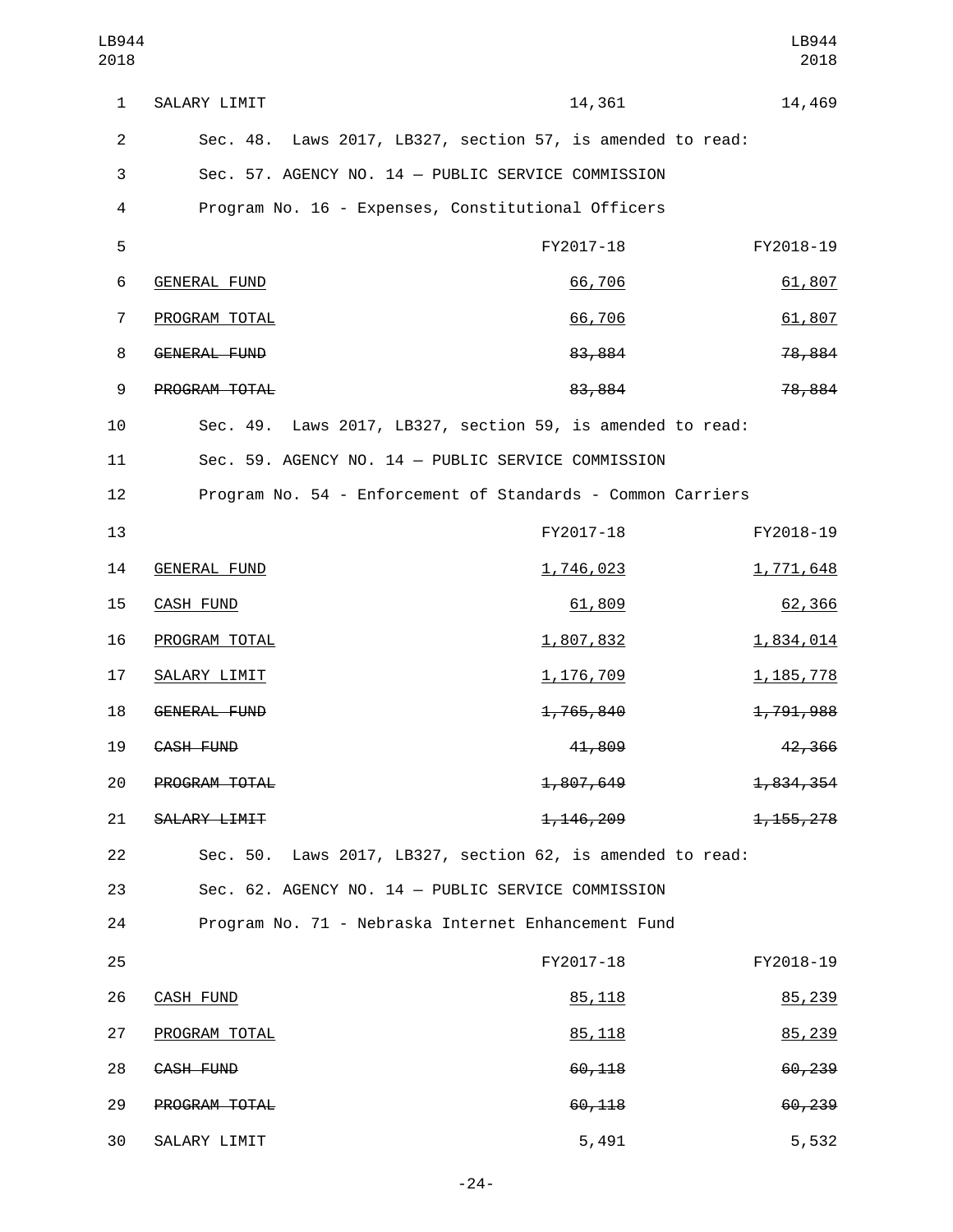| 1              | There is included in the appropriation to this program for FY2017-18      |                  |              |
|----------------|---------------------------------------------------------------------------|------------------|--------------|
| $\overline{2}$ | \$75,000 \$50,000 Cash Funds for state aid, which shall only be used for  |                  |              |
| 3              | such purpose. There is included in the appropriation to this program for  |                  |              |
| 4              | FY2018-19 \$75,000 \$50,000 Cash Funds for state aid, which shall only be |                  |              |
| 5              | used for such purpose.                                                    |                  |              |
| 6              | Sec. 51. Laws 2017, LB327, section 68, is amended to read:                |                  |              |
| 7              | Sec. 68. AGENCY NO. 15 - BOARD OF PARDONS AND BOARD OF PAROLE             |                  |              |
| 8              | Program No. 358 - Board of Parole                                         |                  |              |
| 9              |                                                                           | FY2017-18        | FY2018-19    |
| 10             | <b>GENERAL FUND</b>                                                       | <u>6,513,538</u> | 6,958,071    |
| 11             | GENERAL FUND                                                              | 6,646,467        | 7,100,072    |
| 12             | CASH FUND                                                                 | 455,873          | 455,873      |
| 13             | PROGRAM TOTAL                                                             | 6,969,411        | 7,413,944    |
| 14             | PROGRAM TOTAL                                                             | 7, 102, 340      | 7,555,945    |
| 15             | SALARY LIMIT                                                              | 3, 357, 262      | 3, 381, 515  |
| 16             | The unexpended General Fund appropriation balance existing on June        |                  |              |
| 17             | 30, 2017, less \$52,091, is hereby reappropriated.                        |                  |              |
| 18             | Sec. 52. Laws 2017, LB327, section 69, is amended to read:                |                  |              |
| 19             | Sec. 69. AGENCY NO. 16 - DEPARTMENT OF REVENUE                            |                  |              |
| 20             | Program No. 102 - Revenue Administration                                  |                  |              |
| 21             |                                                                           | FY2017-18        | FY2018-19    |
| 22             | <b>GENERAL FUND</b>                                                       | 24,615,910       | 24,629,317   |
| 23             | GENERAL FUND                                                              | 25, 118, 276     | 25, 131, 956 |
| 24             | <b>CASH FUND</b>                                                          | 1,955,343        | 1,978,511    |
| 25             | PROGRAM TOTAL                                                             | 26, 571, 253     | 26,607,828   |
| 26             | PROGRAM TOTAL                                                             | 27, 073, 619     | 27, 110, 467 |
| 27             | SALARY LIMIT                                                              | 16,784,414       | 16, 911, 297 |
| 28             | There is included in the appropriation to this program for FY2017-18      |                  |              |
|                |                                                                           |                  |              |

29 \$316,482 Cash Funds for staff necessary to audit and enforce provisions 30 of the tobacco Master Settlement Agreement from the Nebraska Health Care 31 Cash Fund. There is included in the appropriation to this program for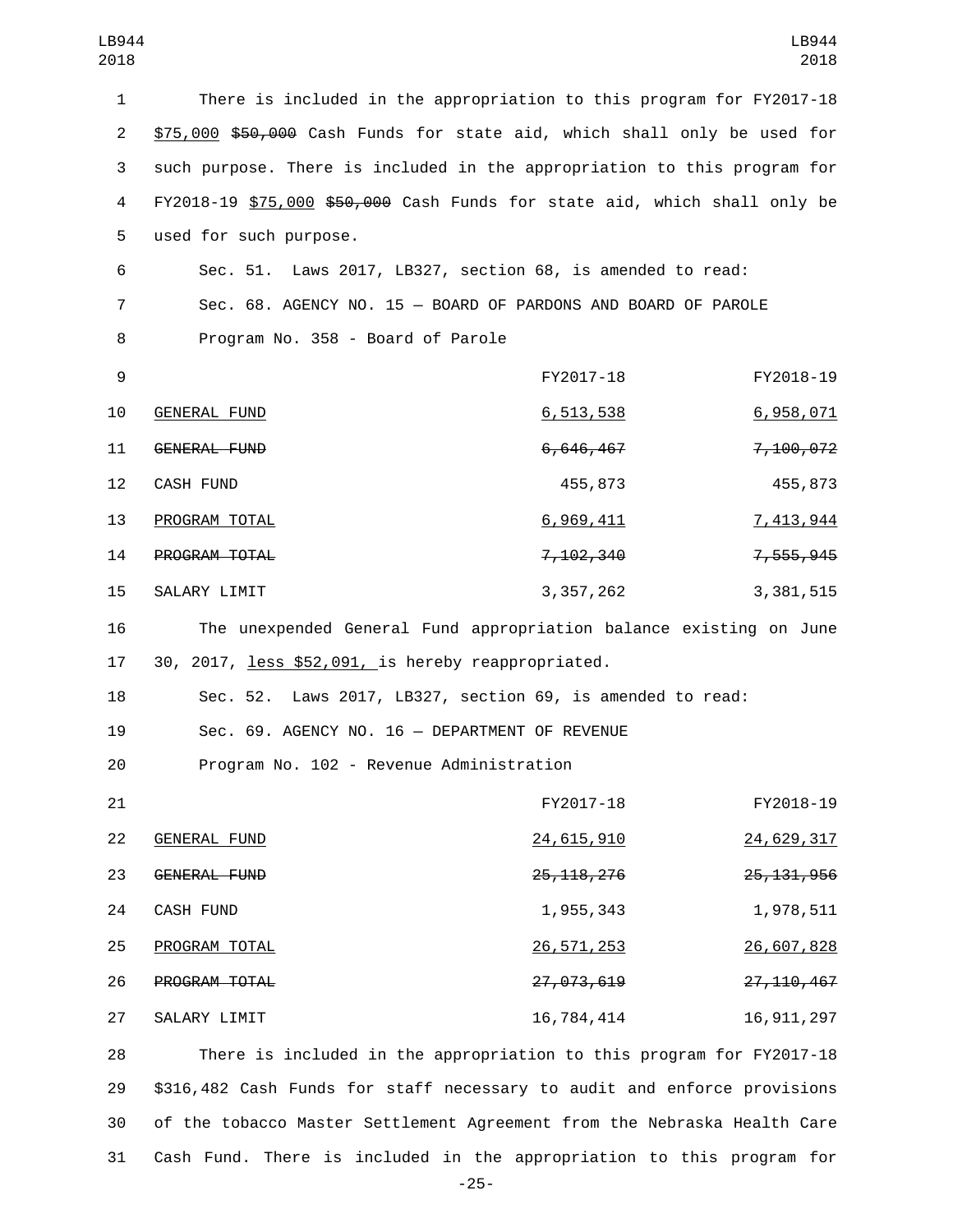1 FY2018-19 \$316,482 Cash Funds for staff necessary to audit and enforce 2 provisions of the tobacco Master Settlement Agreement from the Nebraska 3 Health Care Cash Fund.

4 Sec. 53. Laws 2017, LB327, section 70, is amended to read: 5 Sec. 70. AGENCY NO. 16 — DEPARTMENT OF REVENUE 6 Program No. 108 - Homestead Exemption 7 FY2017-18 FY2018-19 8 GENERAL FUND 81,300,000 84,100,000 9 PROGRAM TOTAL 200 81,300,000 84,100,000

10 GENERAL FUND 10 28,200,000 81,000,000 11 PROGRAM TOTAL 2000 81,000,000 81,000,000

12 There is included in the appropriation to this program for FY2017-18 13 \$81,300,000 \$78,200,000 General Funds for state aid, which shall only be 14 used for such purpose. There is included in the appropriation to this 15 program for FY2018-19 \$84,100,000 \$81,000,000 General Funds for state 16 aid, which shall only be used for such purpose.

17 Sec. 54. Laws 2017, LB327, section 71, is amended to read: 18 Sec. 71. AGENCY NO. 16 — DEPARTMENT OF REVENUE

19 Program No. 109 - Personal Property Tax Exemption

| -20 |                      | FY2017-18             | FY2018-19             |
|-----|----------------------|-----------------------|-----------------------|
| 21  | GENERAL FUND         | 13,900,000            | 14,200,000            |
| 22  | PROGRAM TOTAL        | 13,900,000            | 14,200,000            |
| 23  | GENERAL FUND         | <del>15,200,000</del> | <del>16,200,000</del> |
| 24  | <b>PROGRAM TOTAL</b> | <del>15,200,000</del> | <del>16,200,000</del> |

25 There is included in the appropriation to this program for FY2017-18 26 \$13,900,000 \$15,200,000 General Funds for state aid, which shall only be 27 used for such purpose. There is included in the appropriation to this 28 program for FY2018-19 \$14,200,000 \$16,200,000 General Funds for state 29 aid, which shall only be used for such purpose.

30 Sec. 55. Laws 2017, LB327, section 73, is amended to read:

31 Sec. 73. AGENCY NO. 16 — DEPARTMENT OF REVENUE

-26-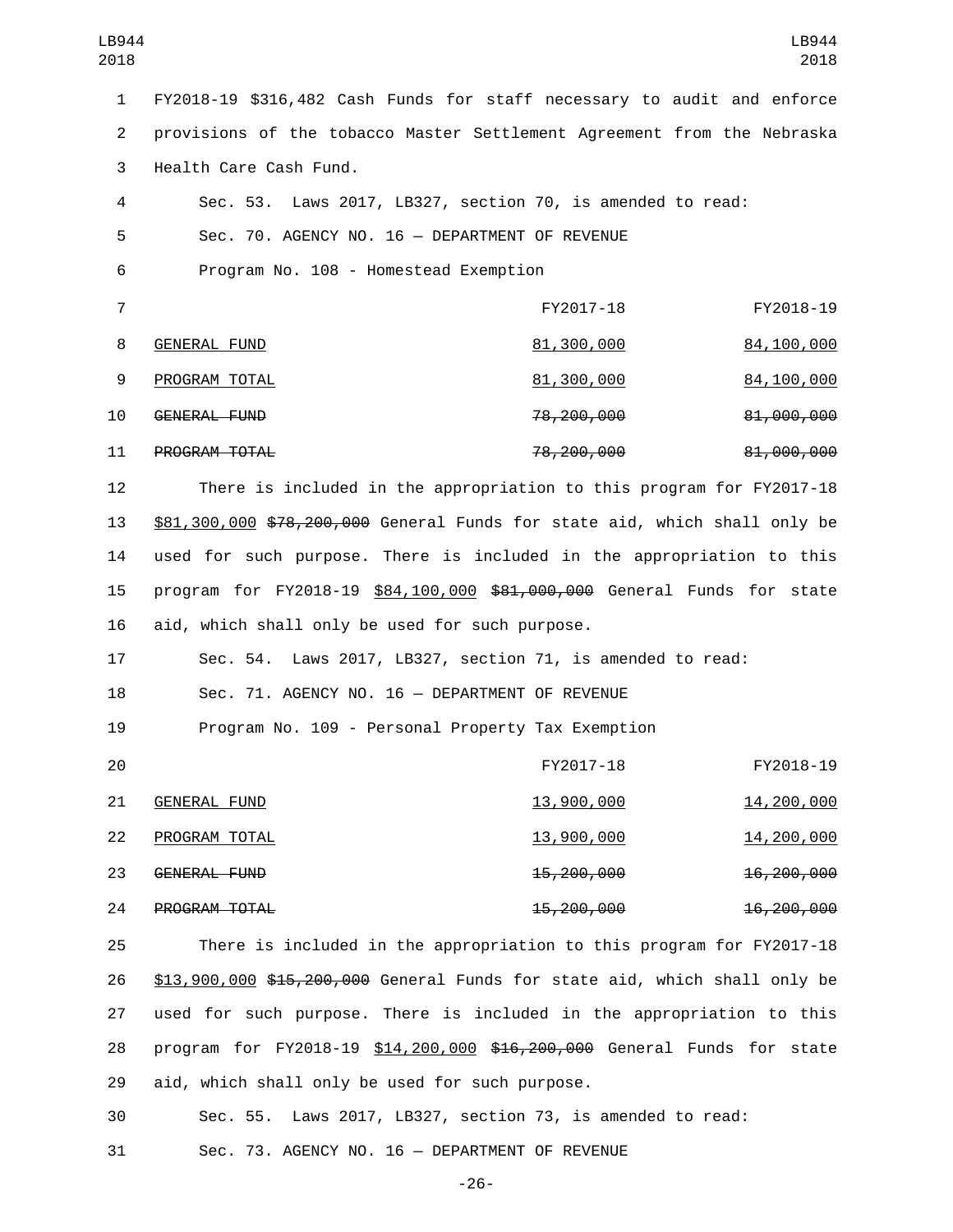| LB944<br>2018  |                                                                            |                       | LB944<br>2018          |
|----------------|----------------------------------------------------------------------------|-----------------------|------------------------|
| $\mathbf{1}$   | Program No. 112 - Property Assessment                                      |                       |                        |
| $\overline{2}$ |                                                                            | FY2017-18             | FY2018-19              |
| 3              | <b>GENERAL FUND</b>                                                        | 1,710,290             | 1,926,791              |
| 4              | GENERAL FUND                                                               | 1,745,194             | 1,966,113              |
| 5              | CASH FUND                                                                  | 833, 184              | 645,799                |
| 6              | PROGRAM TOTAL                                                              | 2,543,474             | 2,572,590              |
| $\overline{7}$ | PROGRAM TOTAL                                                              | 2,578,378             | <del>2, 611, 912</del> |
| 8              | SALARY LIMIT                                                               | 1,626,461             | 1,639,091              |
| 9              | Sec. 56. Laws 2017, LB327, section 82, is amended to read:                 |                       |                        |
| 10             | Sec. 82. AGENCY NO. 18 - DEPARTMENT OF AGRICULTURE                         |                       |                        |
| 11             | Program No. 78 - Department of Agriculture                                 |                       |                        |
| 12             |                                                                            | FY2017-18             | FY2018-19              |
| 13             | <b>GENERAL FUND</b>                                                        | 6,014,367             | 6,064,564              |
| 14             | GENERAL FUND                                                               | 6, 137, 109           | 6, 198, 024            |
| 15             | CASH FUND                                                                  | 7,833,466             | 7,966,565              |
| 16             | FEDERAL FUND est.                                                          | 4,260,234             | 4, 282, 715            |
| 17             | REVOLVING FUND                                                             | 653,930               | 671,278                |
| 18             | PROGRAM TOTAL                                                              | 18,761,997            | <u>18,985,122</u>      |
| 19             | PROGRAM TOTAL                                                              | <del>18,884,739</del> | 19, 118, 582           |
| 20             | SALARY LIMIT                                                               | 8,354,182             | 8,429,797              |
| 21             | Department of Administrative Services shall<br>The                         |                       | monitor<br>the         |
| 22             | appropriations and expenditures for this program according to              |                       | the                    |
| 23             | following program classifications:                                         |                       |                        |
| 24             | No. 27 - Shared Services                                                   |                       |                        |
| 25             | No. 57 - Food Safety and Consumer Protection                               |                       |                        |
| 26             | No. 63 - Animal and Plant Health Protection                                |                       |                        |
| 27             | No. 564 - Ag Promotion and Development                                     |                       |                        |
| 28             | There is included in the appropriation to this program for FY2017-18       |                       |                        |
| 29             | \$465,500 \$475,000 General Funds and \$420,000 Federal Funds estimate for |                       |                        |
| 30             | state aid, which shall only be used for such purpose. There is included    |                       |                        |

-27-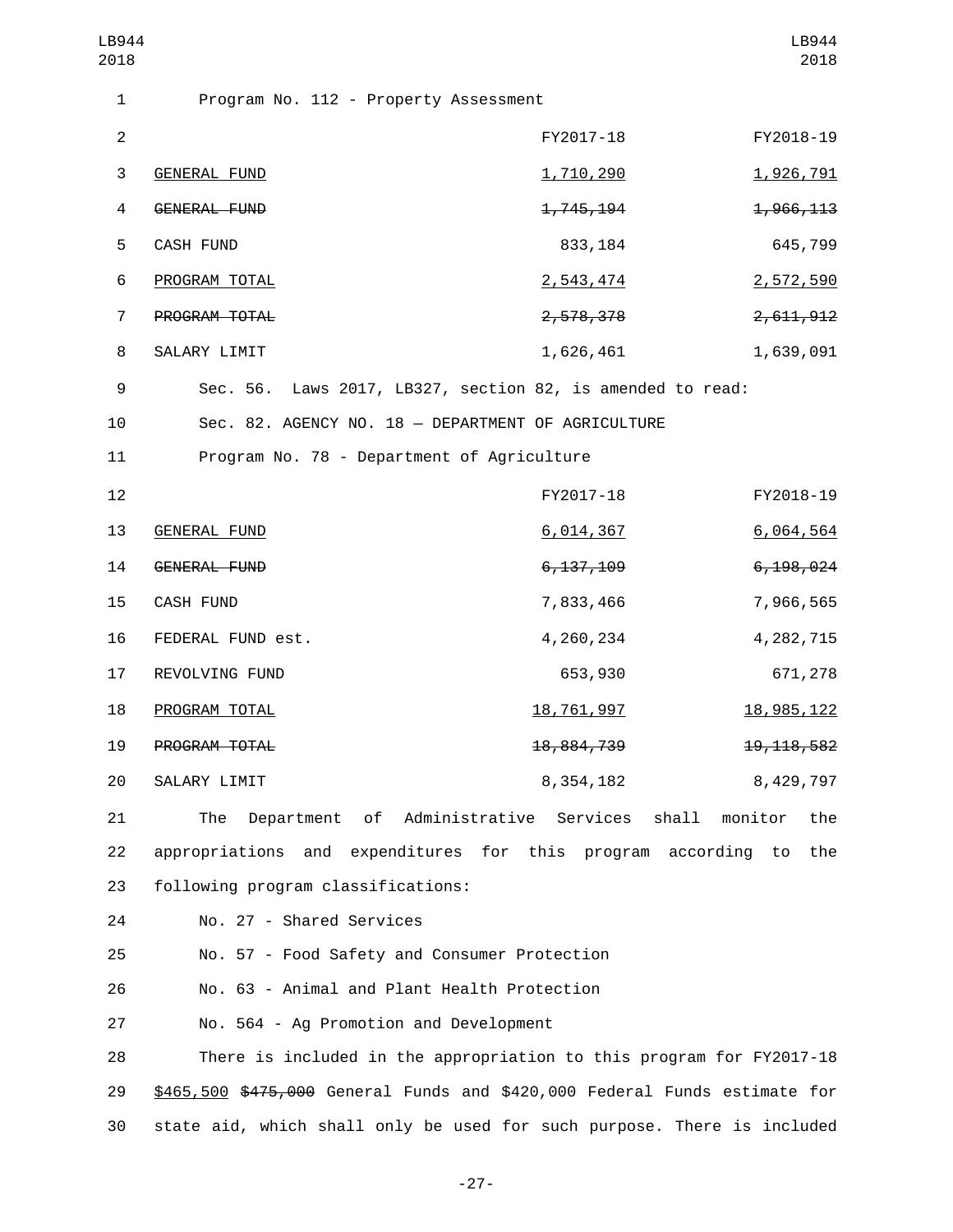| LB944<br>2018  |                                                                           |             | LB944<br>2018           |
|----------------|---------------------------------------------------------------------------|-------------|-------------------------|
| $\mathbf{1}$   | in the appropriation to this program for FY2018-19 \$456,000 \$475,000    |             |                         |
| $\overline{2}$ | General Funds and \$420,000 Federal Funds estimate for state aid, which   |             |                         |
| 3              | shall only be used for such purpose.                                      |             |                         |
| 4              | Sec. 57. Laws 2017, LB327, section 85, is amended to read:                |             |                         |
| 5              | Sec. 85. AGENCY NO. 21 - STATE FIRE MARSHAL                               |             |                         |
| 6              | Program No. 193 - Public Protection                                       |             |                         |
| $\overline{7}$ |                                                                           | FY2017-18   | FY2018-19               |
| 8              | <b>GENERAL FUND</b>                                                       | 3,079,706   | 3,201,072               |
| 9              | GENERAL FUND                                                              | 3, 142, 557 | 3,266,400               |
| 10             | <b>CASH FUND</b>                                                          | 1,875,843   | 1,911,683               |
| 11             | FEDERAL FUND est.                                                         | 440,790     | 445, 344                |
| 12             | PROGRAM TOTAL                                                             | 5,396,339   | 5,558,099               |
| 13             | SALARY LIMIT                                                              | 3, 249, 325 | 3, 318, 447             |
| 14             | PROGRAM TOTAL                                                             | 5, 459, 190 | 5,623,427               |
| 15             | SALARY LIMIT                                                              | 3, 249, 325 | 3, 318, 447             |
| 16             | of Administrative Services<br>The<br>Department                           |             | shall<br>monitor<br>the |
| 17             | appropriations and expenditures for this program according                |             | the<br>to               |
| 18             | following program classifications:                                        |             |                         |
| 19             | No. 225 - General Operations                                              |             |                         |
| 20             | No. 226 - Pipeline Safety                                                 |             |                         |
| 21             | No. 227 - Underground Storage Tanks                                       |             |                         |
| 22             | No. 229 - Cigarette Ignition Propensity Testing                           |             |                         |
| 23             | There is included in the appropriation to this program for FY2017-18      |             |                         |
| 24             | \$55,000 Federal Funds estimate for state aid, which shall only be used   |             |                         |
| 25             | for such purpose. There is included in the appropriation to this program  |             |                         |
| 26             | for FY2018-19 \$55,000 Federal Funds estimate for state aid, which shall  |             |                         |
| 27             | only be used for such purpose. If federal restrictions prevent using      |             |                         |
| 28             | these Federal Funds for state aid, the State Fire Marshal may reallocate  |             |                         |
| 29             | available funds in the Underground Storage Tank Fund to provide state aid |             |                         |
| 30             | payments to the affected political subdivisions.                          |             |                         |
| 31             | There is included in the appropriation to this program for FY2017-18      |             |                         |

-28-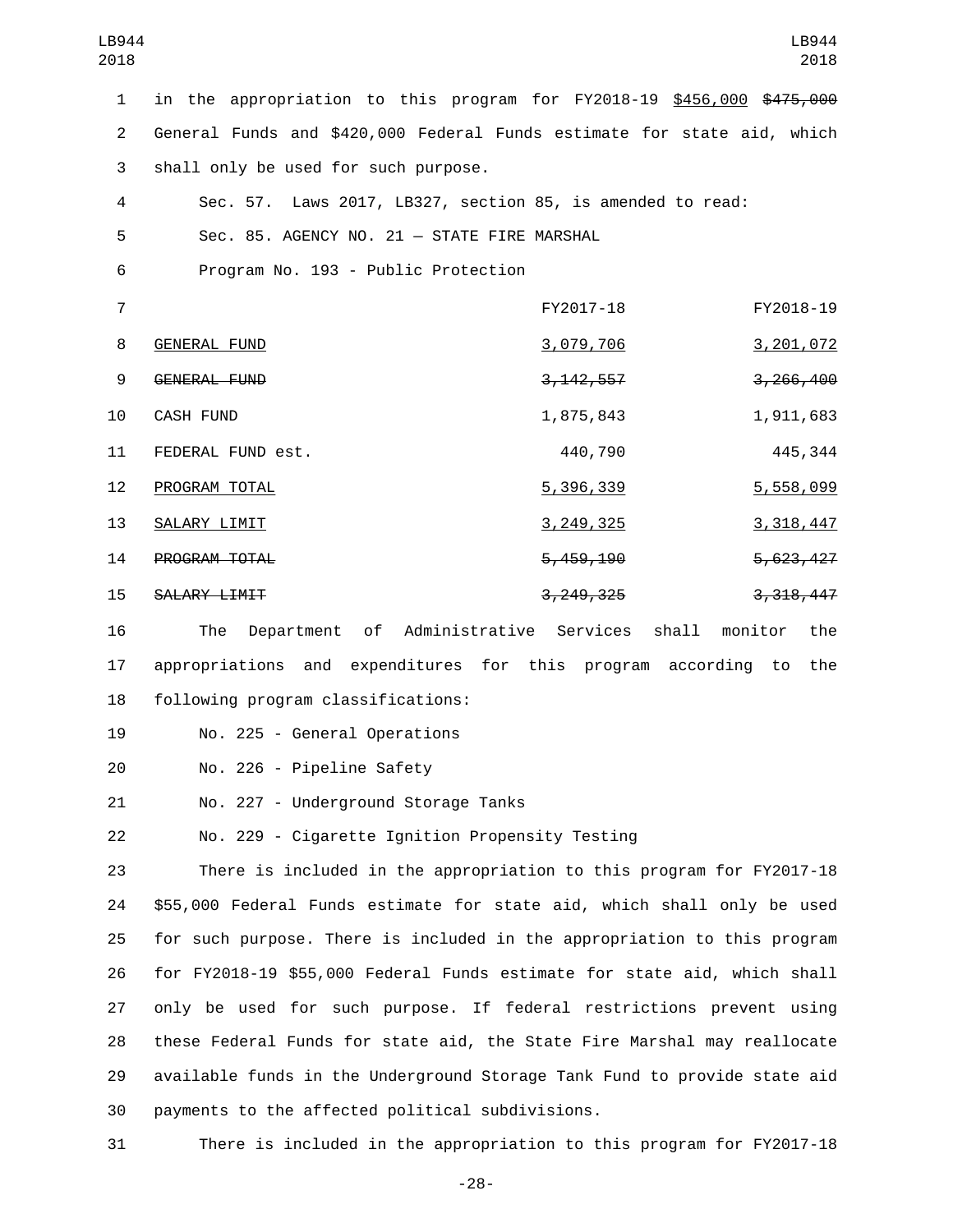| LB944<br>2018  |                                                                          |           | LB944<br>2018 |
|----------------|--------------------------------------------------------------------------|-----------|---------------|
| $\mathbf{1}$   | \$20,000 Cash Funds for fireworks testing, which shall only be used for  |           |               |
| $\overline{2}$ | such purpose. There is included in the appropriation to this program for |           |               |
| 3              | FY2018-19 \$20,000 Cash Funds for fireworks testing, which shall only be |           |               |
| 4              | used for such purpose.                                                   |           |               |
| 5              | Sec. 58. Laws 2017, LB327, section 86, is amended to read:               |           |               |
| 6              | Sec. 86. AGENCY NO. 21 - STATE FIRE MARSHAL                              |           |               |
| 7              | Program No. 340 - Training Division                                      |           |               |
| 8              |                                                                          | FY2017-18 | FY2018-19     |
| 9              | <b>GENERAL FUND</b>                                                      | 850,202   | 860,961       |
| 10             | <b>GENERAL FUND</b>                                                      | 867,553   | 878,531       |
| 11             | <b>CASH FUND</b>                                                         | 22,004    | 22,004        |
| 12             | PROGRAM TOTAL                                                            | 872,206   | 882,965       |
| 13             | PROGRAM TOTAL                                                            | 889, 557  | 900,535       |
| 14             | SALARY LIMIT                                                             | 483,362   | 487, 135      |
| 15             | Sec. 59. Laws 2017, LB327, section 87, is amended to read:               |           |               |
| 16             | Sec. 87. AGENCY NO. 21 - STATE FIRE MARSHAL                              |           |               |
| 17             | Program No. 845 - Nebraska Public Safety Communication System            |           |               |
| 18             |                                                                          | FY2017-18 | FY2018-19     |
| 19             | <b>GENERAL FUND</b>                                                      | 133,936   | 110,934       |
| 20             | GENERAL FUND                                                             | 136,669   | 113, 198      |
| 21             | CASH FUND                                                                | 79,981    | 71,734        |
| 22             | PROGRAM TOTAL                                                            | 213,917   | 182,668       |
| 23             | PROGRAM TOTAL                                                            | 216,650   | 184, 932      |
| 24             | Sec. 60. Laws 2017, LB327, section 92, is amended to read:               |           |               |
| 25             | Sec. 92. AGENCY NO. 23 - DEPARTMENT OF LABOR                             |           |               |
| 26             | Program No. 194 - Division for Protection of People and Property         |           |               |
| 27             |                                                                          | FY2017-18 | FY2018-19     |
| 28             | <b>GENERAL FUND</b>                                                      | 624, 148  | 621,982       |
| 29             | GENERAL FUND                                                             | 636,886   | 634,675       |
| 30             | CASH FUND                                                                | 1,853,069 | 1,810,549     |

-29-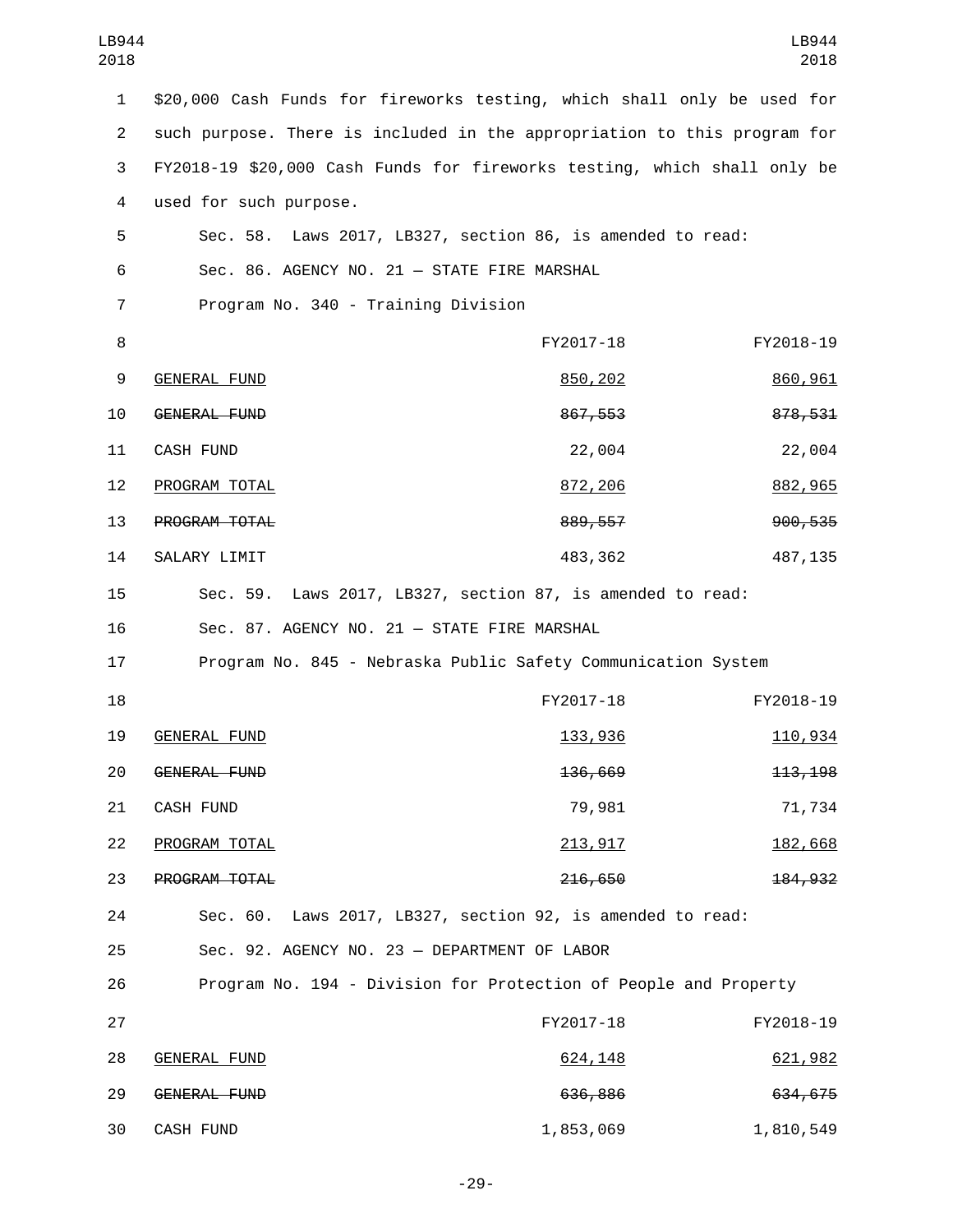| LB944<br>2018 |                   |             | LB944<br>2018 |
|---------------|-------------------|-------------|---------------|
|               | FEDERAL FUND est. | 682,337     | 682,337       |
| 2             | PROGRAM TOTAL     | 3, 159, 554 | 3, 114, 868   |
| 3             | PROGRAM TOTAL     | 3, 172, 292 | 3, 127, 561   |
| 4             | SALARY LIMIT      | 1,637,904   | 1,652,264     |

 There is included in the Cash Fund appropriation to this program for FY2017-18 \$-0- from the Contractor and Professional Employer Organization Registration Cash Fund to employ a bilingual investigator for enforcement of the Employee Classification Act. There is included in the Cash Fund appropriation to this program for FY2018-19 \$-0- from the Contractor and Professional Employer Organization Registration Cash Fund to employ a bilingual investigator for enforcement of the Employee Classification 12 Act.

13 Sec. 61. Laws 2017, LB327, section 95, is amended to read: 14 Sec. 95. AGENCY NO. 25 — DEPARTMENT OF HEALTH AND HUMAN SERVICES 15 Program No. 30 - Tobacco Prevention and Control

| 16 |                      | FY2017-18            | FY2018-19            |
|----|----------------------|----------------------|----------------------|
| 17 | CASH FUND            | <u>3,070,000</u>     | <u>2,570,000</u>     |
| 18 | CASH FUND            | <del>2,570,000</del> | <del>2,570,000</del> |
| 19 | FEDERAL FUND est.    | 9,000                | 9,000                |
| 20 | PROGRAM TOTAL        | 3,079,000            | <u>2,579,000</u>     |
| 21 | <b>PROGRAM TOTAL</b> | <del>2,579,000</del> | <del>2,579,000</del> |

 There is included in the appropriation to this program for FY2017-18 \$3,070,000 \$2,570,000 Cash Funds for tobacco use prevention and control from the Nebraska Health Care Cash Fund. There is included in the appropriation to this program for FY2018-19 \$2,570,000 Cash Funds for tobacco use prevention and control from the Nebraska Health Care Cash 27 Fund.

28 Sec. 62. Laws 2017, LB327, section 96, is amended to read: 29 Sec. 96. AGENCY NO. 25 — DEPARTMENT OF HEALTH AND HUMAN SERVICES 30 Program No. 33 - Administration

31 FY2017-18 FY2018-19

-30-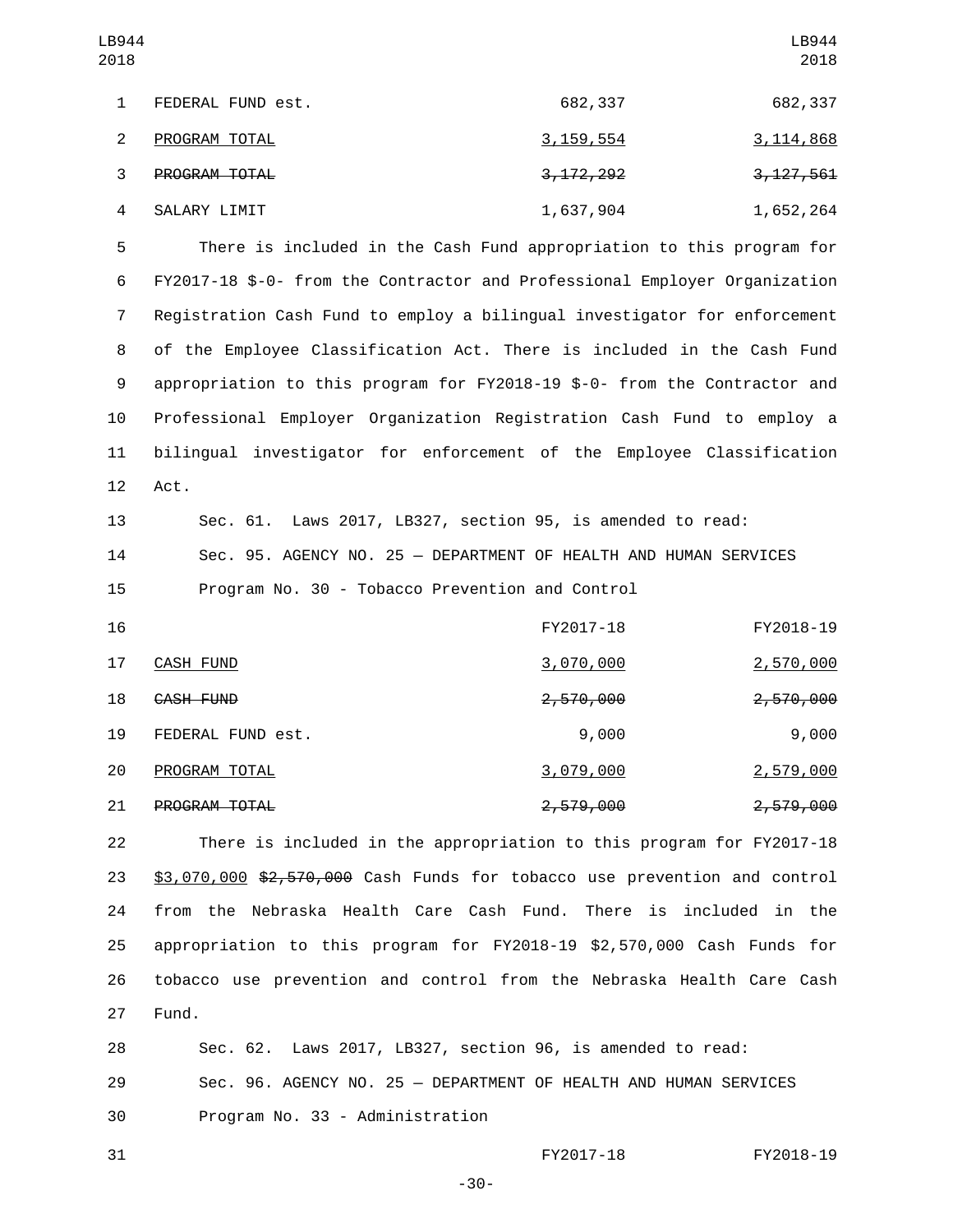| LB944<br>2018  |                      |                                             | LB944<br>2018  |
|----------------|----------------------|---------------------------------------------|----------------|
| $\mathbf{1}$   | <b>GENERAL FUND</b>  | 135, 264, 484                               | 137, 737, 784  |
| 2              | GENERAL FUND         | 137, 519, 858                               | 140, 254, 358  |
| 3              | <b>CASH FUND</b>     | 26, 471, 999                                | 26,607,533     |
| 4              | FEDERAL FUND est.    | 320, 862, 298                               | 308, 389, 096  |
| 5              | PROGRAM TOTAL        | 482, 598, 781                               | 472, 734, 413  |
| 6              | FEDERAL FUND est.    | 320, 862, 298                               | 308,500,737    |
| $\overline{7}$ | <b>PROGRAM TOTAL</b> | 484, 854, 155                               | 475, 362, 628  |
| 8              | SALARY LIMIT         | 153, 784, 867                               | 153, 834, 679  |
| 9              | The<br>(1)           | Department of Administrative Services shall | monitor<br>the |

10 appropriations and expenditures for this program according to the 11 following program classifications:

12 No. 261 - General Operations

13 No. 262 - Public Health Administration

14 No. 263 - Medicaid and Long-Term Care Administration

15 No. 264 - Children and Family Services Administration

16 No. 265 - Protection and Safety

17 No. 266 - Economic and Family Support

18 No. 267 - Developmental Disabilities Service Coordination

No. 268 - Behavioral Health Administration19

20 No. 269 - Developmental Disabilities Administration

 (2) There is included in the appropriation to this program for FY2017-18 \$13,688 Cash Funds for regulatory support for out-of-hospital emergency care providers licensing from the Nebraska Health Care Cash Fund. There is included in the appropriation to this program for FY2018-19 \$13,688 Cash Funds for regulatory support for out-of-hospital emergency care providers licensing from the Nebraska Health Care Cash 27 Fund.

 (3) There is included in the appropriation to this program for FY2017-18 \$26,000 Cash Funds from the Nebraska Health Care Cash Fund to continue the Parkinson's Disease Registry. There is included in the appropriation to this program for FY2018-19 \$26,000 Cash Funds from the

-31-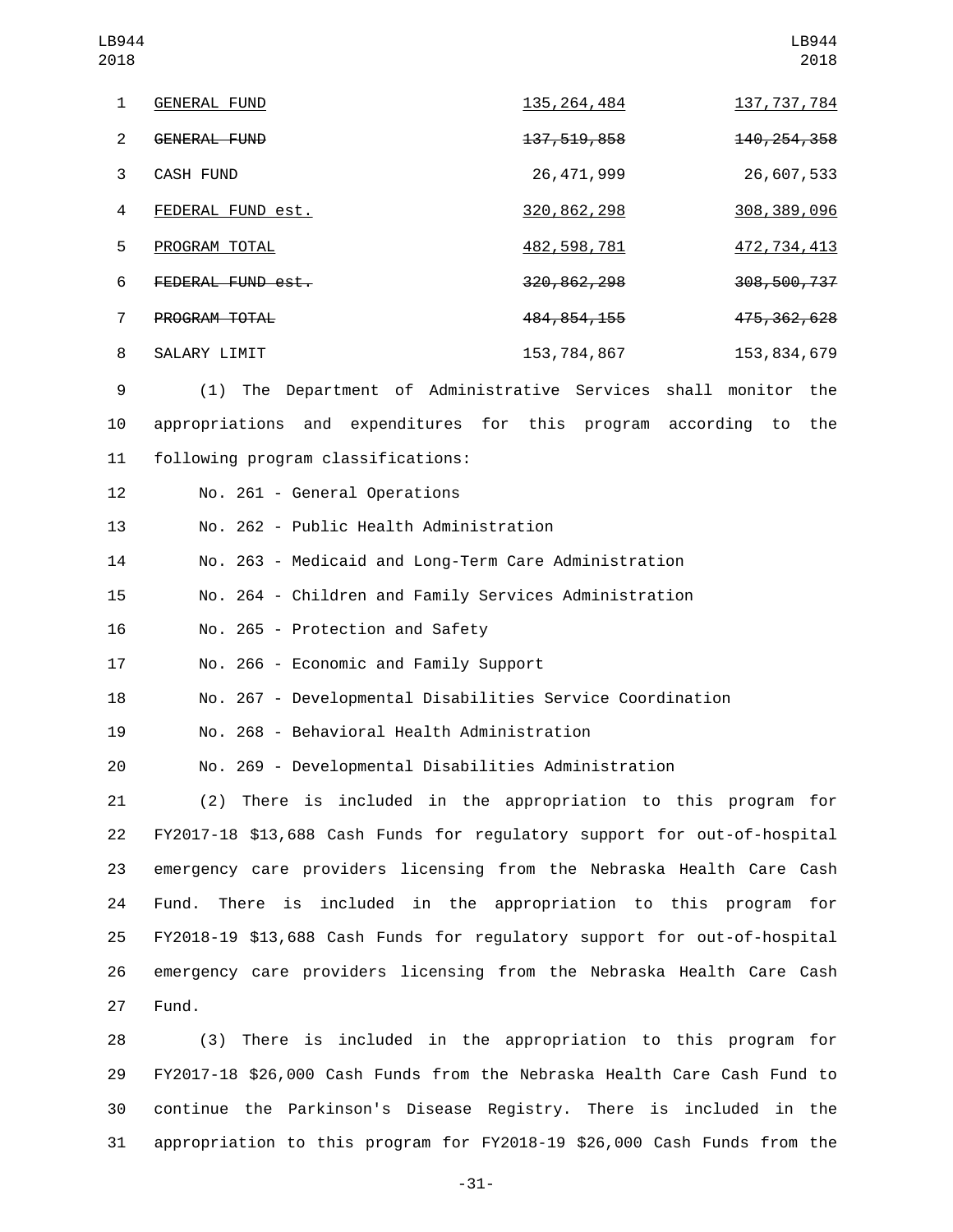Nebraska Health Care Cash Fund to continue the Parkinson's Disease 2 Registry.

 (4) There is included in the appropriation to this program \$404,643 Cash Funds for FY2017-18 and \$404,643 Cash Funds for FY2018-19 from the Nebraska Health Care Cash Fund for respite services in each of the service areas designated by the Department of Health and Human Services and for administrative costs, including personnel costs, associated with 8 the Nebraska Lifespan Respite Services Program.

 (5) There is included in the appropriation to this program for FY2017-18 \$6,000 Cash Funds from the Nebraska Health Care Cash Fund for costs of smoking cessation covered by medicaid. There is included in the appropriation to this program for FY2018-19 \$6,000 Cash Funds from the Nebraska Health Care Cash Fund for costs of smoking cessation covered by 14 medicaid.

 (6) It is the intent of the Legislature that the Department of Health and Human Services shall provide quarterly status reports electronically on the replacement of the Medicaid Medical Information 18 System (MMIS).

 (7) There is included in the appropriation to this program for FY2017-18 \$1,000,000 General Funds for the electronic records initiative, to be used only for this purpose. There is included in the appropriation to this program for FY2018-19 \$1,000,000 General Funds for the electronic records initiative, to be used only for this purpose.

 (8) There is included in the appropriation to this program for FY2017-18 \$220,000 Cash Funds to operate a satellite office of minority health in the second and third congressional districts to coordinate and administer state policy relating to minority health from the Nebraska Health Care Cash Fund. There is included in the appropriation to this program for FY2018-19 \$220,000 Cash Funds to operate a satellite office of minority health in the second and third congressional districts to coordinate and administer state policy relating to minority health from

-32-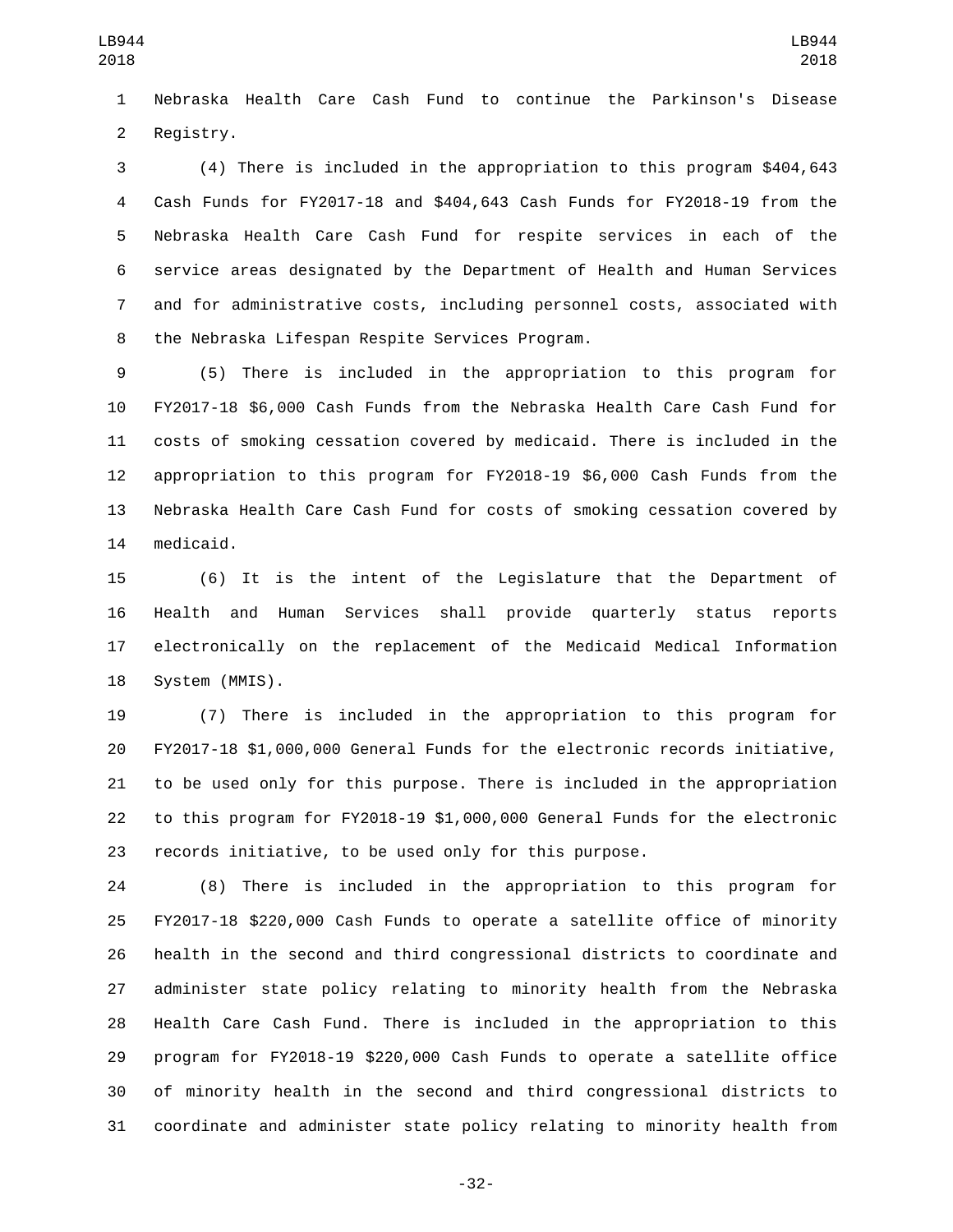1 the Nebraska Health Care Cash Fund.

 (9) There is included in the appropriation to this program for FY2017-18 \$100,000 Cash Funds for staff and operating expenses for public health from the Nebraska Health Care Cash Fund. There is included in the appropriation to this program for FY2018-19 \$100,000 Cash Funds for staff and operating expenses for public health from the Nebraska Health Care 7 Cash Fund.

Sec. 63. Laws 2017, LB327, section 97, is amended to read:

Sec. 97. AGENCY NO. 25 — DEPARTMENT OF HEALTH AND HUMAN SERVICES

10 Program No. 38 - Behavioral Health Aid

| 11                |                   | FY2017-18               | FY2018-19               |
|-------------------|-------------------|-------------------------|-------------------------|
| $12 \overline{ }$ | GENERAL FUND      | 72,099,091              | <u>71,872,571</u>       |
| 13                | GENERAL FUND      | <del>72, 243, 240</del> | <del>72, 243, 240</del> |
| 14                | CASH FUND         | 13,699,660              | 13,699,660              |
| 15                | FEDERAL FUND est. | 10,504,971              | 10,504,971              |
| 16                | PROGRAM TOTAL     | 96, 303, 722            | 96,077,202              |
| 17                | PROGRAM TOTAL     | 96, 447, 871            | 96, 447, 871            |

 There is included in the appropriation to this program for FY2017-18 \$72,099,091 \$72,243,240 General Funds, \$13,699,660 Cash Funds, and \$10,504,971 Federal Funds estimate for state aid, which shall only be used for such purpose. There is included in the appropriation to this 22 program for FY2018-19 \$71,872,571 \$72,243,240 General Funds, \$13,699,660 Cash Funds, and \$10,504,971 Federal Funds estimate for state aid, which 24 shall only be used for such purpose.

 There is included in the amount shown as Cash Fund aid in this program \$6,500,000 Cash Funds for FY2017-18 and \$6,500,000 Cash Funds for FY2018-19 from the Nebraska Health Care Cash Fund to be used for community-based mental health and substance abuse services, including intermediate-level residential mental health services. It is the intent of the Legislature that these funds shall be distributed to each of the six behavioral health regions based upon a formula determined by the

-33-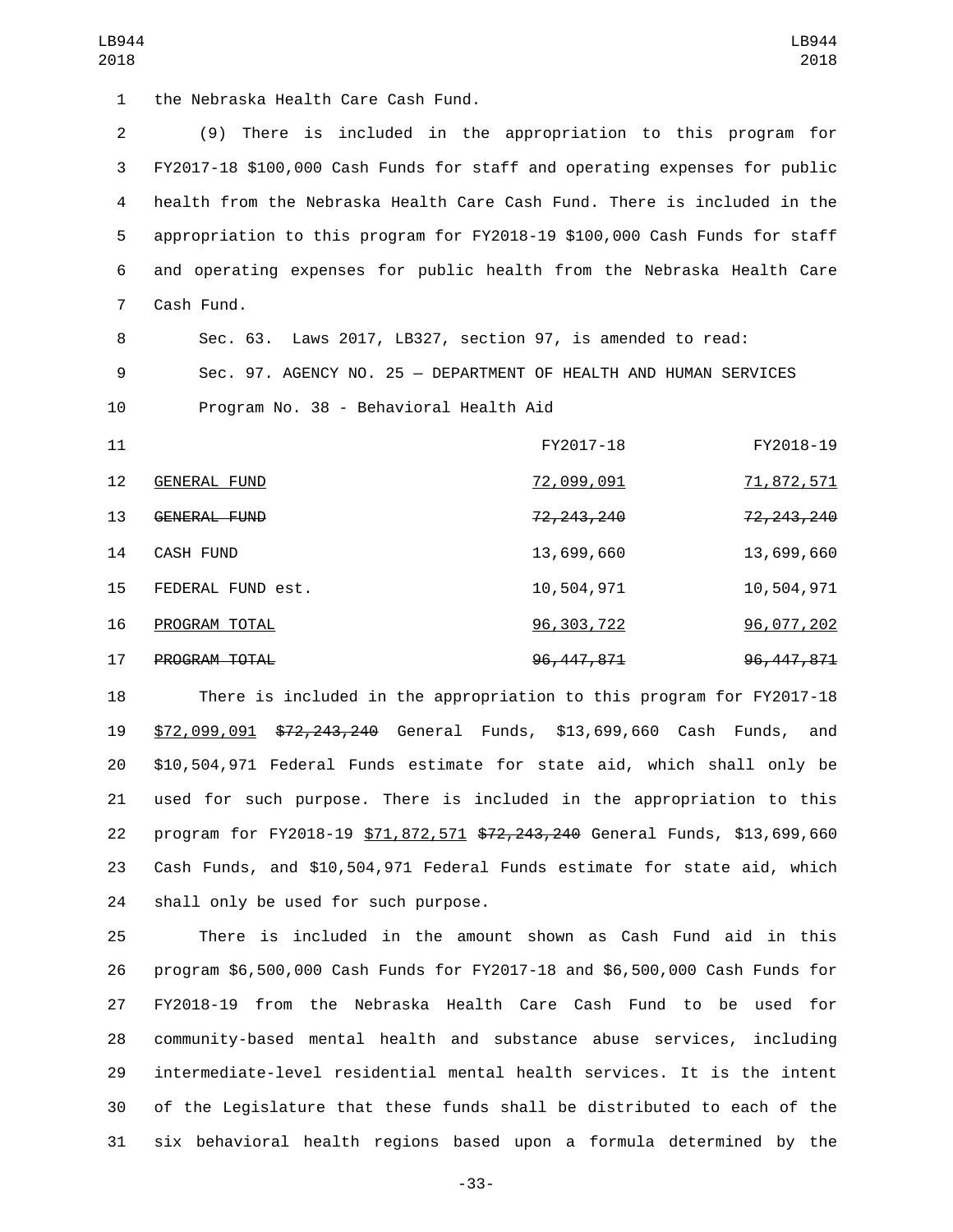1 Department of Health and Human Services.

 There is included in the amount shown as Cash Fund aid in this program \$2,599,660 Cash Funds for FY2017-18 and \$2,599,660 Cash Funds for FY2018-19 from the Nebraska Health Care Cash Fund to be used for rates paid to providers of mental health and substance abuse services.

 There is included in the amount shown as Cash Fund aid in this program \$1,500,000 Cash Funds for FY2017-18 and \$1,500,000 Cash Funds for FY2018-19 from the Nebraska Health Care Cash Fund to be used for the cost of maintenance and treatment of persons in emergency protective custody 10 under the Nebraska Mental Health Commitment Act.

11 Sec. 64. Laws 2017, LB327, section 98, is amended to read: 12 Sec. 98. AGENCY NO. 25 — DEPARTMENT OF HEALTH AND HUMAN SERVICES 13 Program No. 175 - Rural Health Provider Incentive Program

| 14 |                      | FY2017-18      | FY2018-19            |
|----|----------------------|----------------|----------------------|
| 15 | GENERAL FUND         | 694,904        | 680,723              |
| 16 | CASH FUND            | 2,256,815      | 2,256,815            |
| 17 | FEDERAL FUND est.    | <u> - 0 - </u> | 300,000              |
| 18 | PROGRAM TOTAL        | 2,951,719      | 3, 237, 538          |
| 19 | GENERAL FUND         | 709,086        | 709,086              |
| 20 | CASH FUND            | 2,056,815      | <del>2,056,815</del> |
| 21 | <b>PROGRAM TOTAL</b> | 2,765,901      | 2,765,901            |

 There is included in the appropriation to this program for FY2017-18 23 \$694,904 \$709,086 General Funds and \$2,256,815 \$2,056,815 Cash Funds for state aid, which shall only be used for such purpose. There is included in the appropriation to this program for FY2018-19 \$680,723 \$709,086 26 General Funds, \$2,256,815 and \$2,056,815 Cash Funds, and \$300,000 Federal Funds estimate for state aid, which shall only be used for such purpose.

28 Sec. 65. Laws 2017, LB327, section 100, is amended to read: 29 Sec. 100. AGENCY NO. 25 — DEPARTMENT OF HEALTH AND HUMAN SERVICES 30 Program No. 178 - Professional Licensure

31 FY2017-18 FY2018-19

-34-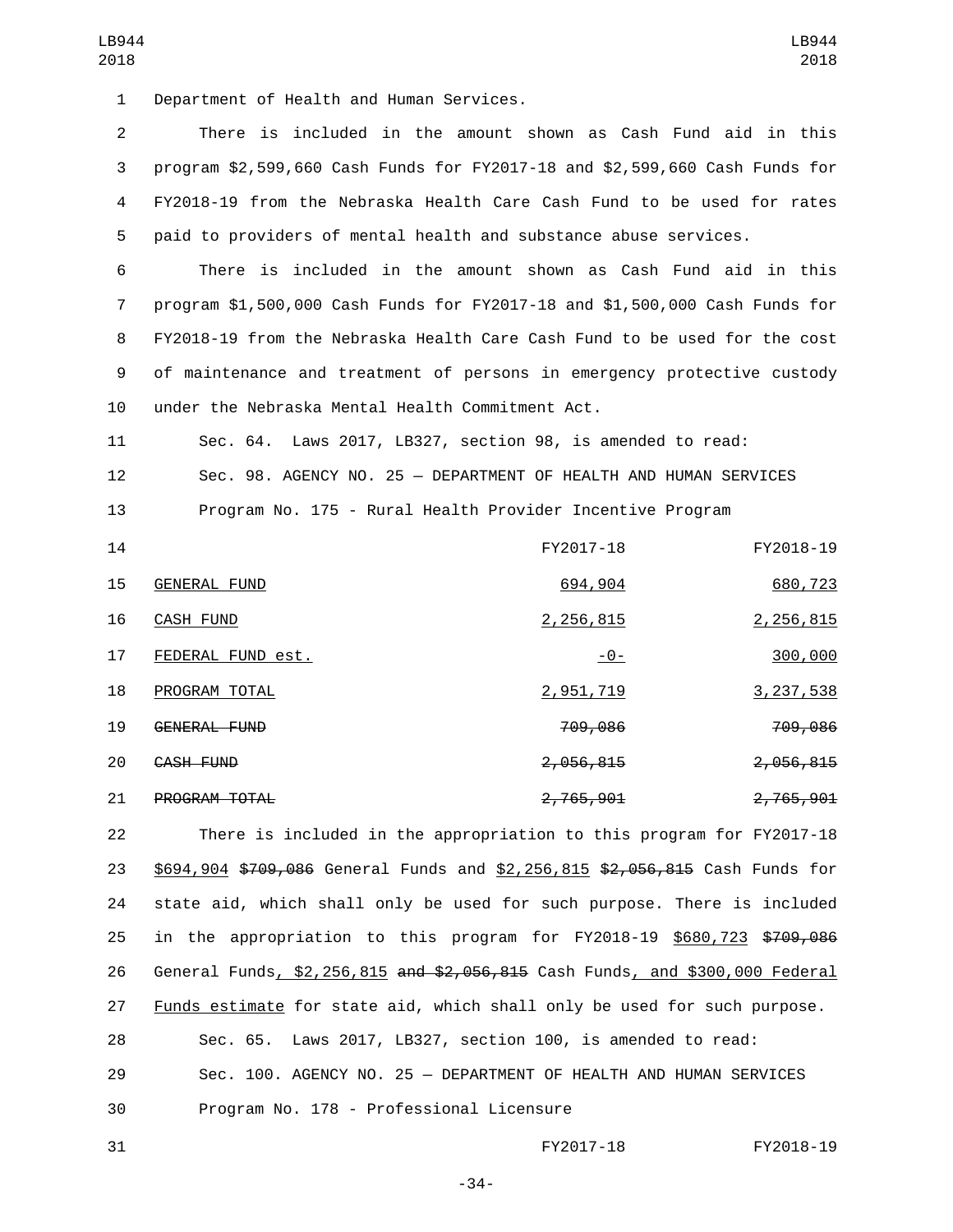| LB944<br>2018  |                                                                   |                         | LB944<br>2018 |
|----------------|-------------------------------------------------------------------|-------------------------|---------------|
| $\mathbf{1}$   | <b>GENERAL FUND</b>                                               | 55,738                  | 55,738        |
| $\overline{2}$ | GENERAL FUND                                                      | 104, 912                | 104, 912      |
| 3              | CASH FUND                                                         | 7,121,016               | 7,184,274     |
| 4              | PROGRAM TOTAL                                                     | <u>7, 176, 754</u>      | 7,240,012     |
| 5              | PROGRAM TOTAL                                                     | 7, 225, 928             | 7,289,186     |
| 6              | SALARY LIMIT                                                      | 3,057,981               | 3,080,992     |
| $\overline{7}$ | Sec. 66. Laws 2017, LB327, section 101, is amended to read:       |                         |               |
| 8              | Sec. 101. AGENCY NO. 25 - DEPARTMENT OF HEALTH AND HUMAN SERVICES |                         |               |
| 9              | Program No. 250 - Juvenile Services Operations                    |                         |               |
| 10             |                                                                   | FY2017-18               | FY2018-19     |
| 11             | <b>GENERAL FUND</b>                                               | 21,789,549              | 22,592,949    |
| 12             | GENERAL FUND                                                      | 22, 349, 549            | 22, 652, 972  |
| 13             | CASH FUND                                                         | 1,106,866               | 1, 124, 985   |
| 14             | FEDERAL FUND est.                                                 | 770,917                 | 831,688       |
| 15             | PROGRAM TOTAL                                                     | 23,667,332              | 24, 549, 622  |
| 16             | PROGRAM TOTAL                                                     | <del>24, 227, 332</del> | 24,609,645    |
| 17             | SALARY LIMIT                                                      | 13,661,053              | 13,805,090    |
| 18             | The Department of Administrative Services shall monitor the       |                         |               |
| 19             | appropriations and expenditures for this program according to     |                         | the           |
| 20             | following program classifications:                                |                         |               |
| 21             | No. 315 - Office of Juvenile Services                             |                         |               |
| 22             | No. 345 - Juvenile Community-Based Services                       |                         |               |
| 23             | No. 371 - Youth Rehabilitation and Treatment Center-Geneva        |                         |               |
| 24             | No. 374 - Youth Rehabilitation and Treatment Center-Kearney       |                         |               |

 There is included in the appropriation to this program for FY2017-18 \$1,000,000 Cash Funds for mental health services to juvenile offenders under section 43-407 from the Nebraska Health Care Cash Fund. There is included in the appropriation to this program for FY2018-19 \$1,000,000 Cash Funds for mental health services to juvenile offenders under section 43-407 from the Nebraska Health Care Cash Fund.30

31 Sec. 67. Laws 2017, LB327, section 102, is amended to read:

-35-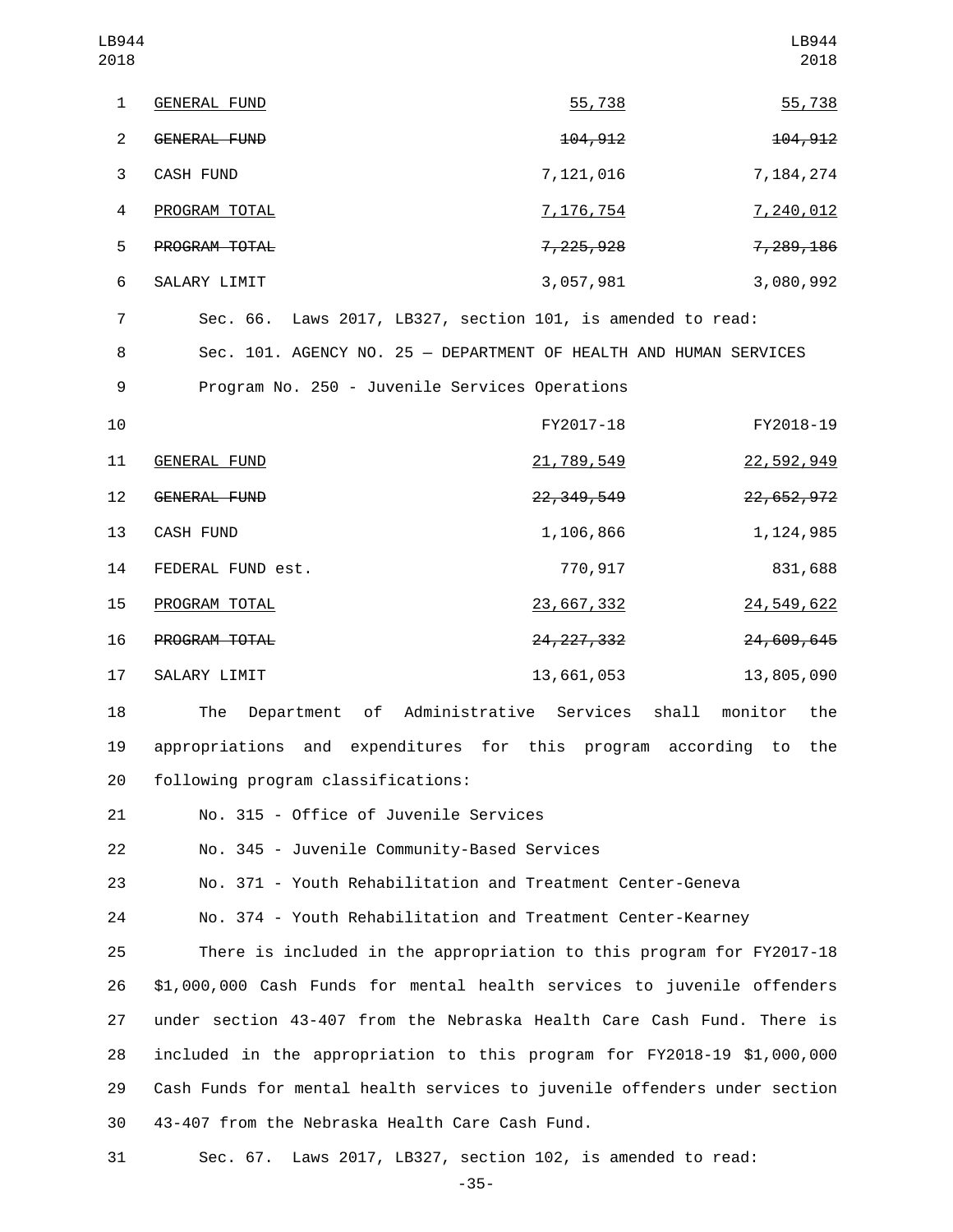| LB944<br>2018  |                     |                                                                   | LB944<br>2018            |
|----------------|---------------------|-------------------------------------------------------------------|--------------------------|
| 1              |                     | Sec. 102. AGENCY NO. 25 - DEPARTMENT OF HEALTH AND HUMAN SERVICES |                          |
| 2              |                     | Program No. 344 - Children's Health Insurance                     |                          |
| 3              |                     | FY2017-18                                                         | FY2018-19                |
| 4              | <b>GENERAL FUND</b> | 3,663,940                                                         | 6, 178, 073              |
| 5              | GENERAL FUND        | <del>6,163,940</del>                                              | 6, 208, 871              |
| 6              | <b>CASH FUND</b>    | 7,085,700                                                         | 7,085,700                |
| $\overline{7}$ | FEDERAL FUND est.   | 102,895,262                                                       | 104, 564, 768            |
| 8              | PROGRAM TOTAL       | 113,644,902                                                       | <u>117,828,541</u>       |
| 9              | FEDERAL FUND est.   | 102, 895, 262                                                     | <del>104, 533, 970</del> |
| 10             | PROGRAM TOTAL       | 116, 144, 902                                                     | 117, 828, 541            |

 There is included in the appropriation to this program for FY2017-18 \$3,663,940 \$6,163,940 General Funds, \$7,085,700 Cash Funds, and \$102,895,262 Federal Funds estimate for state aid, which shall only be used for such purpose. There is included in the appropriation to this program for FY2018-19 \$6,178,073 \$6,208,871 General Funds, \$7,085,700 Cash Funds, and \$104,564,768 \$104,533,970 Federal Funds estimate for state aid, which shall only be used for such purpose.

 There is included in the appropriation to this program for FY2017-18 \$6,835,700 Cash Funds for state aid from the Nebraska Health Care Cash Fund. There is included in the appropriation to this program for FY2018-19 \$6,835,700 Cash Funds for state aid from the Nebraska Health 22 Care Cash Fund.

 There is included in the amount shown as aid for this program for FY2017-18 up to \$250,000 Cash Funds and for FY2018-19 up to \$250,000 Cash Funds from the Health and Human Services Cash Fund for the state match for utilization of the unused administrative cap as allowed under the Children's Health Insurance Program for payments to the Nebraska Regional Poison Center funded through the University of Nebraska Medical Center. The match is from Cash Funds transferred from the University of Nebraska 30 Medical Center.

It is the intent of the Legislature that phased-down state

-36-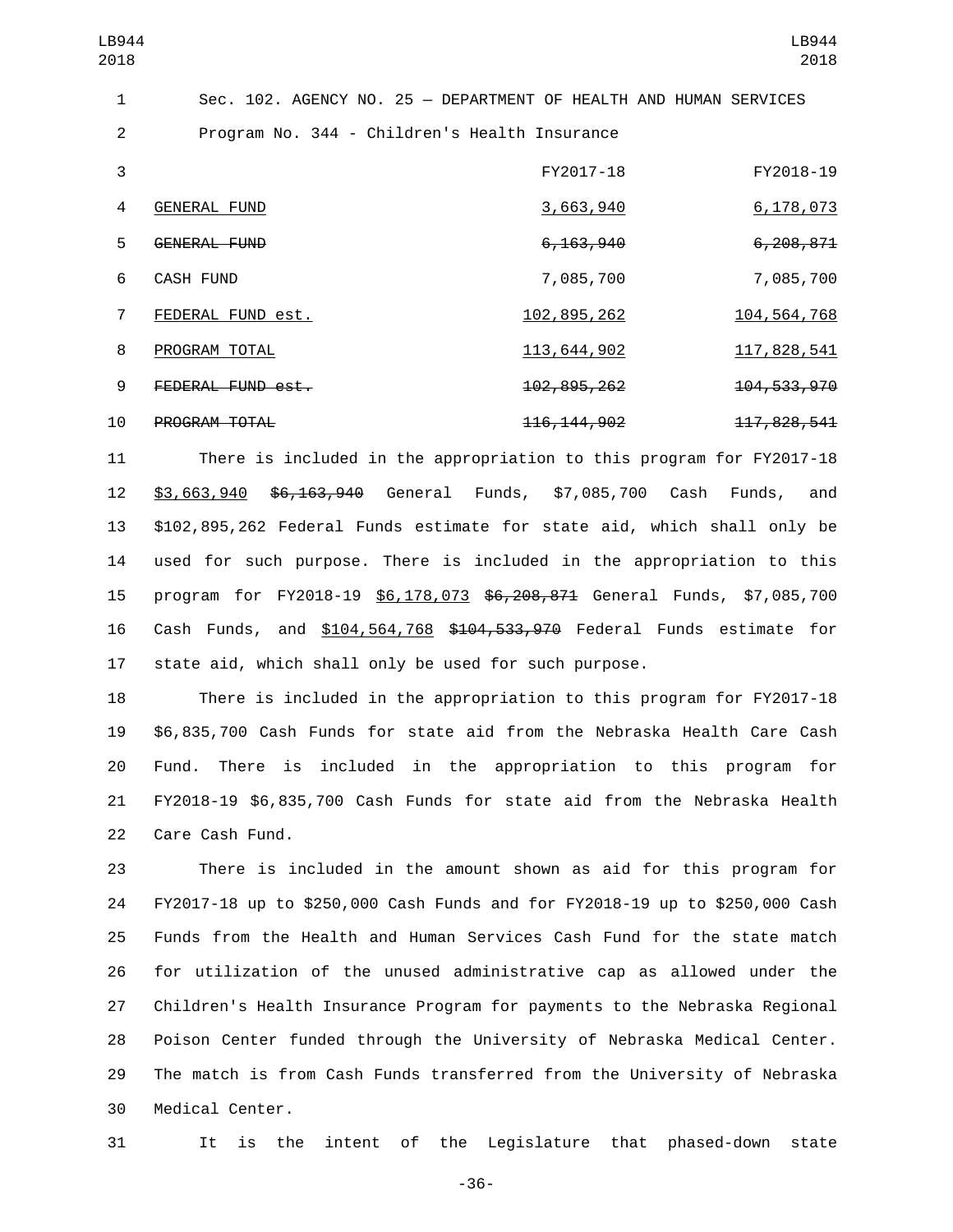contributions to the federal government as defined and required by the federal Medicare Prescription Drug, Improvement, and Modernization Act of 2003 may be made from appropriations to this program.

 Sec. 68. Laws 2017, LB327, section 103, is amended to read: Sec. 103. AGENCY NO. 25 — DEPARTMENT OF HEALTH AND HUMAN SERVICES 6 Program No. 347 - Public Assistance

|    |                      | FY2017-18                | FY2018-19                |
|----|----------------------|--------------------------|--------------------------|
| 8  | GENERAL FUND         | 93, 988, 027             | 94, 994, 043             |
| 9  | GENERAL FUND         | <del>104,794,067</del>   | 104, 794, 067            |
| 10 | CASH FUND            | 3,560,000                | 3,560,000                |
| 11 | FEDERAL FUND est.    | 110, 125, 004            | 110, 125, 004            |
| 12 | PROGRAM TOTAL        | 207,673,031              | 208,679,047              |
| 13 | <b>PROGRAM TOTAL</b> | <del>218, 479, 071</del> | <del>218, 479, 071</del> |

 There is included in the appropriation to this program for FY2017-18 \$93,988,027 \$104,794,067 General Funds, \$3,560,000 Cash Funds, and \$110,125,004 Federal Funds estimate for state aid, which shall only be used for such purpose. There is included in the appropriation to this program for FY2018-19 \$94,994,043 \$104,794,067 General Funds, \$3,560,000 Cash Funds, and \$110,125,004 Federal Funds estimate for state aid, which 20 shall only be used for such purpose.

 There is included in the amount shown as aid for this program for FY2017-18 \$810,000 Cash Funds from the Nebraska Health Care Cash Fund to aid in carrying out the Nebraska Lifespan Respite Services Program and to provide payment to caregivers to purchase services under the respite subsidy program. There is included in the amount shown as aid for this program for FY2018-19 \$810,000 Cash Funds from the Nebraska Health Care Cash Fund to aid in carrying out the Nebraska Lifespan Respite Services Program and to provide payment to caregivers to purchase services under 29 the respite subsidy program.

 Sec. 69. Laws 2017, LB327, section 104, is amended to read: Sec. 104. AGENCY NO. 25 — DEPARTMENT OF HEALTH AND HUMAN SERVICES

-37-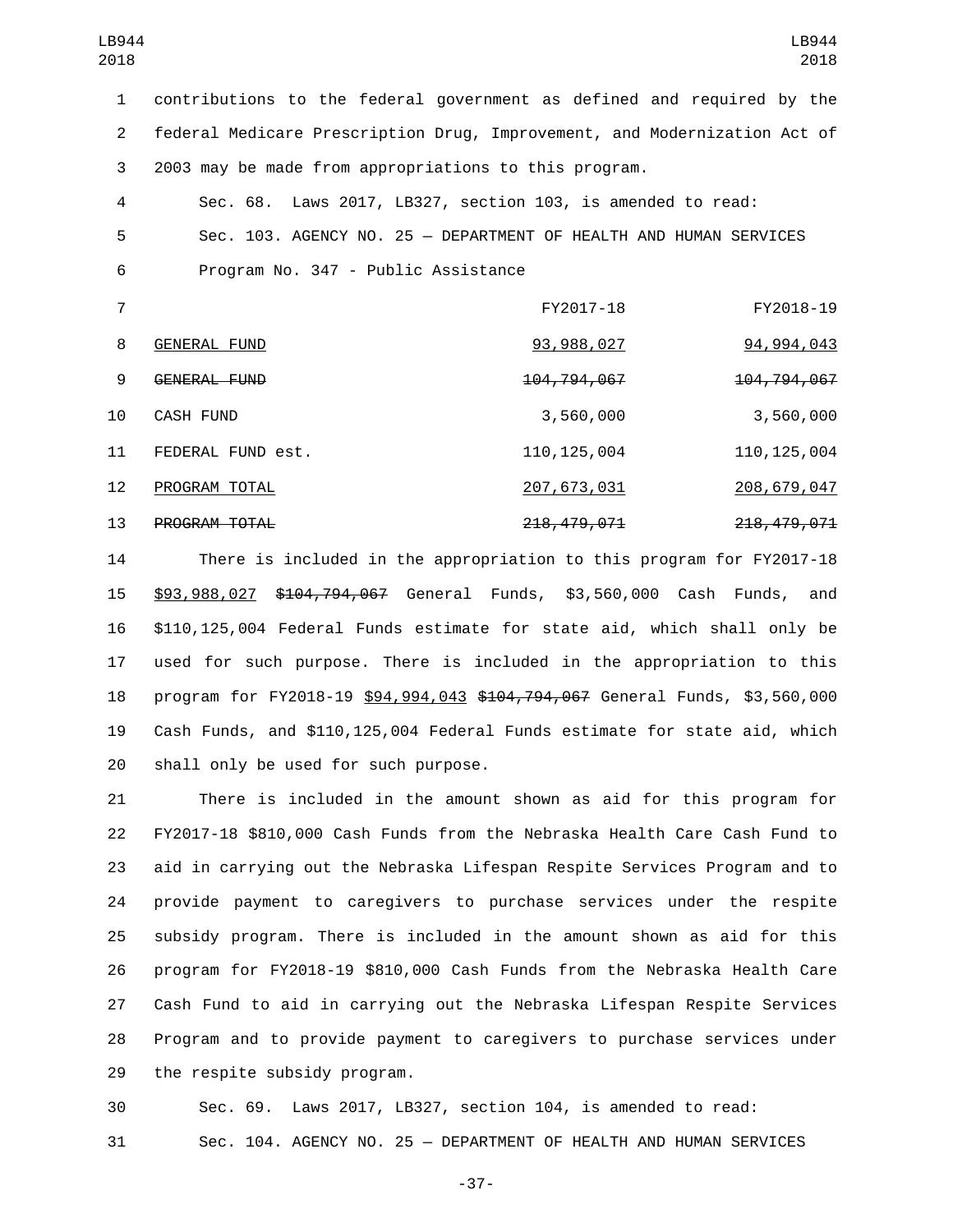| LB944<br>2018  |                                      |                             | LB944<br>2018    |
|----------------|--------------------------------------|-----------------------------|------------------|
| 1              | Program No. 348 - Medical Assistance |                             |                  |
| 2              |                                      | FY2017-18                   | FY2018-19        |
| 3              | <b>GENERAL FUND</b>                  | 835, 565, 260               | 850,012,184      |
| 4              | GENERAL FUND                         | 833, 065, 260               | 837, 224, 033    |
| 5              | <b>CASH FUND</b>                     | 46,851,581                  | 46,851,581       |
| 6              | FEDERAL FUND est.                    | 1, 143, 123, 143            | 1, 174, 464, 419 |
| $\overline{7}$ | PROGRAM TOTAL                        | 2,025,539,984               | 2,071,328,184    |
| 8              | FEDERAL FUND est.                    | <del>1, 143, 123, 143</del> | 1, 189, 442, 647 |
| 9              | <b>PROGRAM TOTAL</b>                 | 2,023,039,984               | 2, 073, 518, 261 |

 There is included in the appropriation to this program for FY2017-18 \$835,565,260 \$833,065,260 General Funds, \$46,851,581 Cash Funds, and \$1,143,123,143 Federal Funds estimate for state aid, which shall only be used for such purpose. There is included in the appropriation to this program for FY2018-19 \$850,012,184 \$837,224,033 General Funds, 15 \$46,851,581 Cash Funds, and \$1,174,464,419 \$1,189,442,647 Federal Funds estimate for state aid, which shall only be used for such purpose.

 There is included in the amount shown as aid for this program for FY2017-18 \$4,765,896 Cash Funds for the continuation of the behavioral health provider rate increase and behavioral health provider rate increase for managed care, inpatient services, and residential treatment services provided with funds from the Nebraska Health Care Cash Fund. There is included in the amount shown as aid for this program for FY2018-19 \$4,765,896 Cash Funds for the continuation of the behavioral health provider rate increase and behavioral health provider rate increase for managed care, inpatient services, and residential treatment services provided with funds from the Nebraska Health Care Cash Fund.

 There is included in the amount shown as aid for this program for FY2017-18 \$450,000 Cash Funds from the Nebraska Health Care Cash Fund for a state plan amendment covering tobacco-use cessation in compliance with Title XIX of the federal Social Security Act. There is included in the amount shown as aid for this program for FY2018-19 \$450,000 Cash Funds

-38-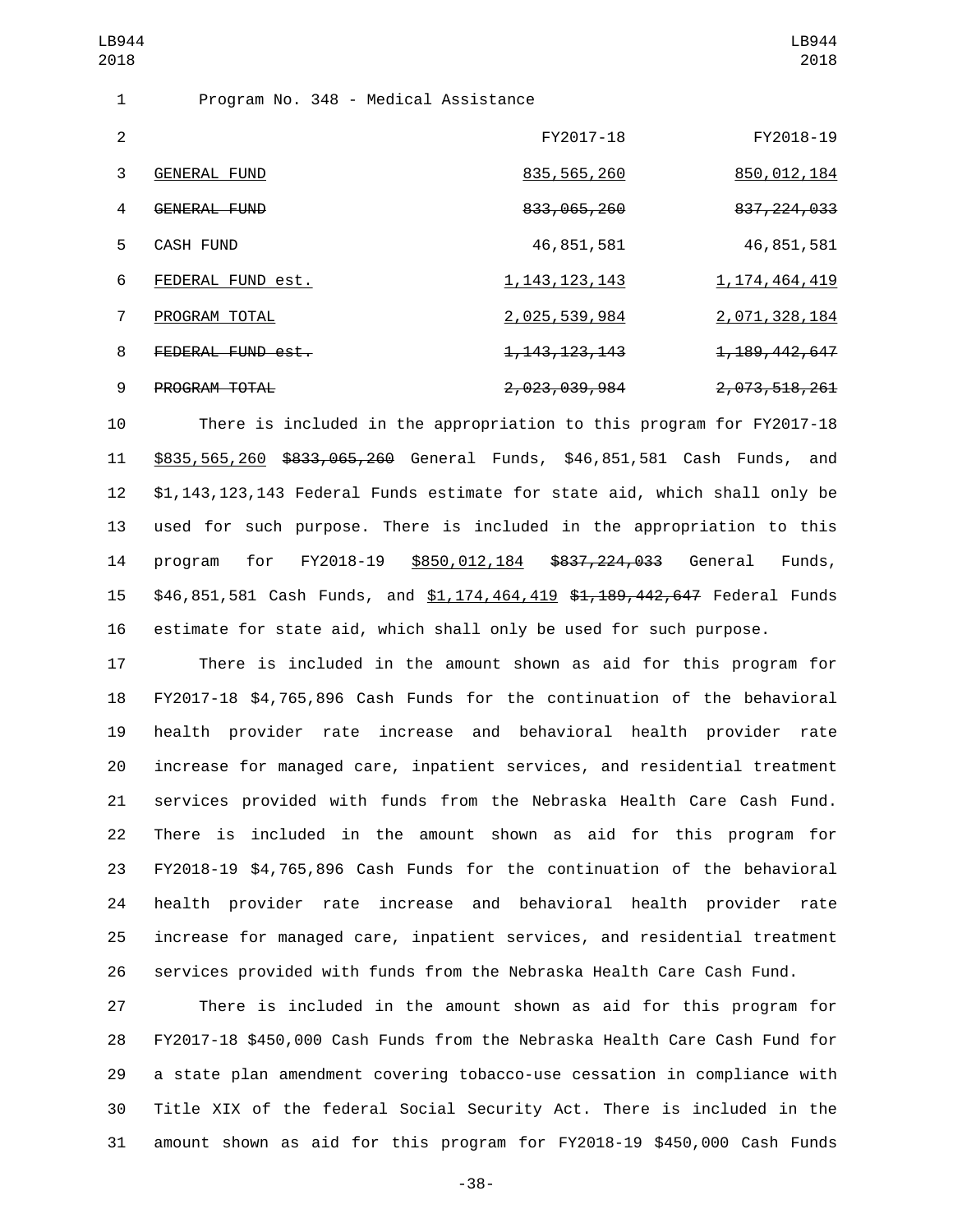from the Nebraska Health Care Cash Fund for a state plan amendment covering tobacco-use cessation in compliance with Title XIX of the federal Social Security Act. The smoking cessation funding for FY2017-18 and FY2018-19 is for the costs of tobacco-use cessation counseling and tobacco-use cessation pharmaceuticals approved by the federal Food and 6 Drug Administration for such purpose.

 There is included in the appropriation to this program for FY2017-18 \$5,067,237 Cash Funds from funds transferred from the University of Nebraska Medical Center and an estimated \$5,456,619 Federal Funds for supplemental payments to Nebraska Medicine. There is included in the appropriation to this program for FY2018-19 \$5,549,744 Cash Funds from funds transferred from the University of Nebraska Medical Center and an estimated \$6,083,888 Federal Funds for supplemental payments to Nebraska Medicine, for payments as allowed and approved by the Medicaid State Plan Amendment by the Centers for Medicare and Medicaid Services.

 There is included in the appropriation to this program for FY2017-18 \$2,600,000 General Funds and \$2,859,891 Federal Funds for rebasing rates by three percent for hospitals paid under the prospective payment system. There is included in the appropriation to this program for FY2018-19 \$2,600,000 General Funds and \$2,962,687 Federal Funds for rebasing rates by three percent for hospitals paid under the prospective payment system.

 It is the intent of the Legislature that phased-down state contributions to the federal government as defined and required by the federal Medicare Prescription Drug, Improvement, and Modernization Act of 2003 may be made from appropriations to this program.

 The chief executive officer of the Department of Health and Human Services may certify to the budget administrator of the budget division of the Department of Administrative Services FY2017-18 and FY2018-19 unexpended appropriation balances for Medical Assistance, Program No. 348, available to transfer to Developmental Disabilities Aid, Program No. 424, to be used only to maintain individuals with an intellectual or

-39-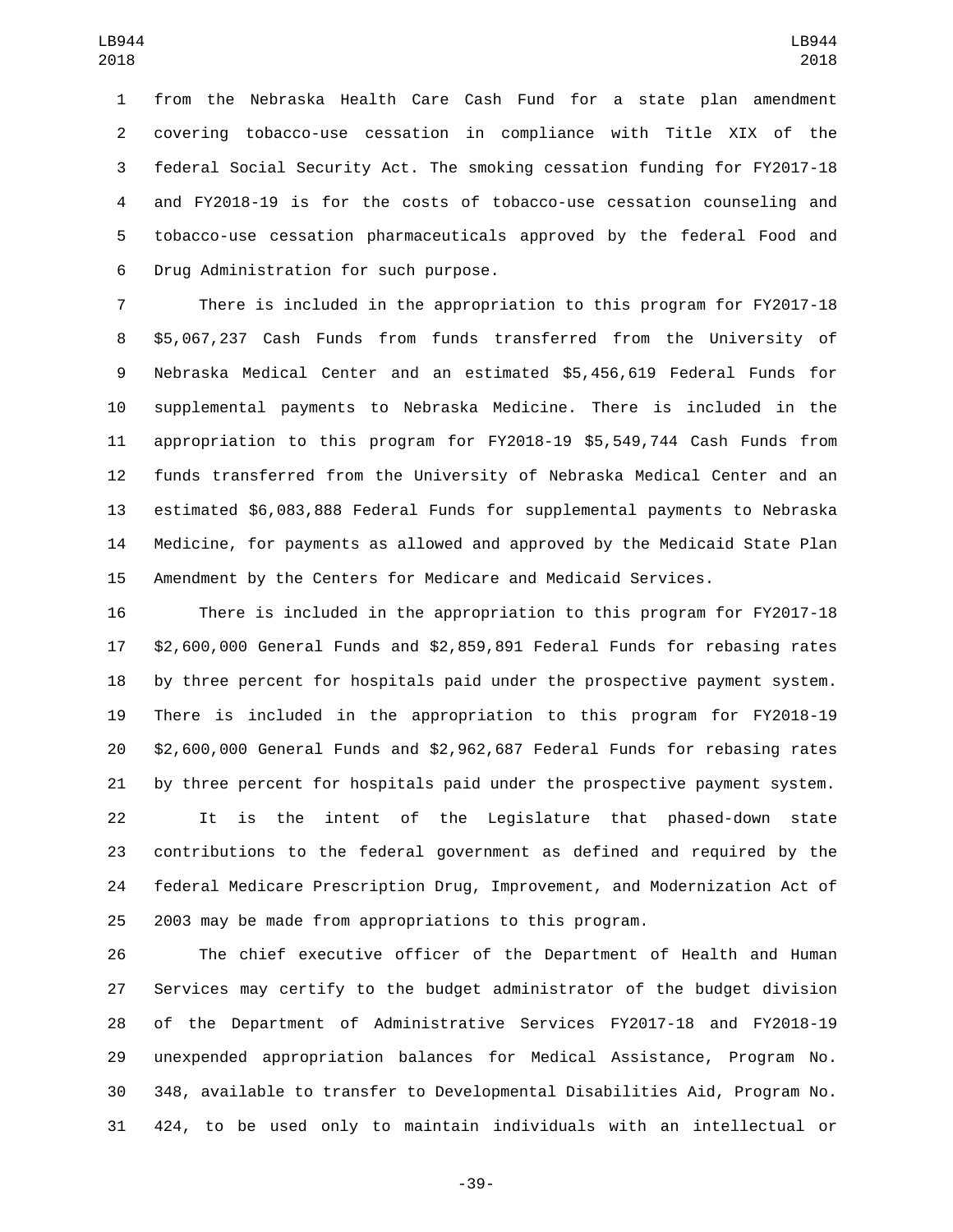developmental disability in a medicaid program that best serves their needs at a cost that does not exceed the cost of services provided in an institution. The budget administrator of the budget division of the Department of Administrative Services shall administratively transfer during FY2017-18 and FY2018-19 available appropriations as certified by the chief executive officer of the Department of Health and Human Services from Medical Assistance, Program No. 348, to Developmental 8 Disabilities Aid, Program No. 424.

 It is the intent of the Legislature that the Division of Rehabilitation Services in the State Department of Education and the Division of Developmental Disabilities of the Department of Health and Human Services work collaboratively to focus on employment for individuals with disabilities and to maximize federal matching funds in compliance with the federal Workforce Innovation and Opportunity Act and the federal Home and Community-Based Services Final Rule.

 Sec. 70. Laws 2017, LB327, section 106, is amended to read: Sec. 106. AGENCY NO. 25 — DEPARTMENT OF HEALTH AND HUMAN SERVICES 18 Program No. 354 - Child Welfare Aid

| 19 |                      | FY2017-18                | FY2018-19                |
|----|----------------------|--------------------------|--------------------------|
| 20 | <b>GENERAL FUND</b>  | 190, 749, 126            | 197,071,388              |
| 21 | GENERAL FUND         | <del>166,067,300</del>   | <del>166,067,300</del>   |
| 22 | <b>CASH FUND</b>     | 2,734,444                | 2,734,444                |
| 23 | FEDERAL FUND est.    | 29, 352, 073             | 29, 352, 073             |
| 24 | PROGRAM TOTAL        | 222, 835, 643            | 229, 157, 905            |
| 25 | <b>PROGRAM TOTAL</b> | <del>198, 153, 817</del> | <del>198, 153, 817</del> |

 There is included in the appropriation to this program for FY2017-18 27 \$190,749,126 \$166,067,300 General Funds, \$2,734,444 Cash Funds, and \$29,352,073 Federal Funds estimate for state aid, which shall only be used for such purpose. There is included in the appropriation to this 30 program for FY2018-19 \$197,071,388 \$166,067,300 General Funds, \$2,734,444 Cash Funds, and \$29,352,073 Federal Funds estimate for state aid, which

-40-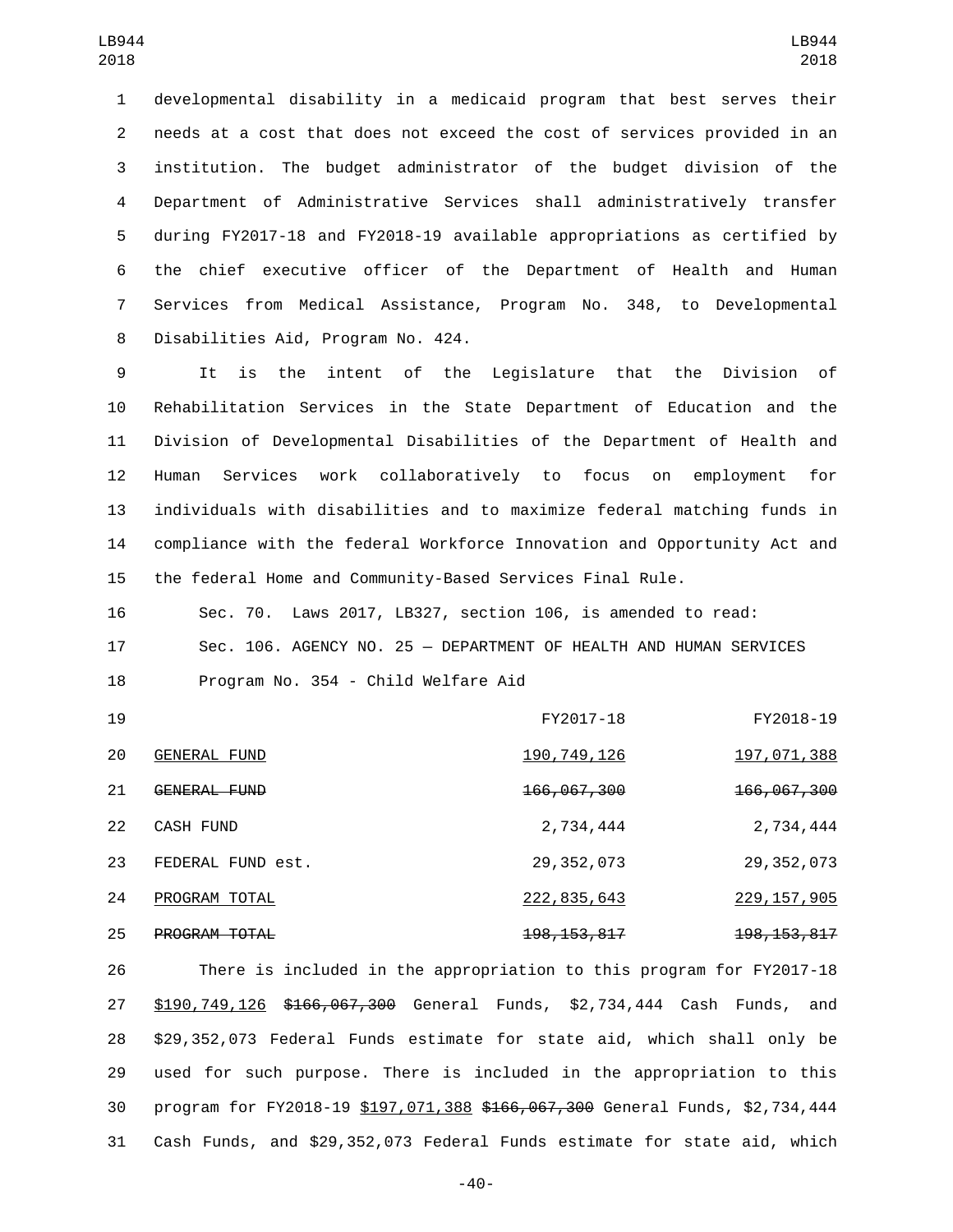1 shall only be used for such purpose.

| $\overline{2}$ | There is included in the amount shown as aid for this program for        |                                  |                   |
|----------------|--------------------------------------------------------------------------|----------------------------------|-------------------|
| 3              | FY2017-18 \$2,734,444 Cash Funds from the Nebraska Health Care Cash Fund |                                  |                   |
|                |                                                                          |                                  |                   |
| 4              | for the continuation of the behavioral health provider rate increase.    |                                  |                   |
| 5              | There is included in the amount shown as aid for this program for        |                                  |                   |
| 6              | FY2018-19 \$2,734,444 Cash Funds from the Nebraska Health Care Cash Fund |                                  |                   |
| $\overline{7}$ | for the continuation of the behavioral health provider rate increase.    |                                  |                   |
| 8              | Sec. 71. Laws 2017, LB327, section 107, is amended to read:              |                                  |                   |
| 9              | Sec. 107. AGENCY NO. 25 - DEPARTMENT OF HEALTH AND HUMAN SERVICES        |                                  |                   |
| 10             | Program No. 359 - Bridge to Independence                                 |                                  |                   |
| 11             |                                                                          | FY2017-18                        | FY2018-19         |
| 12             | <b>GENERAL FUND</b>                                                      | 1,784,760                        | 1,786,507         |
| 13             | GENERAL FUND                                                             | 1,784,760                        | 1,787,085         |
| 14             | FEDERAL FUND est.                                                        | 1,943,641                        | 1,954,990         |
| 15             | PROGRAM TOTAL                                                            | 3,728,401                        | 3,741,497         |
| 16             | PROGRAM TOTAL                                                            | 3,728,401                        | 3,742,075         |
| 17             | SALARY LIMIT                                                             | 813, 274                         | 820,002           |
| 18             | Sec. 72. Laws 2017, LB327, section 108, is amended to read:              |                                  |                   |
| 19             | Sec. 108. AGENCY NO. 25 - DEPARTMENT OF HEALTH AND HUMAN SERVICES        |                                  |                   |
| 20             | Program No. 365 - Mental Health Operations                               |                                  |                   |
| 21             |                                                                          | FY2017-18                        | FY2018-19         |
| 22             | <b>GENERAL FUND</b>                                                      | 56, 308, 657                     | <u>57,739,812</u> |
| 23             | GENERAL FUND                                                             | 56, 904, 953                     | 57, 996, 887      |
| 24             | CASH FUND                                                                | 4,490,880                        | 4,303,578         |
| 25             | FEDERAL FUND est.                                                        | 5,820,186                        | 5,821,692         |
| 26             | PROGRAM TOTAL                                                            | 66, 619, 723                     | 67,865,082        |
| 27             | PROGRAM TOTAL                                                            | 67, 216, 019                     | 68, 122, 157      |
| 28             | SALARY LIMIT                                                             | 38,883,254                       | 39, 324, 981      |
| 29             | The<br>Department<br>of                                                  | shall<br>Administrative Services | monitor<br>the    |
| 30             | appropriations and expenditures for this program according               |                                  | the<br>to         |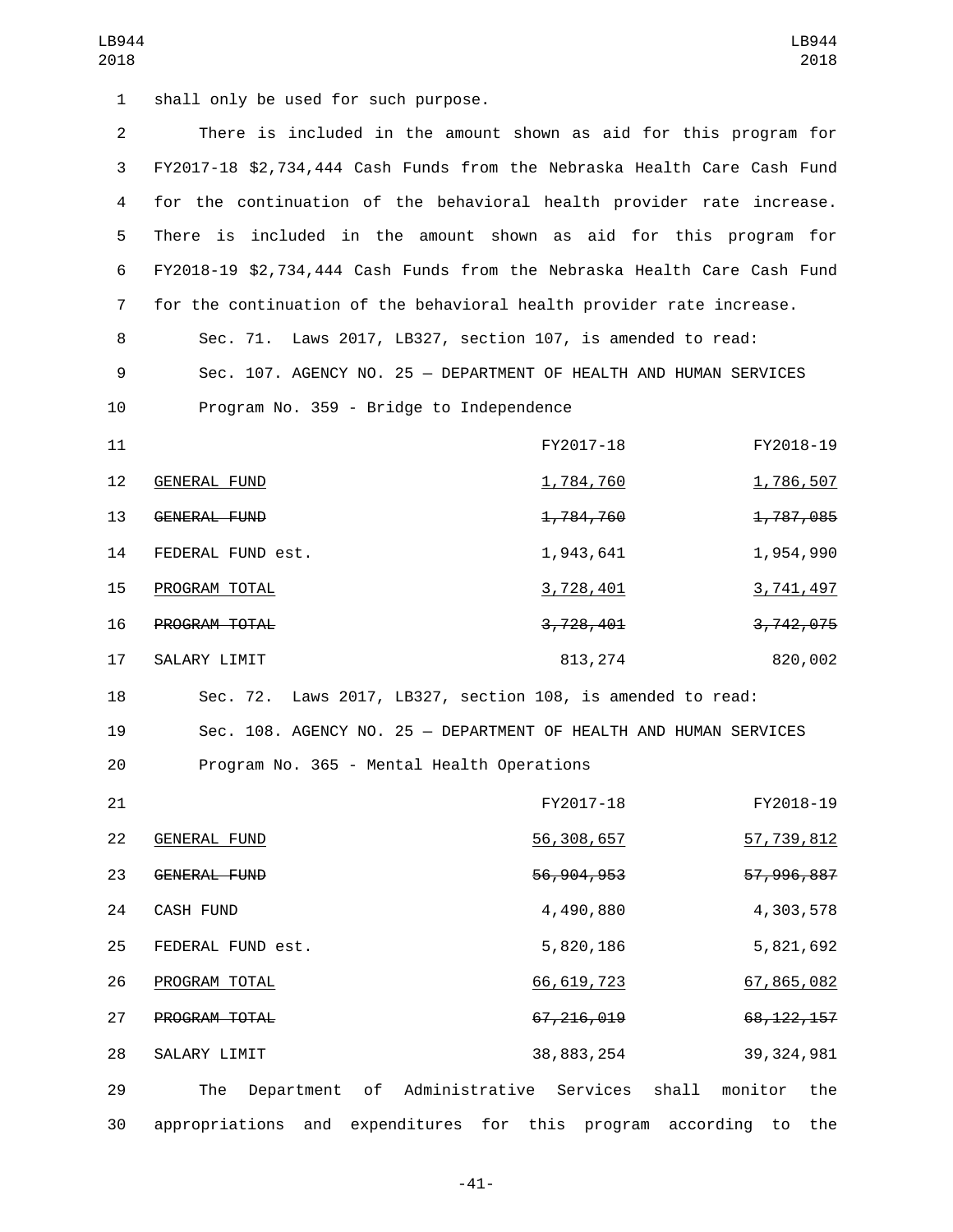| LB944<br>2018  |                                                                   |              | LB944<br>2018 |
|----------------|-------------------------------------------------------------------|--------------|---------------|
| $\mathbf{1}$   | following program classifications:                                |              |               |
| $\overline{2}$ | No. 361 - Hastings Regional Center                                |              |               |
| 3              | No. 363 - Lincoln Regional Center                                 |              |               |
| $\overline{4}$ | No. 379 - Evaluation and Screening - Community-Based Residential  |              |               |
| 5              | Services                                                          |              |               |
| 6              | No. 870 - Norfolk Sex Offender Treatment                          |              |               |
| 7              | Sec. 73. Laws 2017, LB327, section 109, is amended to read:       |              |               |
| 8              | Sec. 109. AGENCY NO. 25 - DEPARTMENT OF HEALTH AND HUMAN SERVICES |              |               |
| 9              | Program No. 421 - Beatrice State Developmental Center             |              |               |
| 10             |                                                                   | FY2017-18    | FY2018-19     |
| 11             | <b>GENERAL FUND</b>                                               | 13,984,233   | 16,587,661    |
| 12             | <b>GENERAL FUND</b>                                               | 16, 484, 233 | 16,674,185    |
| 13             | <b>CASH FUND</b>                                                  | 2,711,482    | 2,711,482     |
| 14             | FEDERAL FUND est.                                                 | 22, 159, 326 | 19, 953, 794  |
| 15             | PROGRAM TOTAL                                                     | 38, 855, 041 | 39, 252, 937  |
| 16             | FEDERAL FUND est.                                                 | 19,659,326   | 19, 943, 988  |
| 17             | PROGRAM TOTAL                                                     | 38, 855, 041 | 39, 329, 655  |
| 18             | SALARY LIMIT                                                      | 23,764,773   | 23, 927, 821  |
| 10             | The chief executive efficer of the Department of Health and Human |              |               |

 The chief executive officer of the Department of Health and Human Services shall certify to the budget administrator of the budget division of the Department of Administrative Services the FY2017-18 and FY2018-19 unexpended appropriation balances for the Beatrice State Developmental Center, Program 421, which are available to transition and maintain persons transferred from the Beatrice State Developmental Center to community-based developmental disability or other services. The budget administrator of the budget division of the Department of Administrative Services shall administratively transfer during FY2017-18 and FY2018-19 available unexpended appropriation balances as certified by the chief executive officer of the Department of Health and Human Services from the Beatrice State Developmental Center, Program 421, to Developmental Disability Aid, Program 424, and Medical Assistance, Program 348.

-42-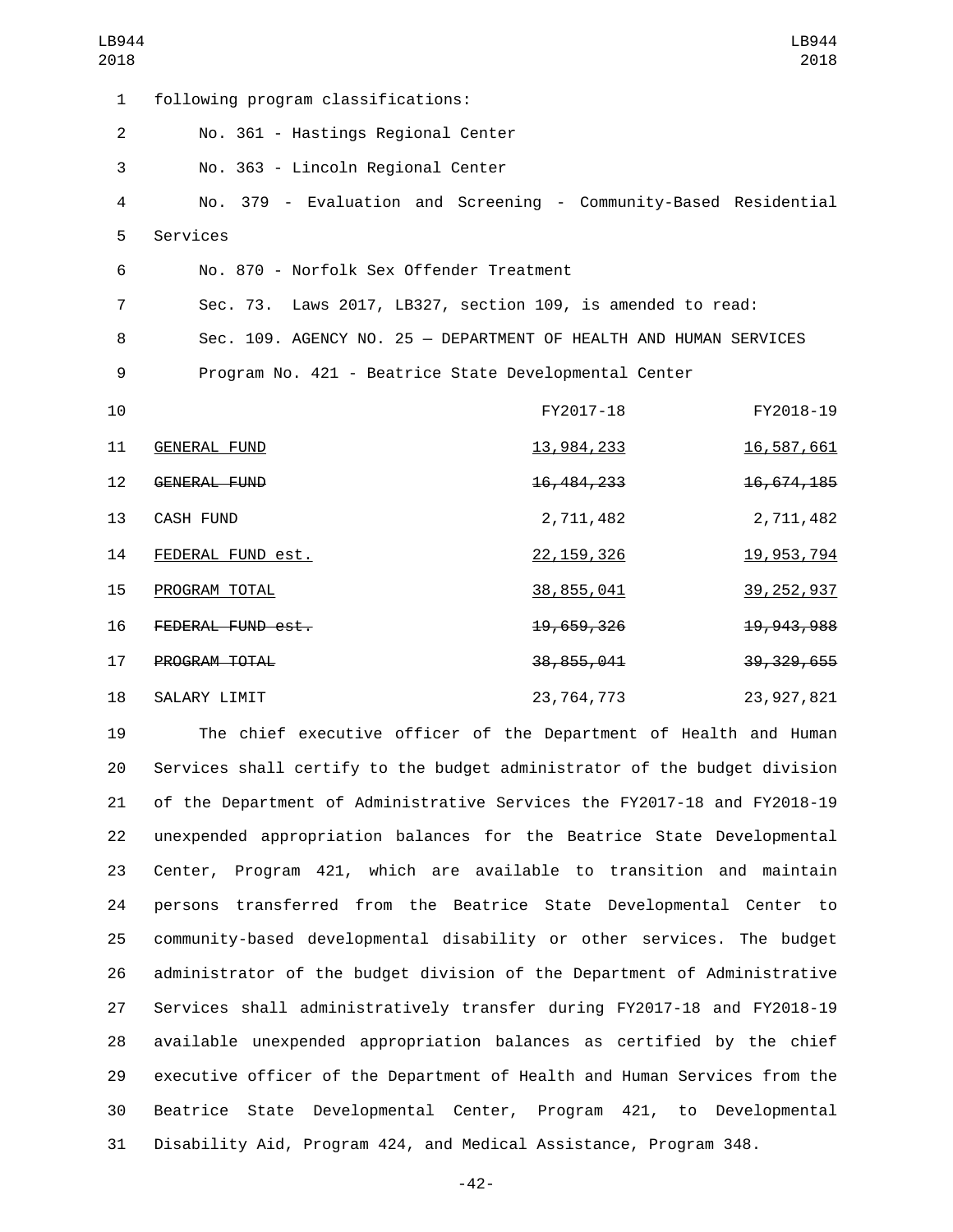| LB944<br>2018  |                     |                                                                   | LB944<br>2018            |
|----------------|---------------------|-------------------------------------------------------------------|--------------------------|
| 1              |                     | Sec. 74. Laws 2017, LB327, section 110, is amended to read:       |                          |
| 2              |                     | Sec. 110. AGENCY NO. 25 - DEPARTMENT OF HEALTH AND HUMAN SERVICES |                          |
| 3              |                     | Program No. 424 - Developmental Disability Aid                    |                          |
| 4              |                     | FY2017-18                                                         | FY2018-19                |
| 5              | <b>GENERAL FUND</b> | 151, 925, 944                                                     | 150, 279, 443            |
| 6              | GENERAL FUND        | <del>149, 225, 944</del>                                          | 148,089,366              |
| $\overline{7}$ | <b>CASH FUND</b>    | 6,312,000                                                         | 6,312,000                |
| 8              | PROGRAM TOTAL       | 158, 237, 944                                                     | 156, 591, 443            |
| 9              | PROGRAM TOTAL       | 155, 537, 944                                                     | <del>154, 401, 366</del> |

 There is included in the appropriation to this program for FY2017-18 \$151,925,944 \$149,225,944 General Funds and \$6,312,000 Cash Funds for state aid, which shall only be used for such purpose. There is included in the appropriation to this program for FY2018-19 \$150,279,443 \$148,089,366 General Funds and \$6,312,000 Cash Funds for state aid, which 15 shall only be used for such purpose.

 There is included in the amount shown as Cash Fund aid in this program for FY2017-18 \$5,000,000 Cash Funds and for FY2018-19 \$5,000,000 Cash Funds from the Nebraska Health Care Cash Fund to be used for services for persons with developmental disabilities (1) who were on the waiting list for such services prior to July 1, 2001, and began receiving such services on and after such date and (2) who are on the waiting list for such services on and after July 1, 2017, beginning with those who have been on the waiting list for the greatest length of time past their 24 date of need.

 There is included in the amount shown as General Fund aid in this program for FY2017-18 \$1,697,234 General Funds to serve individuals on the waiting list for developmental disability services, which shall only be used for such purpose. There is included in the amount shown as General Fund aid in this program for FY2018-19 \$3,474,752 General Funds to serve individuals on the waiting list for developmental disability services, which shall only be used for such purpose.

-43-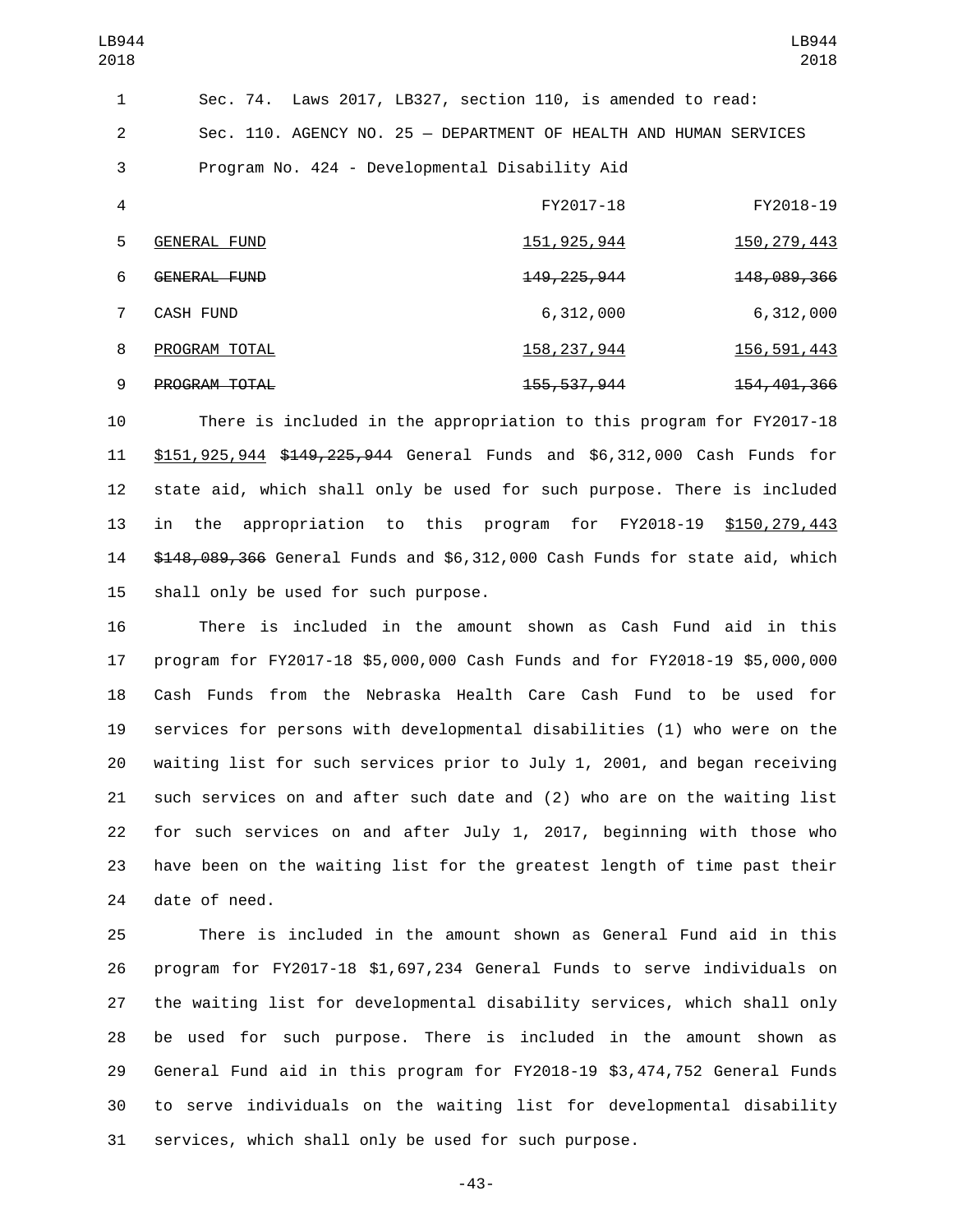| LB944<br>2018  |                                     |                                                                   | LB944<br>2018         |
|----------------|-------------------------------------|-------------------------------------------------------------------|-----------------------|
| 1              |                                     | Sec. 75. Laws 2017, LB327, section 111, is amended to read:       |                       |
| 2              |                                     | Sec. 111. AGENCY NO. 25 - DEPARTMENT OF HEALTH AND HUMAN SERVICES |                       |
| 3              | Program No. 502 - Public Health Aid |                                                                   |                       |
| $\overline{4}$ |                                     | FY2017-18                                                         | FY2018-19             |
| 5              | <b>GENERAL FUND</b>                 | 5,783,060                                                         | 5,783,060             |
| 6              | CASH FUND                           | 9,608,582                                                         | 9,230,000             |
| 7              | PROGRAM TOTAL                       | 15, 391, 642                                                      | 15,013,060            |
| 8              | <b>CASH FUND</b>                    | <del>9,230,000</del>                                              | <del>9,230,000</del>  |
| 9              | PROGRAM TOTAL                       | <del>15,013,060</del>                                             | <del>15,013,060</del> |

 There is included in the appropriation to this program for FY2017-18 \$5,783,060 General Funds and \$9,608,582 \$9,230,000 Cash Funds for state aid, which shall only be used for such purpose. There is included in the appropriation to this program for FY2018-19 \$5,783,060 General Funds and \$9,230,000 Cash Funds for state aid, which shall only be used for such 15 purpose.

 There is included in the amount shown as aid for this program for FY2017-18 \$2,100,000 General Funds and for FY2018-19 \$2,100,000 General Funds for the seven community health centers funded through Federal Program 330, Public Law 104-299, the federal Health Centers Consolidation Act of 1996. Each of the following centers is to receive \$300,000: Charles Drew Health Center, One World Community Health Center, East Central District Health Department — Good Neighbor Community Health Center, Community Action Partnership of Western Nebraska, Midtown Community Health Center, People's Health Center, and Heartland Health 25 Center.

 There is included in the amount shown as aid for this program for FY2017-18 \$1,400,000 General Funds and for FY2018-19 \$1,400,000 General Funds for the seven community health centers funded through Federal Program 330, Public Law 104-299, the federal Health Centers Consolidation Act of 1996 for dental services. Each of the following centers is to receive \$200,000: Charles Drew Health Center, One World Community Health

-44-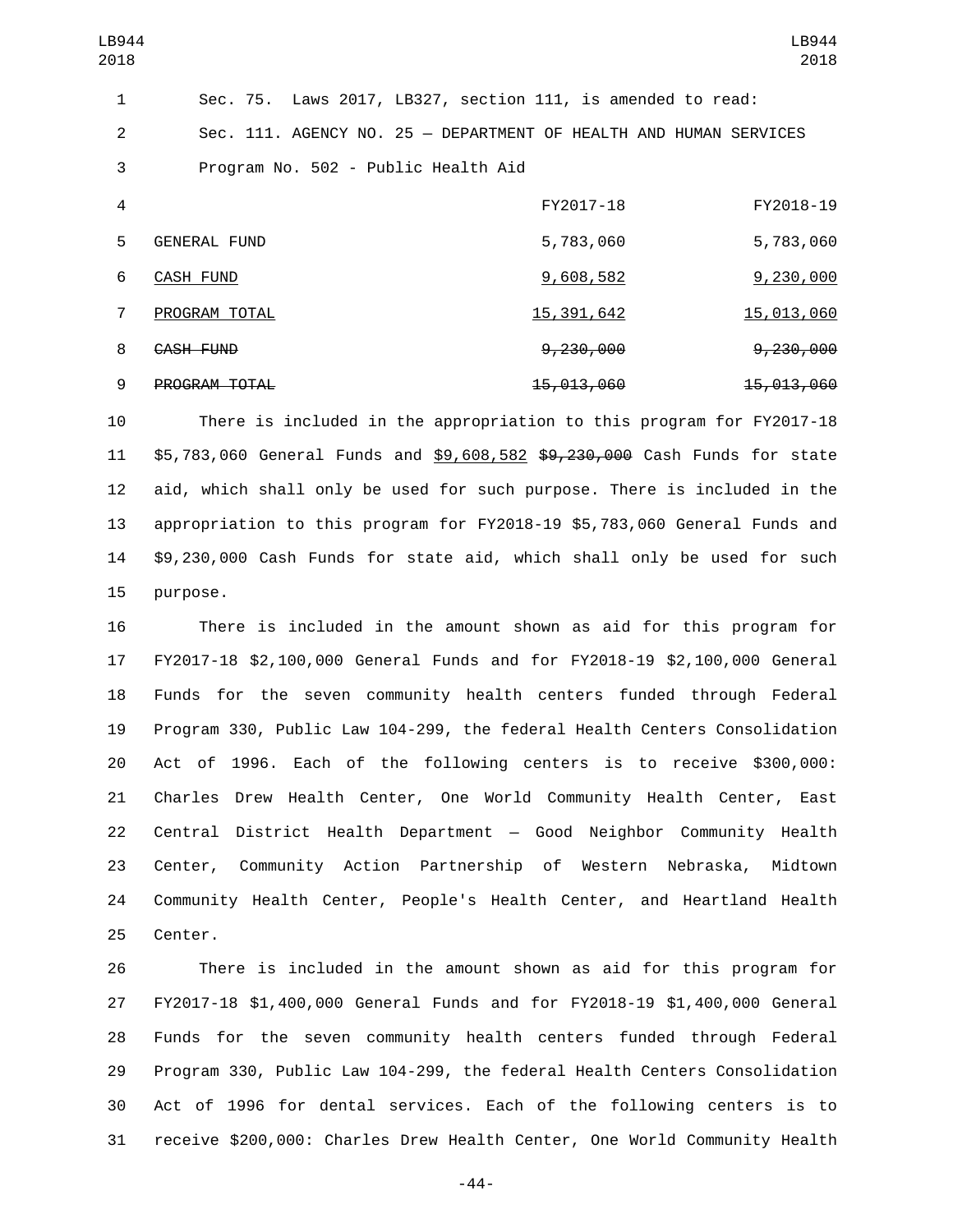Center, East Central District Health Department — Good Neighbor Community Health Center, Community Action Partnership of Western Nebraska, Midtown Community Health Center, People's Health Center, and Heartland Health 4 Center.

 There is included in the amount shown as aid for this program for FY2017-18 \$325,000 General Funds and \$750,000 Cash Funds from the Nebraska Health Care Cash Fund and for FY2018-19 \$325,000 General Funds and \$750,000 Cash Funds from the Nebraska Health Care Cash Fund for the seven community health centers funded through Federal Program 330, Public Law 104-299, the federal Health Centers Consolidation Act of 1996. Each center is to receive an amount to be distributed proportionally based on the previous fiscal year's number of uninsured clients as reported on the Uniform Data System Report provided to the United States Department of Health and Human Services Bureau of Primary Health Care. The distribution shall be made to Charles Drew Health Center, One World Community Health Center, East Central District Health Department — Good Neighbor Community Health Center, Community Action Partnership of Western Nebraska Health Center, Midtown Community Health Center, People's Health Center, and 19 Heartland Health Center.

 There is included in the amount shown as aid for this program for 21 FY2017-18 \$332,515 from the Health Care Homes for the Medically Underserved Fund. Such funds shall be distributed proportionately based on the unduplicated number of patients served in the previous year by 24 such federally qualified health centers as reported through the uniform data system of the Health Resources and Services Administration of the United States Department of Health and Human Services.

 There is included in the appropriation to this program for FY2018-19 \$46,067 from the Health Care Homes for the Medically Underserved Fund for distribution to federally qualified health centers in Nebraska. Such funds shall be used for persons receiving services under section 330(h) or 330(i) of the federal Public Health Service Act, 42 U.S.C. 254b, as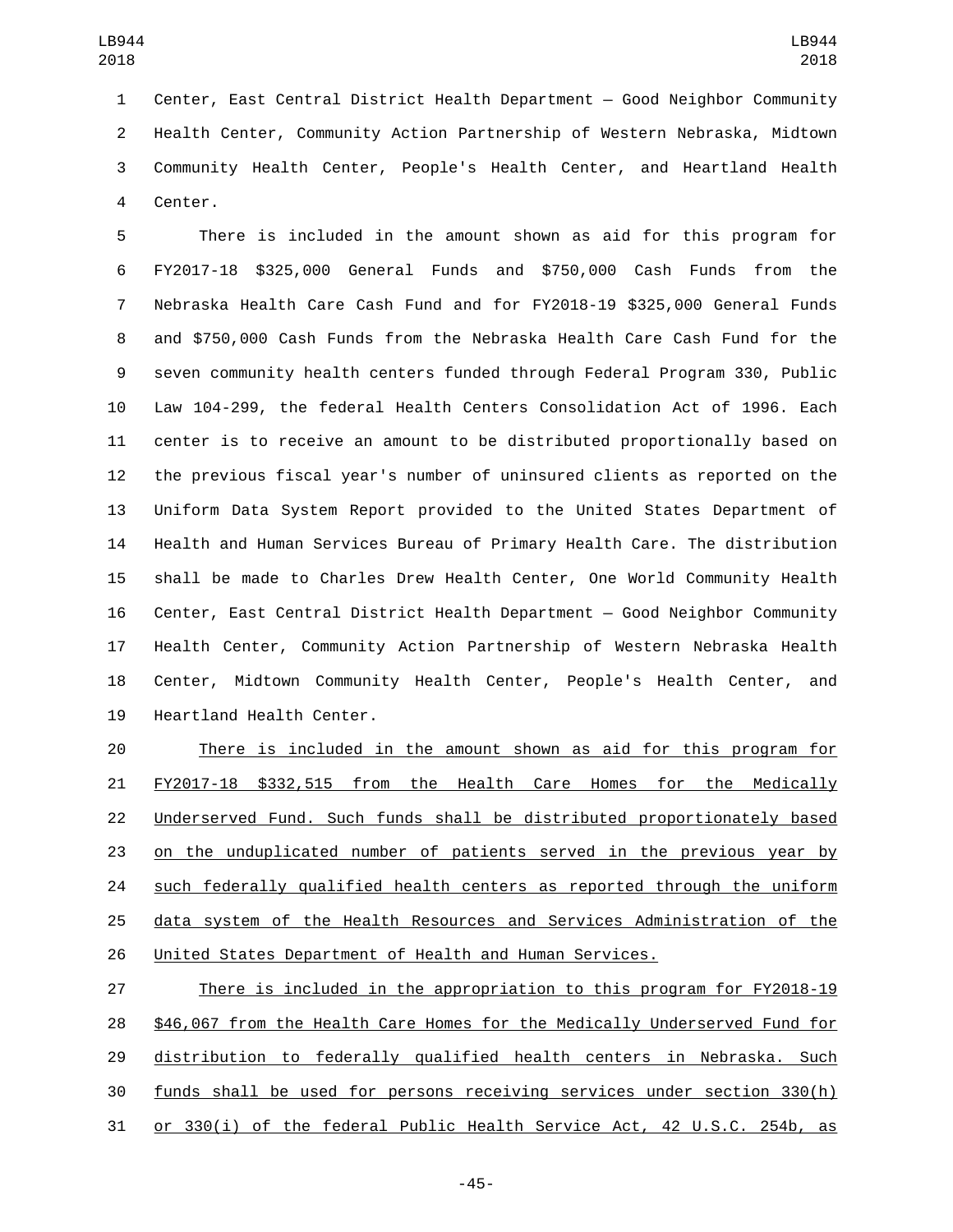such sections existed on January 1, 2016.

 There is included in the amount shown as aid for this program for FY2017-18 \$1,898,246 General Funds and \$5,605,000 Cash Funds from the Nebraska Health Care Cash Fund for public health departments. There is included in the amount shown as aid for this program for FY2018-19 \$1,898,246 General Funds and \$5,605,000 Cash Funds from the Nebraska Health Care Cash Fund for public health departments. Included in the cash funds in this section is \$200,000 each year to be distributed equally 9 among the eighteen public health departments.

 There is included in the amount shown as aid for this program for FY2017-18 \$31,713 General Funds and \$1,526,000 Cash Funds from the Nebraska Health Care Cash Fund for minority public health services in counties having a minority population equal to or exceeding five percent of the total population of the county in the first and third congressional districts as determined by the most recent federal decennial census. There is included in the amount shown as aid for this program for FY2018-19 \$31,713 General Funds and \$1,526,000 Cash Funds from the Nebraska Health Care Cash Fund for minority public health services in counties having a minority population equal to or exceeding five percent of the total population of the county in the first and third congressional districts as determined by the most recent federal decennial census. The Department of Health and Human Services shall distribute the funds on a per capita basis for the purpose of implementing a minority health initiative which may target, but shall not be limited to, infant mortality, cardiovascular disease, obesity, 26 diabetes, and asthma.

 There is included in the amount shown as aid for this program for FY2017-18 \$28,101 General Funds and \$1,349,000 Cash Funds from the Nebraska Health Care Cash Fund to be distributed equally among federally qualified health centers in the second congressional district. Such funds shall be used for the purpose of implementing a minority health

-46-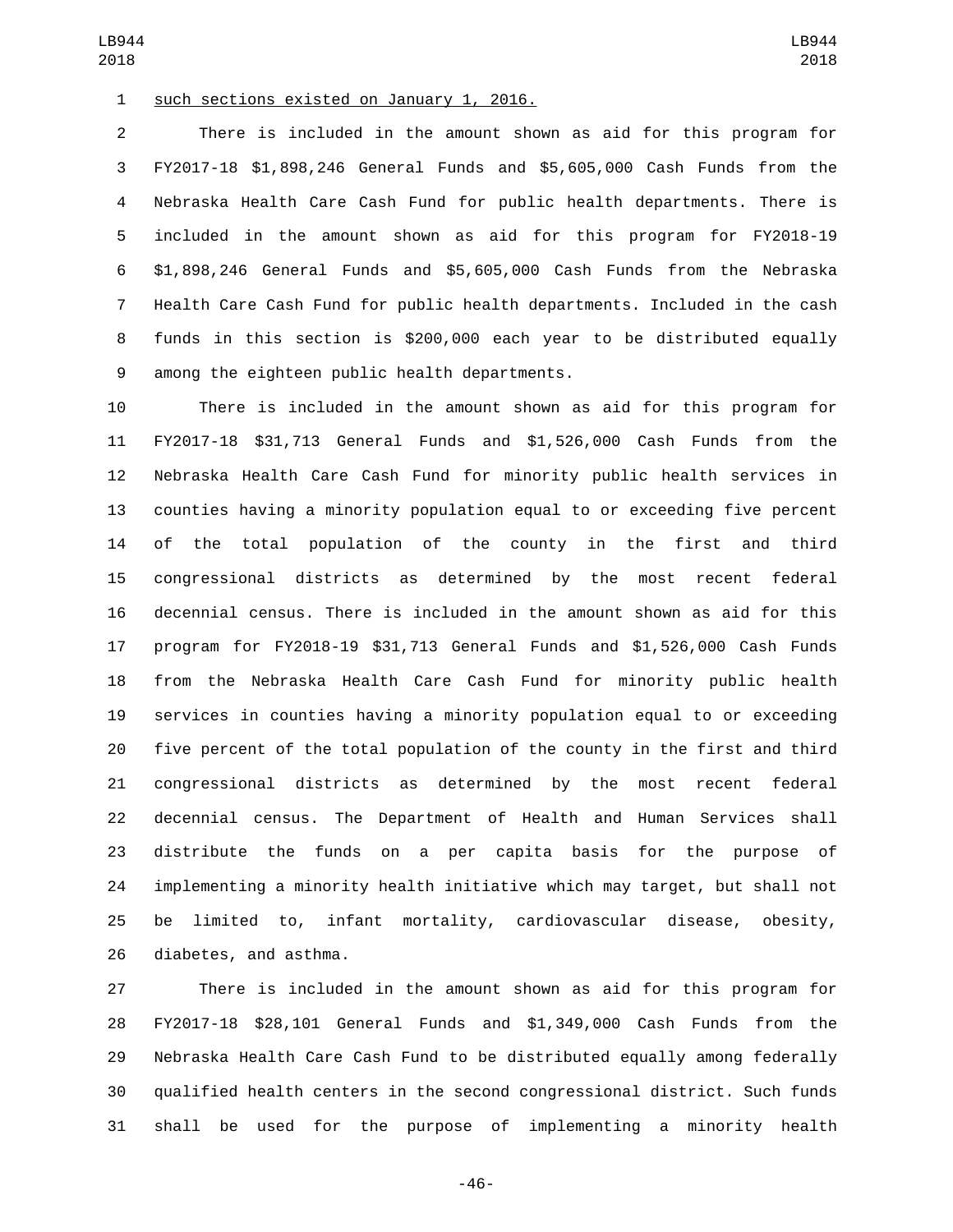initiative which may target, but shall not be limited to, infant mortality, cardiovascular disease, obesity, diabetes, and asthma. There is included in the amount shown as aid for this program for FY2018-19 \$28,101 General Funds and \$1,349,000 Cash Funds from the Nebraska Health Care Cash Fund to be distributed equally among federally qualified health centers in the second congressional district. Such funds shall be used for the purpose of implementing a minority health initiative which may target, but shall not be limited to, infant mortality, cardiovascular 9 disease, obesity, diabetes, and asthma.

 Sec. 76. Laws 2017, LB327, section 112, is amended to read: Sec. 112. AGENCY NO. 25 — DEPARTMENT OF HEALTH AND HUMAN SERVICES 12 Program No. 514 - Health Aid

| 13 |                      | FY2017-18             | FY2018-19              |
|----|----------------------|-----------------------|------------------------|
| 14 | GENERAL FUND         | 6,157,091             | 6,151,907              |
| 15 | GENERAL FUND         | 6, 192, 491           | <del>6, 192, 491</del> |
| 16 | <b>CASH FUND</b>     | 11,745,817            | 11,745,817             |
| 17 | FEDERAL FUND est.    | 54,042,225            | 54,042,225             |
| 18 | PROGRAM TOTAL        | 71,945,133            | 71,939,949             |
| 19 | <b>PROGRAM TOTAL</b> | <del>71,980,533</del> | <del>71,980,533</del>  |

 There is included in the appropriation to this program for FY2017-18 \$6,157,091 \$6,192,491 General Funds, \$11,745,817 Cash Funds, and \$54,042,225 Federal Funds estimate for state aid, which shall only be used for such purpose. There is included in the appropriation to this 24 program for FY2018-19 \$6,151,907 \$6,192,491 General Funds, \$11,745,817 Cash Funds, and \$54,042,225 Federal Funds estimate for state aid, which 26 shall only be used for such purpose.

 There is included in the amount shown as aid for this program \$653,759 General Funds for FY2017-18 and \$653,759 General Funds for FY2018-19, which shall only be used for the following purposes: Reimbursement for the provision of pap smears, colposcopy, cervical biopsy, cryotherapy, loop electrosurgical excision procedure (LEEP), and

-47-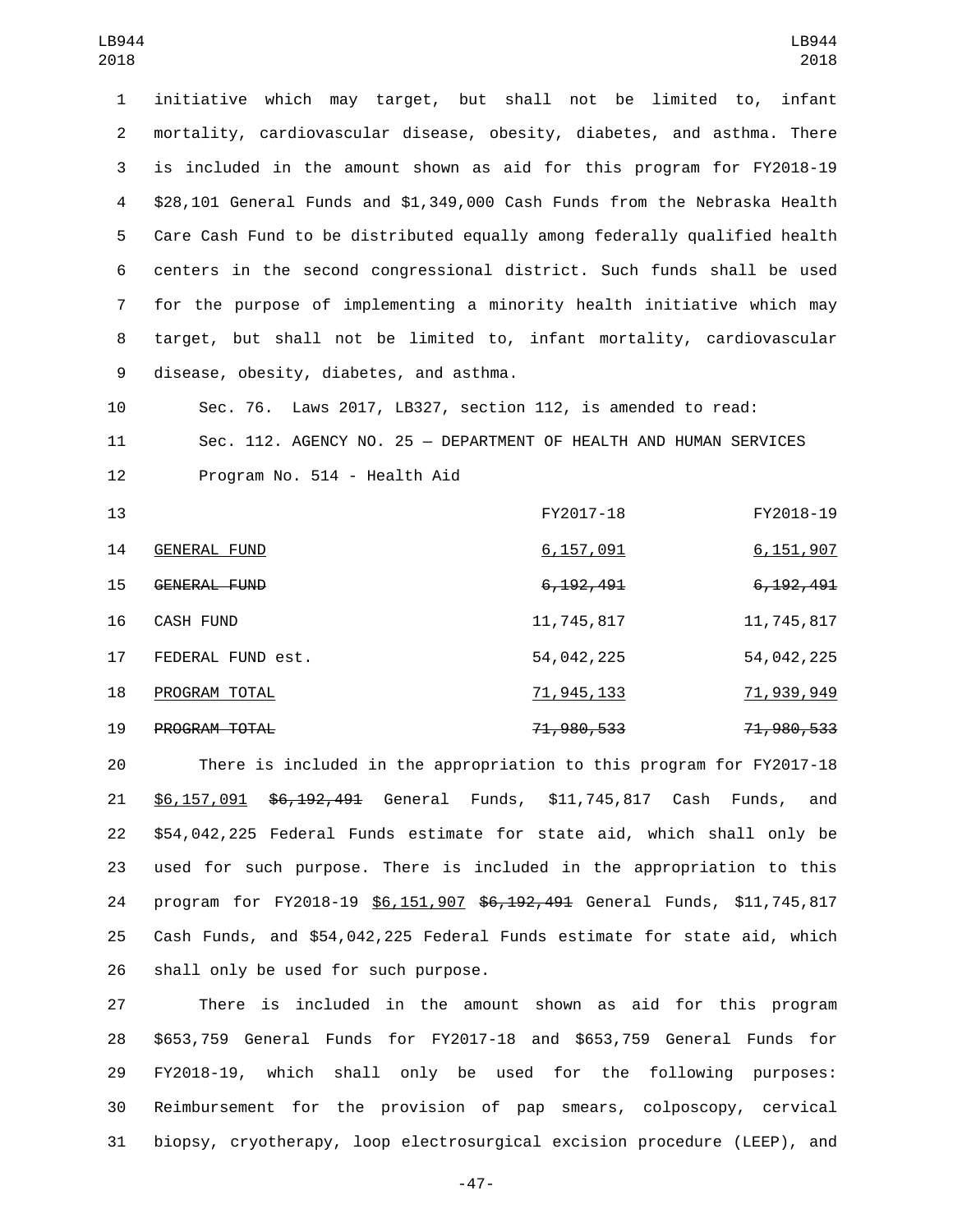such other treatments and procedures as may be developed for the followup of abnormal pap smears; the diagnosis and treatment of sexually transmitted diseases, including, but not limited to, chlamydia, gonorrhea, HPV (genital warts), and herpes; and associated laboratory and equipment costs and staff training costs relating to the use of colposcopy equipment. None of the General Funds provided under this program shall be used to perform or facilitate the performance of 8 abortion or to counsel or refer for abortion.

 Pursuant to the requirement of 42 U.S.C. 300a-6, as it existed on January 1, 2018, that no funds disbursed under the Federal Title X Program are to be used in programs where abortion is a method of family planning, none of the funds disbursed under such program shall be paid or granted to an organization that performs, assists with the performance of, provides directive counseling in favor of, or refers for abortion. Referral for an abortion is limited to the act of recommending a pregnant woman to doctors, clinics, or other persons or entities for the purpose of obtaining an abortion. Neutral, factual, nondirective information 18 about prenatal care and delivery, infant care, foster care, adoption, and pregnancy termination or referral for an emergency situation in accordance with subdivision (4) of section 28-326 shall not constitute a referral for abortion. An otherwise qualified organization shall not be disqualified from receipt of such funds because of its affiliation with an organization that performs, assists with the performance of, provides 24 directive counseling in favor of, or refers for abortion, if the affiliated organization is objectively independent of the qualified organization. Objective independence includes, but is not limited to, legal, physical, and financial separation between the affiliated 28 organization and the qualified organization.

 There is included in the amount shown as aid in this program for FY2017-18 \$484,750 General Funds for Citizen Advocacy. There is included in the amount shown as aid in this program for FY2018-19 \$484,750 General

-48-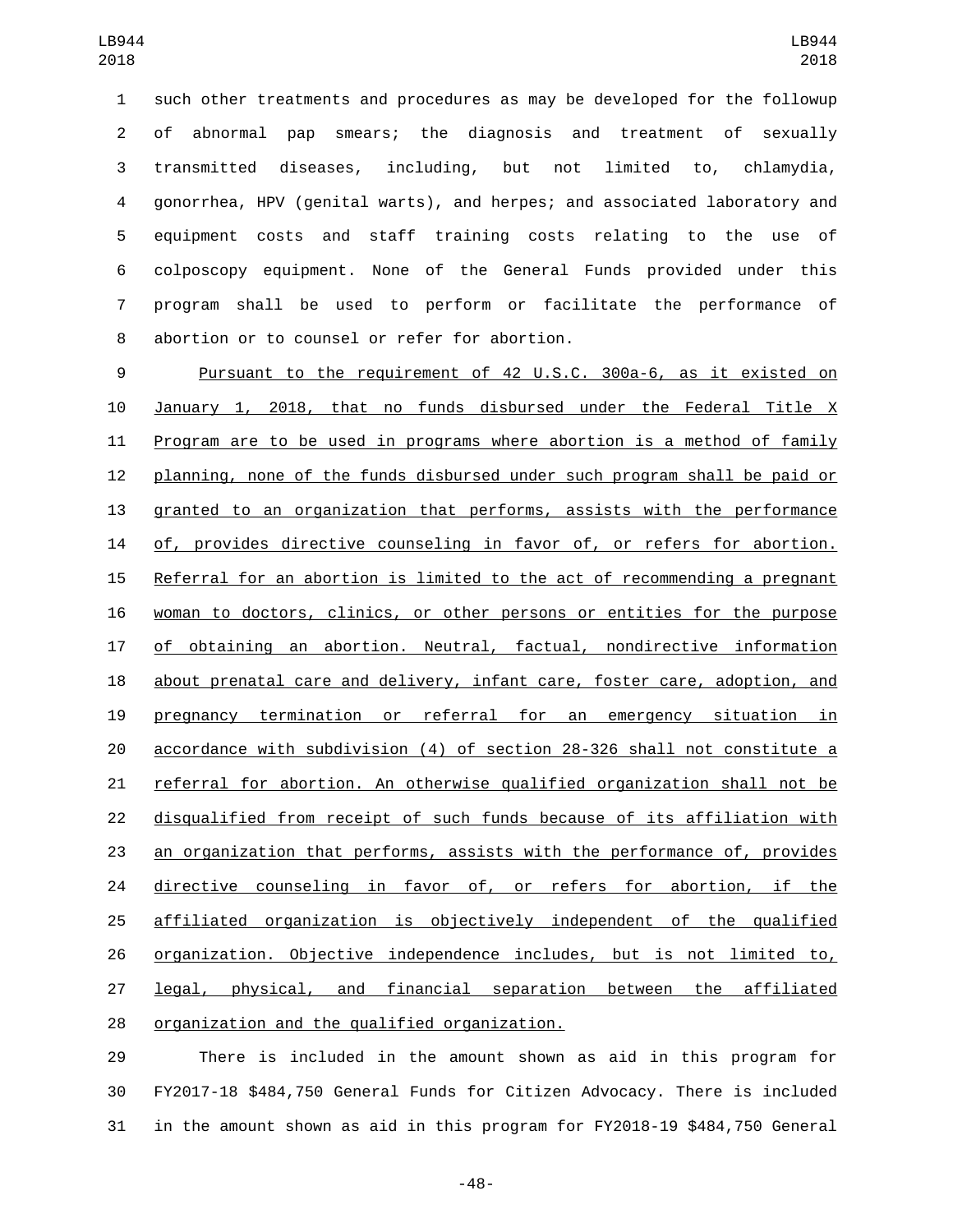1 Funds for Citizen Advocacy.

 There is included in the amount shown as aid for this program for FY2017-18 \$200,000 Cash Funds from the Nebraska Health Care Cash Fund for the Poison Control Center at the University of Nebraska Medical Center, which shall only be used by the medical center for the Poison Control Center. There is included in the amount shown as aid for this program for FY2018-19 \$200,000 Cash Funds from the Nebraska Health Care Cash Fund for the Poison Control Center at the University of Nebraska Medical Center, which shall only be used by the medical center for the Poison Control 10 Center.

 There is included in the amount shown as aid for this program for FY2017-18 \$250,000 Cash Funds from the Nebraska Health Care Cash Fund for the Medical Cannabidiol Pilot Study at the University of Nebraska Medical Center, which shall only be used by the medical center for the Medical Cannabidiol Pilot Study. There is included in the amount shown as aid for this program for FY2018-19 \$250,000 Cash Funds from the Nebraska Health Care Cash Fund for the Medical Cannabidiol Pilot Study at the University of Nebraska Medical Center, which shall only be used by the medical center for the Medical Cannabidiol Pilot Study. The unexpended balance existing on June 30, 2018, and June 30, 2019, is hereby reappropriated.

 There is included in the amount shown as aid for this program for FY2017-18 \$1,100,000 General Funds for evidence-based early intervention home visitation programs. There is included in the amount shown as aid for this program for FY2018-19 \$1,100,000 General Funds for evidence-based early intervention home visitation programs.

 There is included in the amount shown as aid for this program for FY2017-18 up to \$100,000 General Funds to contract with the University of Nebraska Medical Center for the Nebraska Perinatal Quality Improvement Collaborative. There is included in the amount shown as aid for this program for FY2018-19 up to \$100,000 General Funds to contract with the University of Nebraska Medical Center for the Nebraska Perinatal Quality

-49-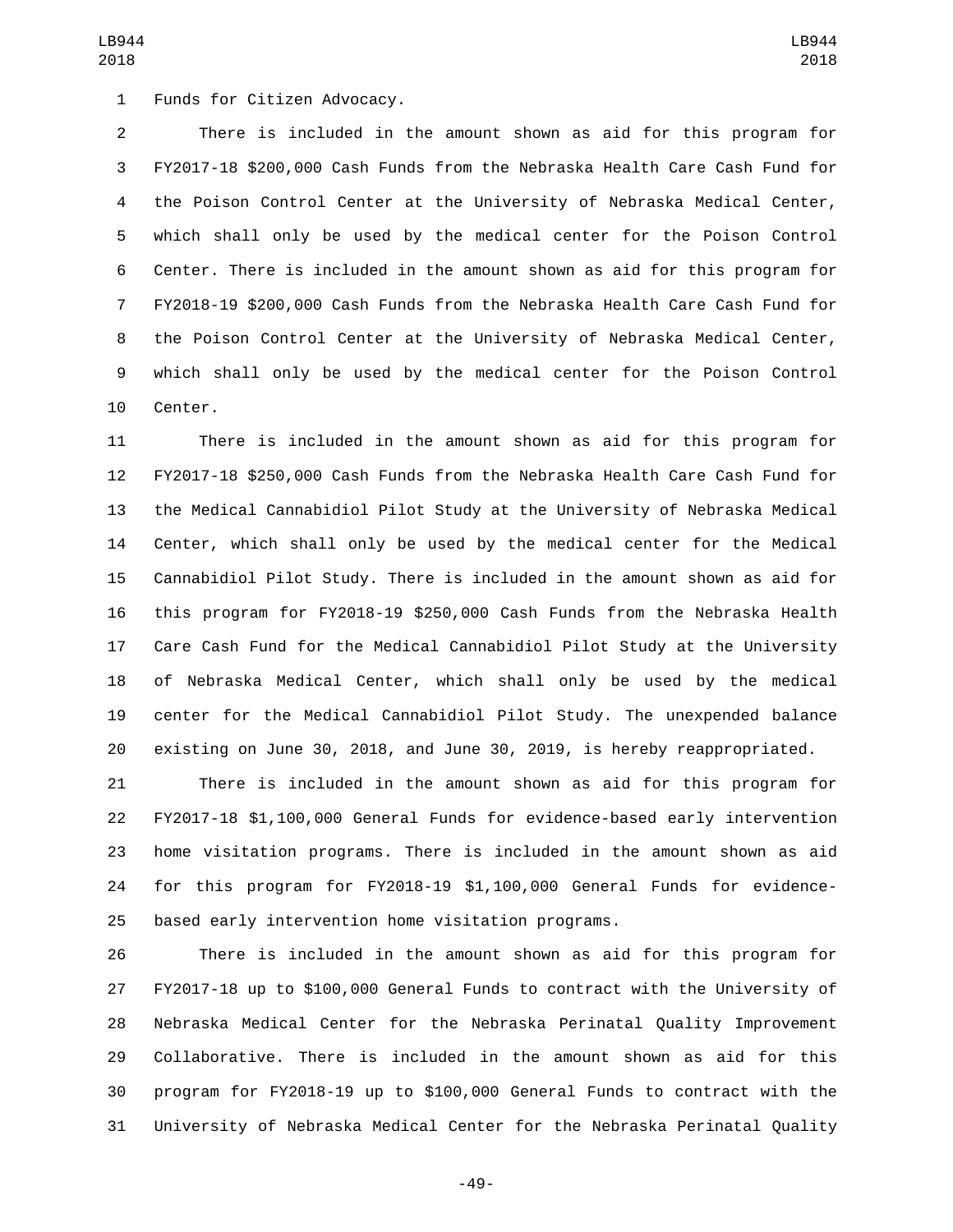1 Improvement Collaborative.

 There is included in the amount shown as aid for this program for FY2017-18 up to \$294,600 \$300,000 General Funds to contract for services for implementation of a statewide drug disposal project. There is included in the amount shown as aid for this program for FY2018-19 up to \$289,416 \$300,000 General Funds to contract for services for implementation of a statewide drug disposal project.

 There is included in the amount shown as aid for this program for FY2017-18 up to \$292,000 General Funds for tuition reimbursement for emergency medical services responders' initial and ongoing training. There is included in the amount shown as aid for this program for FY2018-19 up to \$292,000 General Funds for tuition reimbursement for emergency medical services responders' initial and ongoing training.

 Sec. 77. Laws 2017, LB327, section 115, is amended to read: Sec. 115. AGENCY NO. 25 — DEPARTMENT OF HEALTH AND HUMAN SERVICES Program No. 571 - Community-Based Aging Services

| 17 |                      | FY2017-18             | FY2018-19              |
|----|----------------------|-----------------------|------------------------|
| 18 | GENERAL FUND         | 8, 134, 141           | <u>7,530,229</u>       |
| 19 | GENERAL FUND         | <del>8,134,141</del>  | <del>8, 134, 141</del> |
| 20 | FEDERAL FUND est.    | 9,469,241             | 9,469,241              |
| 21 | PROGRAM TOTAL        | 17,603,382            | <u>16,999,470</u>      |
| 22 | <b>PROGRAM TOTAL</b> | <del>17,603,382</del> | <del>17,603,382</del>  |

 There is included in the appropriation to this program for FY2017-18 \$8,134,141 General Funds and \$9,469,241 Federal Funds estimate for state aid, which shall only be used for such purpose. There is included in the 26 appropriation to this program for FY2018-19 \$7,530,229 \$8,134,141 General Funds and \$9,469,241 Federal Funds estimate for state aid, which shall 28 only be used for such purpose.

 Sec. 78. Laws 2017, LB327, section 116, is amended to read: Sec. 116. AGENCY NO. 25 — DEPARTMENT OF HEALTH AND HUMAN SERVICES 31 Program No. 621 - Stem Cell Research

-50-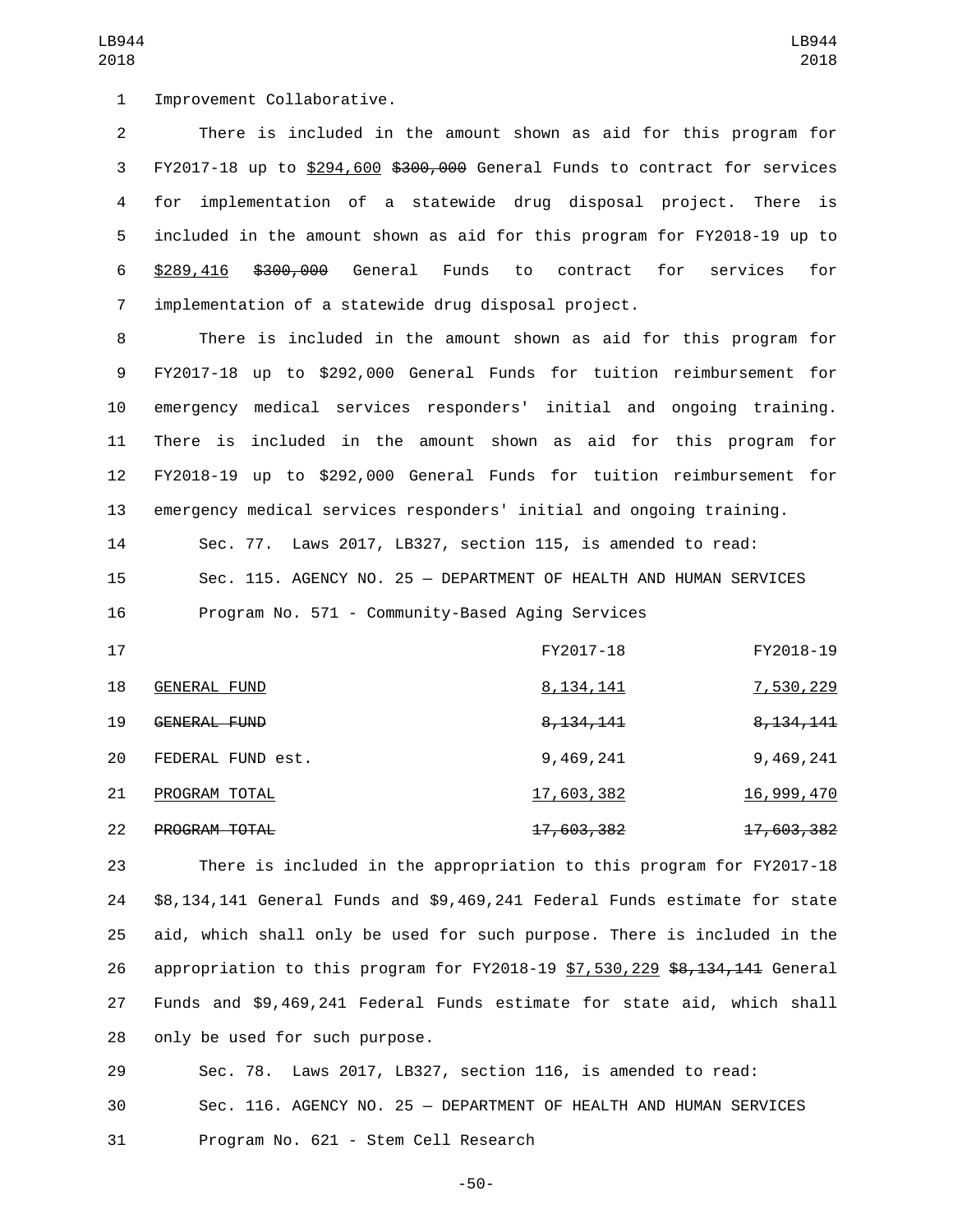| LB944<br>2018 |                  |           | LB944<br>2018 |
|---------------|------------------|-----------|---------------|
| 1             |                  | FY2017-18 | FY2018-19     |
| 2             | <b>CASH FUND</b> | 450,000   | 450,000       |
| 3             | PROGRAM TOTAL    | 450,000   | 450,000       |
| 4             | SALARY LIMIT     | 13,500    | 13,500        |

5 There is included in the appropriation to this program for FY2017-18 6 \$436,500 \$435,000 Cash Funds for state aid, from the Nebraska Health Care 7 Gash Fund, which shall only be used for such purpose. There is included 8 in the appropriation to this program for FY2018-19 \$436,500 \$435,000 Cash 9 Funds for state aid, from the Nebraska Health Care Cash Fund, which shall 10 only be used for such purpose.

11 There is included in the appropriation to this program for FY2017-18 12 \$450,000 Cash Funds from the Nebraska Health Care Cash Fund. There is 13 included in the appropriation to this program for FY2018-19 \$450,000 Cash 14 Funds from the Nebraska Health Care Cash Fund.

15 Sec. 79. Laws 2017, LB327, section 125, is amended to read: 16 Sec. 125. AGENCY NO. 28 — DEPARTMENT OF VETERANS' AFFAIRS

17 Program No. 36 - Departmental Administration

| 18 |                      | FY2017-18                                                   | FY2018-19            |
|----|----------------------|-------------------------------------------------------------|----------------------|
| 19 | <b>GENERAL FUND</b>  | 1,845,202                                                   | 1,899,069            |
| 20 | CASH FUND            | 418,587                                                     | <u>417, 142</u>      |
| 21 | FEDERAL FUND est.    | 660,582                                                     | 658,304              |
| 22 | PROGRAM TOTAL        | 2,924,371                                                   | 2,974,515            |
| 23 | SALARY LIMIT         | <u>1,736,731</u>                                            | <u>1,754,497</u>     |
| 24 | GENERAL FUND         | 2, 256, 530                                                 | 2,313,933            |
| 25 | CASH FUND            | 640,000                                                     | 640,000              |
| 26 | FEDERAL FUND est.    | <del>1,010,000</del>                                        | <del>1,010,000</del> |
| 27 | <b>PROGRAM TOTAL</b> | <del>3,906,530</del>                                        | 3,963,933            |
| 28 | SALARY LIMIT         | <del>2,448,665</del>                                        | <del>2,471,770</del> |
| 29 |                      | Sec. 80. Laws 2017, LB327, section 126, is amended to read: |                      |

30 Sec. 126. AGENCY NO. 28 — DEPARTMENT OF VETERANS' AFFAIRS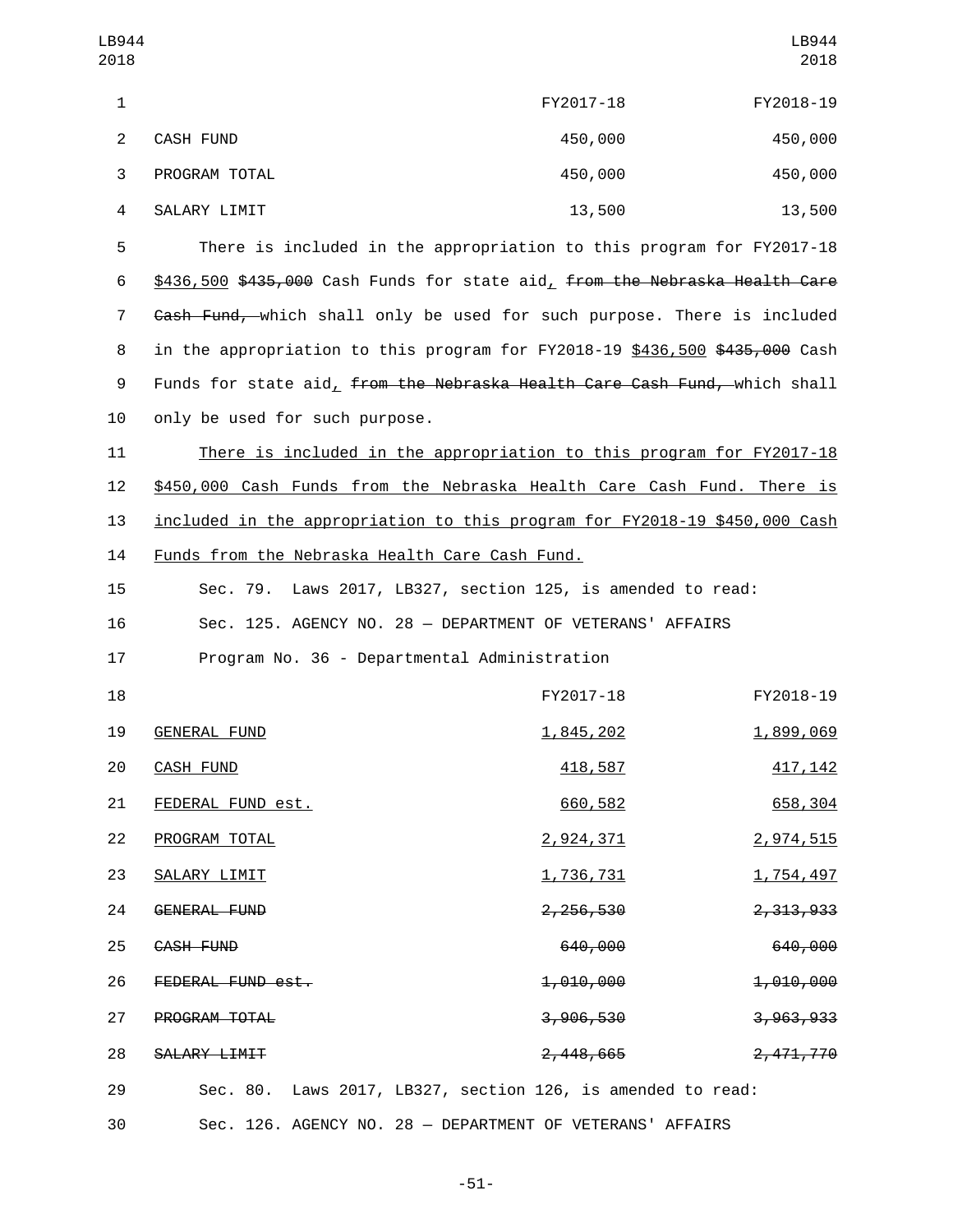| LB944<br>2018    |                                                                      |           | LB944<br>2018 |
|------------------|----------------------------------------------------------------------|-----------|---------------|
| 1                | Program No. 37 - Veterans' Cemeteries                                |           |               |
| $\boldsymbol{2}$ |                                                                      | FY2017-18 | FY2018-19     |
| 3                | <b>GENERAL FUND</b>                                                  | 12,527    | 183, 723      |
| 4                | <b>GENERAL FUND</b>                                                  | 12,783    | 187, 472      |
| 5                | CASH FUND                                                            | 295,557   | 125,557       |
| 6                | PROGRAM TOTAL                                                        | 308,084   | 309,280       |
| $\overline{7}$   | PROGRAM TOTAL                                                        | 308, 340  | 313,029       |
| 8                | SALARY LIMIT                                                         | 151,752   | 152,872       |
| 9                | Sec. 81. Laws 2017, LB327, section 128, is amended to read:          |           |               |
| 10               | Sec. 128. AGENCY NO. 29 - DEPARTMENT OF NATURAL RESOURCES            |           |               |
| 11               | Program No. 304 - Nebraska Soil and Water Conservation Fund          |           |               |
| 12               |                                                                      | FY2017-18 | FY2018-19     |
| 13               | <b>GENERAL FUND</b>                                                  | 1,843,740 | 1,806,112     |
| 14               | <b>GENERAL FUND</b>                                                  | 1,881,367 | 1,881,367     |
| 15               | CASH FUND                                                            | 50,000    | 50,000        |
| 16               | PROGRAM TOTAL                                                        | 1,893,740 | 1,856,112     |
| 17               | PROGRAM TOTAL                                                        | 1,931,367 | 1,931,367     |
| 18               | The unexpended General Fund appropriation balance existing on June   |           |               |
| 19               | 30, 2017, is hereby reappropriated.                                  |           |               |
| 20               | There is included in the appropriation to this program for FY2017-18 |           |               |
|                  |                                                                      |           |               |

21 \$1,843,740 \$1,881,367 General Funds, any reappropriated amounts, and 22 \$50,000 Cash Funds for state aid, which shall only be used for such 23 purpose. There is included in the appropriation to this program for 24 FY2018-19 \$1,806,112 \$1,881,367 General Funds, any reappropriated 25 amounts, and \$50,000 Cash Funds for state aid, which shall only be used 26 for such purpose.

27 Sec. 82. Laws 2017, LB327, section 130, is amended to read: 28 Sec. 130. AGENCY NO. 29 — DEPARTMENT OF NATURAL RESOURCES 29 Program No. 307 - Nebraska Resources Development Fund

30 FY2017-18 FY2018-19

-52-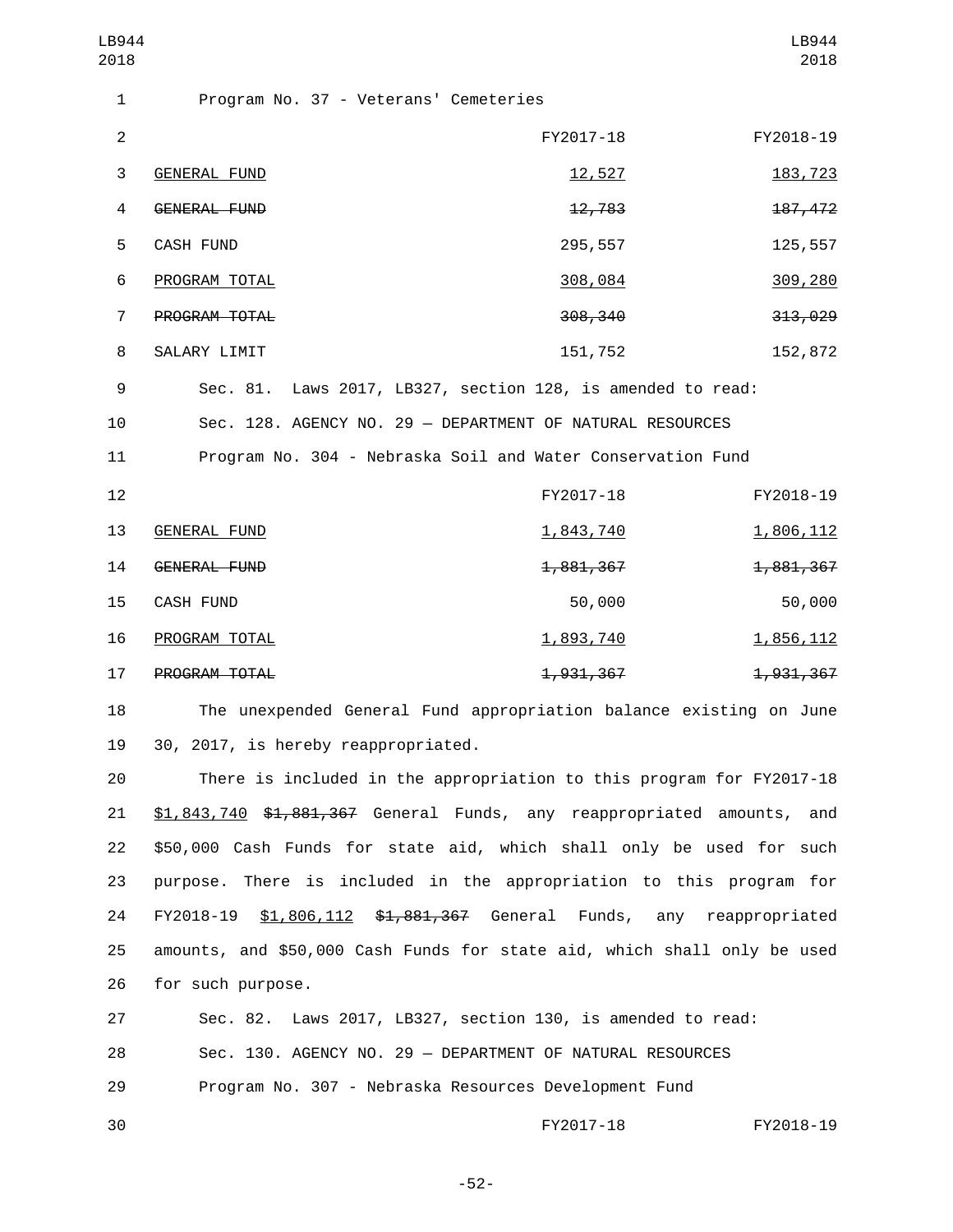| LB944<br>2018  |                     |                        | LB944<br>2018          |
|----------------|---------------------|------------------------|------------------------|
| 1              | <b>GENERAL FUND</b> | <u>3,077,518</u>       | <u>3,014,712</u>       |
| 2              | GENERAL FUND        | <del>3, 140, 325</del> | <del>3, 140, 325</del> |
| 3              | CASH FUND           | 47,500                 | 47,500                 |
| $\overline{4}$ | PROGRAM TOTAL       | <u>3,125,018</u>       | 3,062,212              |
| 5              | PROGRAM TOTAL       | 3, 187, 825            | 3, 187, 825            |

6 The unexpended General Fund and Cash Fund appropriation balances 7 existing on June 30, 2017, are hereby reappropriated.

8 There is included in the appropriation to this program for FY2017-18 9 \$3,077,518 \$3,140,325 General Funds, any reappropriated amounts, and 10 \$47,500 Cash Funds for state aid, which shall only be used for such 11 purpose. There is included in the appropriation to this program for 12 FY2018-19 \$3,014,712 \$<del>3,140,325</del> General Funds, any reappropriated 13 amounts, and \$47,500 Cash Funds for state aid, which shall only be used 14 for such purpose.

 The appropriation to this program for state aid shall first be utilized for projects which have been allocated funds but for which only a portion of the allocation has been actually obligated. The total amount of funds allocated for projects less the amounts obligated for such projects shall not exceed \$18,500,000. The definitions of the terms allocated and obligated shall be based on the terminology utilized by the Department of Natural Resources in the Nebraska Resources Development 22 Fund Status Report.

23 It is the intent of the Legislature that \$3,140,325 General Funds be 24 appropriated to this program through FY2018-19.

25 Sec. 83. Laws 2017, LB327, section 132, is amended to read:

26 Sec. 132. AGENCY NO. 29 — DEPARTMENT OF NATURAL RESOURCES

27 Program No. 313 - Water Sustainability Fund

| 28 |               | FY2017-18             | FY2018-19             |
|----|---------------|-----------------------|-----------------------|
| 29 | CASH FUND     | 10,739,077            | <u>10,309,520</u>     |
| 30 | PROGRAM TOTAL | 10,739,077            | <u>10,309,520</u>     |
| 31 | CASH FUND     | <del>10,739,077</del> | <del>10,739,077</del> |

-53-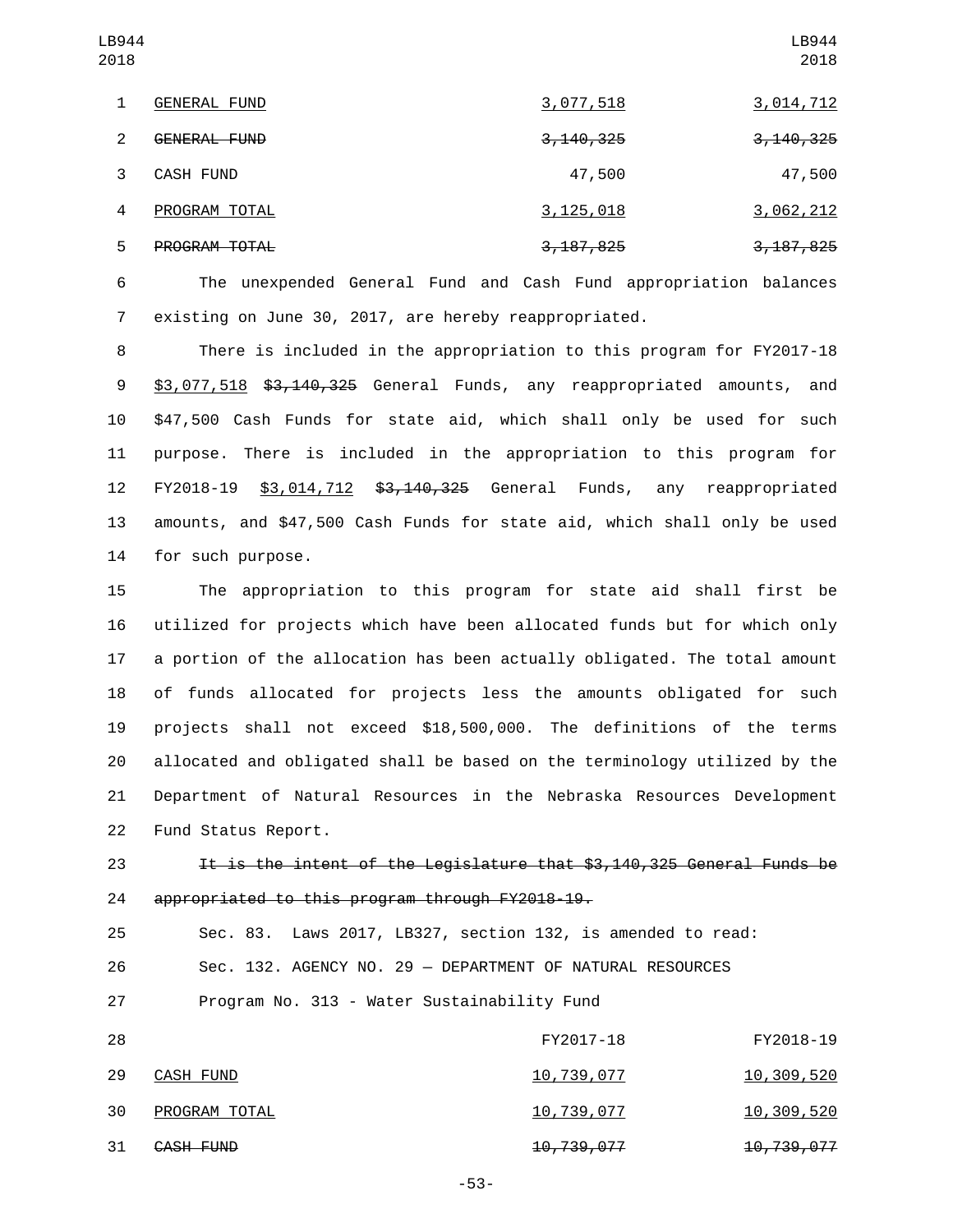1 PROGRAM TOTAL 10,739,077 10,739,077 10,739,077 2 The unexpended Cash Fund appropriation balance existing on June 30, 3 2017, is hereby reappropriated.

 There is included in the appropriation to this program for FY2017-18 \$10,739,077 Cash Funds, plus any reappropriated amounts, for state aid, which shall only be used for such purpose. There is included in the 7 appropriation to this program for FY2018-19 \$10,309,520 \$10,739,077 Cash Funds, plus any reappropriated amounts, for state aid, which shall only 9 be used for such purpose.

 It is the intent of the Legislature that the Department of Natural Resources shall develop the 2019-21 biennial budget for the Water Sustainability Fund in conformance with the transfer levels specified in 13 section 61-222.

14 Sec. 84. Laws 2017, LB327, section 134, is amended to read: 15 Sec. 134. AGENCY NO. 29 — DEPARTMENT OF NATURAL RESOURCES 16 Program No. 334 - Soil and Water Conservation

| 17 |                      | FY2017-18               | FY2018-19    |
|----|----------------------|-------------------------|--------------|
| 18 | GENERAL FUND         | 10,069,531              | 10, 169, 740 |
| 19 | GENERAL FUND         | 10, 275, 032            | 10, 377, 285 |
| 20 | <b>CASH FUND</b>     | 7,413,469               | 7,417,658    |
| 21 | FEDERAL FUND est.    | 781,454                 | 794,606      |
| 22 | PROGRAM TOTAL        | <u>18, 264, 454</u>     | 18, 382, 004 |
| 23 | <b>PROGRAM TOTAL</b> | <del>18, 469, 955</del> | 18, 589, 549 |
| 24 | SALARY LIMIT         | 6,681,741               | 6,738,783    |

 There is hereby reappropriated an amount certified by the Department of Natural Resources to the budget administrator of the budget division of the Department of Administrative Services of the unexpended General Fund and Cash Fund appropriation balances existing on June 30, 2017, that are allocated in budget subprograms 19, 20, and 21 of Program 334. Reappropriated funds shall be allocated to the same budget subprogram. The reappropriated amount of the unexpended General Fund appropriation

-54-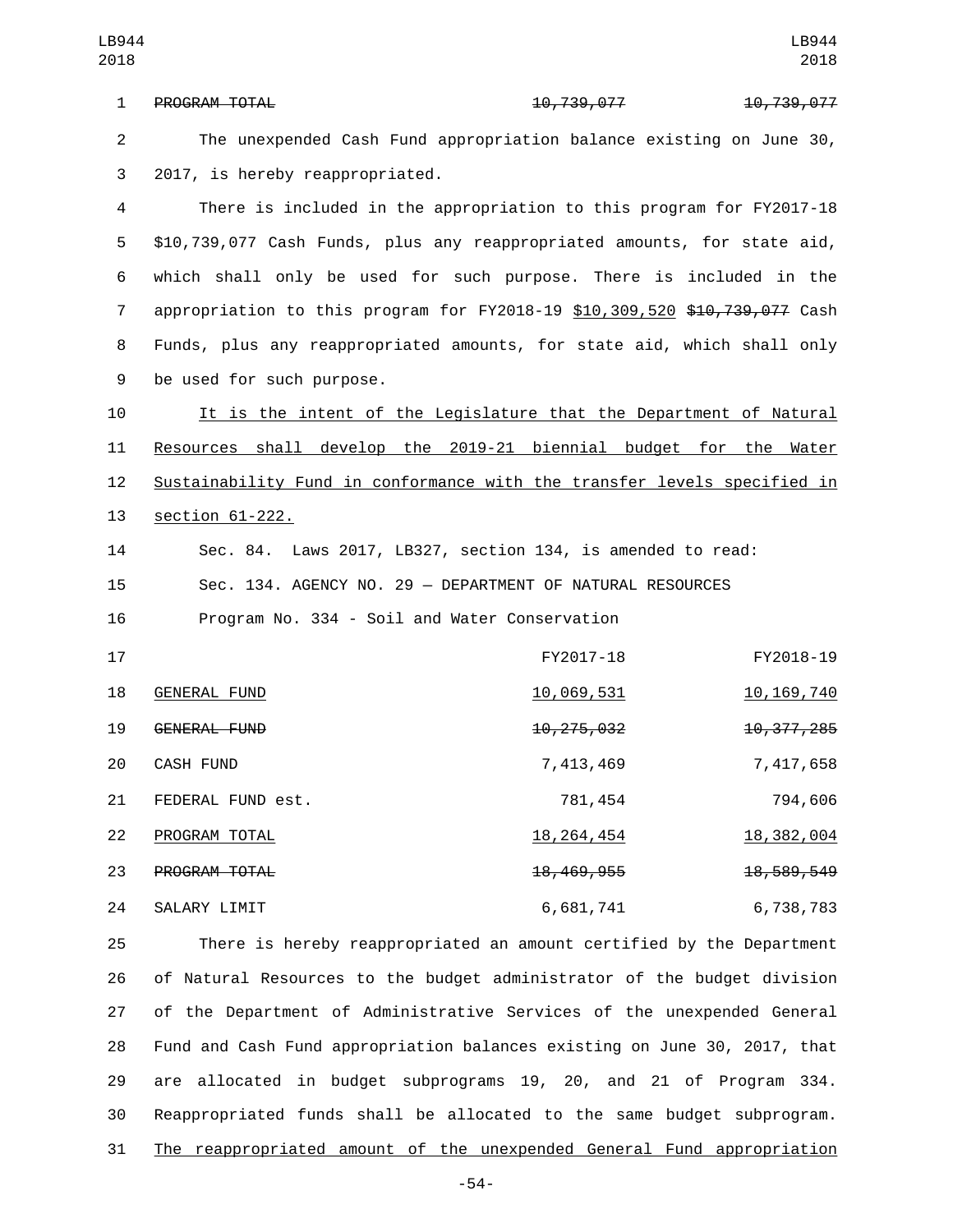| LB944<br>2018  | LB944<br>2018                                                              |
|----------------|----------------------------------------------------------------------------|
| $\mathbf{1}$   | balance existing on June 30, 2017, that is allocated in budget subprogram  |
| $\overline{2}$ | 19 is hereby reduced by \$500,000.                                         |
| 3              | There is included in the appropriation to this program for FY2017-18       |
| 4              | \$6,450,000 Cash Funds plus any reappropriated amounts and \$5,000 Federal |
| 5              | Funds estimate, for state aid, which shall only be used for such purpose.  |
| 6              | There is included in the appropriation to this program for FY2018-19       |
| $\overline{7}$ | \$6,450,000 Cash Funds plus any reappropriated amounts and \$5,000 Federal |
| 8              | Funds estimate, for state aid, which shall only be used for such purpose.  |
| 9              | Sec. 85. Laws 2017, LB327, section 136, is amended to read:                |
| 10             | Sec. 136. AGENCY NO. 31 - MILITARY DEPARTMENT                              |
| 11             | Program No. 192 - Governor's Emergency Aid                                 |
| 12             | FY2017-18<br>FY2018-19                                                     |
| 13             | 250,000<br>250,000<br>CASH FUND est.                                       |
| 14             | FEDERAL FUND est.<br>4,500,000<br>4,500,000                                |
| 15             | 4,750,000<br>PROGRAM TOTAL<br>4,750,000                                    |
| 16             | There is no salary limitation for this program.                            |
| 17             | Cash Fund expenditures for this program shall not be limited to the        |
| 18             | amount shown.                                                              |
| 19             | The unexpended General Fund and Cash Fund appropriation balances           |
| 20             | existing on June 30, 2017, are hereby reappropriated.                      |
| 21             | There is included in the appropriation to this program for FY2017-18       |
| 22             | \$250,000 Cash Funds and \$4,500,000 Federal Funds estimate for state aid. |
| 23             | There is included in the appropriation to this program for FY2018-19       |
| 24             | \$250,000 Cash Funds and \$4,500,000 Federal Funds estimate for state aid. |
| 25             | Expenditures from this program shall not be restricted to state aid        |
| 26             | other expenditures are necessary to fulfill the goals of the<br>if         |
| 27             | Governor's Emergency Aid Program.                                          |
| 28             | Laws 2017, LB327, section 137, is amended to read:<br>Sec. 86.             |
| 29             | Sec. 137. AGENCY NO. 31 - MILITARY DEPARTMENT                              |
| 30             | Program No. 544 - National and State Guard                                 |

FY2017-18 FY2018-19

-55-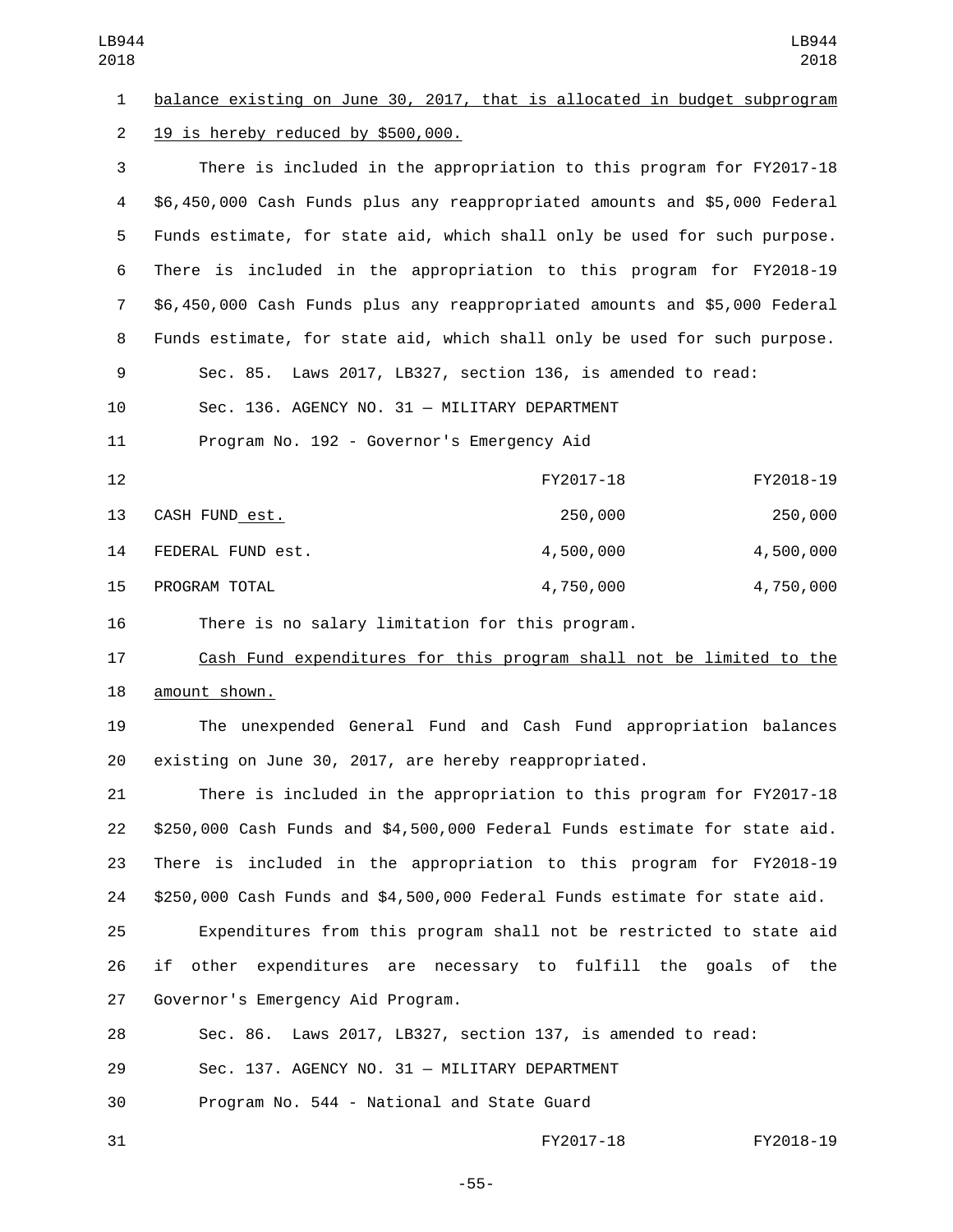| LB944<br>2018  |                                                                            |                        | LB944<br>2018 |
|----------------|----------------------------------------------------------------------------|------------------------|---------------|
| 1              | <b>GENERAL FUND</b>                                                        | 2,914,407              | 2,935,456     |
| $\overline{2}$ | <b>GENERAL FUND</b>                                                        | 2,973,885              | 2,995,363     |
| 3              | <b>CASH FUND</b>                                                           | 399,808                | 399,808       |
| 4              | FEDERAL FUND est.                                                          | 16,646,169             | 16,738,709    |
| 5              | PROGRAM TOTAL                                                              | <u>19,960,384</u>      | 20,073,973    |
| 6              | PROGRAM TOTAL                                                              | 20,019,862             | 20, 133, 880  |
| $\overline{7}$ | SALARY LIMIT                                                               | 5,938,758              | 5,986,724     |
| 8              | Sec. 87. Laws 2017, LB327, section 138, is amended to read:                |                        |               |
| 9              | Sec. 138. AGENCY NO. 31 - MILITARY DEPARTMENT                              |                        |               |
| 10             | Program No. 545 - Emergency Management                                     |                        |               |
| 11             |                                                                            | FY2017-18              | FY2018-19     |
| 12             | <b>GENERAL FUND</b>                                                        | <u>1,354,553</u>       | 1,356,882     |
| 13             | GENERAL FUND                                                               | <del>1, 382, 197</del> | 1,384,573     |
| 14             | CASH FUND est.                                                             | 556,782                | 560,452       |
| 15             | FEDERAL FUND est.                                                          | 3, 421, 165            | 3, 441, 975   |
| 16             | PROGRAM TOTAL                                                              | 5,332,500              | 5, 359, 309   |
| 17             | PROGRAM TOTAL                                                              | <del>5, 360, 144</del> | 5,387,000     |
| 18             | SALARY LIMIT                                                               | 1,985,113              | 2,000,050     |
| 19             | Cash Fund expenditures shall not be limited to the amounts shown.          |                        |               |
| 20             | There is included in the appropriation to this program for FY2017-18       |                        |               |
| 21             | \$1,570,604 Federal Funds estimate for state aid, which shall only be used |                        |               |
| 22             | for such purpose. There is included in the appropriation to this program   |                        |               |
| 23             | for FY2018-19 \$1,570,604 Federal Funds estimate for state aid, which      |                        |               |
| 24             | shall only be used for such purpose.                                       |                        |               |
| 25             | Sec. 88. Laws 2017, LB327, section 139, is amended to read:                |                        |               |
| 26             | Sec. 139. AGENCY NO. 31 - MILITARY DEPARTMENT                              |                        |               |
| 27             | Program No. 548 - Tuition Assistance                                       |                        |               |
| 28             |                                                                            | FY2017-18              | FY2018-19     |
| 29             | <b>GENERAL FUND</b>                                                        | 596,599                | 584, 424      |
| 30             | PROGRAM TOTAL                                                              | 596,599                | 584, 424      |

-56-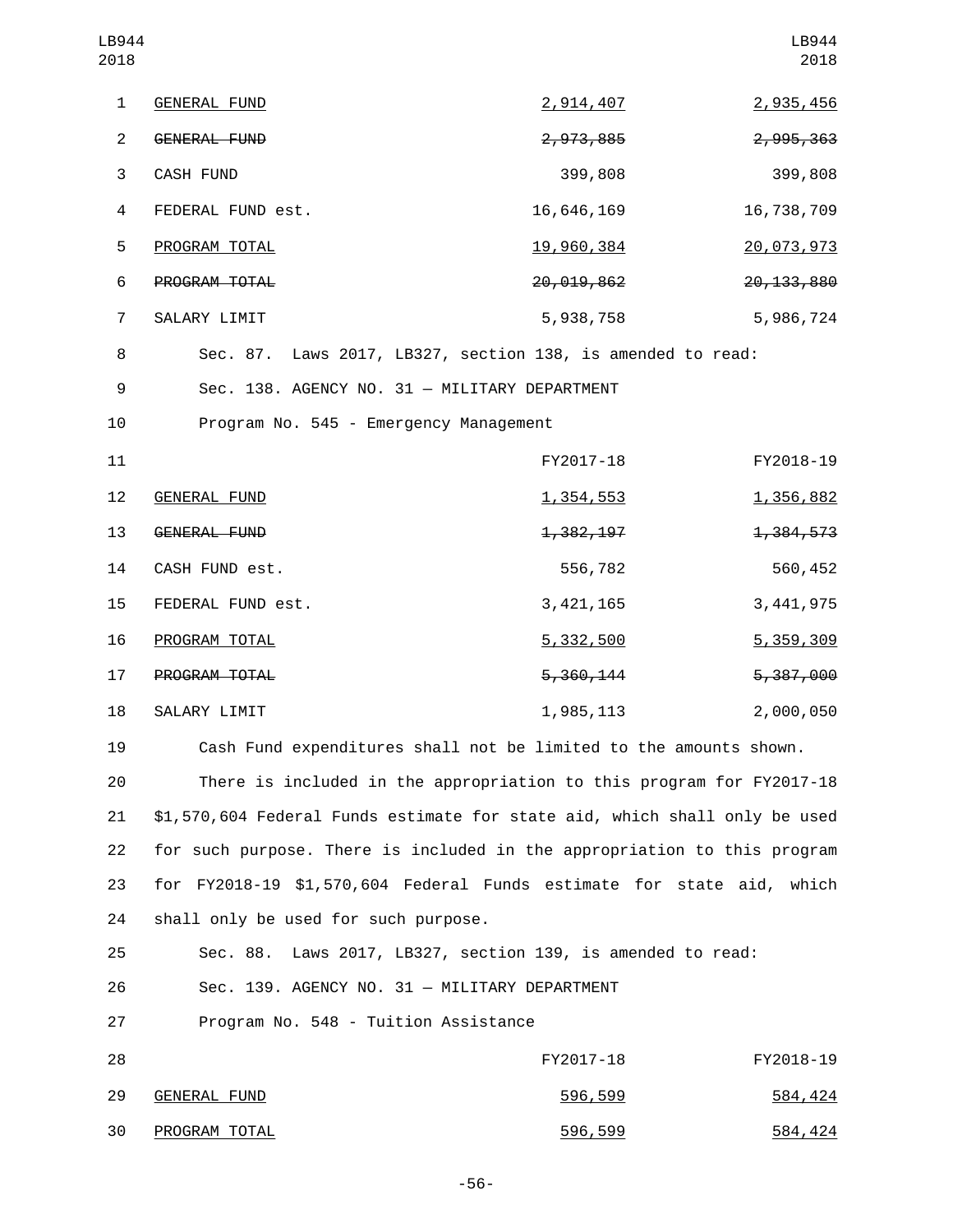| LB944<br>2018  |                                                                            |                                                    | LB944<br>2018 |
|----------------|----------------------------------------------------------------------------|----------------------------------------------------|---------------|
| $\mathbf{1}$   | GENERAL FUND                                                               | 608,775                                            | 608,775       |
| $\overline{2}$ | PROGRAM TOTAL                                                              | 608,775                                            | 608,775       |
| 3              | SALARY LIMIT                                                               | $-0-$                                              | - 0 -         |
| $\overline{4}$ | There is included in the appropriation to this program for FY2017-18       |                                                    |               |
| 5              | \$596,599 \$608,775 General Funds for state aid, which shall only be used  |                                                    |               |
| 6              | for such purpose. There is included in the appropriation to this program   |                                                    |               |
| 7              | for FY2018-19 \$584,424 \$608,775 General Funds for state aid, which shall |                                                    |               |
| 8              | only be used for such purpose.                                             |                                                    |               |
| 9              | Sec. 89.                                                                   | Laws 2017, LB327, section 150, is amended to read: |               |
| 10             | Sec. 150. AGENCY NO. 33 - GAME AND PARKS COMMISSION                        |                                                    |               |
| 11             | Program No. 617 - Engineering and Area Maintenance                         |                                                    |               |
| 12             |                                                                            | FY2017-18                                          | FY2018-19     |
| 13             | <b>GENERAL FUND</b>                                                        | 1,853,641                                          | 1,877,086     |
| 14             | <b>CASH FUND</b>                                                           | 1,402,240                                          | 1,415,044     |
| 15             | <b>GENERAL FUND</b>                                                        | 2,084,613                                          | 2,109,951     |
| 16             | CASH FUND                                                                  | 1, 171, 268                                        | 1, 182, 179   |
| 17             | PROGRAM TOTAL                                                              | 3, 255, 881                                        | 3, 292, 130   |
| 18             | SALARY LIMIT                                                               | 1,685,630                                          | 1,698,280     |
| 19             | Sec. 90. Laws 2017, LB327, section 153, is amended to read:                |                                                    |               |
| 20             | Sec. 153. AGENCY NO. 34 - NEBRASKA LIBRARY COMMISSION                      |                                                    |               |
| 21             | Program No. 252 - Library and Information Services                         |                                                    |               |
| 22             |                                                                            | FY2017-18                                          | FY2018-19     |
| 23             | <b>GENERAL FUND</b>                                                        | 2,512,102                                          | 2,566,631     |
| 24             | <b>GENERAL FUND</b>                                                        | 2,563,369                                          | 2,619,011     |
| 25             | CASH FUND                                                                  | 94,085                                             | 94,085        |
| 26             | FEDERAL FUND est.                                                          | 900,830                                            | 900,830       |
| 27             | PROGRAM TOTAL                                                              | 3,507,017                                          | 3,561,546     |
| 28             | PROGRAM TOTAL                                                              | 3,558,284                                          | 3,613,926     |
| 29             | SALARY LIMIT                                                               | 2,106,770                                          | 2, 118, 867   |
| 30             | Sec. 91. Laws 2017, LB327, section 154, is amended to read:                |                                                    |               |

-57-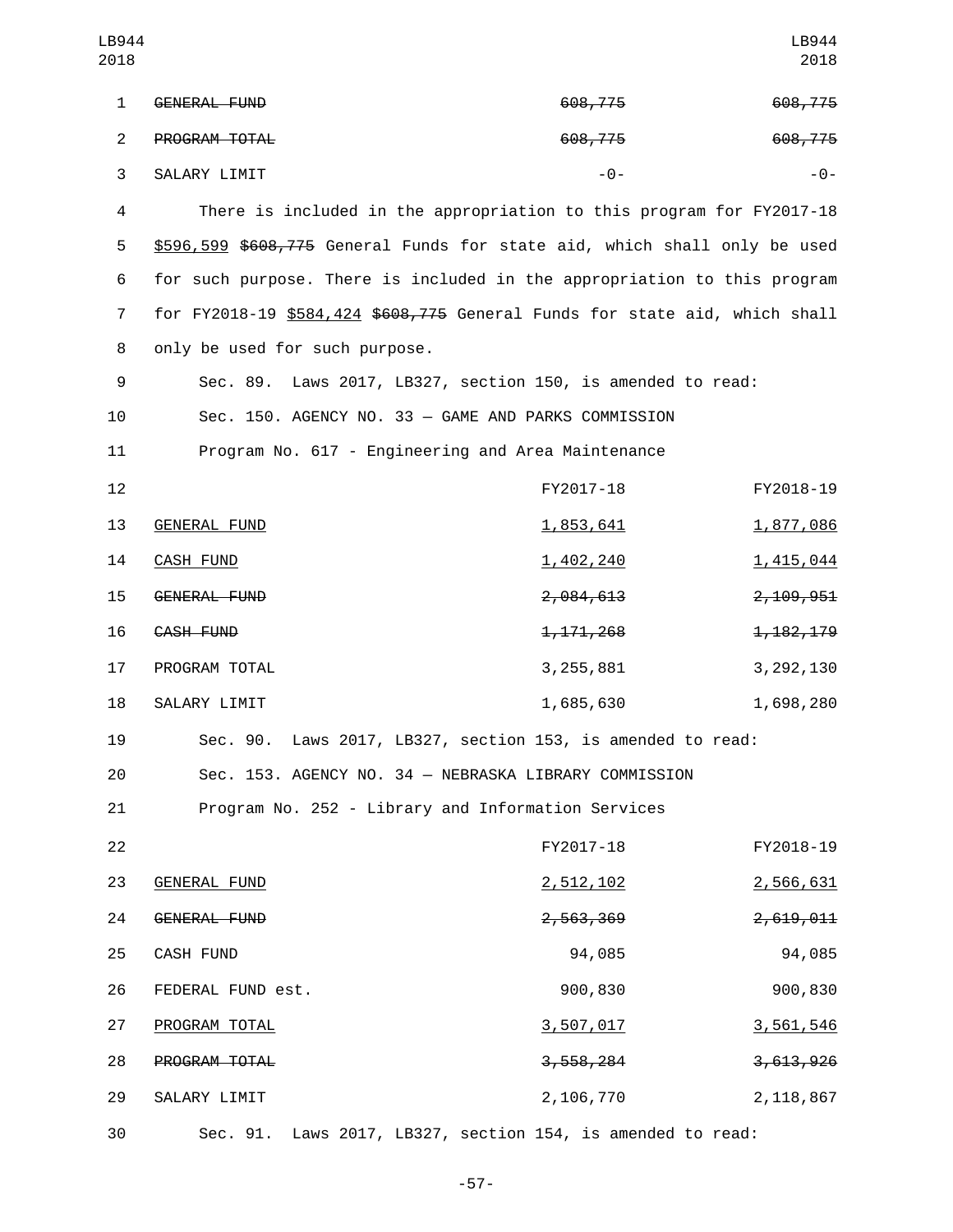| LB944          |                                                                               |                    | LB944              |
|----------------|-------------------------------------------------------------------------------|--------------------|--------------------|
| 2018           |                                                                               |                    | 2018               |
| $\mathbf{1}$   | Sec. 154. AGENCY NO. 34 - NEBRASKA LIBRARY COMMISSION                         |                    |                    |
| $\overline{2}$ | Program No. 302 - Library Development                                         |                    |                    |
| 3              |                                                                               | FY2017-18          | FY2018-19          |
| 4              | <b>GENERAL FUND</b>                                                           | 1,269,183          | <u>1, 243, 282</u> |
| 5              | <b>GENERAL FUND</b>                                                           | 1, 295, 085        | 1, 295, 085        |
| 6              | FEDERAL FUND est.                                                             | 611,395            | 611,395            |
| $\overline{7}$ | PROGRAM TOTAL                                                                 | <u>1,880,578</u>   | 1,854,677          |
| 8              | PROGRAM TOTAL                                                                 | 1,906,480          | 1,906,480          |
| 9              | There is included in the appropriation to this program for FY2017-18          |                    |                    |
| 10             | $$1,269,183$ $$1,295,085$ General Funds estimate and $$611,395$ Federal Funds |                    |                    |
| 11             | estimate for state aid, which shall only be used for such purpose. There      |                    |                    |
| 12             | is included in the appropriation to this program for FY2018-19 \$1,243,282    |                    |                    |
| 13             | \$1,295,085 General Funds estimate and \$611,395 Federal Funds estimate for   |                    |                    |
| 14             | state aid, which shall only be used for such purpose.                         |                    |                    |
| 15             | Sec. 92. Laws 2017, LB327, section 155, is amended to read:                   |                    |                    |
| 16             | Sec. 155. AGENCY NO. 35 - NEBRASKA LIQUOR CONTROL COMMISSION                  |                    |                    |
| 17             | Program No. 73 - Licensing and Regulation                                     |                    |                    |
| 18             |                                                                               | FY2017-18          | FY2018-19          |
| 19             | GENERAL FUND                                                                  | <u>1, 259, 598</u> | <u>1,273,897</u>   |
| 20             | <b>GENERAL FUND</b>                                                           | 1, 285, 304        | 1,299,895          |
| 21             | CASH FUND                                                                     | 70,719             | 70,719             |
| 22             | PROGRAM TOTAL                                                                 | 1,330,317          | 1,344,616          |
| 23             | PROGRAM TOTAL                                                                 | 1,356,023          | 1,370,614          |
| 24             | SALARY LIMIT                                                                  | 793,997            | 799,458            |
| 25             | Sec. 93. Laws 2017, LB327, section 160, is amended to read:                   |                    |                    |
| 26             | Sec. 160. AGENCY NO. 41 - STATE REAL ESTATE COMMISSION                        |                    |                    |
| 27             | Program No. 77 - Enforcement of Standards - Real Estate                       |                    |                    |
| 28             |                                                                               | FY2017-18          | FY2018-19          |
| 29             | <b>CASH FUND</b>                                                              | <u>1,300,247</u>   | 1,595,493          |
| 30             | PROGRAM TOTAL                                                                 | 1,300,247          | 1,595,493          |

-58-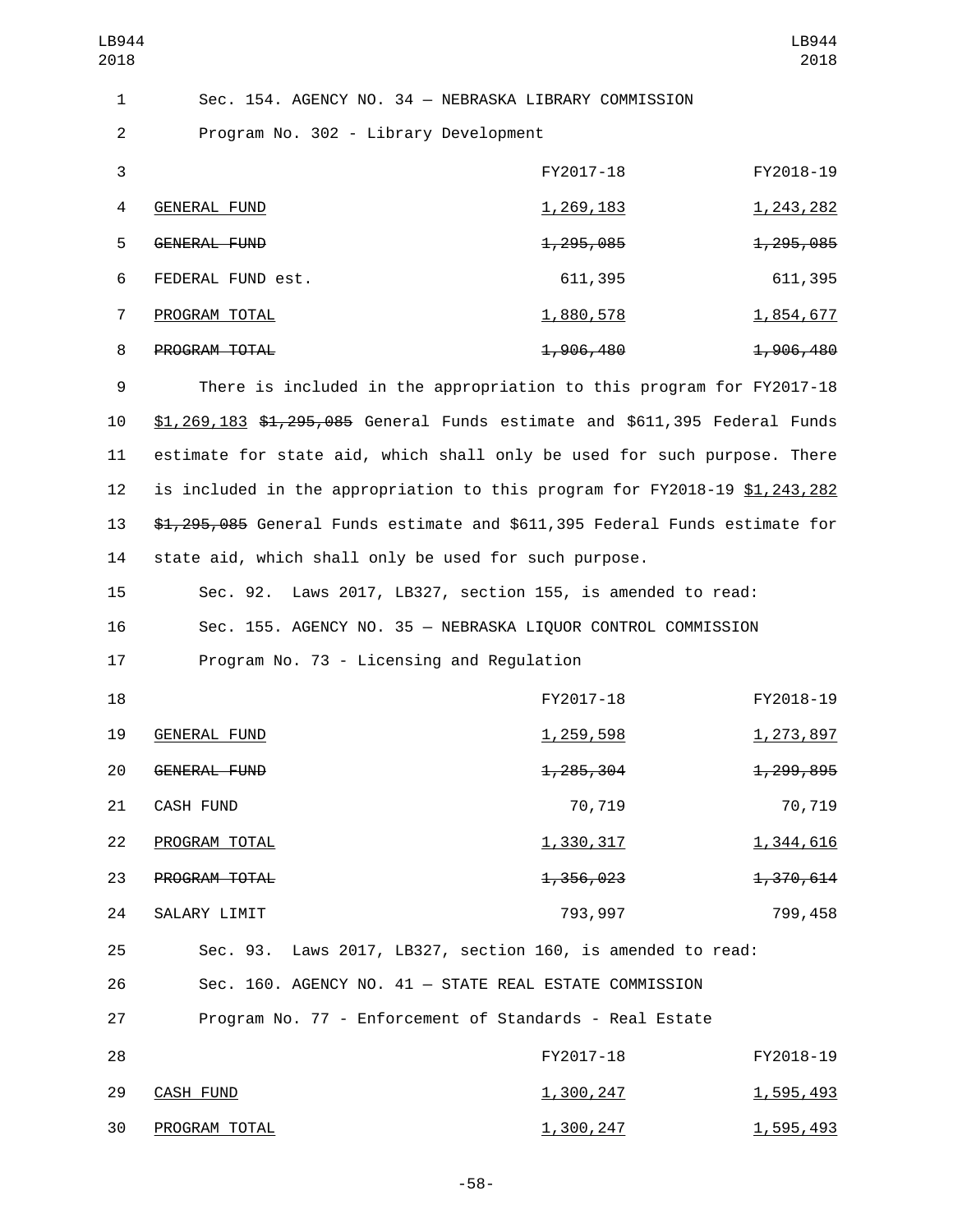| LB944<br>2018  |                                                                           |                                     | LB944<br>2018            |
|----------------|---------------------------------------------------------------------------|-------------------------------------|--------------------------|
| $\mathbf{1}$   | CASH FUND                                                                 | <del>1,300,247</del>                | 1,311,093                |
| $\overline{2}$ | PROGRAM TOTAL                                                             | <del>1,300,247</del>                | 1,311,093                |
| 3              | SALARY LIMIT                                                              | 564,940                             | 569,026                  |
| $\overline{4}$ | The<br>unexpended Cash Fund appropriation balance, not to exceed          |                                     |                          |
| 5              | \$265,600, existing<br>June<br>on                                         | 30, 2017, is hereby reappropriated. |                          |
| 6              | Expenditure of reappropriated funds shall be limited to completion of the |                                     |                          |
| $\overline{7}$ | data base improvement project.                                            |                                     |                          |
| 8              | There is included in the new appropriation to this program for            |                                     |                          |
| 9              | FY2018-19 \$284,400 Cash Funds which shall only be used to complete the   |                                     |                          |
| 10             | data base improvement project. It is the intent of the Legislature that   |                                     |                          |
| 11             | the unexpended Cash Fund appropriation balance existing on June 30, 2019, |                                     |                          |
| 12             | not to exceed \$550,000 be reappropriated for completion of the data base |                                     |                          |
| 13             | improvement project.                                                      |                                     |                          |
| 14             | Sec. 94. Laws 2017, LB327, section 162, is amended to read:               |                                     |                          |
| 15             | Sec. 162. AGENCY NO. 46 - DEPARTMENT OF CORRECTIONAL SERVICES             |                                     |                          |
| 16             | Program No. 200 - Operations                                              |                                     |                          |
| 17             |                                                                           | FY2017-18                           | FY2018-19                |
| 18             | <b>GENERAL FUND</b>                                                       | <u> 206, 213, 457</u>               | 210, 210, 525            |
| 19             | GENERAL FUND                                                              | 206, 213, 457                       | 210, 708, 920            |
| 20             | CASH FUND                                                                 | 3, 126, 000                         | 2,126,000                |
| 21             | FEDERAL FUND est.                                                         | 1,762,858                           | 1,762,858                |
| 22             | REVOLVING FUND est.                                                       | 19,797,665                          | 19,949,835               |
| 23             | PROGRAM TOTAL                                                             | 230,899,980                         | 234,049,218              |
| 24             | SALARY LIMIT                                                              | <u>114, 993, 233</u>                | <u>119, 739, 653</u>     |
| 25             | PROGRAM TOTAL                                                             | 230,899,980                         | <del>234, 547, 613</del> |
| 26             | SALARY LIMIT                                                              | <del>112, 726, 638</del>            | 117,019,072              |
| 27             | The unexpended General Fund appropriation balance existing on June        |                                     |                          |
| 28             | 30, 2017, less \$238, 195, is hereby reappropriated.                      |                                     |                          |

29 Included in the salary limitations provided by this section is 30 \$4,033,364 for FY2017-18 and \$4,033,364 for FY2018-19 for Revolving Fund 31 salaries for program classifications 390 and 563, that shall not be

-59-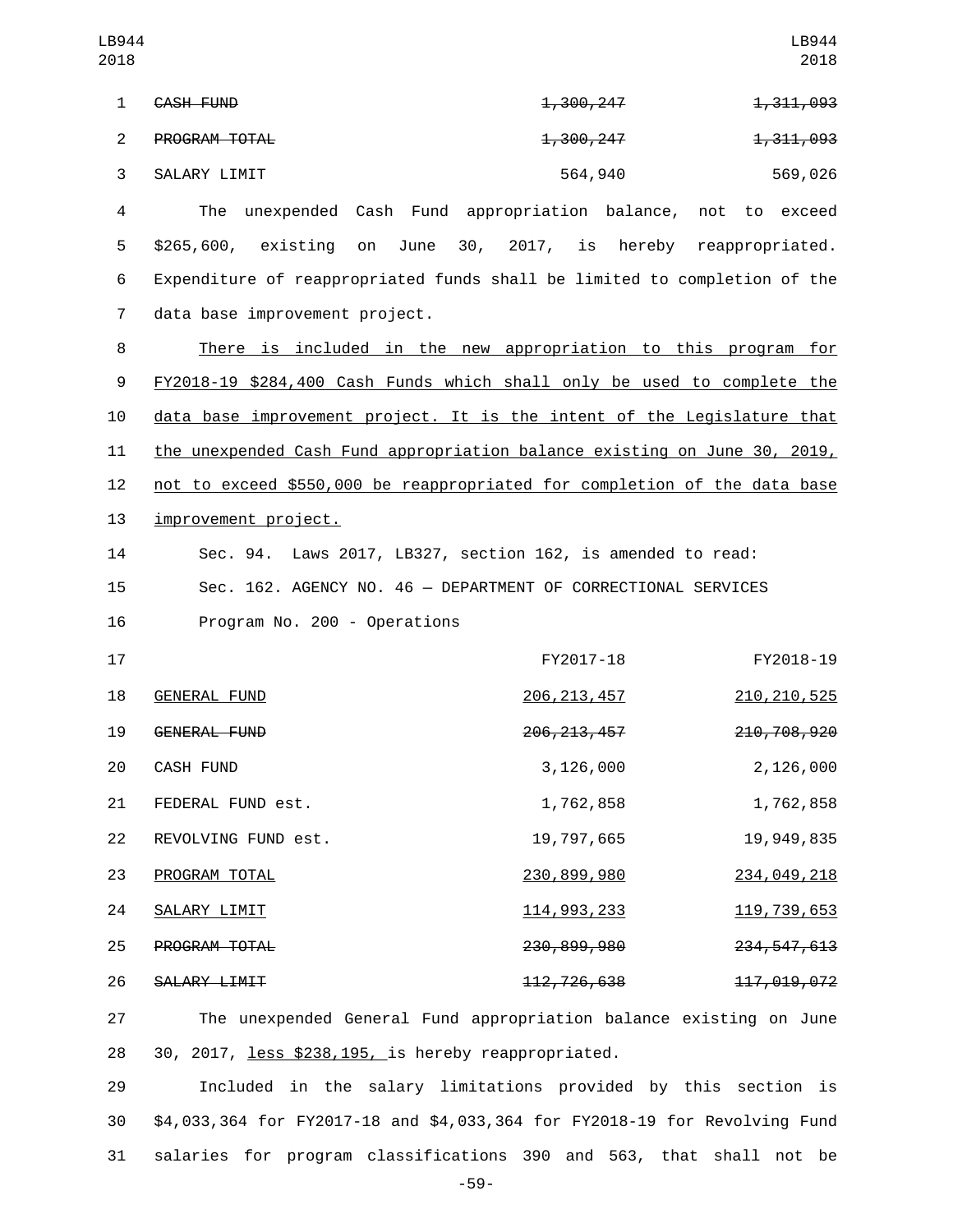| $\mathbf{1}$   | limited to the amounts shown.                                           |
|----------------|-------------------------------------------------------------------------|
| $\overline{2}$ | Department of Administrative Services<br>shall<br>The<br>monitor<br>the |
| 3              | appropriations and expenditures for this program according<br>to<br>the |
| 4              | following program classifications:                                      |
| 5              | No. 260 - Nebraska Correctional Youth Facility                          |
| 6              | No. 300 - Tecumseh Correctional Center                                  |
| $\overline{7}$ | No. 368 - Lincoln Community Corrections Center                          |
| 8              | No. 369 - Omaha Community Corrections Center                            |
| 9              | No. 370 - Central Office                                                |
| 10             | No. 372 - Nebraska State Penitentiary                                   |
| 11             | No. 373 - Nebraska Center for Women - York                              |
| 12             | No. 375 - Diagnostic and Evaluation Center                              |
| 13             | No. 376 - Lincoln Correctional Center                                   |
| 14             | No. 377 - Omaha Correctional Center                                     |
| 15             | No. 386 - McCook Incarceration Work Camp                                |
| 16             | No. 390 - Federal Surplus Property                                      |
| 17             | No. 495 - Department Central Warehouse                                  |
| 18             | No. 563 - Correctional Industries                                       |
| 19             | Revolving Fund expenditures shall not be limited to the amounts         |

20 shown.

21 It is intended that the Department of Correctional Services shall 22 maintain a Department Contingency Fund and a Department Equipment Fund.

 There is included in the appropriation to this program a salary limit increase of \$100,000 to fund the position of Justice Reinvestment Implementation Coordinator in the department who reports directly to the Director of Correctional Services. It is the intent of the Legislature for the coordinator to assist state agencies and committees, including, but not limited to, the Board of Parole, the Office of Probation Administration, the Nebraska Commission on Law Enforcement and Criminal Justice, the Justice Reinvestment Implementation Coordinating Committee, and the Committee on Justice Reinvestment Oversight, in developing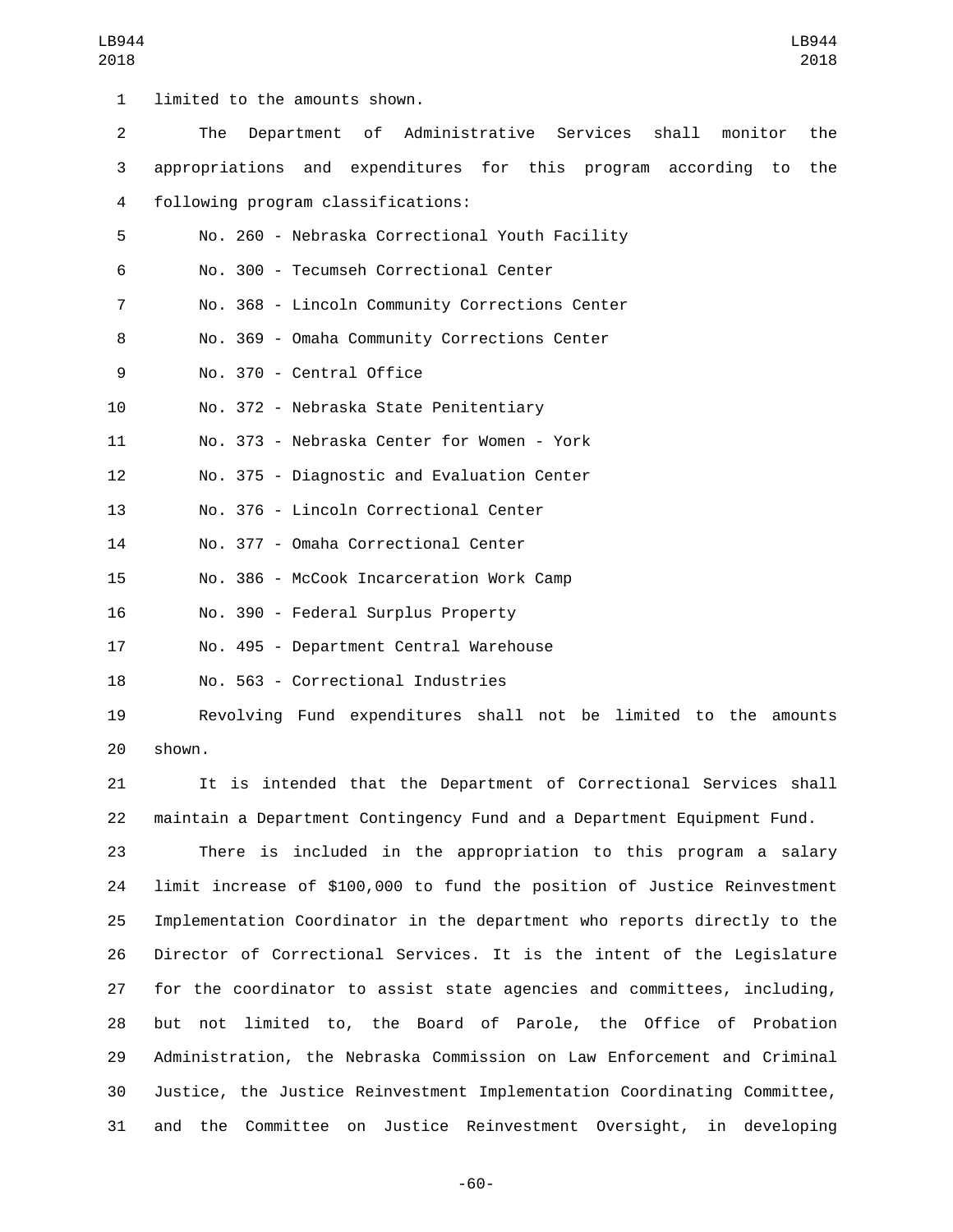relevant implementation policies, procedures, manuals, and training curricula that utilize identified best practices. The coordinator shall also act as a liaison between the Governor, members of the Legislature, and any other relevant state agencies, bodies, or groups. The coordinator shall provide verbal and written progress reports, data, and information as requested to the Justice Reinvestment Implementation Coordinating Committee and the Committee on Justice Reinvestment Oversight.

8 Sec. 95. Laws 2017, LB327, section 163, is amended to read: 9 Sec. 163. AGENCY NO. 46 — DEPARTMENT OF CORRECTIONAL SERVICES

10 Program No. 214 - Vocational and Life Skills

| 11                |                      | FY2017-18              | FY2018-19              |
|-------------------|----------------------|------------------------|------------------------|
| $12 \overline{ }$ | GENERAL FUND         | <u>5,122,578</u>       | 5,137,800              |
| 13                | PROGRAM TOTAL        | <u>5,122,578</u>       | 5,137,800              |
| 14                | GENERAL FUND         | <del>5, 122, 578</del> | 5, 141, 427            |
| 15                | <b>PROGRAM TOTAL</b> | <del>5, 122, 578</del> | <del>5, 141, 427</del> |
| 16                | SALARY LIMIT         | 1,193,041              | 1,202,019              |

17 The unexpended General Fund appropriation balance, less aid, 18 existing on June 30, 2017, less \$10,819, is hereby reappropriated.

 There is included in the appropriation to this program for FY2017-18 \$3,500,000 General Funds for state aid, which shall only be used for such purpose. There is included in the appropriation to this program for FY2018-19 \$3,500,000 General Funds for state aid, which shall only be 23 used for such purpose.

24 Sec. 96. Laws 2017, LB327, section 165, is amended to read:

25 Sec. 165. AGENCY NO. 47 — NEBRASKA EDUCATIONAL TELECOMMUNICATIONS 26 COMMISSION

27 Program No. 533 - Network Operations

| 28 |              | FY2017-18            | FY2018-19            |
|----|--------------|----------------------|----------------------|
| 29 | GENERAL FUND | 9,455,705            | <u>9,526,842</u>     |
| 30 | GENERAL FUND | <del>9,648,679</del> | <del>9,721,267</del> |
| 31 | CASH FUND    | 310,206              | 310,206              |

-61-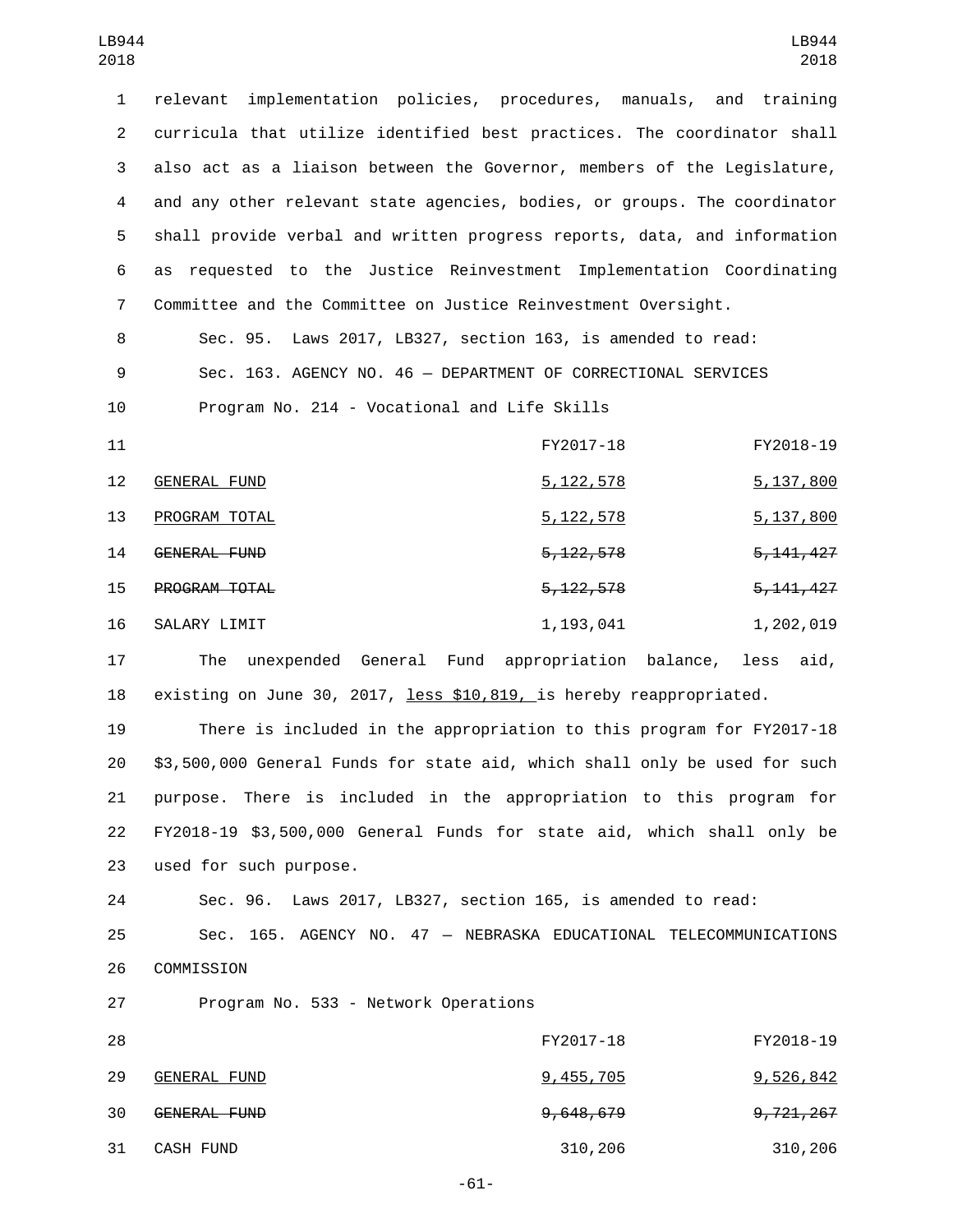| LB944<br>2018  |                                                                       |                        | LB944<br>2018 |
|----------------|-----------------------------------------------------------------------|------------------------|---------------|
| 1              | PROGRAM TOTAL                                                         | <u>9,765,911</u>       | 9,837,048     |
| $\overline{2}$ | PROGRAM TOTAL                                                         | 9,958,885              | 10,031,473    |
| 3              | SALARY LIMIT                                                          | 2,895,692              | 2,925,250     |
| 4              | Sec. 97. Laws 2017, LB327, section 166, is amended to read:           |                        |               |
| 5              | Sec. 166. AGENCY NO. 47 - NEBRASKA EDUCATIONAL TELECOMMUNICATIONS     |                        |               |
| 6              | COMMISSION                                                            |                        |               |
| $\overline{7}$ | Program No. 566 - Public Radio                                        |                        |               |
| 8              |                                                                       | FY2017-18              | FY2018-19     |
| 9              | <b>GENERAL FUND</b>                                                   | 437,972                | 440,559       |
| 10             | <b>GENERAL FUND</b>                                                   | 446, 910               | 449,550       |
| 11             | <b>CASH FUND</b>                                                      | 27,549                 | 27,549        |
| 12             | PROGRAM TOTAL                                                         | 465,521                | 468,108       |
| 13             | PROGRAM TOTAL                                                         | 474,459                | 477,099       |
| 14             | SALARY LIMIT                                                          | 178,366                | 179,708       |
| 15             | The limitation on expenditures for permanent and temporary salaries   |                        |               |
| 16             | and per diems contained in this section does not include expenditures |                        |               |
| 17             | from trust funds.                                                     |                        |               |
| 18             | Sec. 98. Laws 2017, LB327, section 168, is amended to read:           |                        |               |
| 19             | Sec. 168. AGENCY NO. 48 - COORDINATING COMMISSION FOR POSTSECONDARY   |                        |               |
| 20             | EDUCATION                                                             |                        |               |
| 21             | Program No. 640 - Postsecondary Education Coordination                |                        |               |
| 22             |                                                                       | FY2017-18              | FY2018-19     |
| 23             | <b>GENERAL FUND</b>                                                   | 1, 275, 304            | 1,280,270     |
| 24             | GENERAL FUND                                                          | <del>1, 282, 591</del> | 1,304,051     |
| 25             | CASH FUND                                                             | 35,000                 | 35,000        |
| 26             | FEDERAL FUND est.                                                     | 6,023                  | 6,023         |
| 27             | PROGRAM TOTAL                                                         | 1,316,327              | 1,321,293     |
| 28             | PROGRAM TOTAL                                                         | 1,323,614              | 1,345,074     |
| 29             | SALARY LIMIT                                                          | 902,946                | 909,740       |
| 30             | There is included in the appropriation to this program for FY2017-18  |                        |               |

-62-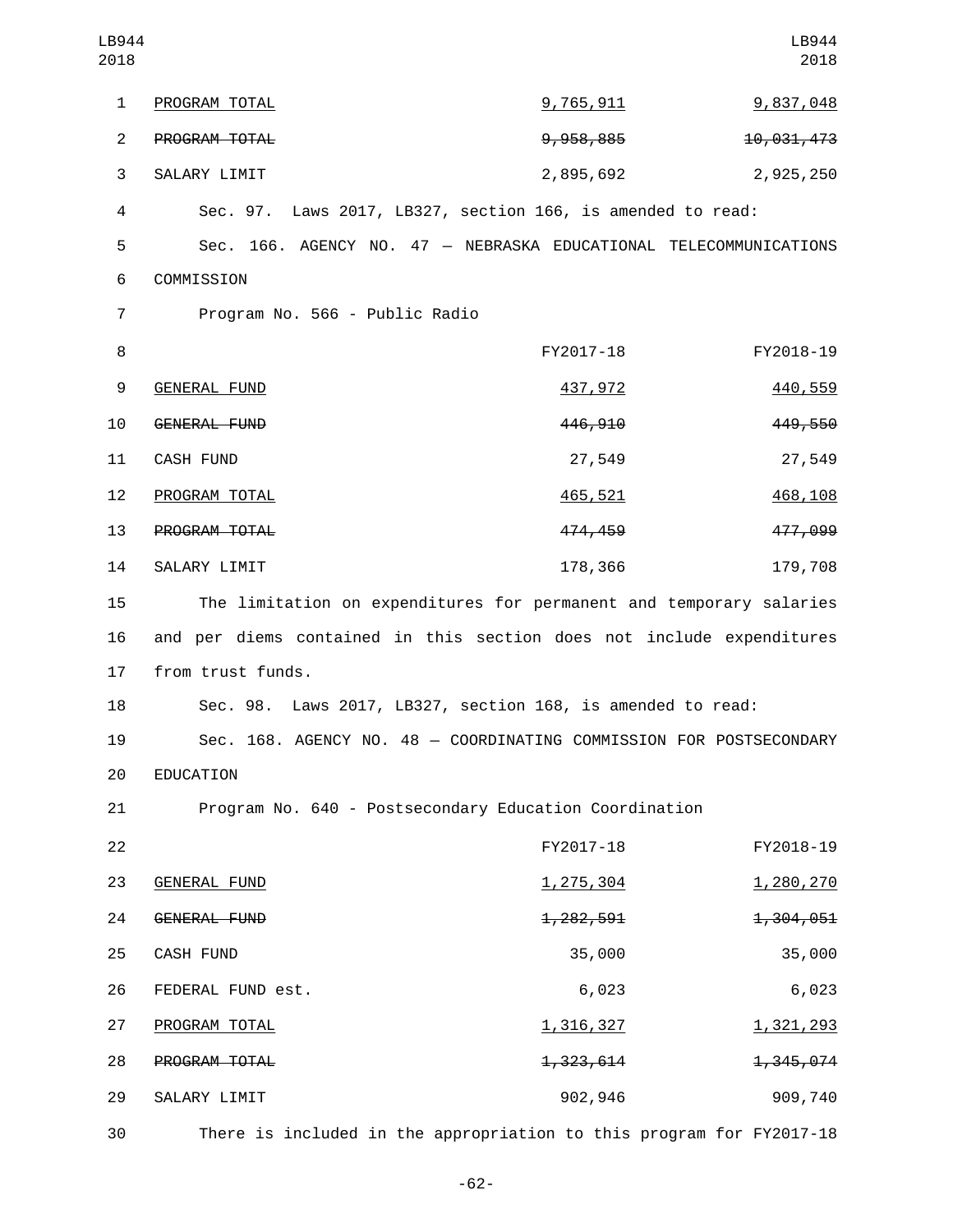| $\mathbf{1}$   | an estimated \$115,000 General Funds and for FY2018-19 an estimated   |                       |                                                                     |
|----------------|-----------------------------------------------------------------------|-----------------------|---------------------------------------------------------------------|
| $\overline{2}$ | \$115,000 General Funds for Midwestern Higher Education Compact state |                       |                                                                     |
| 3              | membership dues.                                                      |                       |                                                                     |
| 4              | Sec. 99. Laws 2017, LB327, section 169, is amended to read:           |                       |                                                                     |
| 5              |                                                                       |                       | Sec. 169. AGENCY NO. 48 - COORDINATING COMMISSION FOR POSTSECONDARY |
| 6              | EDUCATION                                                             |                       |                                                                     |
| $\overline{7}$ | Program No. 690 - Nebraska Opportunity Grant Program                  |                       |                                                                     |
| 8              |                                                                       | FY2017-18             | FY2018-19                                                           |
| 9              | <b>GENERAL FUND</b>                                                   | 6,730,793             | 6,593,430                                                           |
| 10             | <b>CASH FUND</b>                                                      | <u>10,717,509</u>     | 11, 354, 872                                                        |
| 11             | PROGRAM TOTAL                                                         | <u>17,448,302</u>     | 17,948,302                                                          |
| 12             | <b>GENERAL FUND</b>                                                   | <del>6,868,156</del>  | 6,868,156                                                           |
| 13             | CASH FUND                                                             | <del>10,580,146</del> | 11,080,146                                                          |
| 14             | PROGRAM TOTAL                                                         | 17, 448, 302          | 17,948,302                                                          |
| 15             |                                                                       |                       | There are no personal services included in the appropriations in    |

16 this section.

17 There is included in the appropriation to this program for FY2017-18 18 \$6,730,793 \$6,868,156 General Funds and \$10,717,509 \$10,580,146 Cash 19 Funds for state aid, which shall only be used for such purpose. There is 20 included in the appropriation to this program for FY2018-19 \$6,593,430 21 \$6,868,156 General Funds and \$11,354,872 \$11,080,146 Cash Funds for state 22 aid, which shall only be used for such purpose.

 It is intended that the extent to which Cash Fund appropriations to this program for FY2017-18 and FY2018-19 exceed the Cash Fund appropriation to this program for FY2016-17, such excess amounts do not constitute a permanent adjustment to the FY2016-17 base Cash Fund 27 appropriation level for this program.

28 Sec. 100. Laws 2017, LB327, section 170, is amended to read: 29 Sec. 170. AGENCY NO. 48 — COORDINATING COMMISSION FOR POSTSECONDARY 30 EDUCATION

31 Program No. 691 - Access College Early Scholarship Program

-63-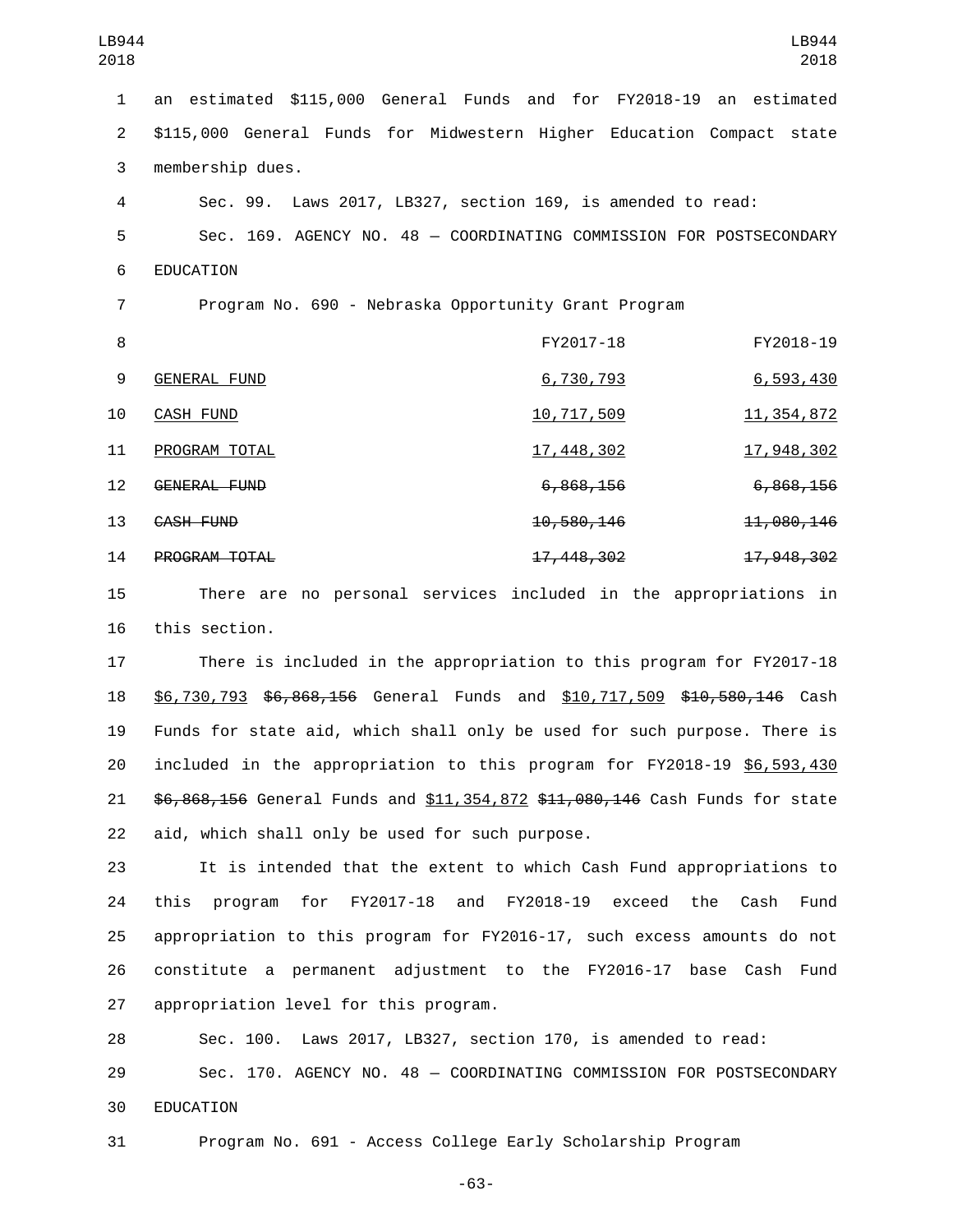|                                |               | LB944<br>2018                                                                                                                                                                                                                                                                                                                                                                                                                                                                                                                                                                    |
|--------------------------------|---------------|----------------------------------------------------------------------------------------------------------------------------------------------------------------------------------------------------------------------------------------------------------------------------------------------------------------------------------------------------------------------------------------------------------------------------------------------------------------------------------------------------------------------------------------------------------------------------------|
|                                | FY2017-18     | FY2018-19                                                                                                                                                                                                                                                                                                                                                                                                                                                                                                                                                                        |
| <b>GENERAL FUND</b>            | 965,300       | 945,600                                                                                                                                                                                                                                                                                                                                                                                                                                                                                                                                                                          |
| PROGRAM TOTAL                  | 965,300       | 945,600                                                                                                                                                                                                                                                                                                                                                                                                                                                                                                                                                                          |
| <b>GENERAL FUND</b>            | 985,000       | 985,000                                                                                                                                                                                                                                                                                                                                                                                                                                                                                                                                                                          |
| PROGRAM TOTAL                  | 985,000       | 985,000                                                                                                                                                                                                                                                                                                                                                                                                                                                                                                                                                                          |
|                                |               |                                                                                                                                                                                                                                                                                                                                                                                                                                                                                                                                                                                  |
| this section.                  |               |                                                                                                                                                                                                                                                                                                                                                                                                                                                                                                                                                                                  |
|                                |               |                                                                                                                                                                                                                                                                                                                                                                                                                                                                                                                                                                                  |
|                                |               |                                                                                                                                                                                                                                                                                                                                                                                                                                                                                                                                                                                  |
|                                |               |                                                                                                                                                                                                                                                                                                                                                                                                                                                                                                                                                                                  |
|                                |               |                                                                                                                                                                                                                                                                                                                                                                                                                                                                                                                                                                                  |
| only be used for such purpose. |               |                                                                                                                                                                                                                                                                                                                                                                                                                                                                                                                                                                                  |
|                                |               |                                                                                                                                                                                                                                                                                                                                                                                                                                                                                                                                                                                  |
|                                |               |                                                                                                                                                                                                                                                                                                                                                                                                                                                                                                                                                                                  |
| COLLEGES                       |               |                                                                                                                                                                                                                                                                                                                                                                                                                                                                                                                                                                                  |
|                                |               |                                                                                                                                                                                                                                                                                                                                                                                                                                                                                                                                                                                  |
|                                | FY2017-18     | FY2018-19                                                                                                                                                                                                                                                                                                                                                                                                                                                                                                                                                                        |
| <b>GENERAL FUND</b>            | 51,099,382    | 51,620,804                                                                                                                                                                                                                                                                                                                                                                                                                                                                                                                                                                       |
| GENERAL FUND                   | 52, 142, 227  | 52, 142, 227                                                                                                                                                                                                                                                                                                                                                                                                                                                                                                                                                                     |
| CASH FUND est.                 | 38,025,445    | 38,025,445                                                                                                                                                                                                                                                                                                                                                                                                                                                                                                                                                                       |
| FEDERAL FUND est.              | 46,739,698    | 46,739,698                                                                                                                                                                                                                                                                                                                                                                                                                                                                                                                                                                       |
| REVOLVING FUND est.            | 9,535,829     | 9,535,829                                                                                                                                                                                                                                                                                                                                                                                                                                                                                                                                                                        |
| PROGRAM TOTAL                  | 145, 400, 354 | 145, 921, 776                                                                                                                                                                                                                                                                                                                                                                                                                                                                                                                                                                    |
|                                |               | There are no personal services included in the appropriations in<br>There is included in the appropriation to this program for FY2017-18<br>\$965,300 \$985,000 General Funds for state aid, which shall only be used<br>for such purpose. There is included in the appropriation to this program<br>for FY2018-19 \$945,600 \$985,000 General Funds for state aid, which shall<br>Sec. 101. Laws 2017, LB327, section 172, is amended to read:<br>Sec. 172. AGENCY NO. 50 - BOARD OF TRUSTEES OF THE NEBRASKA STATE<br>Program No. 48 - Nebraska State Colleges - System Office |

 It is the intent of the Legislature that upon the approval of the Board of Trustees of the Nebraska State Colleges, the System Office of the Nebraska State Colleges may divide and distribute the funds appropriated to this program among Chadron State College, Peru State College, Wayne State College, and the System Office of the Nebraska State 30 Colleges.

24 **PROGRAM TOTAL** 24 246,443,199 146,443,199



31 It is the intent of the Legislature that Cash Fund revenue from

-64-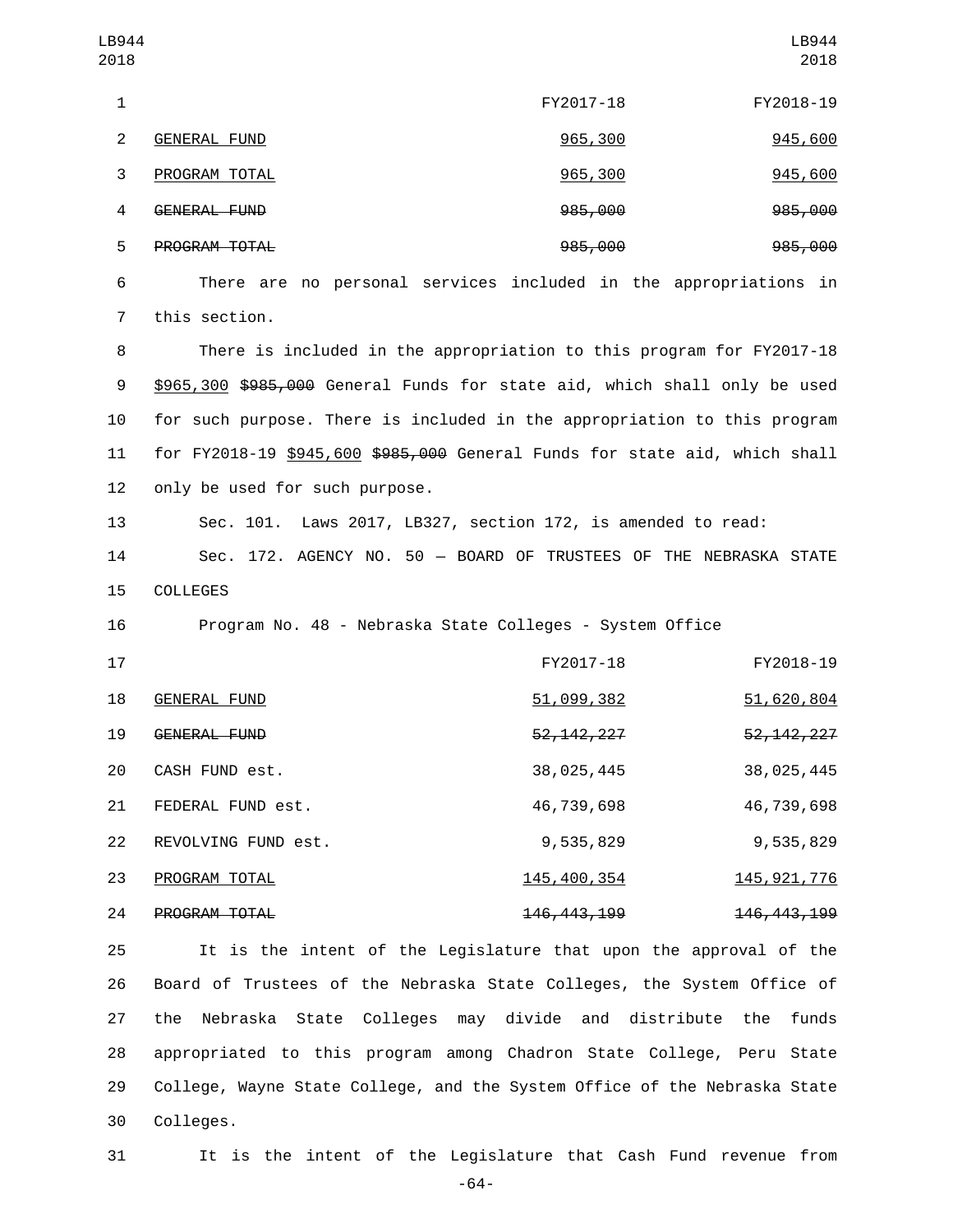resident tuition, nonresident tuition, off-campus tuition, and fees separately assessed shall be individually accounted for on the Nebraska 3 Accounting Information System.

 The Legislature reaffirms its intent to utilize the Integrated 5 Postsecondary Education Nebraska Educational Data System created by Laws 1978, LB 897, to support the appropriations and oversight process for postsecondary education. It is further the intent of the Legislature that all institutions provide the data in the precise formats required by the Coordinating Commission for Postsecondary Education.

 The Legislature reaffirms its commitment to long-range and short- range computer planning by the Nebraska state colleges. It is the intent of the Legislature that comprehensive computer plans of the Nebraska state colleges be updated biennially and submitted to the Legislative Fiscal Analyst, the Department of Administrative Services, and the Coordinating Commission for Postsecondary Education on or before October 15 of each odd-numbered year. The plans required to be submitted to the Legislative Fiscal Analyst by this section shall be submitted 18 electronically.

 The Department of Administrative Services shall monitor the appropriations and expenditures of the Board of Trustees of the Nebraska State Colleges, Agency No. 50-0, and the Nebraska State Colleges, Agency Nos. 50-1, 50-3, and 50-4, according to NCHEMS-Program Classification Structure, Second Edition. Expenditure authority shall be limited to 24 program appropriations.

Sec. 102. Laws 2017, LB327, section 173, is amended to read:

Sec. 173. AGENCY NO. 51 — UNIVERSITY OF NEBRASKA

Program No. 781 - University - Administration

 (1) There is hereby appropriated to the Board of Regents of the University of Nebraska for expenditure and distribution to the campuses by the University of Nebraska Central Administration the following sums 31 of money.

-65-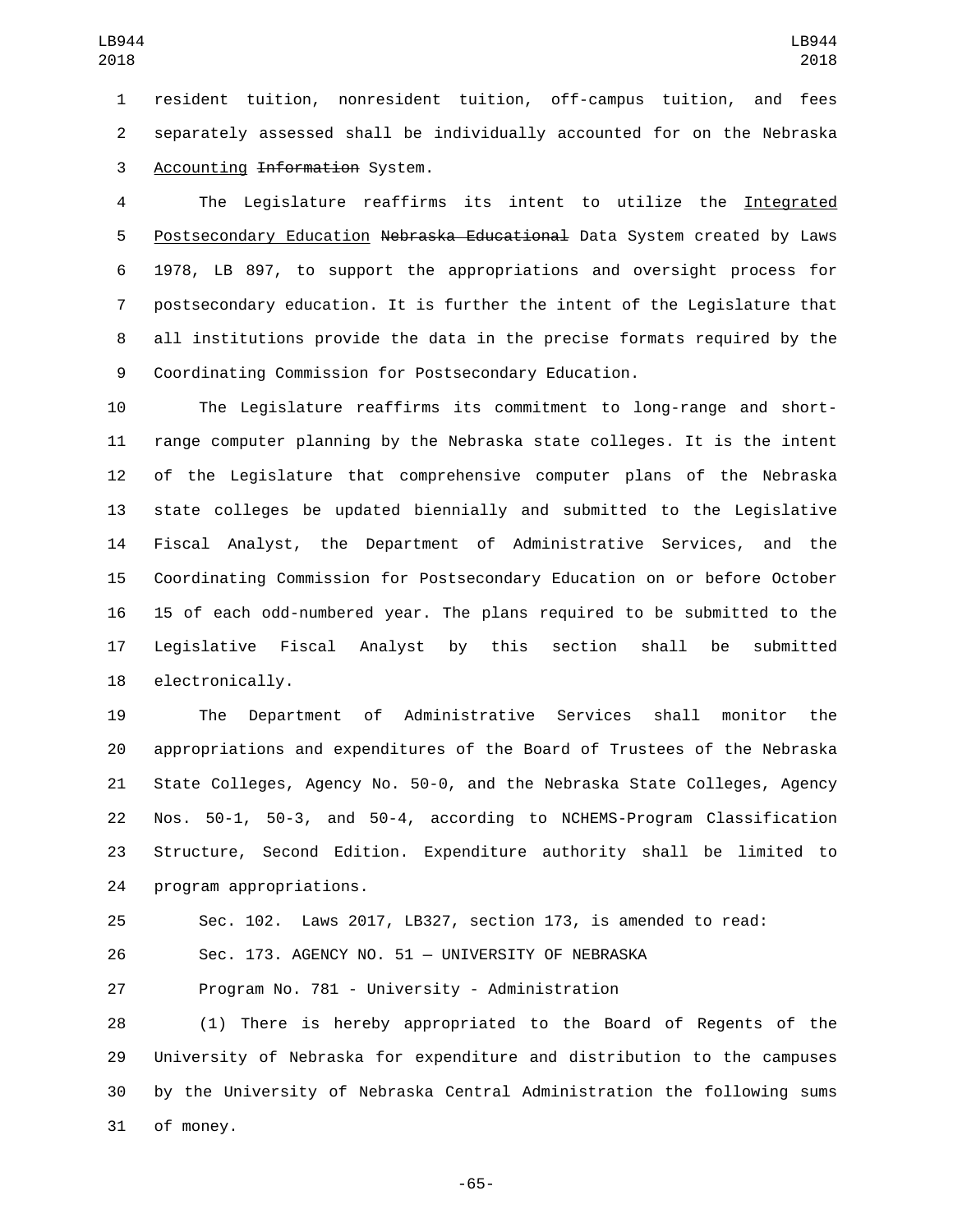| LB944<br>2018 |                     |               | LB944<br>2018 |
|---------------|---------------------|---------------|---------------|
| 1             |                     | FY2017-18     | FY2018-19     |
| 2             | <b>GENERAL FUND</b> | 559, 189, 360 | 574, 745, 874 |
| 3             | PROGRAM TOTAL       | 559, 189, 360 | 574, 745, 874 |
| 4             | GENERAL FUND        | 570,601,388   | 580, 551, 388 |
| 5             | PROGRAM TOTAL       | 570, 601, 388 | 580, 551, 388 |

 (2) It is intended that the University of Nebraska Central Administration, upon approval of the Board of Regents of the University of Nebraska, divide and distribute the funds appropriated in this section among all the campuses and the central administration, including the Nebraska College of Technical Agriculture at Curtis. At the direction of the board, these funds may be supplemented by Cash Funds, Federal Funds, 12 Revolving Funds, and Trust Funds.

 (3) There is included in the appropriation to this program for FY2017-18 an estimated \$3,398,163 General Funds and for FY2018-19 an estimated \$3,398,163 General Funds for the Nebraska College of Technical 16 Agriculture at Curtis.

 There is included in the appropriation to this program for FY2017-18 an estimated \$2,804,862 General Funds and for FY2018-19 an estimated \$2,804,862 General Funds for the Nebraska Forest Service Program.

 There is included in the appropriation to this program \$1,800,000 General Funds for FY2017-18 and \$1,800,000 General Funds for FY2018-19 for pediatric cancer of which \$1,500,000 per year is for pediatric cancer research and \$300,000 per year is for pediatric cancer specialists.

 There is included in the appropriation to this program an additional \$3,000,000 General Funds for FY2018-19 for the academic program costs and the operating and maintenance costs associated with the Center for 27 Advanced Interprofessional Learning.

 There is included in the appropriation to this program \$400,000 General Funds for FY2017-18 and \$400,000 General Funds for FY2018-19 for the University to partner with the Department of Correctional Services, the regional centers, or both to develop and offer programs for students

-66-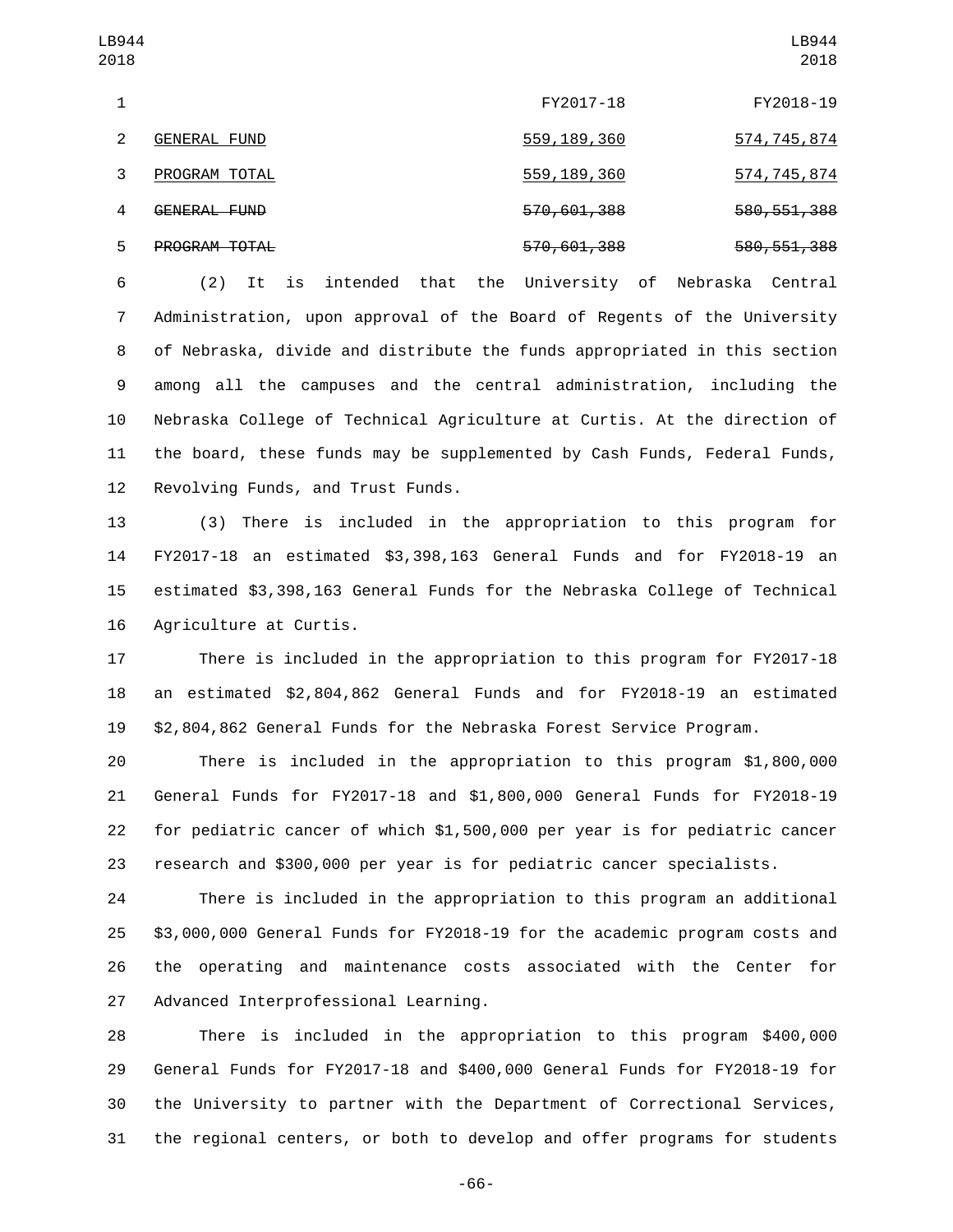studying to become behavioral health professionals. Such programs shall include clinical rotations at the Department of Correctional Services, the regional center, or both, clinical supervision, stipends, and student coordination and recruitment services. The University shall include a report on the outcomes of such recruitment efforts with its biennial budget request submitted in 2020 and 2022. The reports shall include information on whether the students that participated in the clinical rotations subsequently worked in Nebraska as behavioral health 9 professionals.

 It is the intent of the Legislature that the Institute of Agriculture and Natural Resources and the Cooperative Extension Program are treated fairly in the University of Nebraska 2017-2019 biennial 13 budget-setting process.

 (4)(a) There is included in the appropriation to this program for the Board of Regents of the University of Nebraska for FY2017-18 an estimated \$11,719,478 General Funds and for FY2018-19 an estimated \$11,719,478 General Funds, to be administered by Central Administration, for the purpose of targeted research activities at the University of Nebraska. It is intended that none of these funds be used for new capital construction or renovation, except that a small portion may be used for short-term cash flow. Further, it is intended that an estimated \$315,291 of the estimated \$11,719,478 for FY2017-18 and an estimated \$315,291 of the estimated \$11,719,478 for FY2018-19 be used in conjunction with the Experimental Program to Stimulate Competitive Research (EPSCoR) which is expected to have an increased emphasis on applied research and technology 26 transfer.

 (b) It is intended that faculty teams, research centers, or individual faculty from the various colleges and departments of all of the campuses of the University of Nebraska should present research proposals to the Research Fund Advisory Committee and Central Administration for the various targeted research areas after the

-67-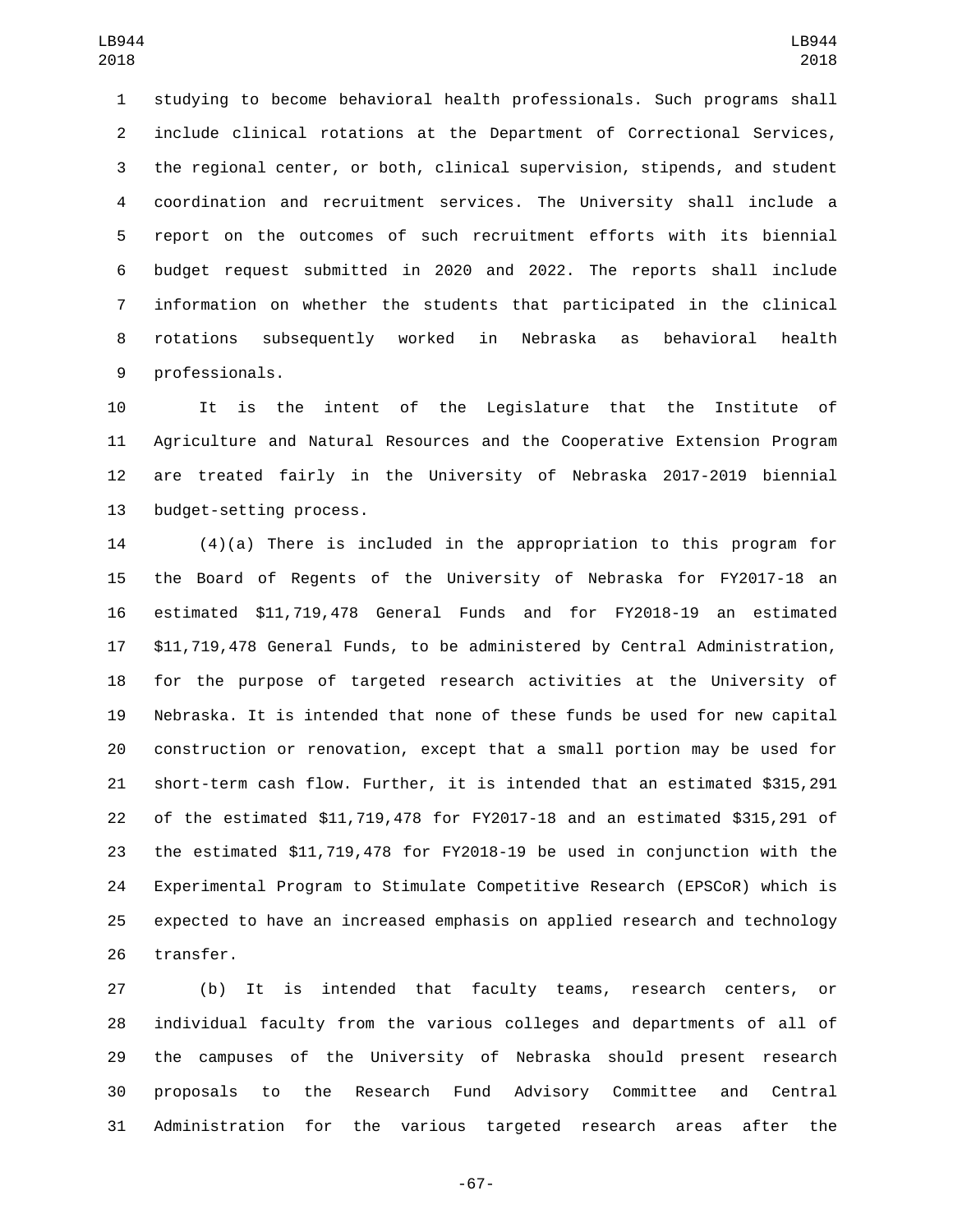FY2017-18 appropriation has been made but prior to August 15, 2017. Inherent in this process is the concept that the best proposals be selected regardless of the campus of origin and that selections be made 4 on a competitive basis.

 (c) It is intended for the EPSCoR Program that faculty teams, clusters, research centers, or individual faculty from the various colleges and departments of all of the campuses of the University of Nebraska and Creighton University should present to the EPSCoR Planning Committee research proposals to be funded by the EPSCoR Program. Inherent in this process is the concept that the best proposals be selected regardless of the campus of origin and that selections be made on a competitive basis. Emphasis shall be placed on technology transfer and the research needs of business and industry. It is intended that the EPSCoR Planning Committee shall continue to develop the Nebraska State Science and Technology Transfer Plan as part of the EPSCoR Program. It is further intended that the existing Research Fund Advisory Committee and the existing EPSCoR Planning Committee coordinate and integrate the planning and project evaluation criteria and procedures for both the Nebraska Research Initiative Program and the EPSCoR Program. Matching funds for any research grants to Creighton University shall be in the form of a contract in which specific services are identified and a time period is specified. Creighton University shall provide an appropriate 23 share of any match.

(5) It is intended that:24

 (a) The University of Nebraska shall report its expenditures on the Allotment Status Report and Regular Budget Status Report according to its internal operational and organizational structure, subject to approval by the Accounting Administrator and the budget administrator of the budget division of the Department of Administrative Services;

 (b) The University of Nebraska shall report its expenditures on the Program Classification Expenditure Report in the NCHEMS-Program

-68-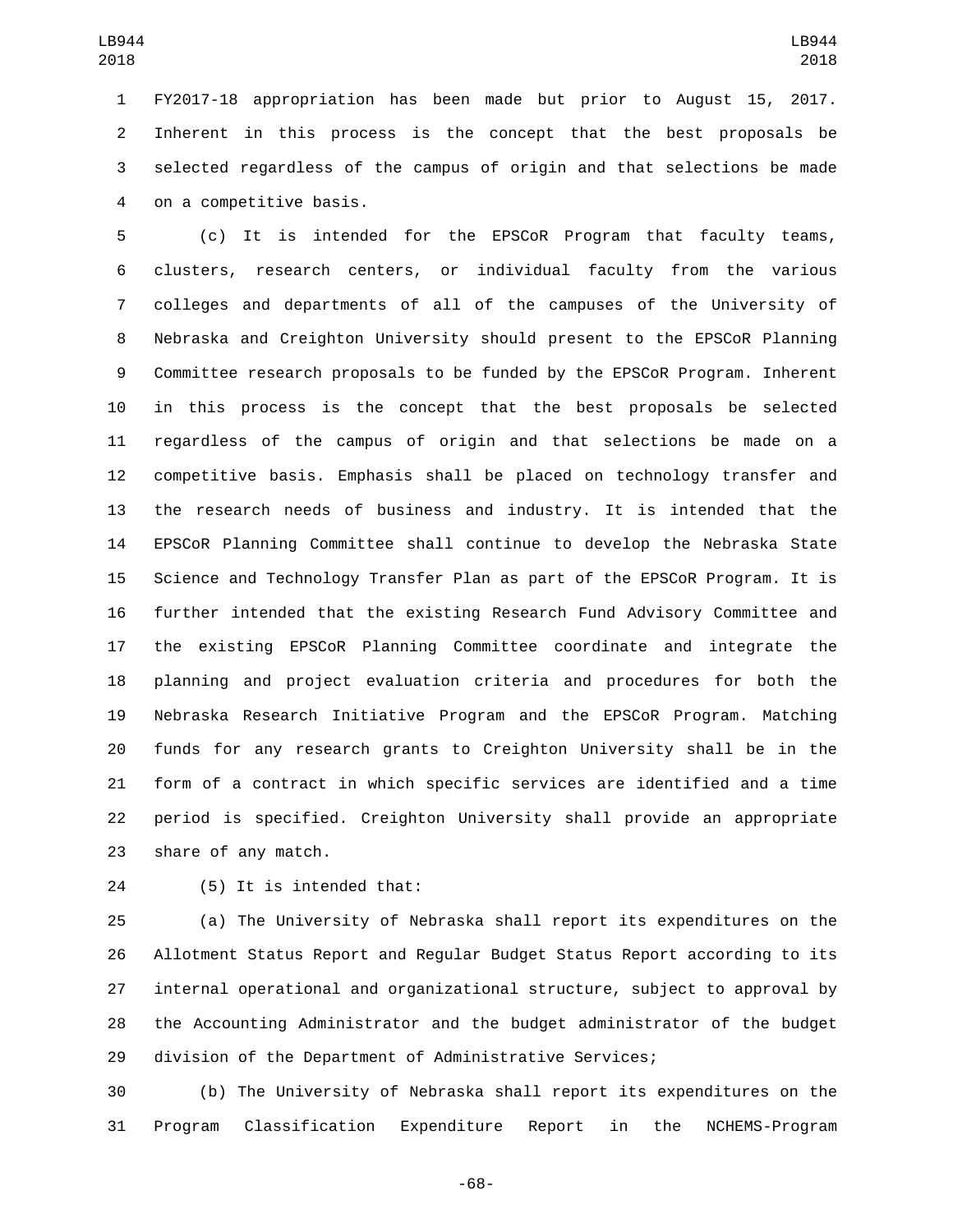Classification Structure, Second Edition, subject to approval by the Accounting Administrator and the budget administrator of the budget division of the Department of Administrative Services;

 (c) The University of Nebraska shall submit the budget request in the NCHEMS-Program Classification Structure, Second Edition, for the University of Nebraska-Lincoln with an informational budget request for the Institute of Agriculture and Natural Resources, University of Nebraska at Omaha, University of Nebraska Medical Center, University of Nebraska at Kearney, Nebraska College of Technical Agriculture at Curtis, and University of Nebraska Central Administration;

 (d) Comprehensive computer plans at the University of Nebraska shall be biennially updated and submitted to the Legislative Fiscal Analyst and to the budget division of the Department of Administrative Services on or 14 before September 1 of odd-numbered years; and

 (e) The Nebraska Educational Data System created by Laws 1978, LB 897, shall be utilized to support the appropriations and oversight process for postsecondary education. It is further the intent of the Legislature that all institutions shall provide the data in the precise formats required by the Coordinating Commission for Postsecondary Education and that any expenditure of General Funds on the development of new information systems, including any student information system, meet the requirements of the Nebraska Educational Data System as determined by the Coordinating Commission for Postsecondary Education.

 Sec. 103. Laws 2017, LB327, section 176, is amended to read: Sec. 176. AGENCY NO. 54 — NEBRASKA STATE HISTORICAL SOCIETY

Program No. 553 - Sesquicentennial Commission

 FY2017-18 FY2018-19 28 GENERAL FUND - 0-29 GENERAL FUND<br>29 GENERAL FUND 30 CASH FUND -0-2000 -0-2000 -0-2000 -0-2000 -0-2000 -0-2000 -0-2000 -0-2000 -0-PROGRAM TOTAL31 148,190 -0-

-69-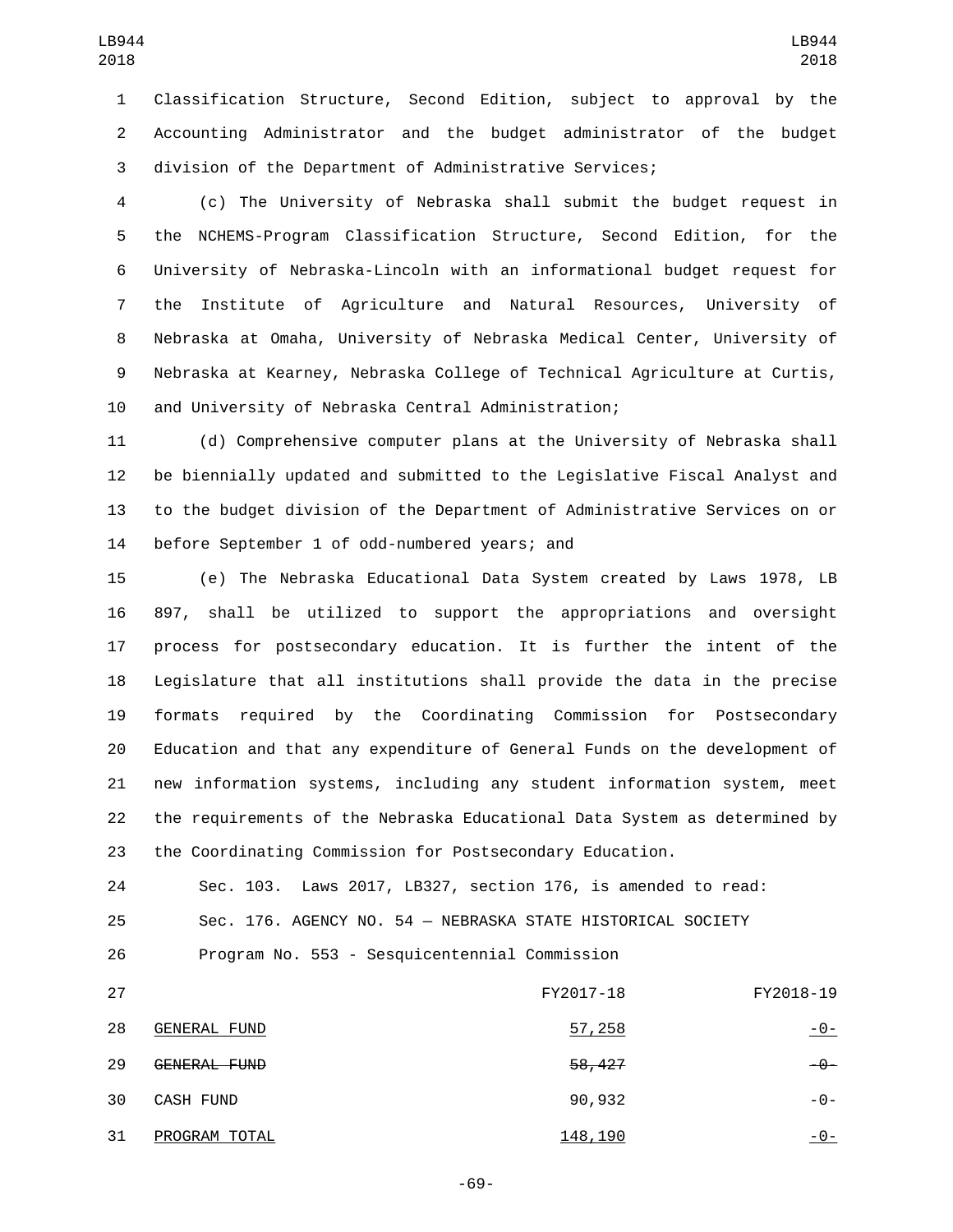| LB944<br>2018  |                                                                          |             | LB944<br>2018           |
|----------------|--------------------------------------------------------------------------|-------------|-------------------------|
| 1              | PROGRAM TOTAL                                                            | 149, 359    | $-9-$                   |
| $\overline{2}$ | SALARY LIMIT                                                             | 69,599      | $-0-$                   |
| 3              | There is included in the appropriation to this program for FY2017-18     |             |                         |
| 4              | \$20,450 Cash Funds, for state aid, which shall only be used for such    |             |                         |
| 5              | purpose.                                                                 |             |                         |
| 6              | Sec. 104. Laws 2017, LB327, section 177, is amended to read:             |             |                         |
| 7              | Sec. 177. AGENCY NO. 54 - NEBRASKA STATE HISTORICAL SOCIETY              |             |                         |
| 8              | Program No. 648 - Nebraska State Historical Society                      |             |                         |
| 9              |                                                                          | FY2017-18   | FY2018-19               |
| 10             | <b>GENERAL FUND</b>                                                      | 4,367,633   | 4, 312, 111             |
| 11             | <b>GENERAL FUND</b>                                                      | 4, 355, 539 | 4,400,113               |
| 12             | <b>CASH FUND</b>                                                         | 2,585,494   | 2,612,778               |
| 13             | FEDERAL FUND est.                                                        | 820,725     | 827,799                 |
| 14             | PROGRAM TOTAL                                                            | 7,773,852   | 7,752,688               |
| 15             | SALARY LIMIT                                                             | 4,042,468   | 3,981,756               |
| 16             | PROGRAM TOTAL                                                            | 7,761,758   | 7,840,690               |
| 17             | SALARY LIMIT                                                             | 3,956,171   | 3, 981, 756             |
| 18             | of Administrative Services<br>The<br>Department                          |             | shall<br>monitor<br>the |
| 19             | appropriations and expenditures for this program according to            |             | the                     |
| 20             | following program classifications:                                       |             |                         |
| 21             | No. 43 - Departmental Administration                                     |             |                         |
| 22             | No. 258 - Library/Archives Division                                      |             |                         |
| 23             | No. 541 - Museum Operation                                               |             |                         |
| 24             | No. 542 - Branch Museums                                                 |             |                         |
| 25             | No. 543 - Archeology Division                                            |             |                         |
| 26             | No. 552 - Historic Preservation                                          |             |                         |
| 27             | No. 632 - Hall of Fame Commission                                        |             |                         |
| 28             | No. 647 - Skeletal Remains Protection                                    |             |                         |
| 29             | No. 653 - Gerald R. Ford Conservation Center                             |             |                         |
| 30             | There is included in the appropriation to this program for FY2017-18     |             |                         |
| 31             | \$100,000 Federal Funds estimate for state aid, which shall only be used |             |                         |

-70-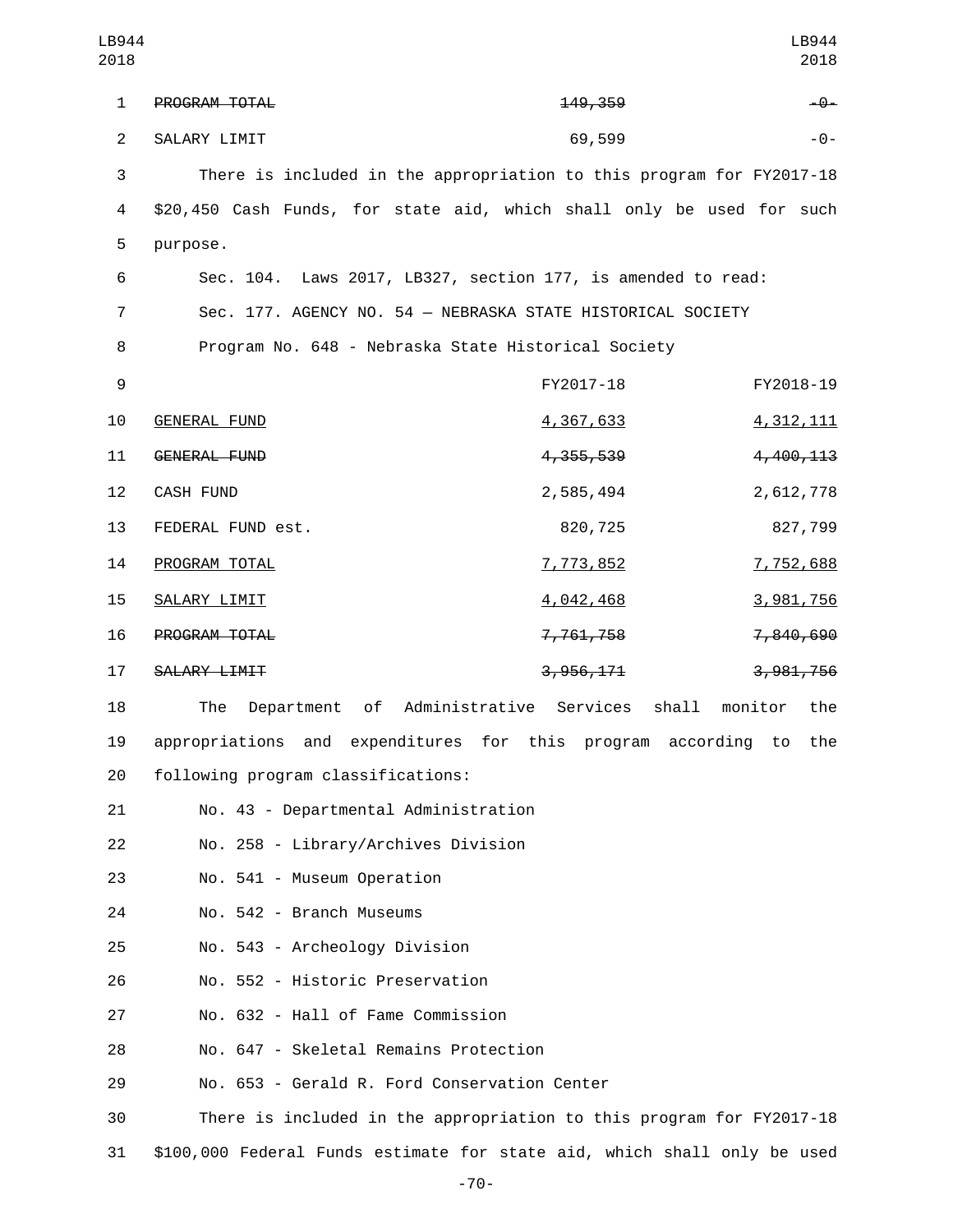1 for such purpose. There is included in the appropriation to this program 2 for FY2018-19 \$100,000 Federal Funds estimate for state aid, which shall 3 only be used for such purpose.

 There is included in the appropriation to this program for FY2017-18 \$25,000 General Funds and for FY2018-19 \$25,000 General Funds to carry out obligations of the agency under the Unmarked Human Burial Sites and Skeletal Remains Protection Act, which shall only be used for such 8 purpose.

9 It is the intent of the Legislature that the Nebraska State 10 Historical Society shall continue to budget and account for each of the 11 branch museums at the subprogram level within this program.

 Appropriations shall only be expended for the operation, construction, maintenance, or repair of a gift of real property after that property has been approved for acceptance by the Governor and the 15 Legislature as required under section 81-1108.33.

16 Sec. 105. Laws 2017, LB327, section 182, is amended to read:

17 Sec. 182. AGENCY NO. 60 — NEBRASKA ETHANOL BOARD

18 Program No. 516 - Ethanol

| 19 |                  | FY2017-18           | FY2018-19 |
|----|------------------|---------------------|-----------|
| 20 | <b>CASH FUND</b> | 718,376             | 735,507   |
| 21 | PROGRAM TOTAL    | 718,376             | 735,507   |
| 22 | SALARY LIMIT     | 309,655             | 326,800   |
| 23 | SALARY LIMIT     | <del>309, 655</del> | 311,800   |

24 Sec. 106. Laws 2017, LB327, section 186, is amended to read:

25 Sec. 186. AGENCY NO. 64 — NEBRASKA STATE PATROL

26 Program No. 100 - Public Protection

| 27 |                   | FY2017-18               | FY2018-19               |
|----|-------------------|-------------------------|-------------------------|
| 28 | GENERAL FUND      | 58, 243, 794            | 58,979,333              |
| 29 | GENERAL FUND      | <del>59, 432, 443</del> | <del>60, 182, 993</del> |
| 30 | CASH FUND         | 6,387,102               | 6,397,609               |
| 31 | FEDERAL FUND est. | 396,365                 | 414,339                 |

-71-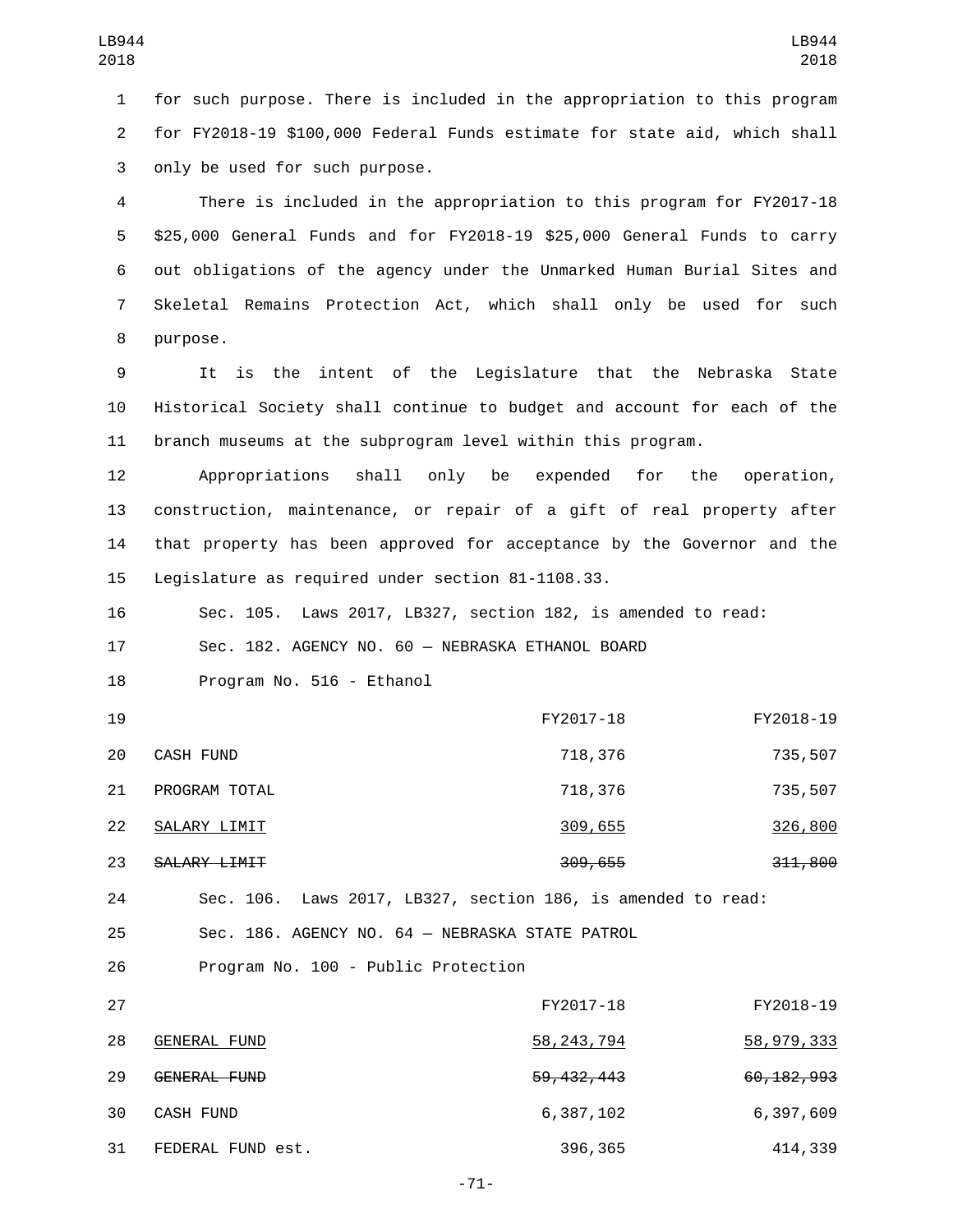The unexpended General Fund appropriation balance existing on June 30, 2017, less \$22,245, is hereby reappropriated.5

 The Department of Administrative Services shall monitor the appropriations and expenditures for this program according to the 8 following program classifications:

9 No. 189 - Command and Support

10 No. 190 - Criminal Investigations

11 No. 195 - Road Operations

 There is included in the appropriation to this program for FY2017-18 \$150,000 General Funds and \$100,000 Federal Funds from the Byrne Criminal History Improvement set-aside funds, subject to available federal appropriation, which shall only be expended for criminal justice information systems improvements. There is included in the appropriation to this program for FY2018-19 \$150,000 General Funds and \$100,000 Federal Funds from the Byrne Criminal History Improvement set-aside funds, subject to available federal appropriation, which shall only be expended for criminal justice information systems improvements. Federal Funds transferred to the Nebraska State Patrol pursuant to this section shall be expended consistent with all applicable federal laws, rules, and regulations pertaining to Byrne Criminal History Improvement set-aside 24 funds.

 There is included in the appropriation to this program for FY2017-18 \$485,979 Cash Funds and for FY2018-19 \$485,979 Cash Funds, which appropriation amounts shall only be expended to provide law enforcement coverage along state road construction zones. The Department of Roads shall contract with the Nebraska State Patrol for such law enforcement coverage and shall pay for such services from the Roads Operations Cash Fund to the Nebraska State Patrol Cash Fund in four equal quarterly

-72-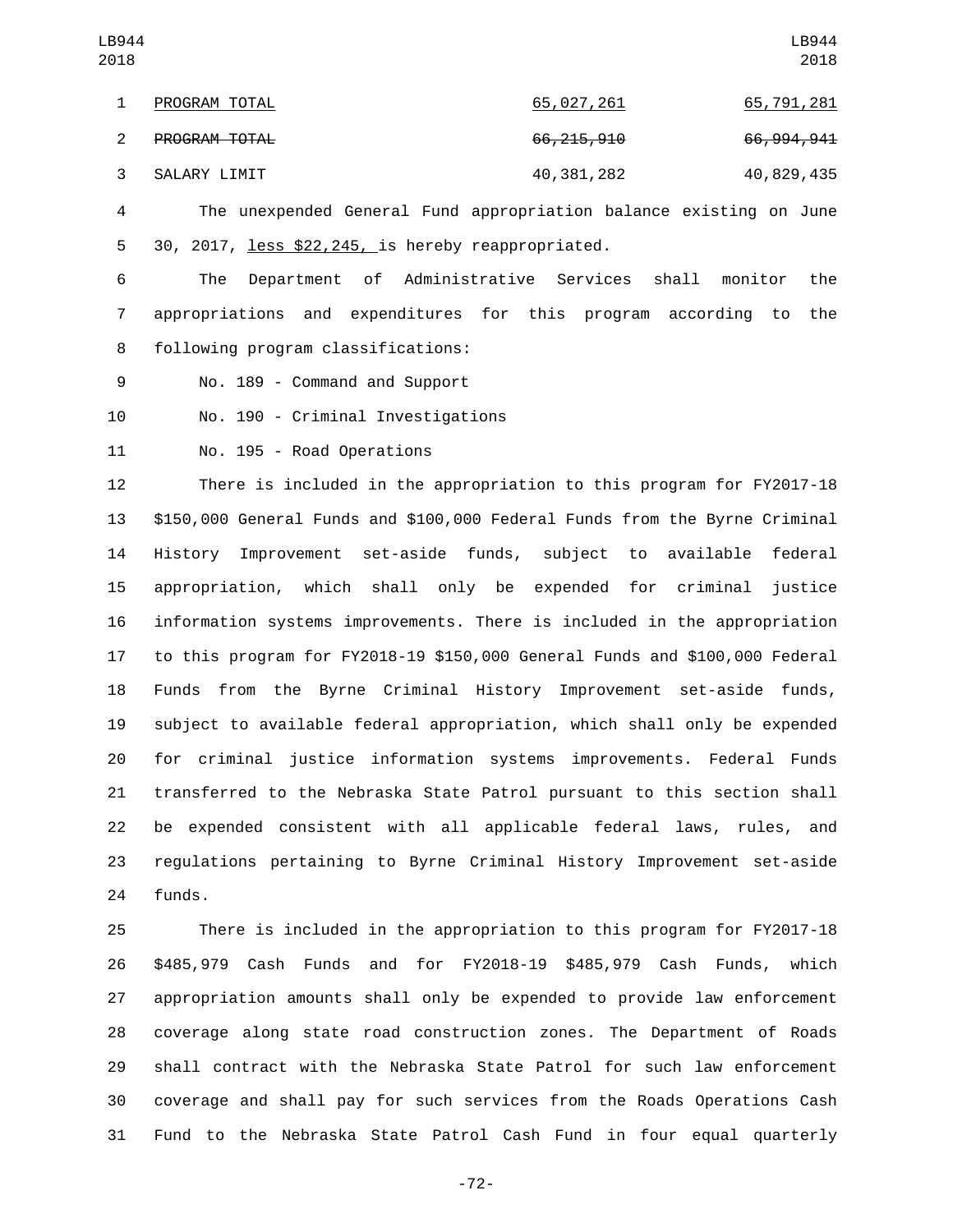| LB944<br>2018  |                                                                           |                        | LB944<br>2018          |
|----------------|---------------------------------------------------------------------------|------------------------|------------------------|
| $\mathbf{1}$   | amounts to be transferred by the State Treasurer on or before July 15,    |                        |                        |
| $\overline{2}$ | October 15, January 15, and April 15, for both FY2017-18 and FY2018-19.   |                        |                        |
| 3              | Sec. 107. Laws 2017, LB327, section 189, is amended to read:              |                        |                        |
| 4              | Sec. 189. AGENCY NO. 64 - NEBRASKA STATE PATROL                           |                        |                        |
| 5              | Program No. 630 - State Capitol Security                                  |                        |                        |
| 6              |                                                                           | FY2017-18              | FY2018-19              |
| $\overline{7}$ | <b>GENERAL FUND</b>                                                       | 247,386                | 247,387                |
| 8              | GENERAL FUND                                                              | 252,435                | 252,435                |
| 9              | REVOLVING FUND                                                            | 1, 271, 531            | 1,287,992              |
| 10             | PROGRAM TOTAL                                                             | <u>1,518,917</u>       | <u>1,535,379</u>       |
| 11             | PROGRAM TOTAL                                                             | 1,523,966              | 1,540,427              |
| 12             | SALARY LIMIT                                                              | 770,637                | 776,226                |
| 13             | The unexpended General Fund appropriation balance existing on June        |                        |                        |
| 14             | 30, 2017, less \$6,311, is hereby reappropriated.                         |                        |                        |
| 15             | Any security agreements entered into by the Nebraska State Patrol,        |                        |                        |
| 16             | on behalf of the state capitol security division, shall require that all  |                        |                        |
| 17             | such revenue be credited directly to the Capitol Security Revolving Fund. |                        |                        |
| 18             | For budgeting purposes only, the amount of projected revenue to be        |                        |                        |
| 19             | received from security agreements entered into by the Nebraska State      |                        |                        |
| 20             | Patrol, on behalf of the state capitol security division, to be credited  |                        |                        |
| 21             | directly to the Capitol Security Revolving Fund is estimated to           |                        | be                     |
| 22             | \$500,583 for FY2017-18 and \$500,583 for FY2018-19.                      |                        |                        |
| 23             | Sec. 108. Laws 2017, LB327, section 190, is amended to read:              |                        |                        |
| 24             | Sec. 190. AGENCY NO. 64 - NEBRASKA STATE PATROL                           |                        |                        |
| 25             | Program No. 850 - Nebraska Public Safety Communication System             |                        |                        |
| 26             |                                                                           | FY2017-18              | FY2018-19              |
| 27             | <b>GENERAL FUND</b>                                                       | <u>1,334,959</u>       | <u>1,082,574</u>       |
| 28             | GENERAL FUND                                                              | <del>1, 362, 203</del> | <del>1, 104, 667</del> |
| 29             | CASH FUND                                                                 | 3,820,000              | 3,704,662              |

31 PROGRAM TOTAL 2003 5,182,203 4,809,329 -73-

30 PROGRAM TOTAL 30 PROGRAM TOTAL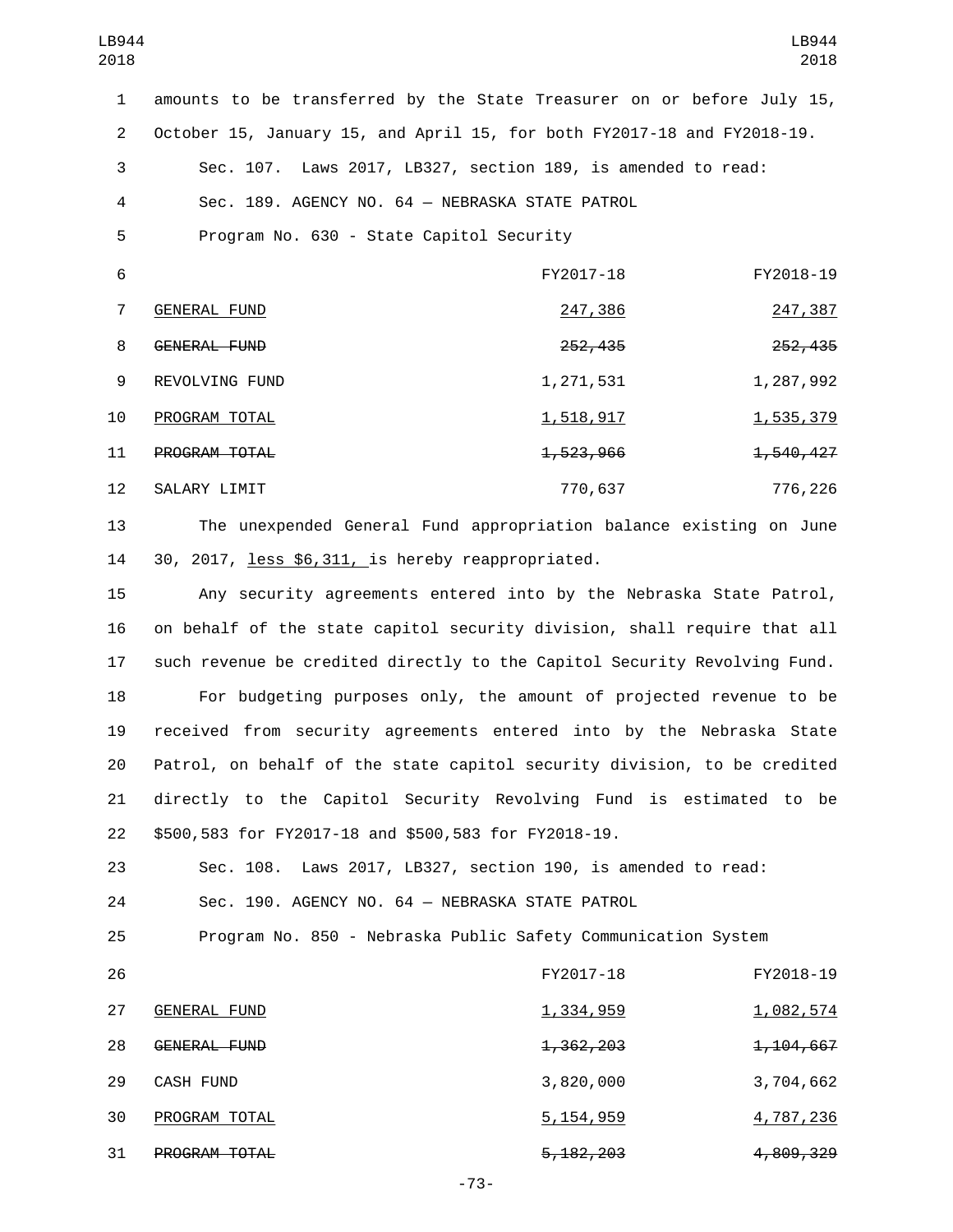| LB944<br>2018  |                                                                    |                                                    | LB944<br>2018 |
|----------------|--------------------------------------------------------------------|----------------------------------------------------|---------------|
| $\mathbf{1}$   | SALARY LIMIT                                                       | 91,282                                             | 91,969        |
| $\overline{2}$ | The unexpended General Fund appropriation balance existing on June |                                                    |               |
| 3              | 30, 2017, less \$14,320, is hereby reappropriated.                 |                                                    |               |
| 4              | Sec. 109.                                                          | Laws 2017, LB327, section 192, is amended to read: |               |
| 5              | Sec. 192. AGENCY NO. 65 - DEPARTMENT OF ADMINISTRATIVE SERVICES    |                                                    |               |
| 6              | Program No. 101 - Chief Information Officer                        |                                                    |               |
| $\overline{7}$ |                                                                    | FY2017-18                                          | FY2018-19     |
| 8              | <b>GENERAL FUND</b>                                                | 339,086                                            | 342,507       |
| 9              | PROGRAM TOTAL                                                      | 339,086                                            | 342,507       |
| 10             | GENERAL FUND                                                       | 346,006                                            | 349,497       |
| 11             | PROGRAM TOTAL                                                      | 346,006                                            | 349,497       |
| 12             | SALARY LIMIT                                                       | 224,051                                            | 226,036       |
| 13             | Sec. 110. Laws 2017, LB327, section 195, is amended to read:       |                                                    |               |
| 14             | Sec. 195. AGENCY NO. 65 - DEPARTMENT OF ADMINISTRATIVE SERVICES    |                                                    |               |
| 15             | Program No. 172 - Information Management Services Division         |                                                    |               |
| 16             |                                                                    | FY2017-18                                          | FY2018-19     |
| 17             | REVOLVING FUND                                                     | <u>70, 213, 556</u>                                | 69, 326, 288  |
| 18             | PROGRAM TOTAL                                                      | 70, 213, 556                                       | 69, 326, 288  |
| 19             | SALARY LIMIT                                                       | <u>14,458,232</u>                                  | 14,904,616    |
| 20             | REVOLVING FUND                                                     | <del>70,692,795</del>                              | 69,805,527    |
| 21             | PROGRAM TOTAL                                                      | <del>70, 692, 795</del>                            | 69,805,527    |
| 22             | SALARY LIMIT                                                       | <del>14,771,837</del>                              | 15, 218, 221  |
| 23             | Sec. 111. Laws 2017, LB327, section 196, is amended to read:       |                                                    |               |
| 24             | Sec. 196. AGENCY NO. 65 - DEPARTMENT OF ADMINISTRATIVE SERVICES    |                                                    |               |
| 25             | Program No. 173 - Communications Division                          |                                                    |               |
| 26             |                                                                    | FY2017-18                                          | FY2018-19     |
| 27             | REVOLVING FUND                                                     | <u>41,806,174</u>                                  | 45, 912, 863  |
| 28             | PROGRAM TOTAL                                                      | 41,806,174                                         | 45, 912, 863  |
| 29             | SALARY LIMIT                                                       | <u>3,941,228</u>                                   | 3,980,899     |
| 30             | REVOLVING FUND                                                     | 41,870,434                                         | 41, 927, 123  |

-74-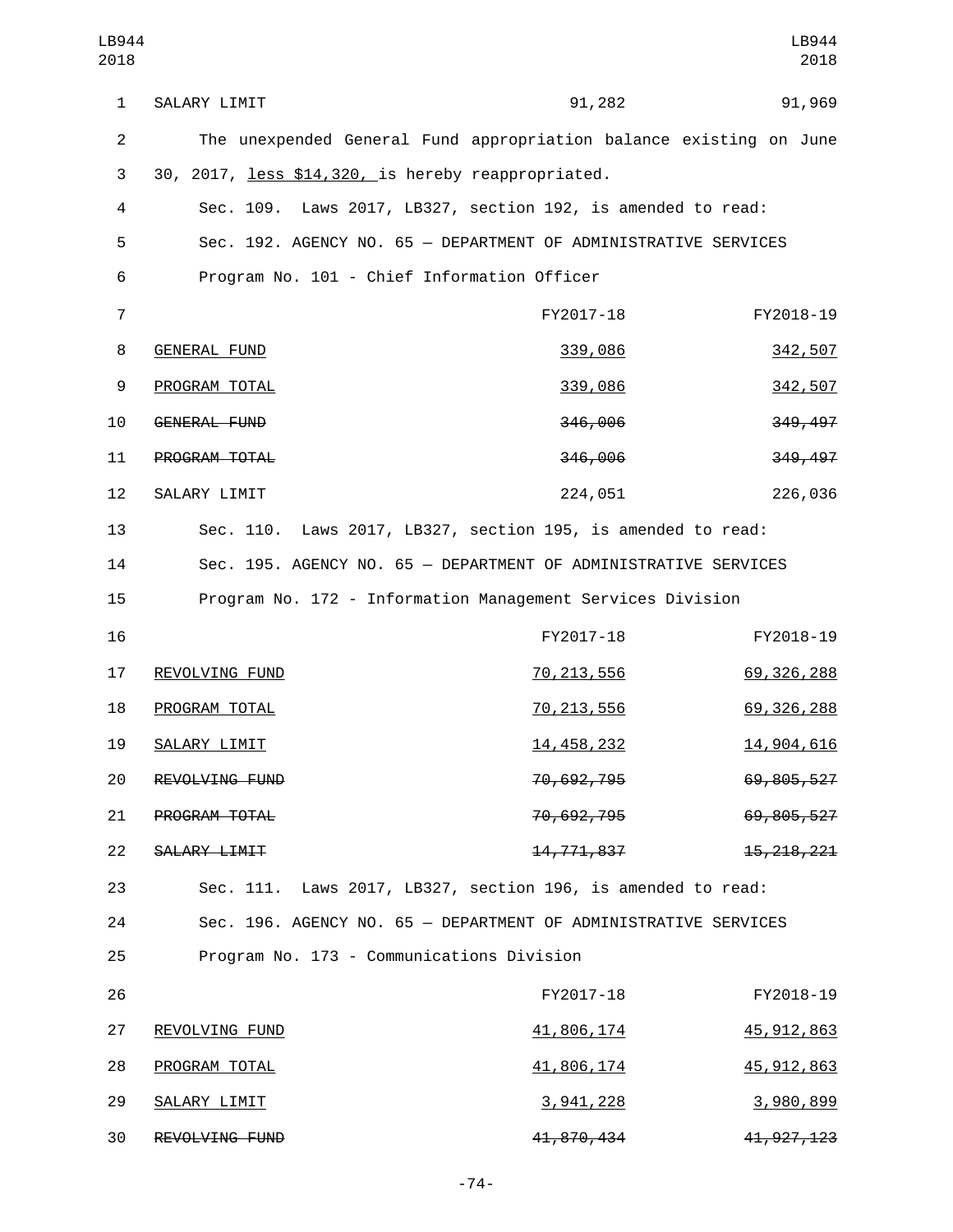| LB944<br>2018  |                                                                           |                         | LB944<br>2018 |
|----------------|---------------------------------------------------------------------------|-------------------------|---------------|
| $\mathbf{1}$   | PROGRAM TOTAL                                                             | <del>41, 870, 434</del> | 41, 927, 123  |
| $\overline{2}$ | SALARY LIMIT                                                              | 3,976,517               | 4, 016, 188   |
| 3              | There is included in the appropriation to this program for FY2018-19      |                         |               |
| 4              | \$4,050,000 Revolving Funds for e-rate and invoice consolidation. It is   |                         |               |
| 5              | the intent of the Legislature that this \$4,050,000 be reappropriated for |                         |               |
| 6              | FY2019-20 by the One Hundred Sixth Legislature.                           |                         |               |
| $\overline{7}$ | Sec. 112. Laws 2017, LB327, section 199, is amended to read:              |                         |               |
| 8              | Sec. 199. AGENCY NO. 65 - DEPARTMENT OF ADMINISTRATIVE SERVICES           |                         |               |
| 9              | Program No. 509 - Budget Division                                         |                         |               |
| 10             |                                                                           | FY2017-18               | FY2018-19     |
| 11             | GENERAL FUND                                                              | <u>1, 193, 398</u>      | 1, 211, 802   |
| 12             | PROGRAM TOTAL                                                             | <u>1, 193, 398</u>      | 1, 211, 802   |
| 13             | GENERAL FUND                                                              | <del>1, 217, 753</del>  | 1, 236, 532   |
| 14             | PROGRAM TOTAL                                                             | <del>1, 217, 753</del>  | 1, 236, 532   |
| 15             | SALARY LIMIT                                                              | 821, 474                | 827,655       |
| 16             | The unexpended General Fund appropriation balance existing on June        |                         |               |
| 17             | 30, 2017, less \$8,159, is hereby reappropriated.                         |                         |               |
| 18             | Sec. 113. Laws 2017, LB327, section 201, is amended to read:              |                         |               |
| 19             | Sec. 201. AGENCY NO. 65 - DEPARTMENT OF ADMINISTRATIVE SERVICES           |                         |               |
| 20             | Program No. 560 - State Building Division                                 |                         |               |
| 21             |                                                                           | FY2017-18               | FY2018-19     |
| 22             | <b>GENERAL FUND</b>                                                       | <u> 218, 248</u>        | 218,871       |
| 23             | GENERAL FUND                                                              | 222,702                 | 223, 337      |
| 24             | CASH FUND                                                                 | 933, 457                | 933, 457      |
| 25             | REVOLVING FUND                                                            | 35, 756, 235            | 35, 825, 841  |
| 26             | PROGRAM TOTAL                                                             | <u>36,907,940</u>       | 36, 978, 169  |
| 27             | PROGRAM TOTAL                                                             | 36, 912, 394            | 36, 982, 635  |
| 28             | SALARY LIMIT                                                              | 3,524,268               | 3,547,896     |
| 29             | Charges<br>assessed by the Department of Administrative Services          |                         |               |
| 30             | pursuant to provisions of subdivision (4)(b) of section 81-1108.17 for    |                         |               |

-75-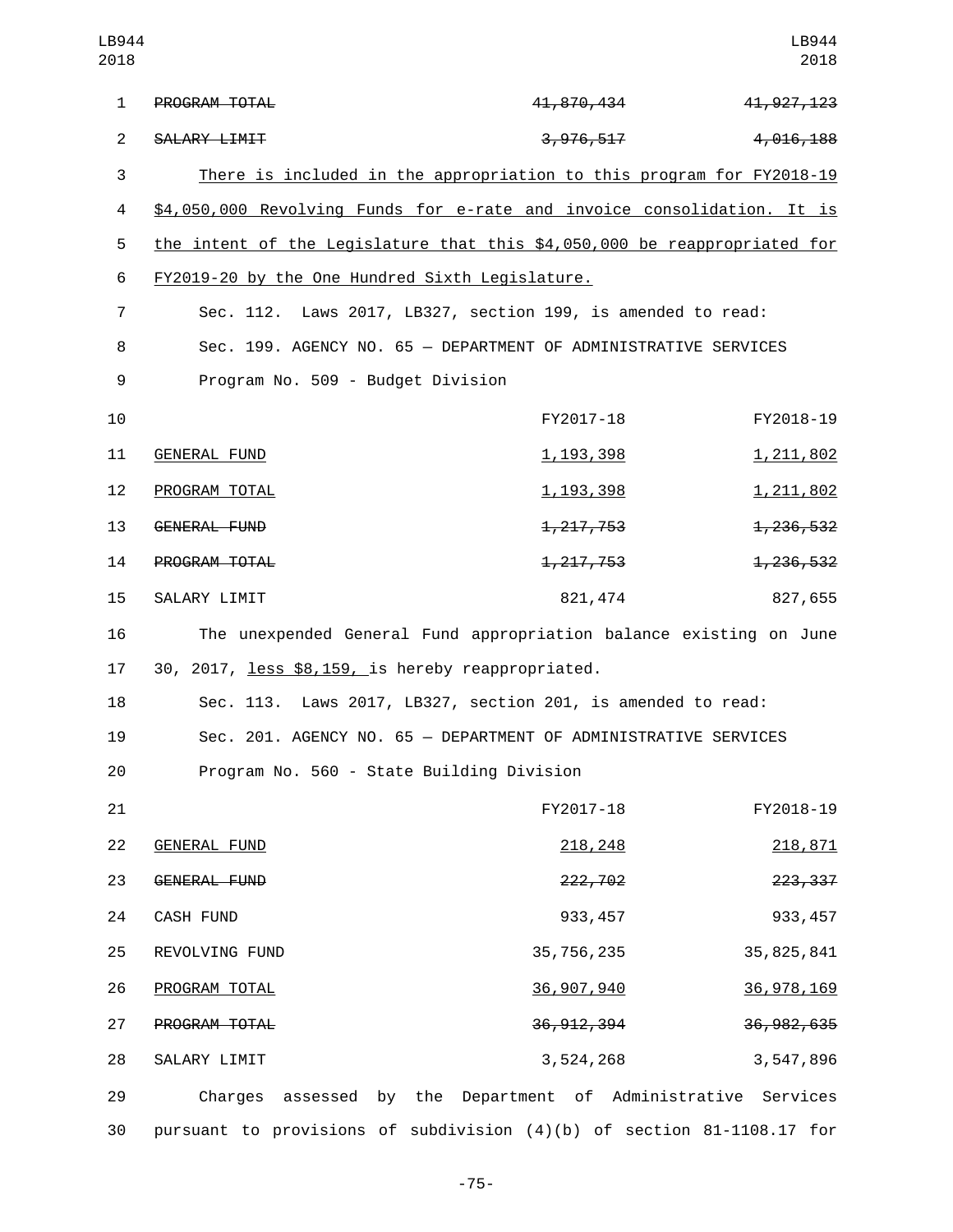1 the Ferguson House shall not annually exceed an amount calculated as 2 follows: 3 (1) Multiply the insured replacement value of the Ferguson House 4 property by two one-hundredths; 5 (2) Divide the amount of tenant-occupied gross square feet of 6 Ferguson House space by the Ferguson House gross square feet of total 7 space; and 8 (3) Multiply the amount computed in subdivision (1) of this section 9 by the amount computed in subdivision (2) of this section. 10 Sec. 114. Laws 2017, LB327, section 204, is amended to read: 11 Sec. 204. AGENCY NO. 65 — DEPARTMENT OF ADMINISTRATIVE SERVICES 12 Program No. 591 - Tort Claims 13 FY2017-18 FY2018-19 GENERAL FUND14 210,000 210,000 CASH FUND15 50,000 50,000 16 PROGRAM TOTAL 260,000 260,000 260,000 17 (1) The following amounts are hereby transferred to the Tort Claims 18 Fund from the respective agency fund balances: 19 (a) \$55,005 from the Department of Roads; and 20 (b) \$2,604 from the Game and Parks Commission. 21 Such sums shall be transferred to the risk management and state 22 claims division no later than August 1, 2017, or in four equal payments 23 on August 1, October 1, January 1, and April 1, at the discretion of the 24 Risk Manager. 25 (2) The following amounts are hereby transferred to the Tort Claims 26 Fund from the respective agency fund balances: 27 (a) \$43,814 \$55,005 from the Department of Transportation; Roads;  $28$  and 29 (b)  $$12,607$   $$2,604$  from the Game and Parks Commission; and  $-$ 30 (c) \$162 from the Department of Revenue. 31 Such sums shall be transferred to the risk management and state LB944 2018 LB944 2018

-76-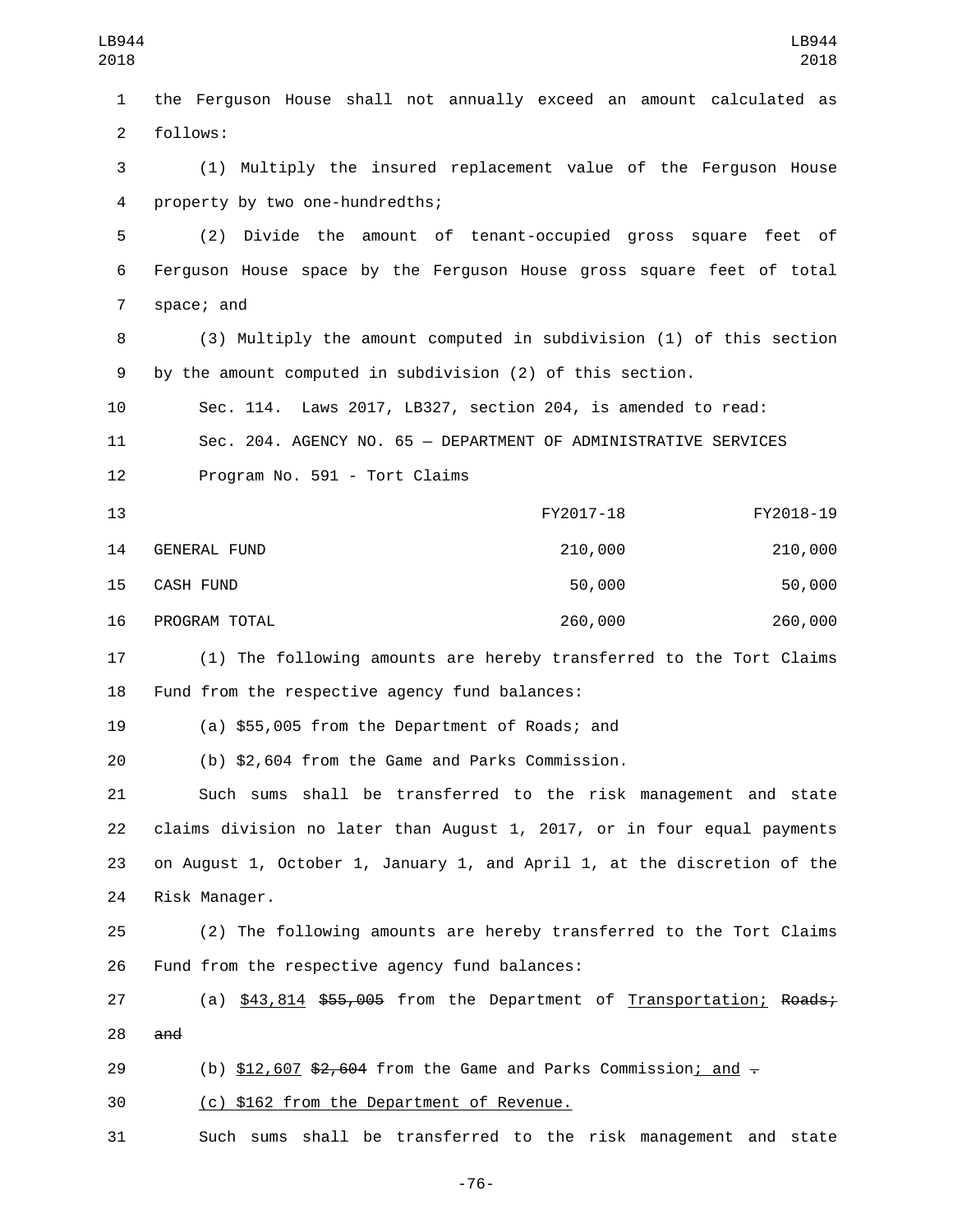1 claims division no later than August 1, 2018, or in four equal payments 2 on August 1, October 1, January 1, and April 1, at the discretion of the 3 Risk Manager.

 It is the intent of the Legislature that transfers specified in this section for FY2018-19 be adjusted by the One Hundred Fifth Legislature, Second Session, 2018, in accordance with information available after July 7 1, 2017.

8 Sec. 115. Laws 2017, LB327, section 208, is amended to read: 9 Sec. 208. AGENCY NO. 65 — DEPARTMENT OF ADMINISTRATIVE SERVICES 10 Program No. 605 - Personnel Division

| 11 |                      | FY2017-18              | FY2018-19              |
|----|----------------------|------------------------|------------------------|
| 12 | GENERAL FUND         | <u>1,434,341</u>       | 1,451,779              |
| 13 | <b>GENERAL FUND</b>  | <del>1, 463, 613</del> | <del>1, 481, 407</del> |
| 14 | REVOLVING FUND       | 8,065,541              | 8, 131, 939            |
| 15 | PROGRAM TOTAL        | 9,499,882              | 9,583,718              |
| 16 | <b>PROGRAM TOTAL</b> | <del>9, 529, 154</del> | <del>9,613,346</del>   |
| 17 | SALARY LIMIT         | 6,490,949              | 6,539,791              |

 It is the intent of the Legislature that the personnel division of the Department of Administrative Services continue to accurately track vacant positions in state government and report electronically to the 21 Legislative Fiscal Analyst on a quarterly basis.

22 Sec. 116. Laws 2017, LB327, section 210, is amended to read: 23 Sec. 210. AGENCY NO. 65 — DEPARTMENT OF ADMINISTRATIVE SERVICES 24 Program No. 608 - Employee Relations Division

| 25 |                      | FY2017-18 | FY2018-19 |
|----|----------------------|-----------|-----------|
| 26 | <b>GENERAL FUND</b>  | 401,775   | 413,642   |
| 27 | PROGRAM TOTAL        | 401,775   | 413,642   |
| 28 | GENERAL FUND         | 409,974   | 414,676   |
| 29 | <b>PROGRAM TOTAL</b> | 409, 974  | 414,676   |
| 30 | SALARY LIMIT         | 282,191   | 284,188   |
|    |                      |           |           |

31 The unexpended General Fund appropriation balance existing on June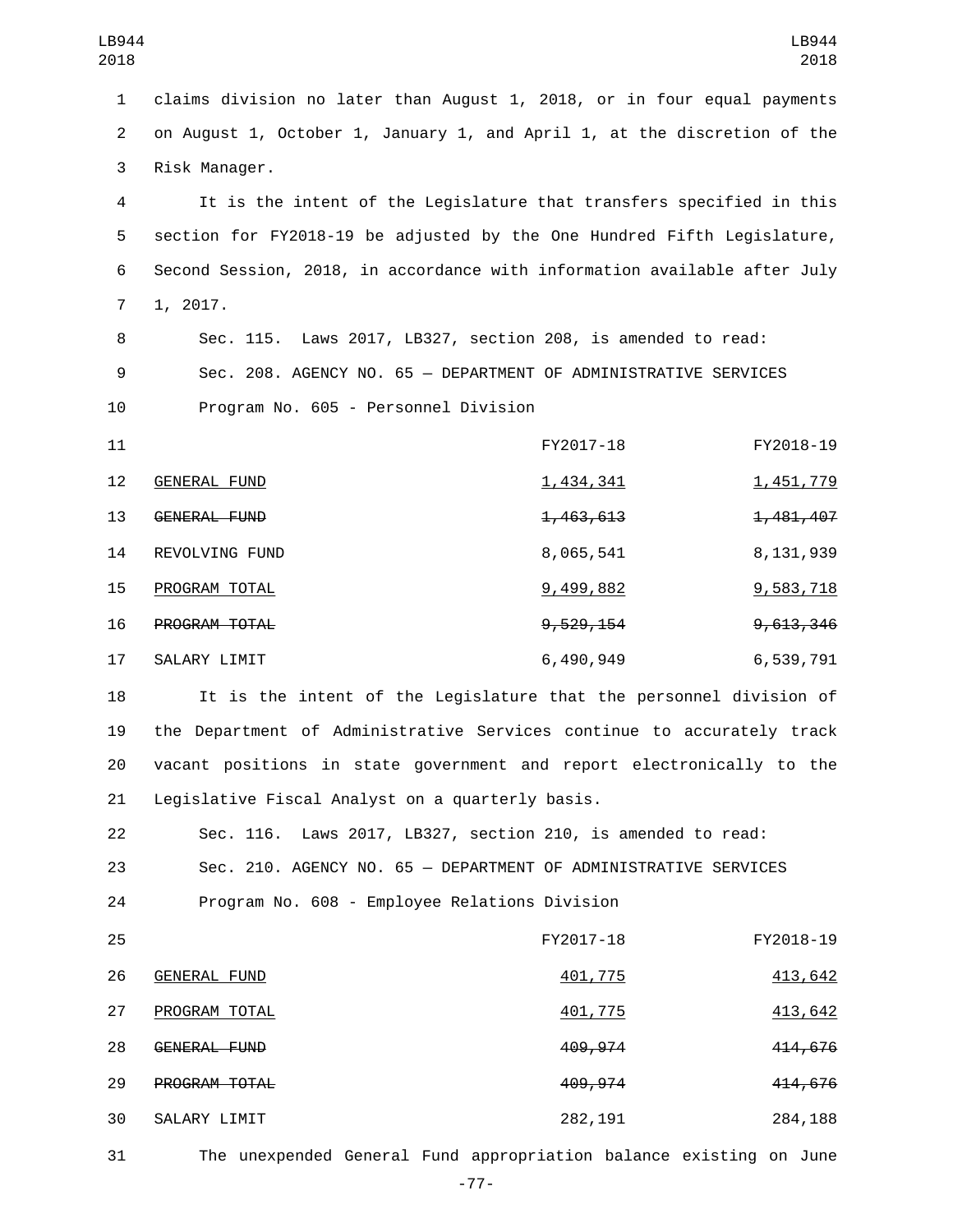| LB944<br>2018  |                                                                            |                    | LB944<br>2018     |
|----------------|----------------------------------------------------------------------------|--------------------|-------------------|
| $\mathbf{1}$   | 30, 2017, less \$8,991, is hereby reappropriated.                          |                    |                   |
| $\overline{2}$ | Sec. 117. Laws 2017, LB327, section 211, is amended to read:               |                    |                   |
| 3              | Sec. 211. AGENCY NO. 65 - DEPARTMENT OF ADMINISTRATIVE SERVICES            |                    |                   |
| 4              | Program No. 685 - Office of the Nebraska Capitol Commission                |                    |                   |
| 5              |                                                                            | FY2017-18          | FY2018-19         |
| 6              | <b>GENERAL FUND</b>                                                        | <u>4, 187, 329</u> | 4,212,056         |
| $\overline{7}$ | GENERAL FUND                                                               | 4, 272, 785        | 4,298,016         |
| 8              | CASH FUND                                                                  | 133,804            | 140,064           |
| 9              | REVOLVING FUND                                                             | 4,750              | 4,750             |
| 10             | PROGRAM TOTAL                                                              | 4,325,883          | 4,356,870         |
| 11             | PROGRAM TOTAL                                                              | 4, 411, 339        | 4,442,830         |
| 12             | SALARY LIMIT                                                               | 1,362,050          | 1,372,897         |
| 13             | The unexpended General Fund appropriation balance existing on June         |                    |                   |
| 14             | 30, 2017, less \$11,520, is hereby reappropriated. It is the intent of the |                    |                   |
| 15             | Legislature that any reappropriated balance be used                        |                    | for<br>unexpected |
| 16             | increases in utility expenses.                                             |                    |                   |
| 17             | Sec. 118. Laws 2017, LB327, section 213, is amended to read:               |                    |                   |
| 18             | Sec. 213. AGENCY NO. 67 - EQUAL OPPORTUNITY COMMISSION                     |                    |                   |
| 19             | Program No. 59 - Enforcement of Standards                                  |                    |                   |
| 20             |                                                                            | FY2017-18          | FY2018-19         |
| 21             | <b>GENERAL FUND</b>                                                        | <u>1,246,488</u>   | 1,260,357         |
| 22             | GENERAL FUND                                                               | 1, 271, 927        | 1,286,078         |
| 23             | FEDERAL FUND est.                                                          | 824,381            | 836,991           |
| 24             | PROGRAM TOTAL                                                              | 2,070,869          | 2,097,348         |
| 25             | SALARY LIMIT                                                               | 1,281,702          | 1,290,858         |
| 26             | PROGRAM TOTAL                                                              | 2,096,308          | 2, 123, 069       |
| 27             | SALARY LIMIT                                                               | 1, 281, 702        | 1,290,858         |
| 28             | Sec. 119. Laws 2017, LB327, section 215, is amended to read:               |                    |                   |
| 29             | Sec. 215. AGENCY NO. 69 - NEBRASKA ARTS COUNCIL                            |                    |                   |
| 30             | Program No. 326 - Promotion and Development of the Arts                    |                    |                   |

-78-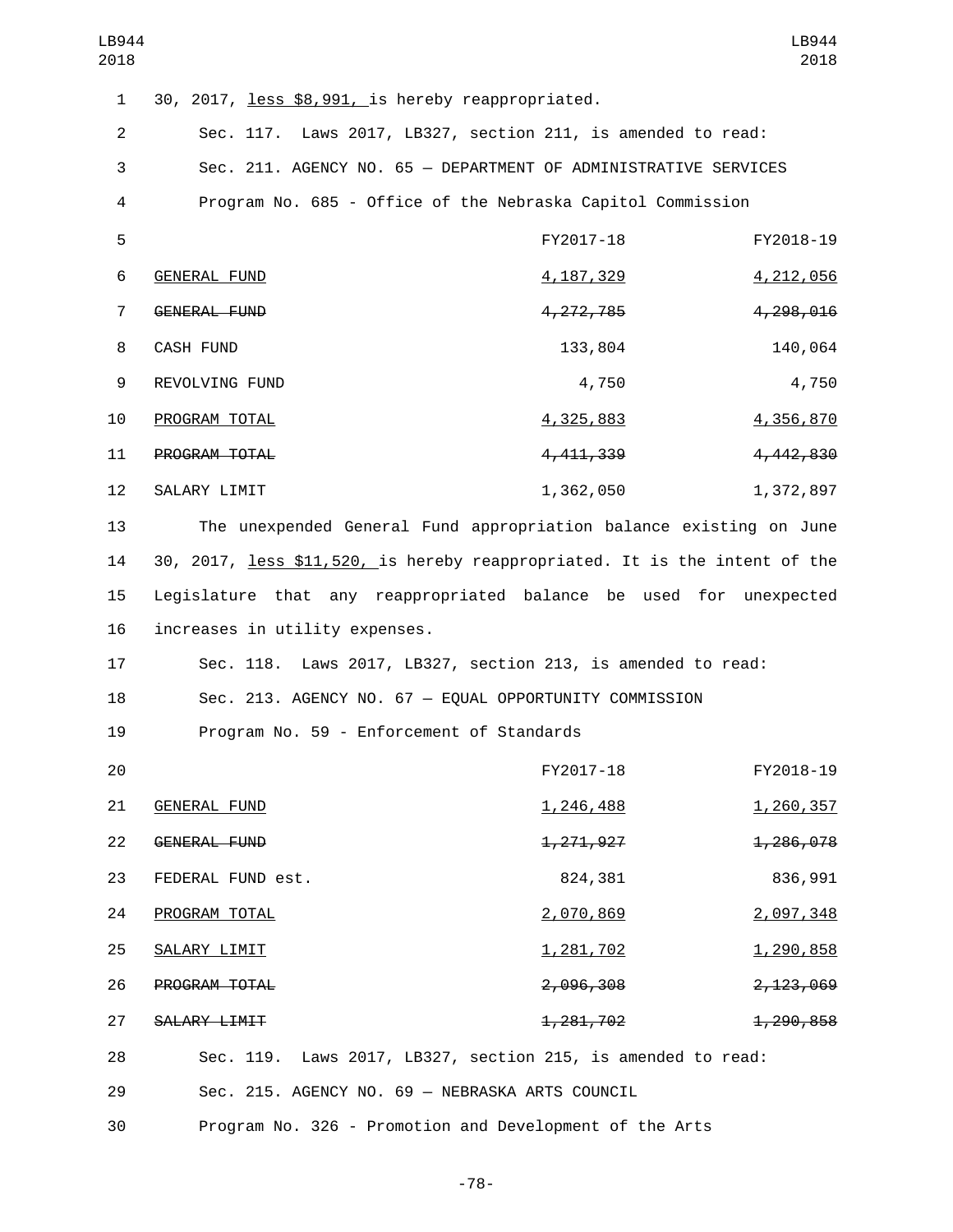| LB944<br>2018  |                                                              |           | LB944<br>2018 |
|----------------|--------------------------------------------------------------|-----------|---------------|
| 1              |                                                              | FY2017-18 | FY2018-19     |
| 2              | <b>GENERAL FUND</b>                                          | 583,493   | 578,240       |
| 3              | GENERAL FUND                                                 | 595,401   | 590,041       |
| 4              | <b>CASH FUND</b>                                             | 60,000    | 60,000        |
| 5              | FEDERAL FUND est.                                            | 193, 247  | 193, 247      |
| 6              | PROGRAM TOTAL                                                | 836,740   | 831,487       |
| $\overline{7}$ | <b>PROGRAM TOTAL</b>                                         | 848,648   | 843, 288      |
| 8              | SALARY LIMIT                                                 | 539,399   | 530,679       |
| 9              | Sec. 120. Laws 2017, LB327, section 216, is amended to read: |           |               |
| 10             | Sec. 216. AGENCY NO. 69 - NEBRASKA ARTS COUNCIL              |           |               |
|                |                                                              |           |               |

11 Program No. 327 - Aid to the Arts

| 12 |                      | FY2017-18            | FY2018-19              |
|----|----------------------|----------------------|------------------------|
| 13 | GENERAL FUND         | 924, 208             | 905, 346               |
| 14 | GENERAL FUND         | 943,069              | 943,069                |
| 15 | FEDERAL FUND est.    | 545,800              | 545,800                |
| 16 | PROGRAM TOTAL        | 1,470,008            | <u>1,451,146</u>       |
| 17 | <b>PROGRAM TOTAL</b> | <del>1,488,869</del> | <del>1, 488, 869</del> |

 There is included in the appropriation to this program for FY2017-18 \$924,208 \$943,069 General Funds and \$545,800 Federal Funds estimate for state aid, which shall only be used for such purpose. There is included 21 in the appropriation to this program for FY2018-19 \$905,346 \$943,069 General Funds and \$545,800 Federal Funds estimate for state aid, which 23 shall only be used for such purpose.

24 Sec. 121. Laws 2017, LB327, section 218, is amended to read: 25 Sec. 218. AGENCY NO. 70 — FOSTER CARE REVIEW OFFICE 26 Program No. 116 - Foster Care Review Office

| 27 |                     | FY2017-18            | FY2018-19            |
|----|---------------------|----------------------|----------------------|
| 28 | GENERAL FUND        | <u>1,844,271</u>     | <u>1,905,530</u>     |
| 29 | <b>GENERAL FUND</b> | <del>1,881,909</del> | <del>1,905,530</del> |
| 30 | CASH FUND           | 5,700                | 5,700                |

-79-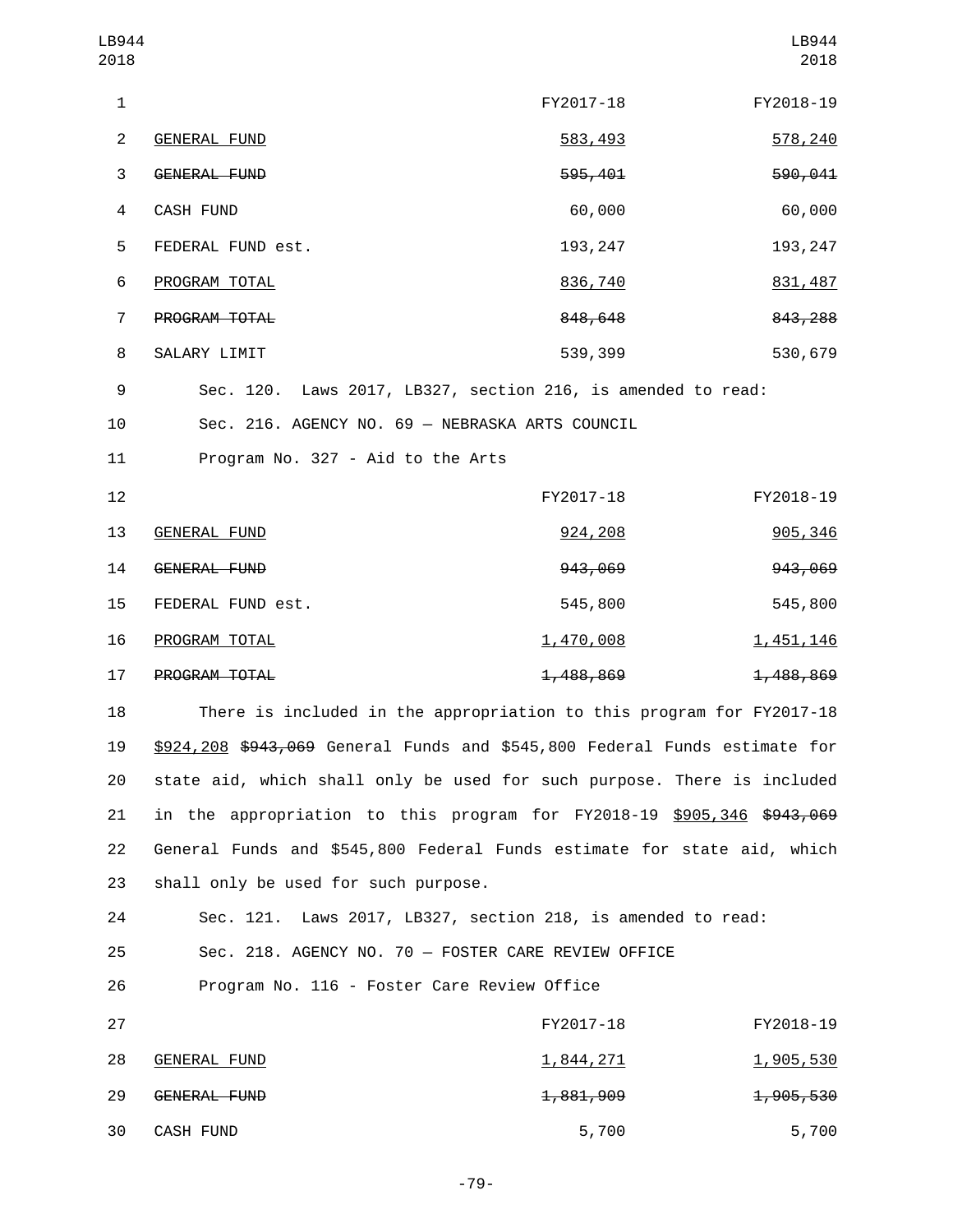| LB944<br>2018  |                                                              |              | LB944<br>2018 |
|----------------|--------------------------------------------------------------|--------------|---------------|
| $\mathbf{1}$   | FEDERAL FUND est.                                            | 433,692      | 441,607       |
| $\overline{2}$ | PROGRAM TOTAL                                                | 2,283,663    | 2,352,837     |
| 3              | PROGRAM TOTAL                                                | 2,321,301    | 2,352,837     |
| 4              | SALARY LIMIT                                                 | 1,465,277    | 1,476,130     |
| 5              | Sec. 122. Laws 2017, LB327, section 221, is amended to read: |              |               |
| 6              | Sec. 221. AGENCY NO. 72 - DEPARTMENT OF ECONOMIC DEVELOPMENT |              |               |
| $\overline{7}$ | Program No. 601 - Community and Rural Development            |              |               |
| 8              |                                                              | FY2017-18    | FY2018-19     |
| 9              | GENERAL FUND                                                 | 756,205      | 729,393       |
| 10             | <b>CASH FUND</b>                                             | 11, 914, 648 | 12, 121, 850  |
| 11             | <b>GENERAL FUND</b>                                          | 761,434      | 764,686       |
| 12             | CASH FUND                                                    | 11, 914, 648 | 11, 921, 850  |
| 13             | FEDERAL FUND est.                                            | 20,729,708   | 20,742,482    |
| 14             | PROGRAM TOTAL                                                | 33,400,561   | 33, 593, 725  |
| 15             | PROGRAM TOTAL                                                | 33, 405, 790 | 33, 429, 018  |
| 16             | SALARY LIMIT                                                 | 1, 176, 533  | 1,184,848     |

 There is included in the appropriation to this program for FY2017-18 \$500,000 General Funds, \$11,250,000 Cash Funds, and \$18,841,043 Federal Funds estimate for state aid, which shall only be used for such purpose. There is included in the appropriation to this program for FY2018-19 21 \$470,000 \$500,000 General Funds, \$11,450,000 \$11,250,000 Cash Funds, and \$18,841,043 Federal Funds estimate for state aid, which shall only be 23 used for such purpose.

 There is included in the amount shown for FY2017-18 \$500,000 General Funds to provide aid funding to development districts formed under sections 13-1901 to 13-1907. There is included in the amount shown for 27 FY2018-19 \$470,000 \$500,000 General Funds to provide aid funding to development districts formed under sections 13-1901 to 13-1907.

29 Sec. 123. Laws 2017, LB327, section 222, is amended to read:

30 Sec. 222. AGENCY NO. 72 — DEPARTMENT OF ECONOMIC DEVELOPMENT

31 Program No. 603 - Industrial Recruitment

-80-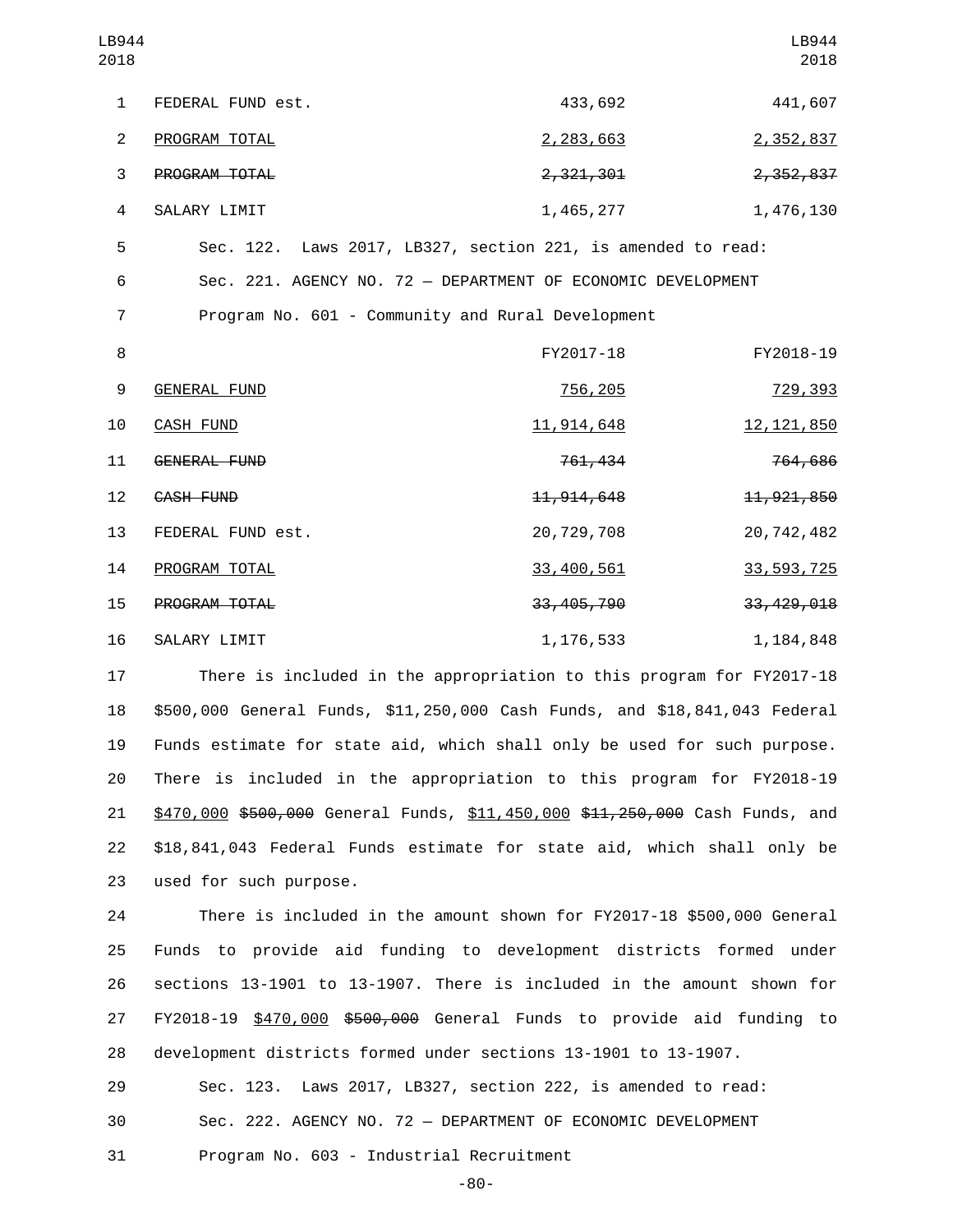| LB944<br>2018 |                     |              | LB944<br>2018         |
|---------------|---------------------|--------------|-----------------------|
| 1             |                     | FY2017-18    | FY2018-19             |
| 2             | <b>GENERAL FUND</b> | 10,735,121   | 10,611,367            |
| 3             | CASH FUND           | 10,397,287   | 11, 427, 293          |
| 4             | <b>GENERAL FUND</b> | 10, 953, 185 | <del>11,005,909</del> |
| 5             | <b>CASH FUND</b>    | 10, 397, 287 | 10, 398, 240          |
| 6             | FEDERAL FUND est.   | 496,971      | 496,971               |
| 7             | PROGRAM TOTAL       | 21,629,379   | 22,535,631            |
| 8             | PROGRAM TOTAL       | 21, 847, 443 | 21, 901, 120          |
| 9             | SALARY LIMIT        | 2,690,127    | 2,711,182             |

 There is included in the appropriation to this program for FY2017-18 11 \$6,195,776 \$6,321,200 General Funds, \$9,897,194 Cash Funds, and \$249,341 Federal Funds estimate for state aid, which shall only be used for such purpose. There is included in the appropriation to this program for 14 FY2018-19 \$6,020,352 \$6,321,200 General Funds, \$10,926,247 \$9,897,194 Cash Funds, and \$249,341 Federal Funds estimate for state aid, which 16 shall only be used for such purpose.

 There is included in the appropriation to this program for FY2017-18 \$250,000 General Funds for the Nebraska Developing Youth Talent Initiative, which shall only be used for such purpose. There is included in the appropriation to this program for FY2018-19 \$250,000 General Funds for the Nebraska Developing Youth Talent Initiative, which shall only be used for such purpose. The department shall establish a separate budget subprogram to account for the expenditure of funds appropriated for the Nebraska Developing Youth Talent Initiative. It is the intent of the Legislature that the Department of Economic Development shall select up to two industry partners or industry consortiums each fiscal year from the manufacturing and information technology sectors to participate in the initiative, which shall be in collaboration with public schools. The initiative shall be designed to reach students beginning in the seventh and eighth grades. At least one industry partner selected to participate in the initiative shall be from a county that has a population of less

-81-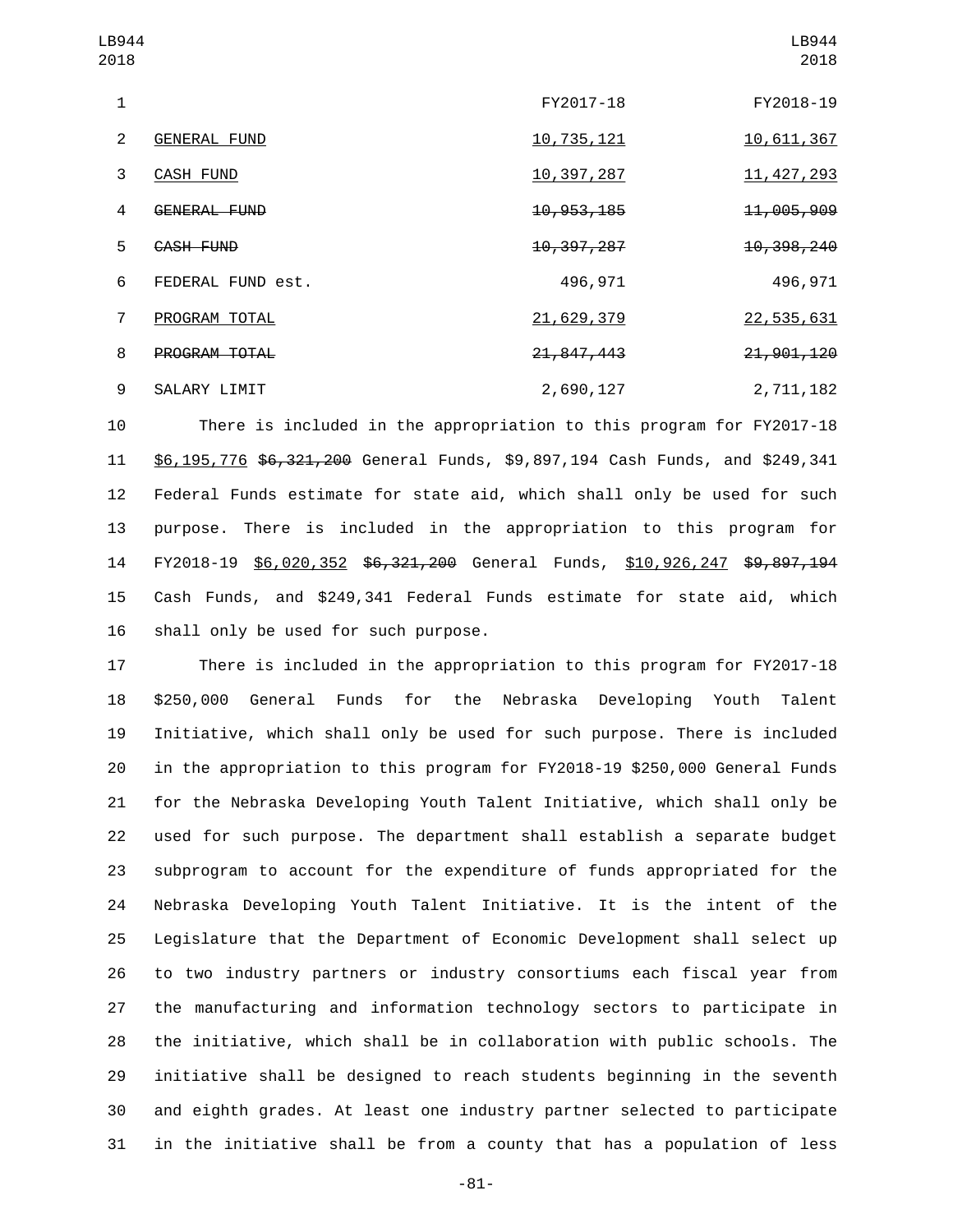| LB944<br>2018  |                                                                          |                                                           | LB944<br>2018  |
|----------------|--------------------------------------------------------------------------|-----------------------------------------------------------|----------------|
| 1              | than<br>one                                                              | hundred thousand inhabitants. An annual evaluation report |                |
| $\overline{2}$ | detailing the outcomes of the initiative shall be provided to the        |                                                           |                |
| 3              | Legislature electronically and to the Governor, not later than September |                                                           |                |
| 4              | 15th each year.                                                          |                                                           |                |
| 5              | Sec. 124. Laws 2017, LB327, section 228, is amended to read:             |                                                           |                |
| 6              | Sec. 228. AGENCY NO. 77 - COMMISSION OF INDUSTRIAL RELATIONS             |                                                           |                |
| 7              | Program No. 490 - Commissioner Expenses                                  |                                                           |                |
| 8              |                                                                          | FY2017-18                                                 | FY2018-19      |
| 9              | <b>GENERAL FUND</b>                                                      | 64,331                                                    | 64,331         |
| 10             | PROGRAM TOTAL                                                            | 64,331                                                    | 64,331         |
| 11             | <b>GENERAL FUND</b>                                                      | 65,644                                                    | 65,644         |
| 12             | PROGRAM TOTAL                                                            | 65,644                                                    | 65,644         |
| 13             | SALARY LIMIT                                                             | 61,000                                                    | 61,000         |
| 14             | Sec. 125. Laws 2017, LB327, section 229, is amended to read:             |                                                           |                |
| 15             | Sec. 229. AGENCY NO. 77 - COMMISSION OF INDUSTRIAL RELATIONS             |                                                           |                |
| 16             | Program No. 531 - Administration                                         |                                                           |                |
| 17             |                                                                          | FY2017-18                                                 | FY2018-19      |
| 18             | <b>GENERAL FUND</b>                                                      | 253, 163                                                  | 256,586        |
| 19             | PROGRAM TOTAL                                                            | 253, 163                                                  | <u>256,586</u> |
| 20             | GENERAL FUND                                                             | 258,330                                                   | 261,822        |
| 21             | PROGRAM TOTAL                                                            | 258,330                                                   | 261,822        |
| 22             | SALARY LIMIT                                                             | 140,632                                                   | 141,690        |
| 23             | Sec. 126. Laws 2017, LB327, section 230, is amended to read:             |                                                           |                |
| 24             | Sec. 230. AGENCY NO. 78 - NEBRASKA COMMISSION ON LAW ENFORCEMENT AND     |                                                           |                |
| 25             | CRIMINAL JUSTICE                                                         |                                                           |                |
| 26             | Program No. 150 - Juvenile Services Act                                  |                                                           |                |
| 27             |                                                                          | FY2017-18                                                 | FY2018-19      |
| 28             | <b>GENERAL FUND</b>                                                      | 697,818                                                   | 687,597        |
| 29             | PROGRAM TOTAL                                                            | 697,818                                                   | 687,597        |
| 30             | GENERAL FUND                                                             | 712,059                                                   | 713,625        |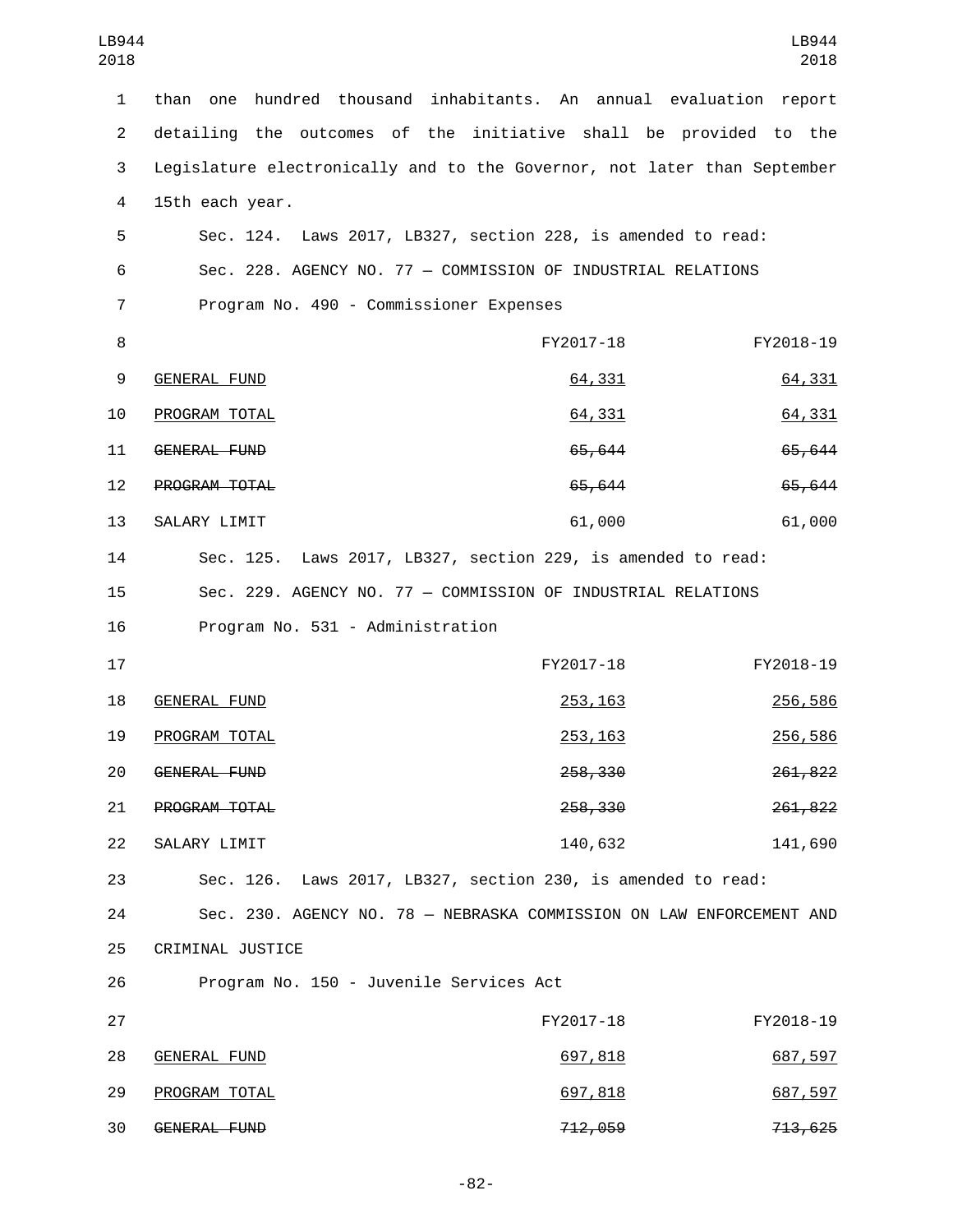| LB944          |                                                                            |                    | LB944       |
|----------------|----------------------------------------------------------------------------|--------------------|-------------|
| 2018           |                                                                            |                    | 2018        |
| $\mathbf{1}$   | PROGRAM TOTAL                                                              | <del>712,059</del> | 713,625     |
| $\overline{2}$ | SALARY LIMIT                                                               | 67,119             | 67,625      |
| 3              | There is included in the appropriation to this program for FY2017-18       |                    |             |
| 4              | \$576,056 \$587,812 General Funds for state aid, which shall only be used  |                    |             |
| 5              | for such purpose. There is included in the appropriation to this program   |                    |             |
| 6              | for FY2018-19 \$564,300 \$587,812 General Funds for state aid, which shall |                    |             |
| $\overline{7}$ | only be used for such purpose.                                             |                    |             |
| 8              | Sec. 127. Laws 2017, LB327, section 231, is amended to read:               |                    |             |
| 9              | Sec. 231. AGENCY NO. 78 - NEBRASKA COMMISSION ON LAW ENFORCEMENT AND       |                    |             |
| 10             | CRIMINAL JUSTICE                                                           |                    |             |
| 11             | Program No. 155 - County Juvenile Services Aid                             |                    |             |
| 12             |                                                                            | FY2017-18          | FY2018-19   |
| 13             | <b>GENERAL FUND</b>                                                        | <u>7,160,846</u>   | 7,039,330   |
| 14             | PROGRAM TOTAL                                                              | <u>7,160,846</u>   | 7,039,330   |
| 15             | GENERAL FUND                                                               | 7,306,986          | 7, 311, 561 |
| 16             | PROGRAM TOTAL                                                              | 7,306,986          | 7, 311, 561 |
| 17             | SALARY LIMIT                                                               | 226,991            | 228,699     |
| 18             | There is included in the appropriation to this program for FY2017-18       |                    |             |
| 19             | \$6,174,000 \$6,300,000 General Funds for state aid, which shall only be   |                    |             |
| 20             | used for such purpose. There is included in the appropriation to this      |                    |             |
| 21             | program for FY2018-19 \$6,048,000 \$6,300,000 General Funds for state aid, |                    |             |
| 22             | which shall only be used for such purpose.                                 |                    |             |
| 23             | Sec. 128. Laws 2017, LB327, section 232, is amended to read:               |                    |             |
| 24             | Sec. 232. AGENCY NO. 78 - NEBRASKA COMMISSION ON LAW ENFORCEMENT AND       |                    |             |
| 25             | CRIMINAL JUSTICE                                                           |                    |             |
| 26             | Program No. 198 - Central Administration                                   |                    |             |
| 27             |                                                                            | FY2017-18          | FY2018-19   |
| 28             | <b>GENERAL FUND</b>                                                        | 977,980            | 974,200     |

29 GENERAL FUND<br>29 397,939 1,004,560 30 CASH FUND 41,689 42,175

-83-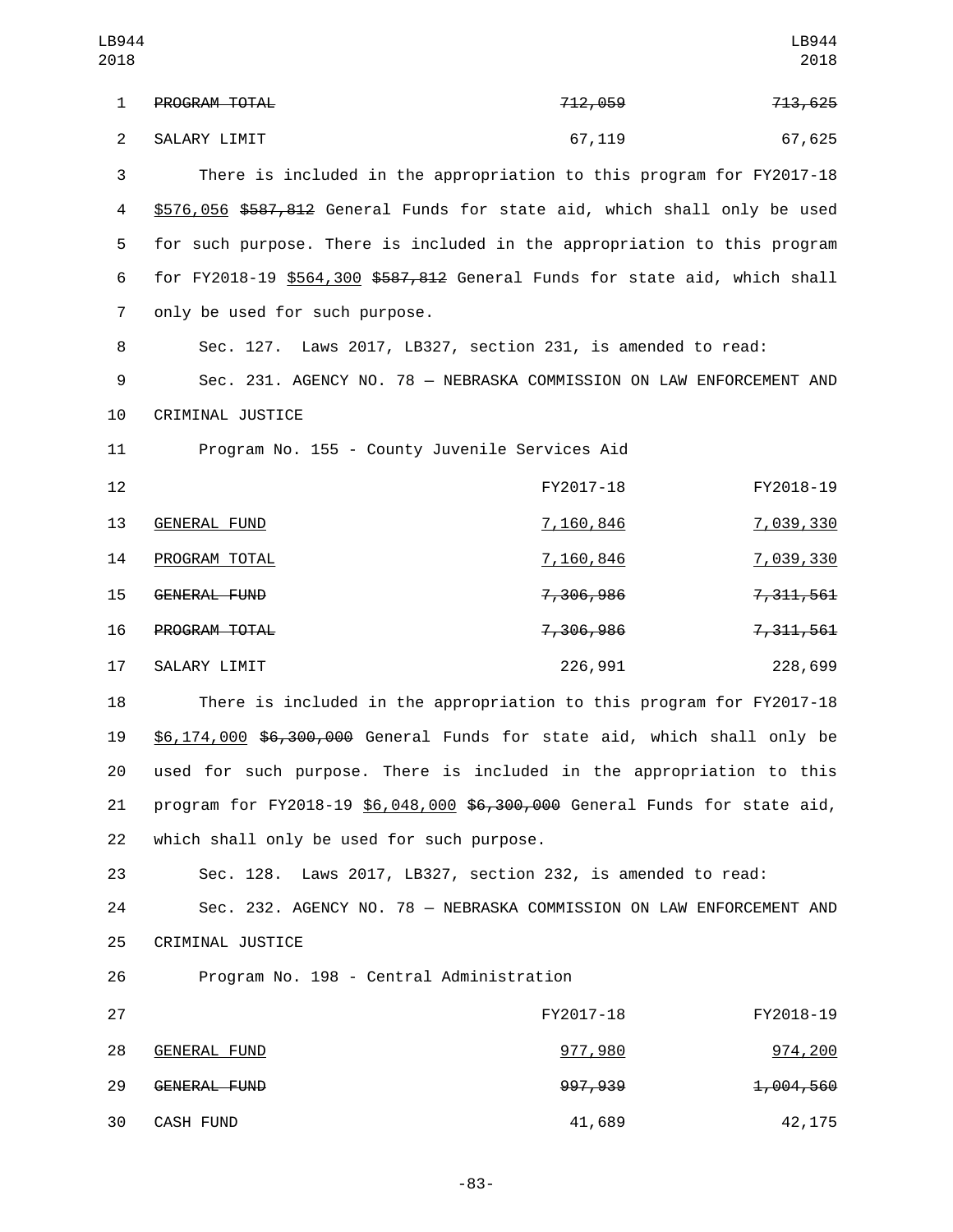| LB944<br>2018 |                   |           | LB944<br>2018        |
|---------------|-------------------|-----------|----------------------|
| 1             | FEDERAL FUND est. | 5,497,054 | 5,503,858            |
| 2             | PROGRAM TOTAL     | 6,516,723 | 6,520,233            |
| 3             | SALARY LIMIT      | 666,007   | 641,092              |
| 4             | PROGRAM TOTAL     | 6,536,682 | <del>6,550,593</del> |
| 5             | SALARY LIMIT      | 636, 125  | 641,092              |

 There is included in the appropriation to this program for FY2017-18 \$503,188 \$513,457 General Funds and \$4,520,673 Federal Funds estimate for state aid, which shall only be used for such purpose. There is included 9 in the appropriation to this program for FY2018-19 \$492,919 \$513,457 General Funds and \$4,520,673 Federal Funds estimate for state aid, which 11 shall only be used for such purpose.

 There is included in the appropriation to this program for FY2017-18 \$62,000 General Funds and \$194,233 Federal Funds estimate from the federal Victims of Crime Act of 1984 to operate a victim notification system, which shall only be used for such purpose. There is included in the appropriation to this program for FY2018-19 \$62,000 General Funds and \$194,233 Federal Funds estimate from the federal Victims of Crime Act of 1984 to operate a victim notification system, which shall only be used 19 for such purpose.

 The budget division of the Department of Administrative Services shall administratively transfer Salary Limits among Programs 150, 155, 198, 201, 215, and 220 within Agency 78, upon written certification by the director that the Nebraska Commission on Law Enforcement and Criminal Justice has determined that such transfer is necessary for the efficient 25 functioning of agency operations.

 Sec. 129. Laws 2017, LB327, section 233, is amended to read: Sec. 233. AGENCY NO. 78 — NEBRASKA COMMISSION ON LAW ENFORCEMENT AND 28 CRIMINAL JUSTICE

 Program No. 199 - Nebraska Law Enforcement Training Center FY2017-18 FY2018-19 31 GENERAL FUND 31 2,070,288 2,076,076

-84-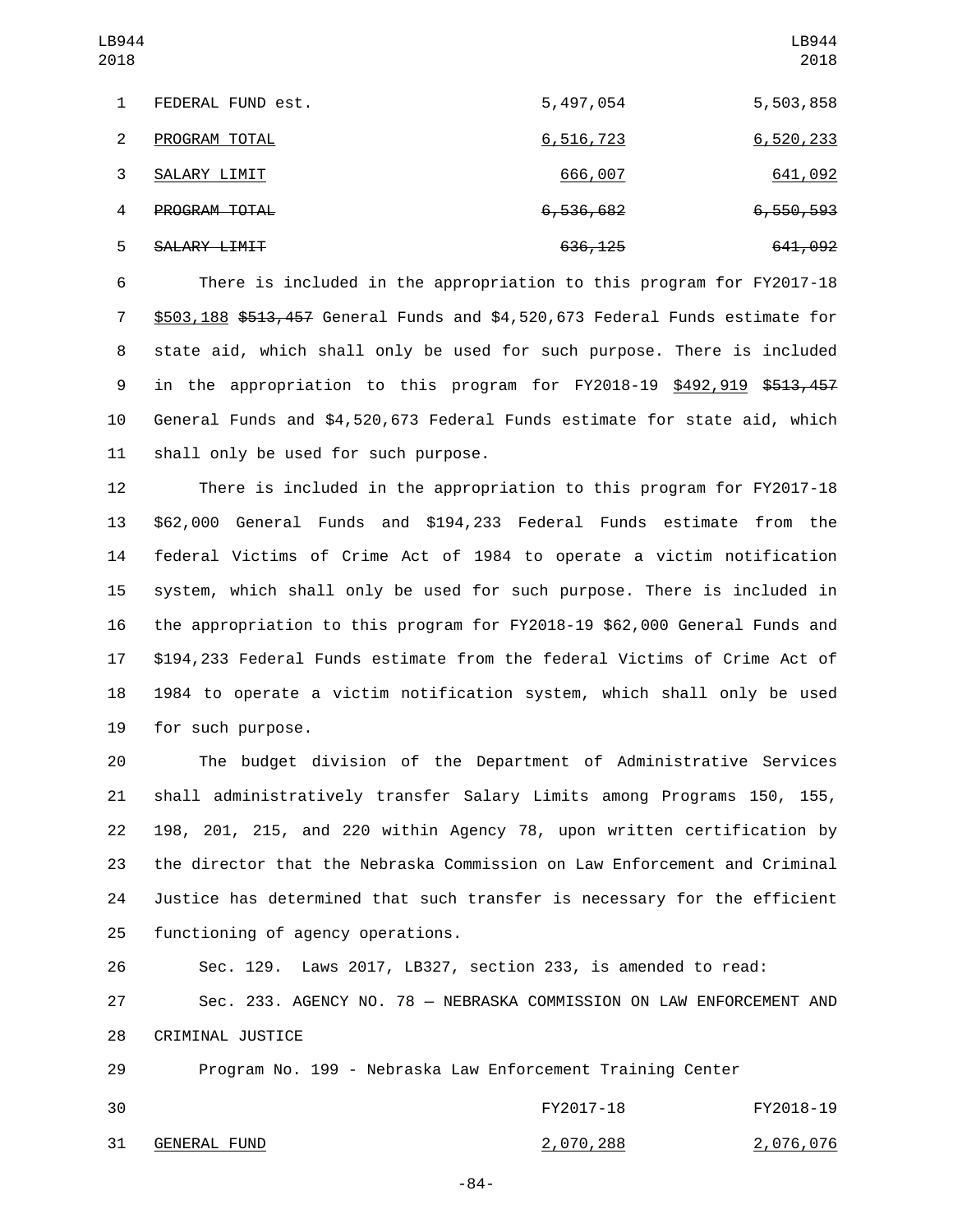| LB944<br>2018 |                     |           | LB944<br>2018 |
|---------------|---------------------|-----------|---------------|
| 1             | <b>GENERAL FUND</b> | 2,070,288 | 2,077,851     |
| 2             | <b>CASH FUND</b>    | 909,225   | 918,882       |
| 3             | FEDERAL FUND est.   | 61,235    | 61,789        |
| 4             | PROGRAM TOTAL       | 3,040,748 | 3,056,747     |
| 5             | PROGRAM TOTAL       | 3,040,748 | 3,058,522     |
| 6             | SALARY LIMIT        | 909,702   | 916,548       |

 The unexpended General Fund appropriation balance existing on June 30, 2017, less \$5,766, is hereby reappropriated.8

 There is included in the appropriation to this program for FY2017-18 \$916,523 General Funds for Training Center building rental charges to be paid to the state building division of the Department of Administrative Services, which shall only be used for such purpose. There is included in the appropriation to this program for FY2018-19 \$916,523 General Funds for Training Center building rental charges to be paid to the state building division of the Department of Administrative Services, which 16 shall only be used for such purpose.

 There is included in the appropriation to this program for FY2017-18 \$465,875 General Funds for the annual depreciation charge to be paid to the state building division of the Department of Administrative Services, which shall only be used for such purpose. There is included in the appropriation to this program for FY2018-19 \$465,875 General Funds for the annual depreciation charge to be paid to the state building division of the Department of Administrative Services, which shall only be used 24 for such purpose.

 All food service charges for students shall be separate and distinct from tuition and fee charges assessed, and such food service charges shall not be included or commingled for purposes of establishing annual 28 tuition and fee rates.

 Any rules, regulations, or operating instructions adopted by the Nebraska Commission on Law Enforcement and Criminal Justice shall be 31 consistent with the provisions of this section.

-85-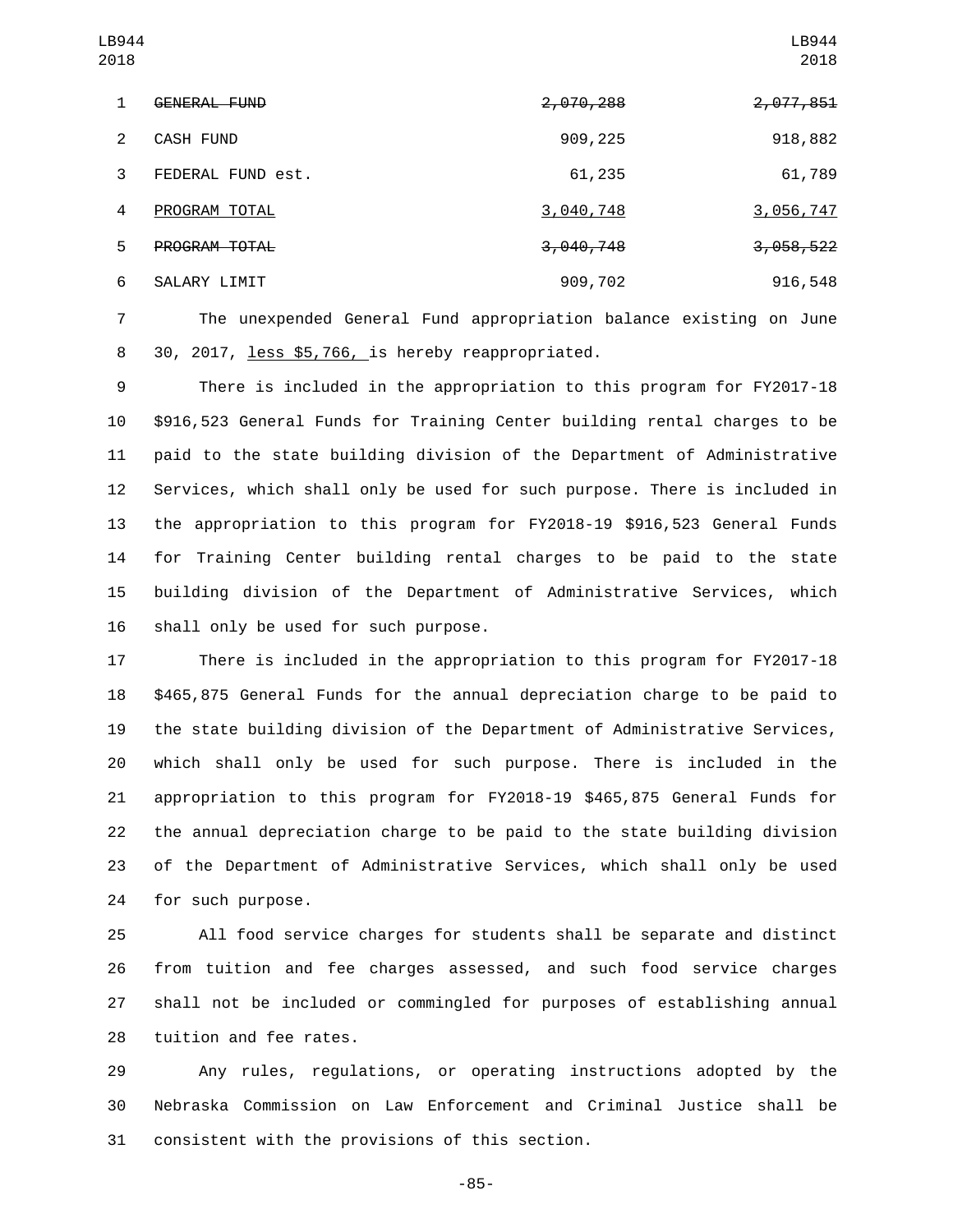| LB944<br>2018  |                                                                             |                | LB944<br>2018  |
|----------------|-----------------------------------------------------------------------------|----------------|----------------|
| $\mathbf{1}$   | Sec. 130. Laws 2017, LB327, section 234, is amended to read:                |                |                |
| $\overline{2}$ | Sec. 234. AGENCY NO. 78 - NEBRASKA COMMISSION ON LAW ENFORCEMENT AND        |                |                |
| 3              | CRIMINAL JUSTICE                                                            |                |                |
| 4              | Program No. 201 - Victim-Witness Assistance                                 |                |                |
| 5              |                                                                             | FY2017-18      | FY2018-19      |
| 6              | <b>GENERAL FUND</b>                                                         | <u>161,926</u> | 160,875        |
| $\overline{7}$ | <b>GENERAL FUND</b>                                                         | 165,230        | 165,230        |
| 8              | FEDERAL FUND est.                                                           | 12,200,460     | 12, 205, 750   |
| 9              | PROGRAM TOTAL                                                               | 12, 362, 386   | 12, 366, 625   |
| 10             | PROGRAM TOTAL                                                               | 12, 365, 690   | 12,370,980     |
| 11             | SALARY LIMIT                                                                | 233,097        | 234,851        |
| 12             | There is included in the appropriation to this program for FY2017-18        |                |                |
| 13             | \$51,508 \$52,559 General Funds and \$11,172,294 Federal Funds estimate for |                |                |
| 14             | state aid, which shall only be used for such purpose. There is included     |                |                |
| 15             | in the appropriation to this program for FY2018-19 \$50,457 \$52,559        |                |                |
| 16             | General Funds and \$11,172,294 Federal Funds estimate for state aid, which  |                |                |
| 17             | shall only be used for such purpose.                                        |                |                |
| 18             | Sec. 131. Laws 2017, LB327, section 235, is amended to read:                |                |                |
| 19             | Sec. 235. AGENCY NO. 78 - NEBRASKA COMMISSION ON LAW ENFORCEMENT AND        |                |                |
| 20             | CRIMINAL JUSTICE                                                            |                |                |
| 21             | Program No. 202 - Crime Victims' Reparations                                |                |                |
| 22             |                                                                             | FY2017-18      | FY2018-19      |
| 23             | <b>GENERAL FUND</b>                                                         | 27,280         | 26,881         |
| 24             | GENERAL FUND                                                                | 27,837         | 27,837         |
| 25             | CASH FUND                                                                   | 253, 474       | 253, 474       |
| 26             | FEDERAL FUND est.                                                           | 128,400        | 128,400        |
| 27             | PROGRAM TOTAL                                                               | 409, 154       | <u>408,755</u> |
| 28             | PROGRAM TOTAL                                                               | 409,711        | 409,711        |
| 29             | SALARY LIMIT                                                                | $-0-$          | $-0-$          |
| 30             | There is included in the appropriation to this program for FY2017-18        |                |                |

-86-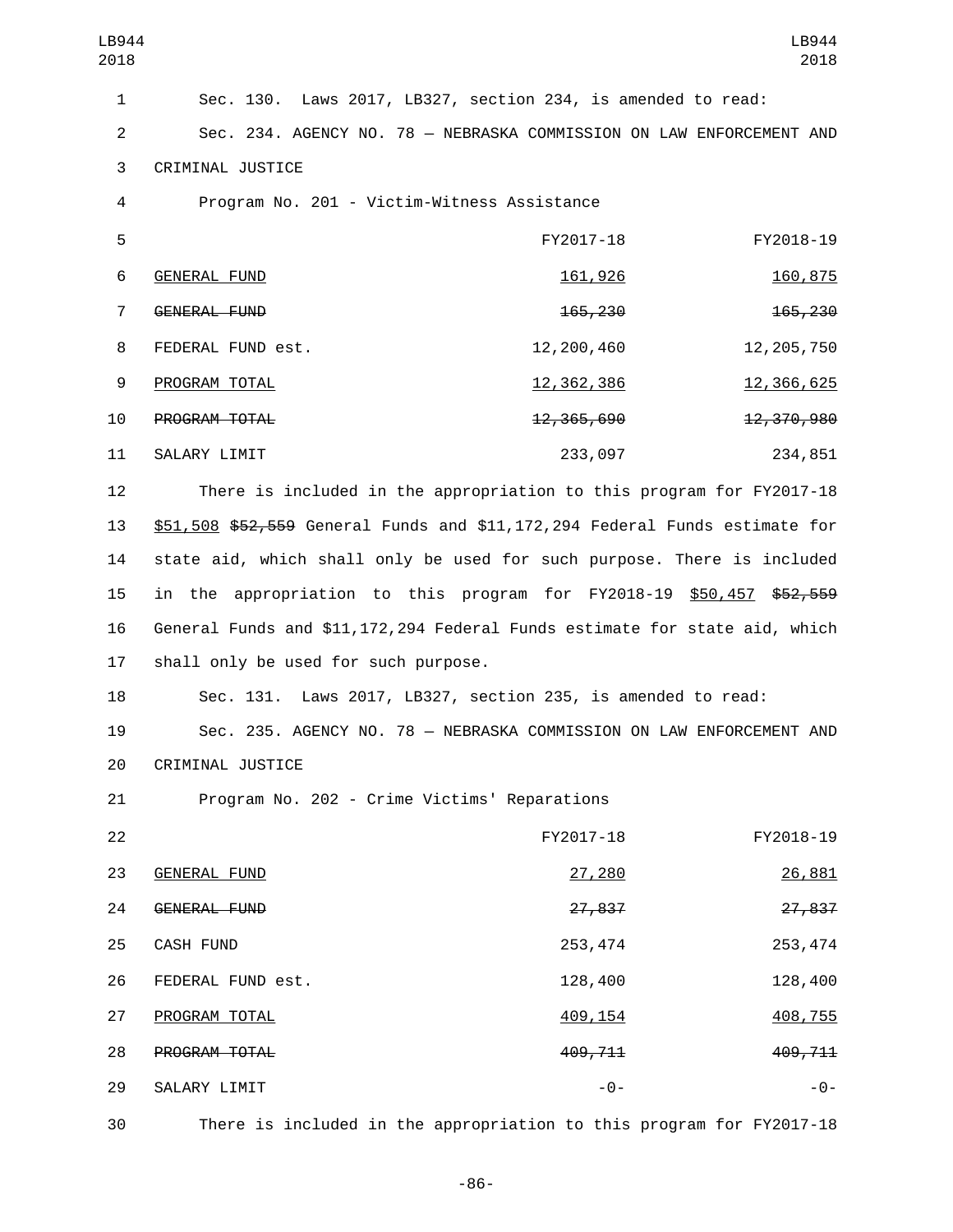| 1  | \$19,600 \$20,000 General Funds, \$253,474 Cash Funds, and \$121,980 Federal |           |           |
|----|------------------------------------------------------------------------------|-----------|-----------|
| 2  | Funds estimate for state aid, which shall only be used for such purpose.     |           |           |
| 3  | There is included in the appropriation to this program for FY2018-19         |           |           |
| 4  | \$19,200 \$20,000 General Funds, \$253,474 Cash Funds, and \$121,980 Federal |           |           |
| 5  | Funds estimate for state aid, which shall only be used for such purpose.     |           |           |
| 6  | Sec. 132. Laws 2017, LB327, section 236, is amended to read:                 |           |           |
| 7  | Sec. 236. AGENCY NO. 78 - NEBRASKA COMMISSION ON LAW ENFORCEMENT AND         |           |           |
| 8  | CRIMINAL JUSTICE                                                             |           |           |
| 9  | Program No. 203 - Jail Standards Board                                       |           |           |
| 10 |                                                                              | FY2017-18 | FY2018-19 |
| 11 | <b>GENERAL FUND</b>                                                          | 312,483   | 315,980   |
| 12 | PROGRAM TOTAL                                                                | 312,483   | 315,980   |
| 13 | GENERAL FUND                                                                 | 318,860   | 322, 428  |
| 14 | PROGRAM TOTAL                                                                | 318,860   | 322,428   |
| 15 | SALARY LIMIT                                                                 | 195,638   | 197, 111  |
| 16 | Sec. 133. Laws 2017, LB327, section 237, is amended to read:                 |           |           |
| 17 | Sec. 237. AGENCY NO. 78 - NEBRASKA COMMISSION ON LAW ENFORCEMENT AND         |           |           |
| 18 | CRIMINAL JUSTICE                                                             |           |           |
| 19 | Program No. 204 - Office of Violence Prevention                              |           |           |
| 20 |                                                                              | FY2017-18 | FY2018-19 |
| 21 | <b>GENERAL FUND</b>                                                          | 433,498   | 427,616   |
| 22 | GENERAL FUND                                                                 | 442, 345  | 443, 485  |
| 23 | CASH FUND                                                                    | 35,500    | 35,500    |
| 24 | PROGRAM TOTAL                                                                | 468,998   | 463, 116  |
| 25 | PROGRAM TOTAL                                                                | 477,845   | 478, 985  |
| 26 | SALARY LIMIT                                                                 | 56,383    | 56,807    |
| 27 | There is included in the appropriation to this program for FY2017-18         |           |           |

 \$343,000 \$350,000 General Funds and \$25,000 Cash Funds for state aid, which shall only be used for such purpose. There is included in the 30 appropriation to this program for FY2018-19 \$336,000 \$350,000 General Funds and \$25,000 Cash Funds for state aid, which shall only be used for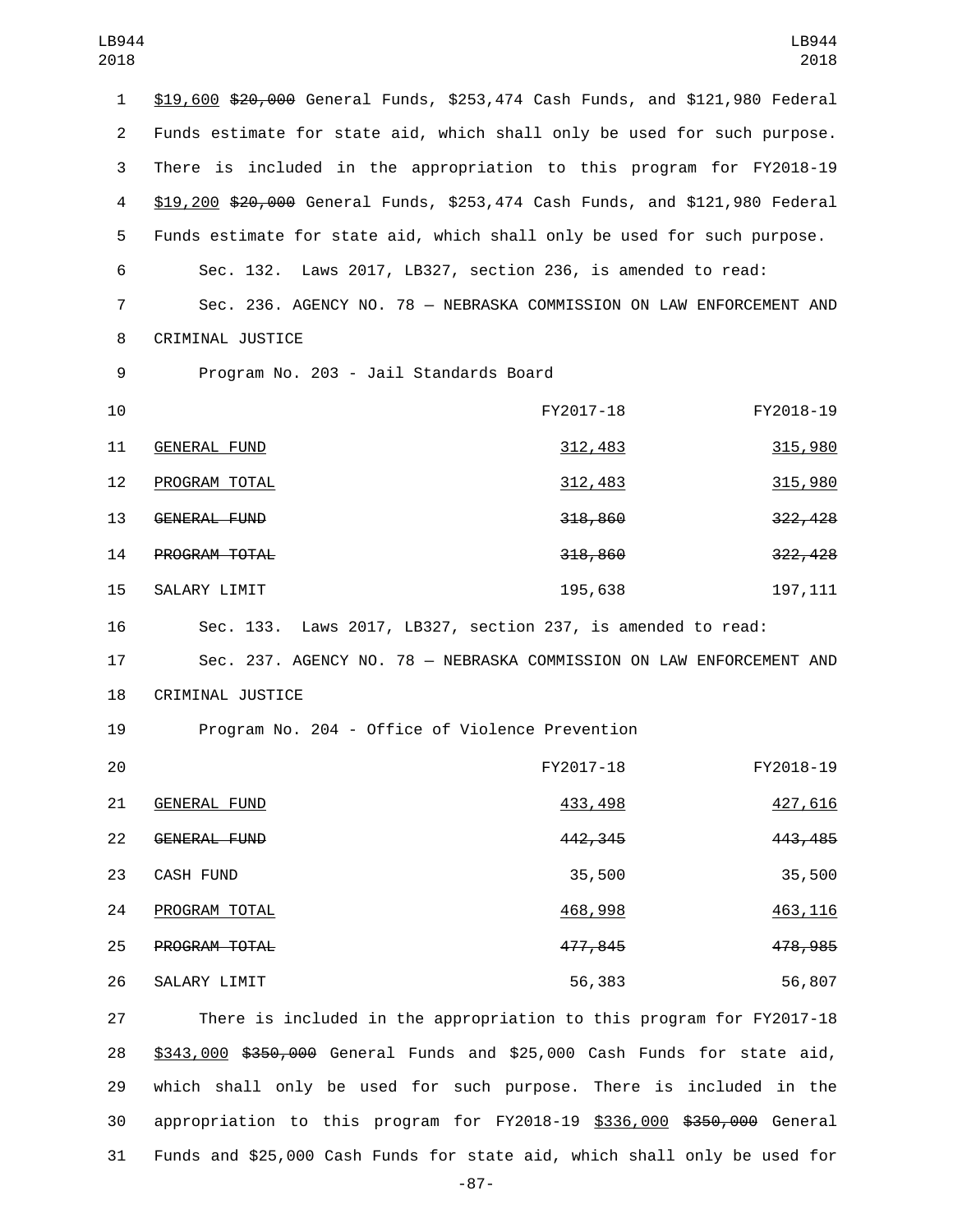1 such purpose. 2 Sec. 134. Laws 2017, LB327, section 239, is amended to read: 3 Sec. 239. AGENCY NO. 78 — NEBRASKA COMMISSION ON LAW ENFORCEMENT AND 4 CRIMINAL JUSTICE 5 Program No. 215 - Criminal Justice Information System 6 FY2017-18 FY2018-19 T GENERAL FUND 2001 155,041 155,041 155,881 8 GENERAL FUND 258,205 158,205 159,062 FEDERAL FUND est.9 593,050 595,283 PROGRAM TOTAL10 748,091 751,164 11 PROGRAM TOTAL 255 754,345 12 SALARY LIMIT 153,884 155,041 13 The unexpended General Fund appropriation balance existing on June 14 30, 2017, less \$1,250, is hereby reappropriated. 15 Funds appropriated to this program shall be used to support criminal 16 justice information systems projects for state law enforcement agencies 17 and to assist with the sharing of criminal justice information by 18 federal, state, and local agencies. 19 Sec. 135. Laws 2017, LB327, section 240, is amended to read: 20 Sec. 240. AGENCY NO. 78 — NEBRASKA COMMISSION ON LAW ENFORCEMENT AND 21 CRIMINAL JUSTICE 22 Program No. 220 - Community Corrections Division 23 FY2017-18 FY2018-19 24 GENERAL FUND 265,109 265,109 267,872 25 GENERAL FUND<br>270,519 273,339 26 CASH FUND 26 CASH FUND 27 PROGRAM TOTAL 2003, 2004 12:30 12:445 27 PROGRAM TOTAL

PROGRAM TOTAL28 904,855 908,826 29 SALARY LIMIT 212,016 212,016 30 Sec. 136. Laws 2017, LB327, section 241, is amended to read:

31 Sec. 241. AGENCY NO. 81 — COMMISSION FOR THE BLIND AND VISUALLY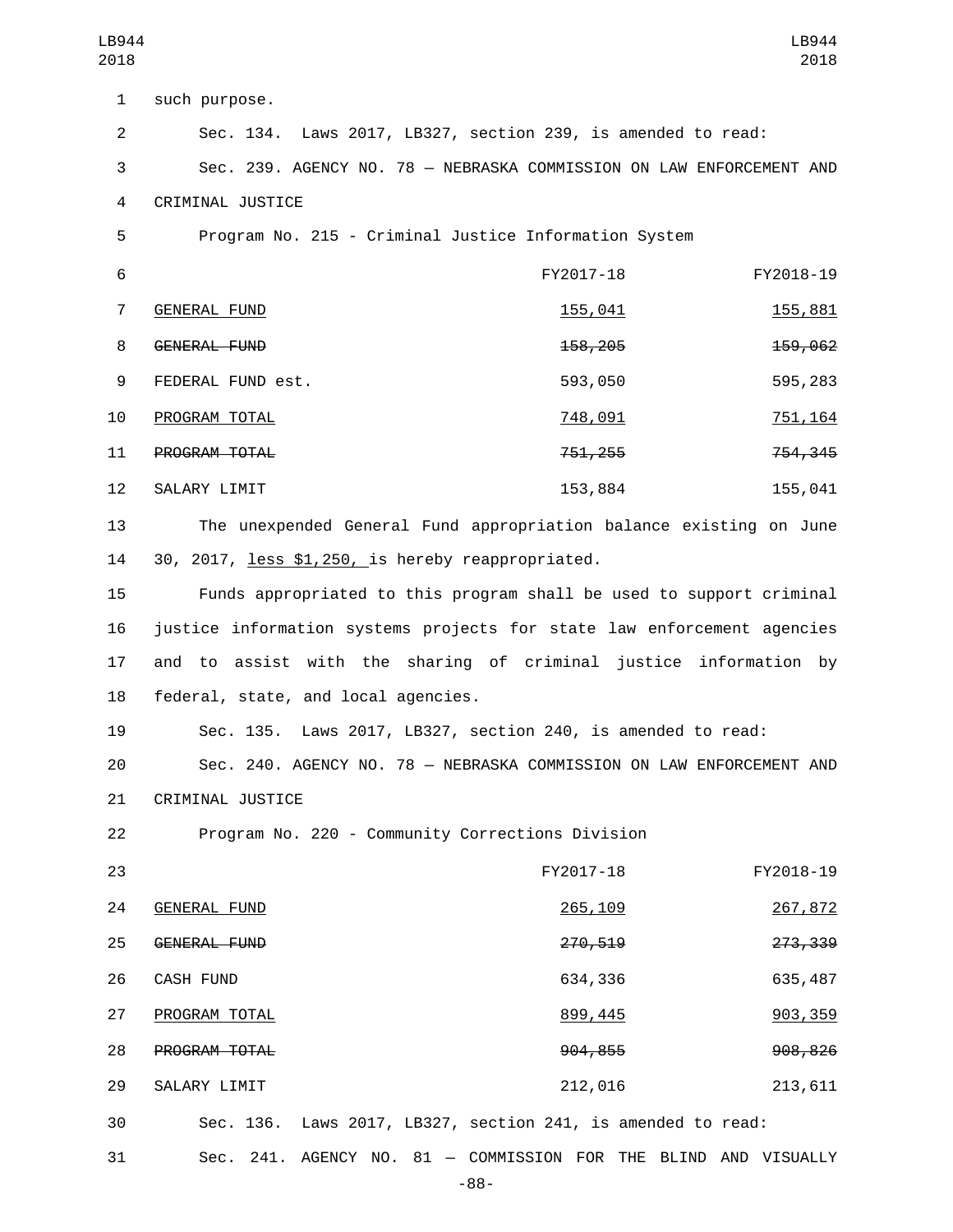| LB944<br>2018  |                                               |                      | LB944<br>2018        |
|----------------|-----------------------------------------------|----------------------|----------------------|
| $\mathbf 1$    | IMPAIRED                                      |                      |                      |
| 2              | Program No. 357 - Blind and Visually Impaired |                      |                      |
| 3              |                                               | FY2017-18            | FY2018-19            |
| 4              | <b>GENERAL FUND</b>                           | 1,206,540            | 1,216,948            |
| 5              | <b>CASH FUND</b>                              | 148,746              | 148,746              |
| 6              | FEDERAL FUND est.                             | 4,554,019            | 4,498,192            |
| $\overline{7}$ | PROGRAM TOTAL                                 | 5,909,305            | 5,863,886            |
| 8              | FEDERAL FUND est.                             | <del>4,646,958</del> | <del>4,685,617</del> |
| 9              | <b>PROGRAM TOTAL</b>                          | 6,002,244            | 6,051,311            |

10 SALARY LIMIT 2,477,446 2,494,858 11 There is included in the appropriation to this program for FY2017-18

 \$216,890 General Funds, \$10,000 Cash Funds, and \$932,886 \$949,593 Federal Funds estimate for state aid, which shall only be used for such purpose. There is included in the appropriation to this program for FY2018-19 \$216,890 General Funds, \$10,000 Cash Funds, and \$916,189 \$949,593 Federal Funds estimate for state aid, which shall only be used for such purpose.

 There is included in the appropriation to this program for FY2017-18 \$128,250 General Funds and for FY2018-19 \$128,250 General Funds for services for the older blind, which shall only be used for such purpose. It is the intent of the Legislature that services for the older blind be coordinated and integrated to the extent possible with services provided 22 to the aged by other state agencies.

23 Sec. 137. Laws 2017, LB327, section 242, is amended to read: 24 Sec. 242. AGENCY NO. 82 — COMMISSION FOR THE DEAF AND HARD OF 25 HEARING

26 Program No. 578 - Hearing Impaired

| 27 |                     | FY2017-18 | FY2018-19 |
|----|---------------------|-----------|-----------|
| 28 | <b>GENERAL FUND</b> | 993,187   | 1,003,151 |
| 29 | <b>CASH FUND</b>    | 16,600    | 16,600    |
| 30 | PROGRAM TOTAL       | 1,009,787 | 1,019,751 |
| 31 | SALARY LIMIT        | 658,404   | 662,612   |

-89-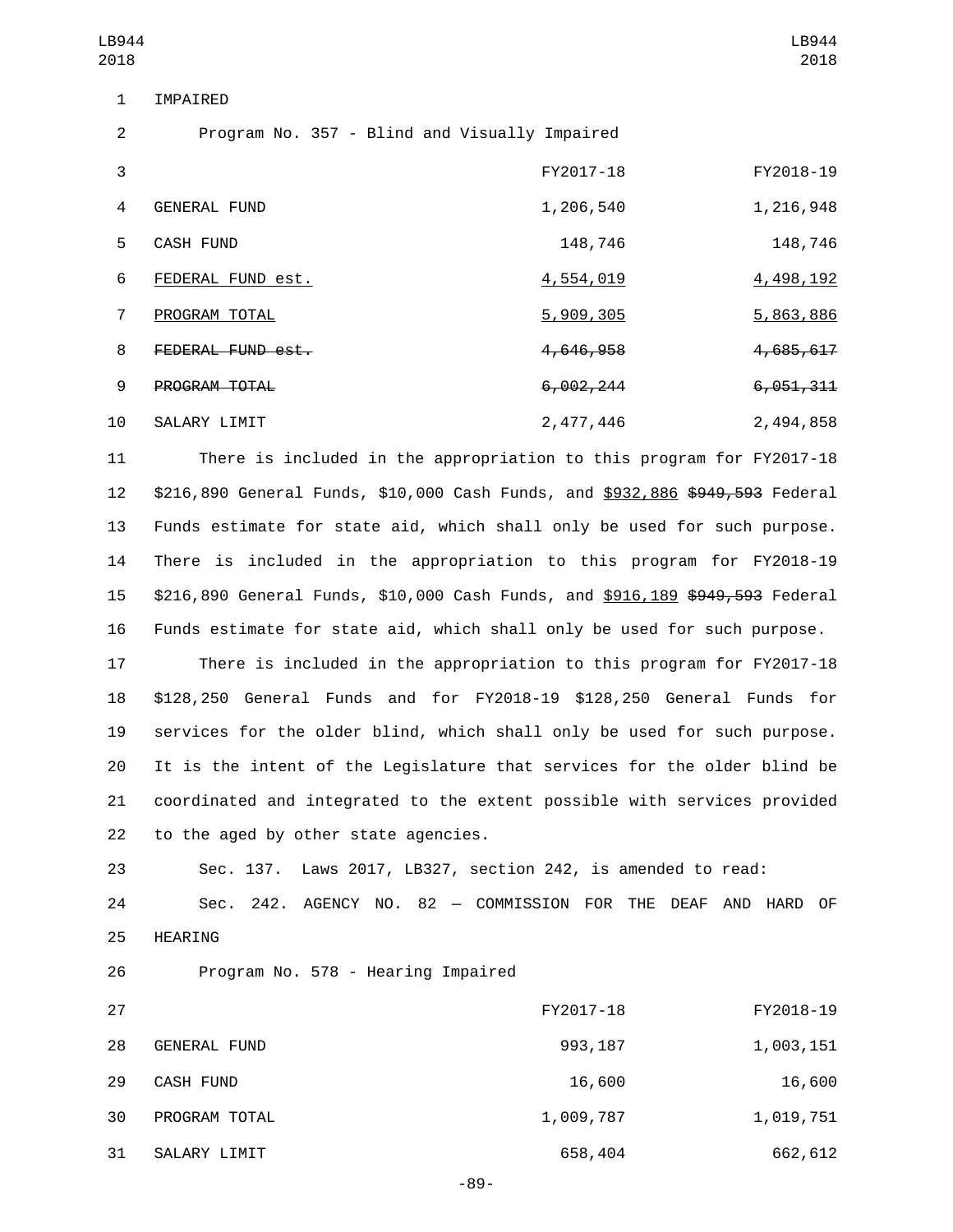| LB944<br>2018  |                                                                             |               | LB944<br>2018           |
|----------------|-----------------------------------------------------------------------------|---------------|-------------------------|
| $\mathbf{1}$   | Of the General Fund balance remaining on June 30, 2017, \$97,815            |               |                         |
| $\overline{2}$ | \$100,000 is hereby reappropriated.                                         |               |                         |
| 3              | Sec. 138. Laws 2017, LB327, section 243, is amended to read:                |               |                         |
| 4              | Sec. 243. AGENCY NO. 83 - AID TO COMMUNITY COLLEGES                         |               |                         |
| 5              | Program No. 151 - Aid to Community Colleges                                 |               |                         |
| 6              |                                                                             | FY2017-18     | FY2018-19               |
| $\overline{7}$ | <b>GENERAL FUND</b>                                                         | 98, 317, 683  | 98, 575, 874            |
| 8              | PROGRAM TOTAL                                                               | 98, 317, 683  | 98, 575, 874            |
| 9              | <b>GENERAL FUND</b>                                                         | 100, 324, 166 | 99, 329, 166            |
| 10             | PROGRAM TOTAL                                                               | 100, 324, 166 | 99, 329, 166            |
| 11             | There is included in the appropriation to this program for FY2017-18        |               |                         |
| 12             | \$98,317,683 \$400,324,466 General Funds for state aid, which shall only be |               |                         |
| 13             | used for such purpose. There is included in the appropriation to this       |               |                         |
| 14             | program for FY2018-19 \$98,575,874 \$99,329,166 General Funds for state     |               |                         |
| 15             | aid, which shall only be used for such purpose.                             |               |                         |
| 16             | Sec. 139. Laws 2017, LB327, section 244, is amended to read:                |               |                         |
| 17             | Sec. 244. AGENCY NO. 84 - DEPARTMENT OF ENVIRONMENTAL QUALITY               |               |                         |
| 18             | Program No. 513 - Environmental Quality                                     |               |                         |
| 19             |                                                                             | FY2017-18     | FY2018-19               |
| 20             | GENERAL FUND                                                                | 3,604,932     | 3,652,217               |
| 21             | <b>GENERAL FUND</b>                                                         | 3,994,702     | 4, 042, 952             |
| 22             | CASH FUND                                                                   | 33,606,467    | 33,701,904              |
| 23             | FEDERAL FUND est.                                                           | 16,714,225    | 16,802,681              |
| 24             | PROGRAM TOTAL                                                               | 53, 925, 624  | 54, 156, 802            |
| 25             | PROGRAM TOTAL                                                               | 54, 315, 394  | 54, 547, 537            |
| 26             | SALARY LIMIT                                                                | 12,852,242    | 12,948,572              |
| 27             | of<br>Administrative<br>The<br>Department                                   | Services      | shall<br>monitor<br>the |
| 28             | appropriations and expenditures for this program                            |               | according<br>the<br>to  |
| 29             | following program classifications:                                          |               |                         |
| 30             | No. 513 - Administration                                                    |               |                         |

31 No. 586 - Water Quality

-90-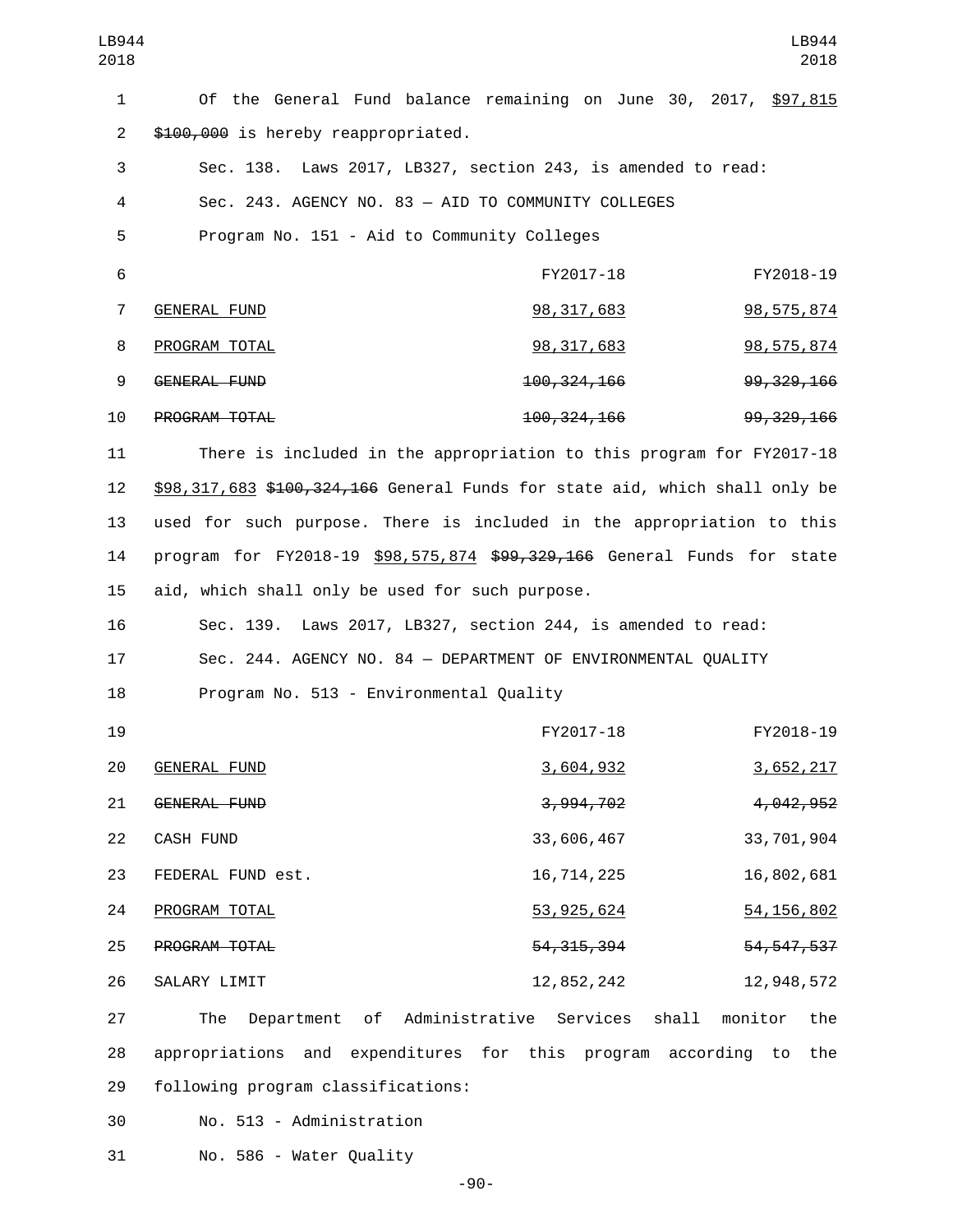| LB944<br>2018  |                                                                           |                   | LB944<br>2018 |
|----------------|---------------------------------------------------------------------------|-------------------|---------------|
| $\mathbf{1}$   | No. 587 - Land Quality                                                    |                   |               |
| $\overline{c}$ | No. 588 - Air Quality                                                     |                   |               |
| 3              | There is included in the appropriation to this program for FY2017-18      |                   |               |
| 4              | $$316,200$ General Funds, \$16,145,601 Cash Funds, and \$265,000 Federal  |                   |               |
| 5              | Funds estimate for state aid, which shall only be used for such purpose.  |                   |               |
| 6              | There is included in the appropriation to this program for FY2018-19      |                   |               |
| 7              | $$316,200$ General Funds, \$16,145,601 Cash Funds, and \$265,000 Federal  |                   |               |
| 8              | Funds estimate for state aid, which shall only be used for such purpose.  |                   |               |
| 9              | Sec. 140. Laws 2017, LB327, section 247, is amended to read:              |                   |               |
| 10             | Sec. 247. AGENCY NO. 85 - PUBLIC EMPLOYEES RETIREMENT BOARD               |                   |               |
| 11             | Program No. 41 - Administration of Retirement Systems and Deferred        |                   |               |
| 12             | Compensation                                                              |                   |               |
| 13             |                                                                           | FY2017-18         | FY2018-19     |
| 14             | CASH FUND                                                                 | 5,552,342         | 5,614,565     |
| 15             | PROGRAM TOTAL                                                             | 5,552,342         | 5,614,565     |
| 16             | <b>SALARY LIMIT</b>                                                       | <u>2,395,114</u>  | 2,374,023     |
| 17             | <b>SALARY LIMIT</b>                                                       | 2,357,029         | 2,374,023     |
| 18             | Laws 2017, LB327, section 249, is amended to read:<br>Sec. 141.           |                   |               |
| 19             | Sec. 249. AGENCY NO. 85 - PUBLIC EMPLOYEES RETIREMENT BOARD               |                   |               |
| 20             | Program No. 515 - Public Employees Retirement                             |                   |               |
| 21             |                                                                           | FY2017-18         | FY2018-19     |
| 22             | <b>GENERAL FUND</b>                                                       | <u>48,588,600</u> | 52,698,171    |
| 23             | PROGRAM TOTAL                                                             | <u>48,588,600</u> | 52,698,171    |
| 24             | GENERAL FUND                                                              | 48,588,600        | 52, 179, 000  |
| 25             | PROGRAM TOTAL                                                             | 48,588,600        | 52, 179, 000  |
| 26             | There is included in the appropriation to this program for FY2017-18      |                   |               |
| 27             | \$38,039,347 General Funds to provide additional funding to the School    |                   |               |
| 28             | Employees Retirement System of the State of Nebraska, which shall only be |                   |               |
| 29             | used for such purpose. There is included in the appropriation to this     |                   |               |
| 30             | program for FY2018-19 \$39,339,378 \$38,300,000 General Funds to provide  |                   |               |
| 31             | additional funding to the School Employees Retirement System of the State |                   |               |

-91-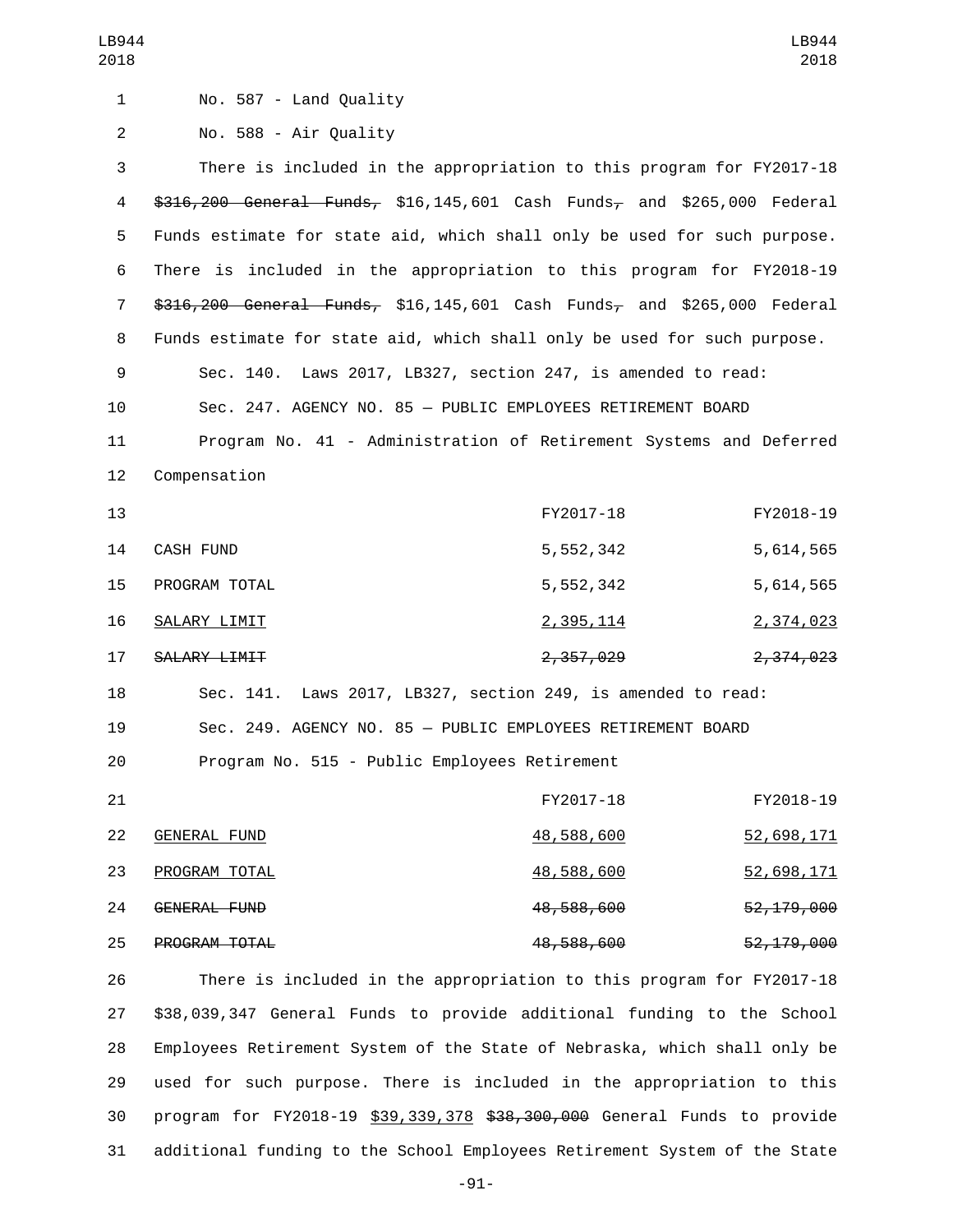of Nebraska, which shall only be used for such purpose.

 There is included in the appropriation to this program for FY2017-18 \$7,888,981 General Funds to provide additional funding to the Class V School Employees Retirement System, which shall only be used for such purpose. There is included in the appropriation to this program for FY2018-19 \$8,353,745 \$8,000,000 General Funds to provide additional funding to the Class V School Employees Retirement System, which shall 8 only be used for such purpose.

 There is included in the appropriation to this program for FY2017-18 \$2,541,558 General Funds to provide additional funding to the Nebraska State Patrol Retirement System, which shall only be used for such purpose. There is included in the appropriation to this program for FY2018-19 \$4,337,435 \$4,900,000 General Funds to provide additional funding to the Nebraska State Patrol Retirement System, which shall only 15 be used for such purpose.

 There is included in the appropriation to this program for FY2017-18 \$118,714 General Funds to provide additional funding to the Nebraska Judges Retirement System, which shall only be used for such purpose. There is included in the appropriation to this program for FY2018-19 \$667,613 \$979,000 General Funds to provide additional funding to the Nebraska Judges Retirement System, which shall only be used for such 22 purpose.

 Pursuant to section 84-1319.01, each state agency participating in the State Employees Retirement System of the State of Nebraska shall contribute an amount to the State Equal Retirement Benefit Fund to provide all similarly situated male and female members with equal benefits. It is the intent of the Legislature that the Public Employees Retirement Board notify each state agency of the amount to be paid to the 29 fund for FY2017-18 and FY2018-19.

 Sec. 142. Laws 2017, LB327, section 250, is amended to read: Sec. 250. AGENCY NO. 86 — DRY BEAN COMMISSION

-92-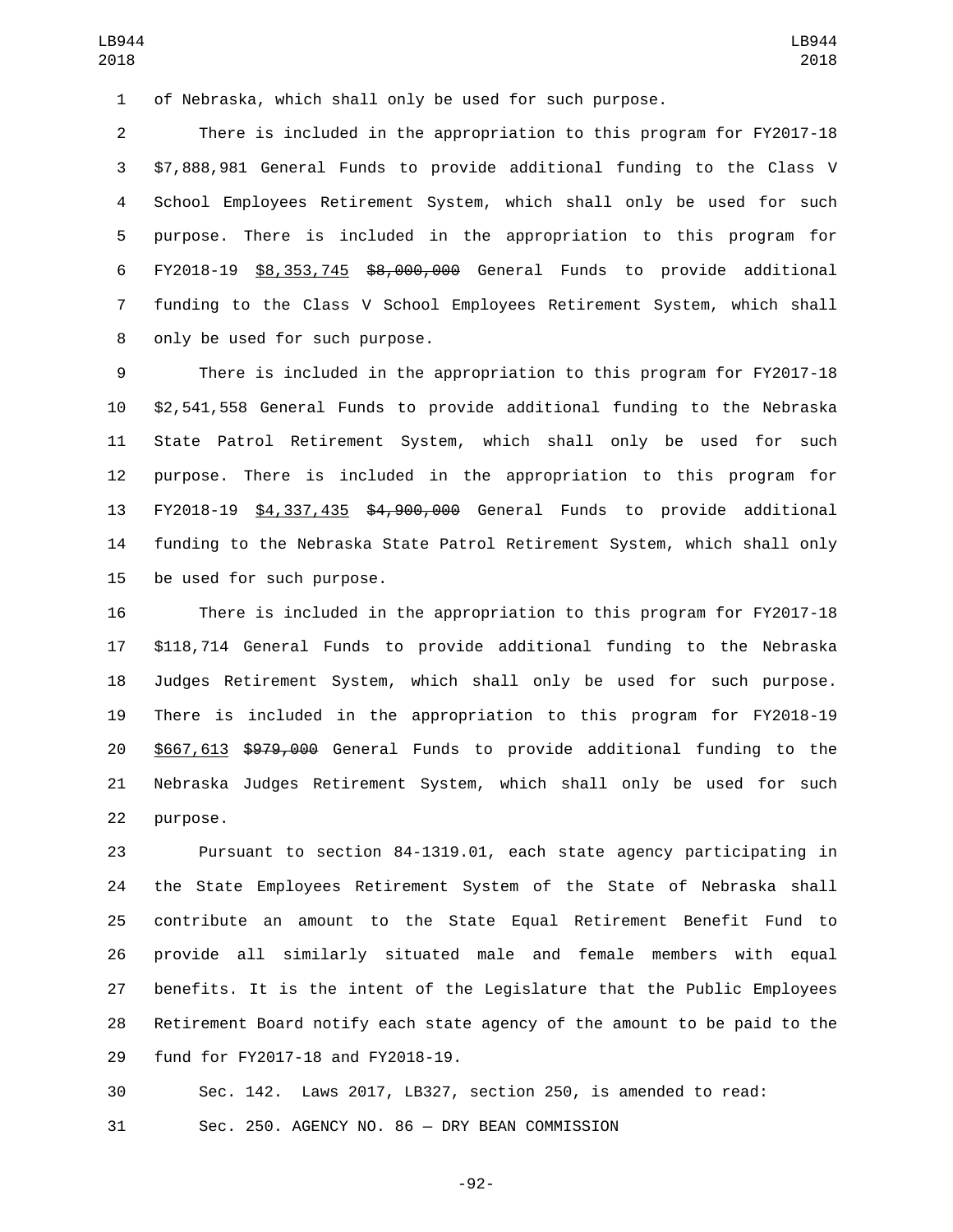| LB944<br>2018  |                                                                  |           | LB944<br>2018 |
|----------------|------------------------------------------------------------------|-----------|---------------|
| $\mathbf{1}$   | Program No. 137 - Dry Bean Commission                            |           |               |
| $\mathbf{2}$   |                                                                  | FY2017-18 | FY2018-19     |
| 3              | <b>CASH FUND</b>                                                 | 576,532   | 648,224       |
| 4              | PROGRAM TOTAL                                                    | 576,532   | 648,224       |
| 5              | CASH FUND                                                        | 476,532   | 498, 224      |
| 6              | PROGRAM TOTAL                                                    | 476,532   | 498,224       |
| $\overline{7}$ | SALARY LIMIT                                                     | 51,056    | 51,380        |
| 8              | Sec. 143. Laws 2017, LB327, section 251, is amended to read:     |           |               |
| 9              | Sec. 251. AGENCY NO. 87 - NEBRASKA ACCOUNTABILITY AND DISCLOSURE |           |               |
| 10             | COMMISSION                                                       |           |               |
| 11             | Program No. 94 - Nebraska Political Accountability               |           |               |
| 12             |                                                                  | FY2017-18 | FY2018-19     |
| 13             | <b>GENERAL FUND</b>                                              | 469,577   | 476,323       |
| 14             | <b>CASH FUND</b>                                                 | 462,779   | 245, 102      |
| 15             | PROGRAM TOTAL                                                    | 932, 356  | 721,425       |
| 16             | <b>GENERAL FUND</b>                                              | 479,160   | 486,044       |
| 17             | CASH FUND                                                        | 241,904   | 245,102       |
| 18             | PROGRAM TOTAL                                                    | 721,064   | 731, 146      |
| 19             | SALARY LIMIT                                                     | 484,205   | 487,735       |
| 20             | Sec. 144. Laws 2017, LB327, section 255, is amended to read:     |           |               |
| 21             | Sec. 255. AGENCY NO. 93 - TAX EQUALIZATION AND REVIEW COMMISSION |           |               |
| 22             | Program No. 115 - Operations                                     |           |               |
| 23             |                                                                  | FY2017-18 | FY2018-19     |
| 24             | <b>GENERAL FUND</b>                                              | 843,687   | 855,648       |
| 25             | <b>GENERAL FUND</b>                                              | 860,905   | 873, 110      |
| 26             | CASH FUND                                                        | 45,000    | 45,000        |
| 27             | PROGRAM TOTAL                                                    | 888,687   | 900,648       |
| 28             | PROGRAM TOTAL                                                    | 905,905   | 918, 110      |
| 29             | SALARY LIMIT                                                     | 602,709   | 607,244       |
| 30             | Sec. 145. Laws 2017, LB327, section 260, is amended to read:     |           |               |

-93-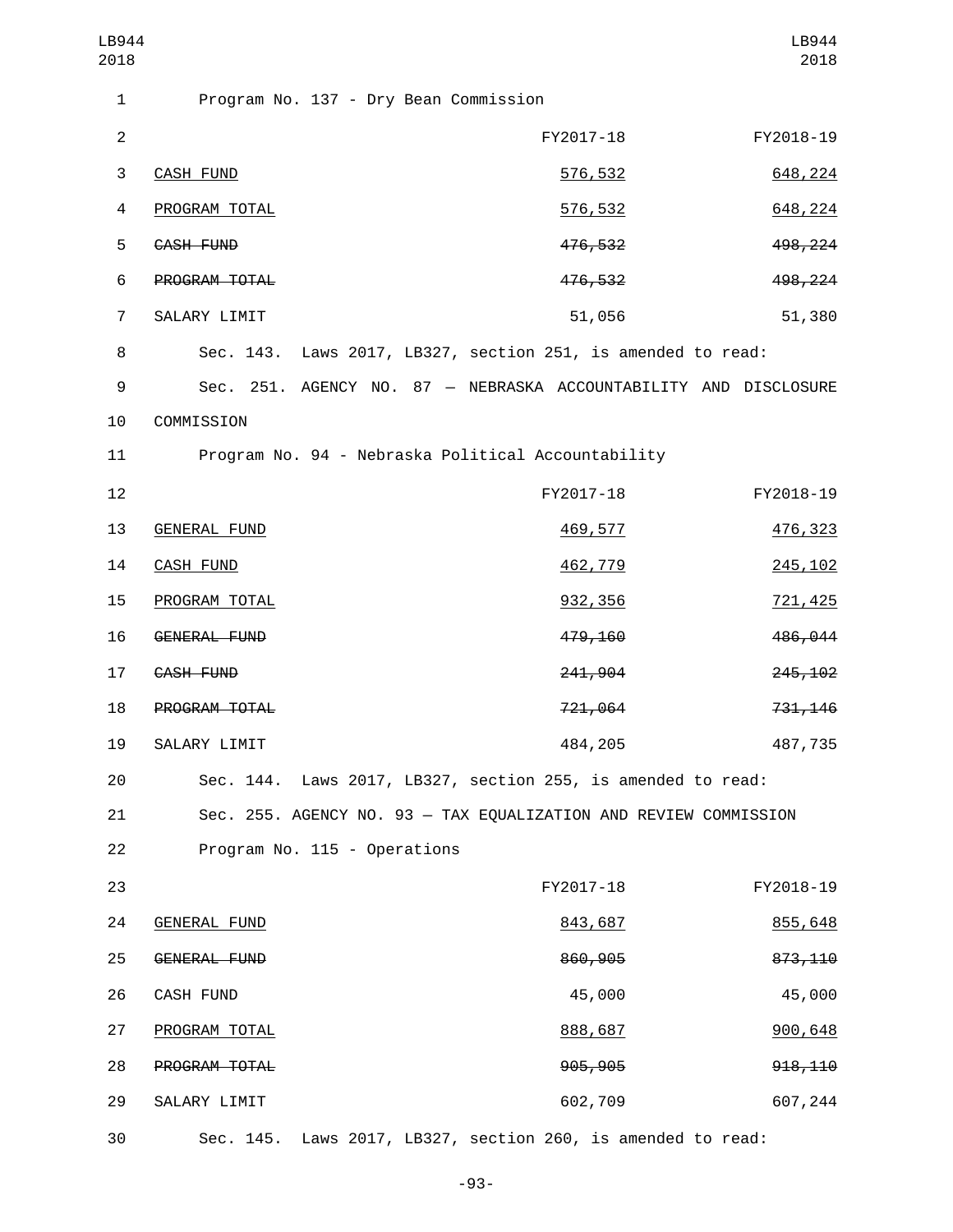Sec. 260. CASH FUNDS.1

 The receipts for FY2017-18 and FY2018-19 inuring to the several Cash Funds, together with any amounts held in account by the State Treasurer on June 30, 2017, are hereby credited to each of the funds respectively.

 Expenditure of Cash Funds appropriated in this act shall be limited to the amount shown by program except when specific exceptions are made. The amounts appropriated in this act include the following funds:

 (1) Legislative Council: Nebraska Legislative Shared Information System Cash Fund, Donations/Contributions Cash Fund, Nebraska Health Care Cash Fund, Nebraska Statutes Cash Fund, Clerk of the Legislature Cash 11 Fund, Biotechnology Development Cash Fund;

 (2) Supreme Court: Supreme Court Reports Cash Fund, Court Appointed Special Advocate Fund, Nebraska Statutes Distribution Cash Fund, Supreme Court Attorney Services Cash Fund, Probation Program Cash Fund, Probation Cash Fund, State Probation Contractual Services Cash Fund, Dispute Resolution Cash Fund, Counsel for Discipline Cash Fund, Supreme Court Education Fund, Supreme Court Automation Cash Fund, Parenting Act Fund, 18 Public Guardianship Cash Fund;

(3) Governor: Governor's Policy Research Cash Fund;

 (4) Secretary of State: Nebraska Collection Agency Fund, Records Management Cash Fund, Secretary of State Administration Cash Fund, Uniform Commercial Code Cash Fund, Corporation Cash Fund, Election 23 Administration Fund;

(5) Auditor of Public Accounts: Cooperative Audit Cash Fund;

 (6) Attorney General: Motor Vehicle Fraud Cash Fund, Department of Justice Natural Resources Enforcement Fund, State Settlement Cash Fund, Nebraska Health Care Cash Fund, State Medicaid Fraud Control Unit Cash 28 Fund;

 (7) State Treasurer: State Treasurer Administrative Fund, Unclaimed Property Cash Fund, Mutual Finance Assistance Fund, College Savings Plan Administrative Fund, College Savings Plan Expense Fund, Convention Center

-94-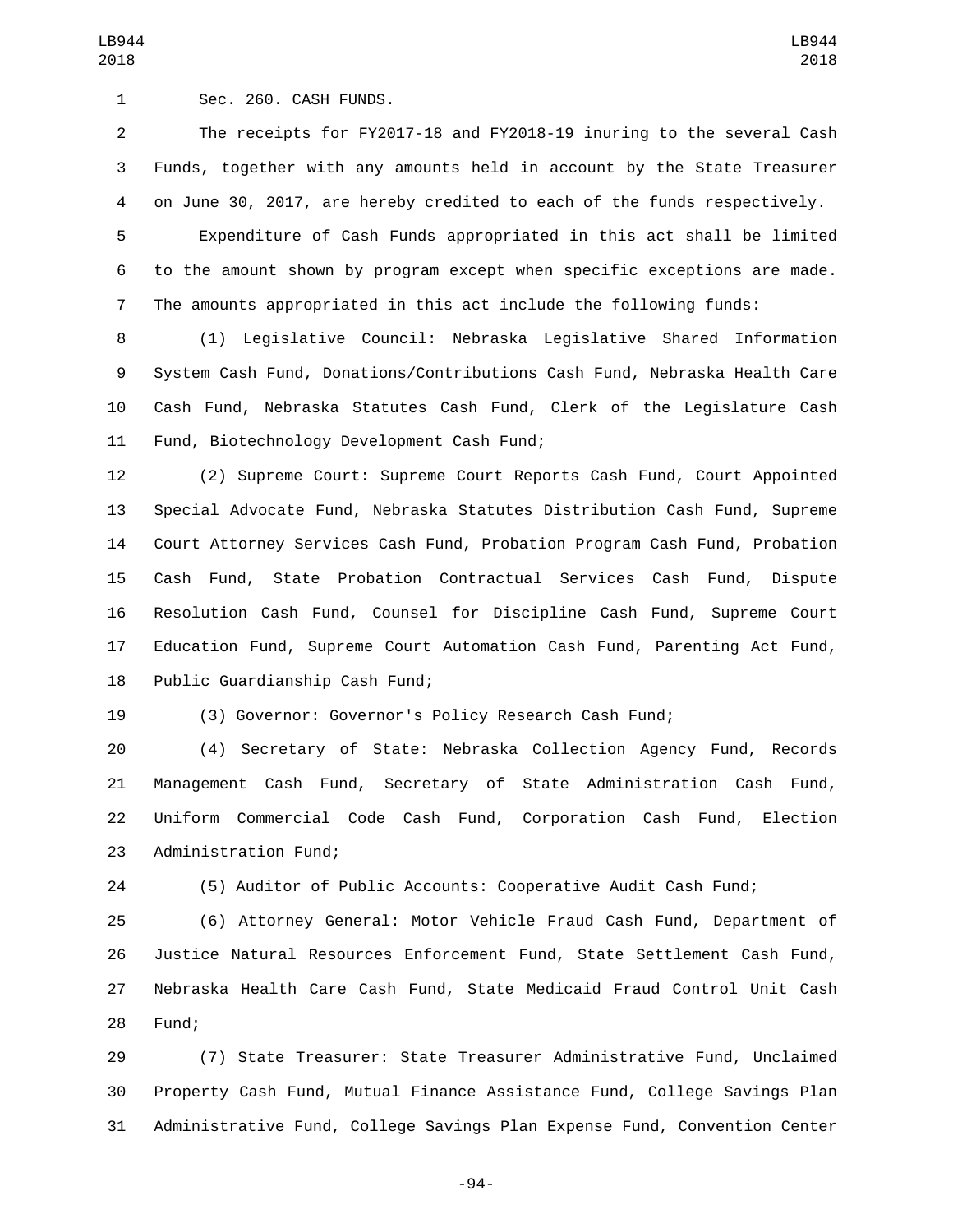Support Fund, State Disbursement Unit Cash Fund, Treasury Management Cash Fund, Sports Arena Facility Support Fund, Political Subdivision Recapture 3 Cash Fund;

 (8) State Department of Education: State Department of Education Cash Fund, Certification Fund, Professional Practices Commission Fund, Tax Equity and Educational Opportunities Fund, Education Innovation Fund, School Technology Fund, Tuition Recovery Cash Fund, Private Postsecondary Career Schools Cash Fund, Excellence in Teaching Cash Fund, School District Reorganization Fund, Early Childhood Education Endowment Cash Fund, Nebraska Education Improvement Fund, High School Equivalency Grant 11 Fund, Expanded Learning Opportunity Grant Fund;

 (9) Public Service Commission: Nebraska Grain Warehouse Surveillance Cash Fund, Nebraska Telecommunications Relay System Fund, Public Service Commission Housing and Recreational Vehicle Cash Fund, Nebraska Telecommunications Universal Service Fund, Nebraska Internet Enhancement Fund, Nebraska Competitive Telephone Marketplace Fund, Enhanced Wireless 911 Fund, Moisture Testing Examination Fund, Grain Warehouse Auditing Fund, Municipal Rate Negotiations Revolving Loan Fund, Public Service Commission Pipeline Regulation Fund, 911 Service System Fund, Transportation Network Company Regulation Cash Fund;

(10) Board of Parole: Parole Program Cash Fund;

 (11) Department of Revenue: Department of Revenue Enforcement Fund, State Lottery Operation Cash Fund, Marijuana and Controlled Substances Tax Administration Cash Fund, Waste Reduction and Recycling Incentive Fees Collection Fund, Petroleum Release Remedial Action Collection Fund, Litter Fee Collection Fund, Severance Tax Administration Fund, Department of Revenue Miscellaneous Receipts Fund, Charitable Gaming Operations Fund, Tobacco Products Administration Cash Fund, Nebraska Incentives Fund, Motor Fuel Tax Enforcement and Collection Cash Fund, Nebraska Health Care Cash Fund, State Athletic Commissioner's Cash Fund, Department of Revenue Property Assessment Division Cash Fund, Property

-95-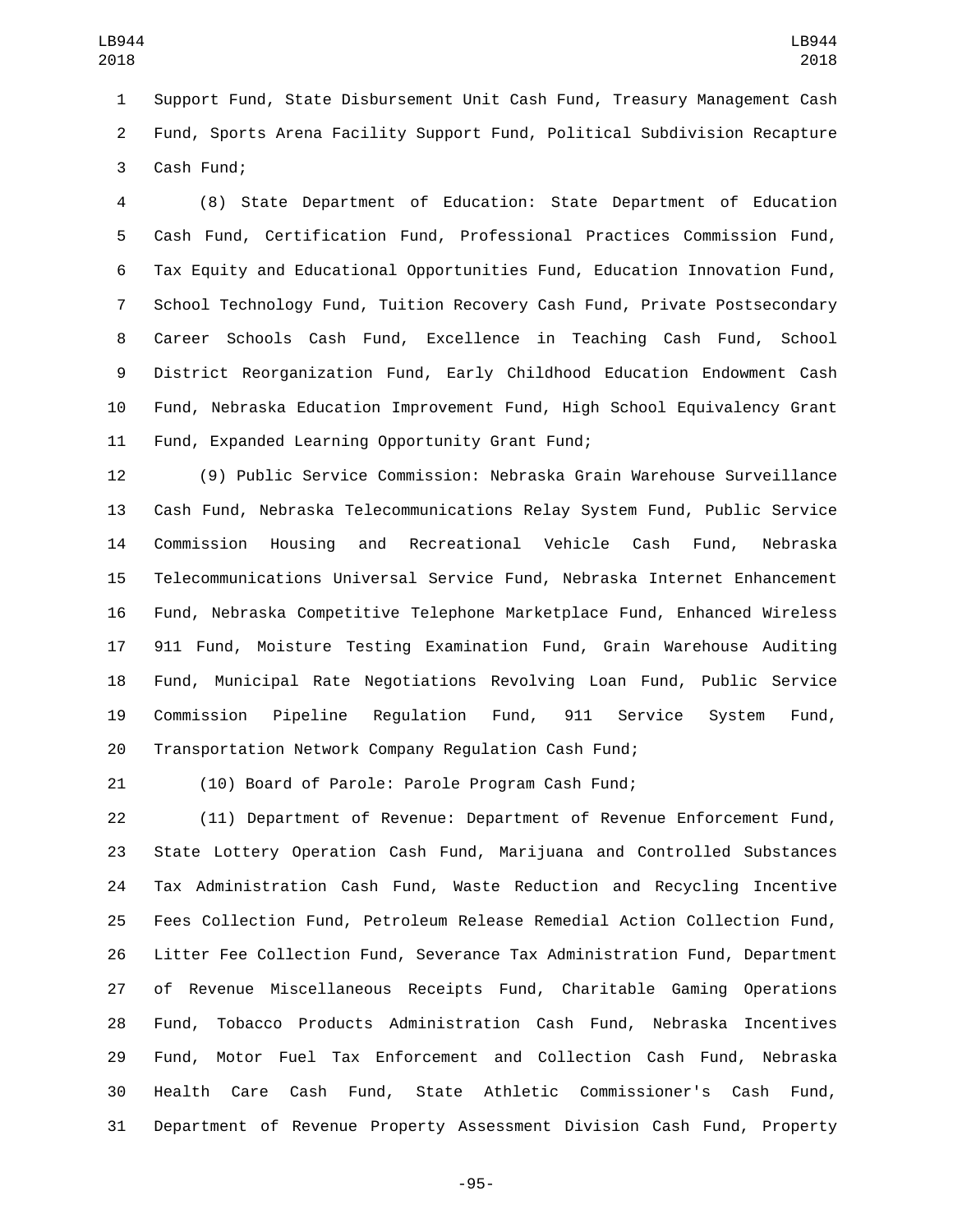Tax Credit Cash Fund, Nebraska Advantage Transformational Tourism and Redevelopment Act Cash Fund, Airline and Carline Cash Fund, Compulsive 3 Gamblers Assistance Fund;

 (12) Department of Aeronautics: Department of Aeronautics Cash Fund; (13) Department of Agriculture: Fertilizers and Soil Conditioners Administrative Fund, Commercial Feed Administration Cash Fund, Pure Milk Cash Fund, Soil and Plant Analysis Laboratory Cash Fund, Livestock Auction Market Fund, Nebraska Potato Development Fund, Graded Egg Fund, Weights and Measures Administrative Fund, Nebraska Poultry and Egg Development, Utilization, and Marketing Fund, Agricultural Products Marketing Information Cash Fund, Manufacturing Milk Cash Fund, Pure Food Cash Fund, Nebraska Agricultural Products Marketing Cash Fund, State Apiary Cash Fund, Pseudorabies Control Cash Fund, Weed Book Cash Fund, Pesticide Administrative Cash Fund, Nebraska Seed Administrative Cash Fund, Plant Protection and Plant Pest Cash Fund, Tractor Permit Cash Fund, Nebraska Origin and Premium Quality Grain Cash Fund, Animal Damage Control Cash Fund, Noxious Weed Cash Fund, Buffer Strip Incentive Fund, Winery and Grape Producers Promotional Fund, Commercial Dog and Cat Operator Inspection Program Cash Fund, Domesticated Cervine Animal Cash Fund, Anthrax Control Act Cash Fund, Noxious Weed and Invasive Plant Species Assistance Fund, Agricultural Laboratory Testing Services Cash Fund, Agricultural Suppliers Lease Protection Cash Fund, Nebraska Beer 23 Industry Promotional Fund;

 (14) Department of Banking and Finance: Financial Institution Assessment Cash Fund, Securities Act Cash Fund, Department of Banking and 26 Finance Settlement Cash Fund;

 (15) State Fire Marshal: Nebraska Natural Gas Pipeline Safety Cash Fund, State Fire Marshal Cash Fund, Underground Storage Tank Fund, Training Division Cash Fund, Reduced Cigarette Ignition Propensity Fund; (16) Department of Insurance: Department of Insurance Cash Fund; (17) Department of Labor: Employment Security Special Contingent

-96-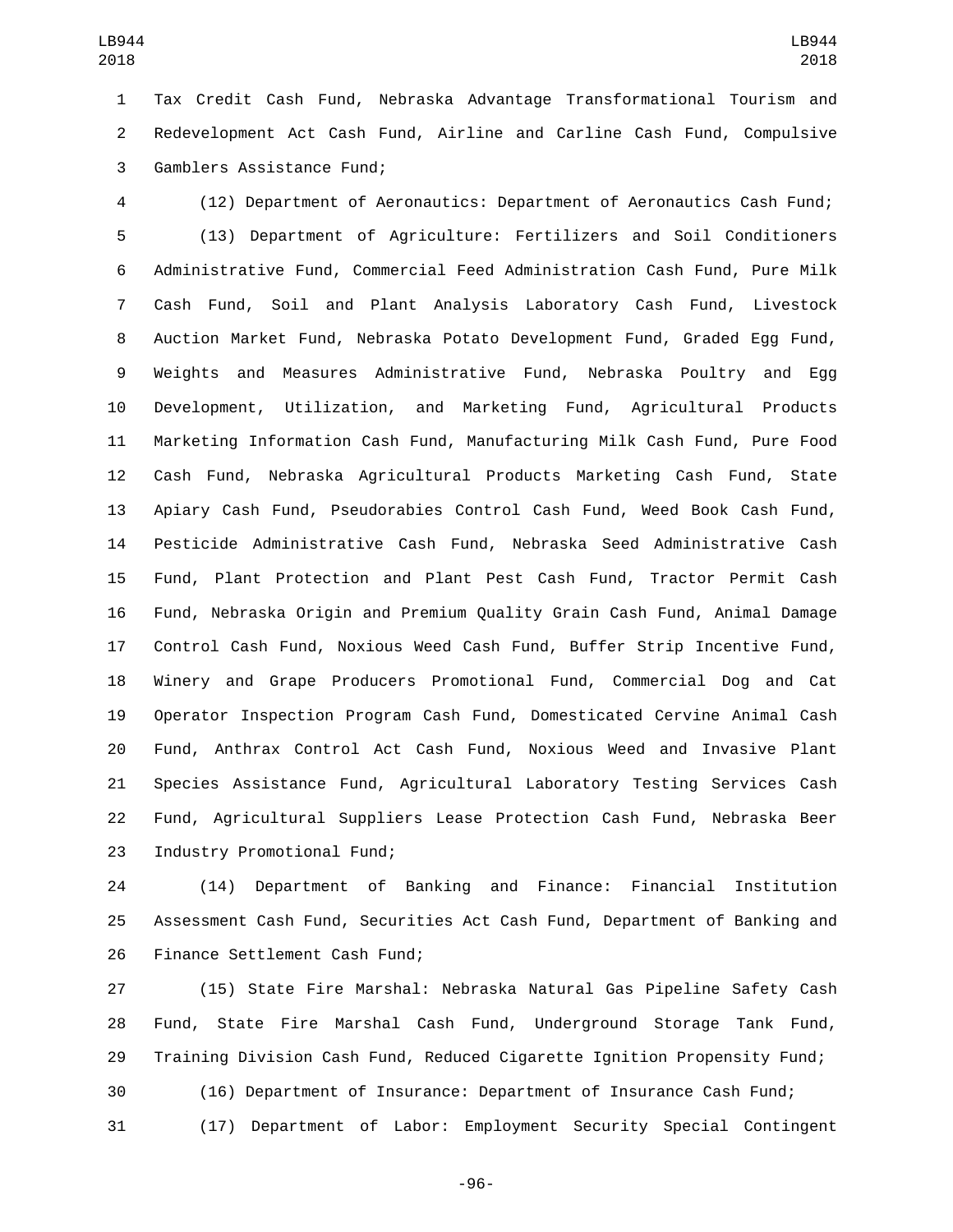Fund, Boiler Inspection Cash Fund, Mechanical Safety Inspection Fund, Nebraska Training and Support Cash Fund, Contractor and Professional Employer Organization Registration Cash Fund, Sector Partnership Program 4 Fund;

 (18) Department of Motor Vehicles: Motor Carrier Division Cash Fund, Department of Motor Vehicles Cash Fund, Department of Motor Vehicles 7 Ignition Interlock Fund, License Plate Cash Fund;

 (19) Department of Health and Human Services: Health and Human Services Cash Fund, Veterans' Home Building Fund, Institution Cash Fund, Small Business Enterprises Cash Fund, School District Reimbursement Fund, Nebraska Child Abuse Prevention Fund, Nebraska Health Care Cash Fund, Children's Health Insurance Cash Fund, Childhood Care Cash Fund, University of Nebraska Medical Center Medical Education Revolving Fund, Behavioral Health Services Fund, Health and Human Services Reimbursement Fund, Professional and Occupational Credentialing Cash Fund, Rural Health Professional Incentive Fund, Organ and Tissue Donor Awareness and Education Fund, Prescription Drug Monitoring Program Fund;

 (20) Department of Roads: Highway Cash Fund, Grade Crossing Protection Fund, State Recreation Road Fund, Roads Operations Cash Fund, State Highway Capital Improvement Fund, Transportation Infrastructure 21 Bank Fund, Aeronautics Cash Fund;

 (21) Department of Veterans' Affairs: Veteran Cemetery Construction Fund, Nebraska Veteran Cemetery System Operation Fund, Department of 24 Veterans' Affairs Cash Fund;

 (22) Department of Natural Resources: Water Resources Cash Fund, Small Watersheds Flood Control Fund, Nebraska Resources Development Fund, Nebraska Soil and Water Conservation Fund, Natural Resources Water Quality Fund, Water Well Decommissioning Fund, Carbon Sequestration Assessment Cash Fund, Water Resources Trust Fund, Department of Natural Resources Cash Fund, Water Sustainability Fund, Critical Infrastructure 31 Facilities Cash Fund;

-97-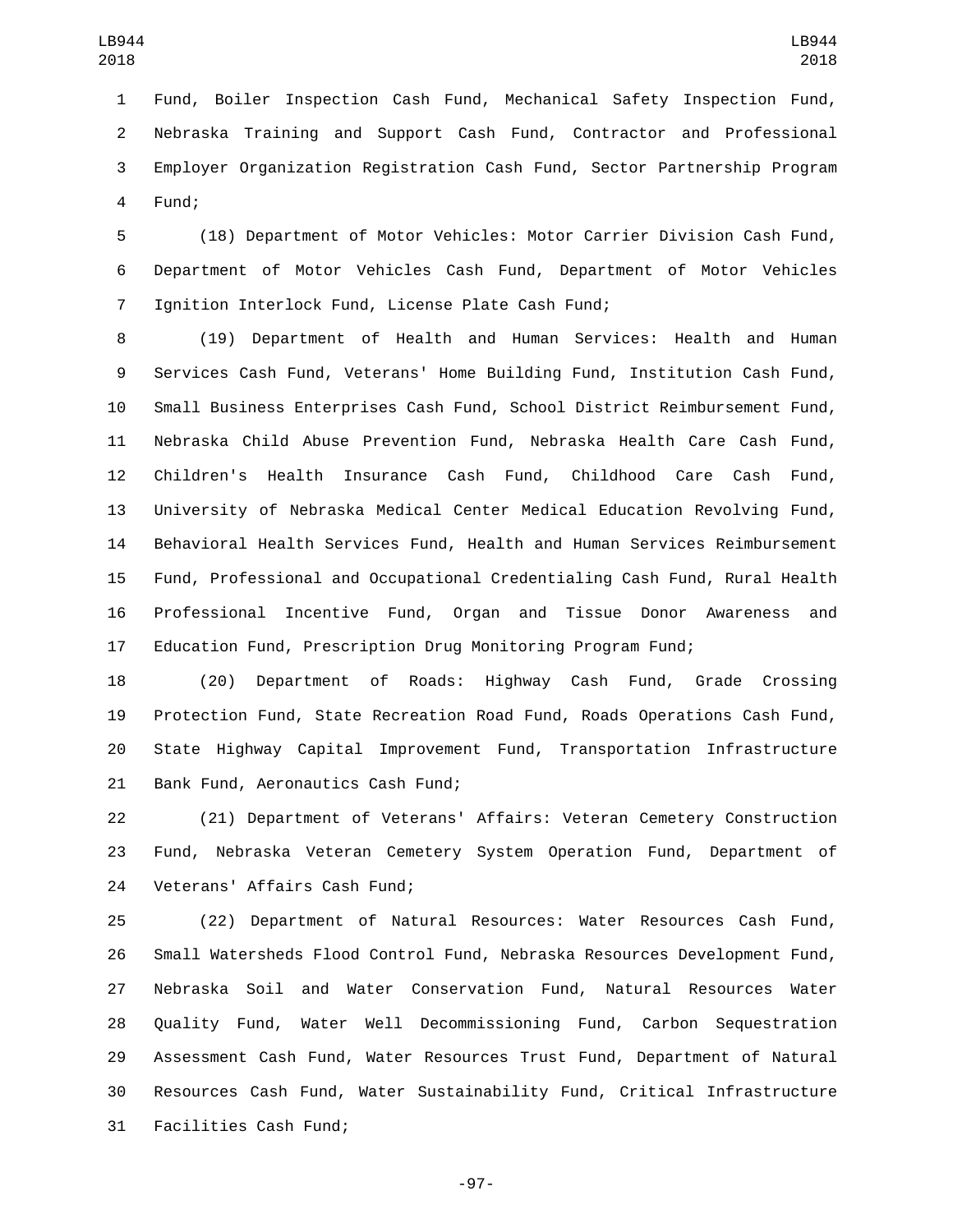(23) State Electrical Board: Electrical Division Fund;

 (24) Military Department: Military Department Cash Fund, Governor's Emergency Cash Fund, Nebraska Emergency Management Agency Cash Fund, Nebraska Emergency Planning and Community Right to Know Cash Fund, Joint 5 Operations Center Cash Fund;

 (25) Board of Educational Lands and Funds: Surveyors' Cash Fund, Board of Educational Lands and Funds Cash Fund, Survey Record Repository 8 Fund;

 (26) Game and Parks Commission: State Game Fund, State Park Cash Revolving Fund, Nebraska Habitat Fund, Nebraska Aquatic Habitat Fund, Nebraska Snowmobile Trail Cash Fund, Nebraska Outdoor Recreation Development Cash Fund, Wildlife Conservation Fund, Nebraska Environmental Trust Fund, Cowboy Trail Fund, Game Law Investigation Cash Fund, Niobrara Council Fund, Nebraska Environmental Endowment Fund, Ferguson House Fund, Nebraska Youth Conservation Program Fund, Hunters Helping the Hungry Cash Fund, Game and Parks Commission Capital Maintenance Fund, Game and Parks State Park Improvement and Maintenance Fund, Game and Parks Commission 18 Educational Fund;

 (27) Nebraska Library Commission: Nebraska Library Commission Cash 20 Fund;

 (28) Nebraska Liquor Control Commission: Nebraska Liquor Control 22 Commission Rule and Requlation Cash Fund;

 (29) State Racing Commission: Racing Commission's Cash Fund, Track 24 Distribution Fund;

 (30) Nebraska Workers' Compensation Court: Compensation Court Cash 26 Fund;

 (31) Nebraska Brand Committee: Nebraska Brand Inspection and Theft 28 Prevention Fund;

 (32) Nebraska Motor Vehicle Industry Licensing Board: Nebraska Motor 30 Vehicle Industry Licensing Fund;

(33) State Real Estate Commission: State Real Estate Commission's

-98-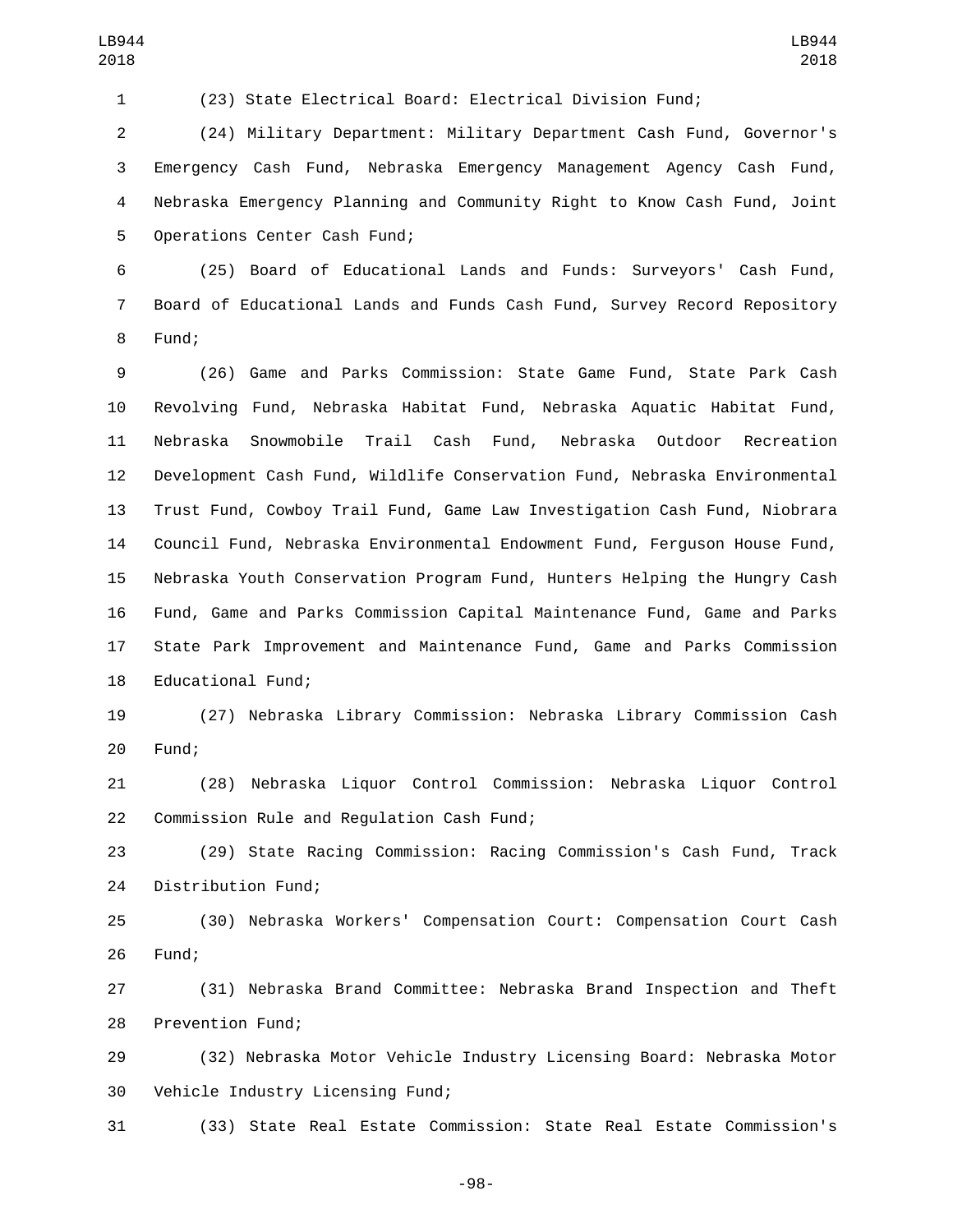1 Fund;

(34) Board of Barber Examiners: Board of Barber Examiners Fund;

 (35) Department of Correctional Services: Department of Correctional Services Facility Cash Fund, Reentry Cash Fund, Vocational and Life 5 Skills Programming Fund;

 (36) Nebraska Educational Telecommunications Commission: State Educational Telecommunications Fund, NEB\*SAT Cash Fund;

 (37) Coordinating Commission for Postsecondary Education: Coordinating Commission for Postsecondary Education Cash Fund, Nebraska 10 Opportunity Grant Fund;

 (38) Nebraska State Colleges: Chadron Cash Fund, Peru Cash Fund, Wayne Cash Fund, Chadron State College Designated Cash Fund, Peru State College Designated Cash Fund, Wayne State College Designated Cash Fund, Board of Trustees Cash Fund, State Colleges Sport Facilities Cash Fund;

 (39) University of Nebraska: Financial Literacy Cash Fund, University Cash Fund, Temporary University Fund, University of Nebraska at Omaha Cash Fund, University of Nebraska Medical Center Cash Fund, University of Nebraska at Kearney Cash Fund, University of Nebraska Central Administration Designated Cash Fund, University of Nebraska- Lincoln Designated Cash Fund, University of Nebraska at Omaha Designated Cash Fund, University of Nebraska Medical Center Designated Cash Fund, University of Nebraska at Kearney Designated Cash Fund, State Anatomical 23 Board Cash Fund;

 (40) Nebraska State Fair Board: Nebraska State Fair Support and 25 Improvement Cash Fund;

 (41) Real Property Appraiser Board: Real Property Appraiser Fund, 27 Appraisal Management Company Fund;

 (42) Nebraska State Historical Society: Historical Society Fund, Historical Landmark Cash Fund, Nebraska Job Creation and Mainstreet Revitalization Fund, Nebraska 150 Sesquicentennial Plate Proceeds Fund;

(43) Nebraska Wheat Development, Utilization, and Marketing Board:

-99-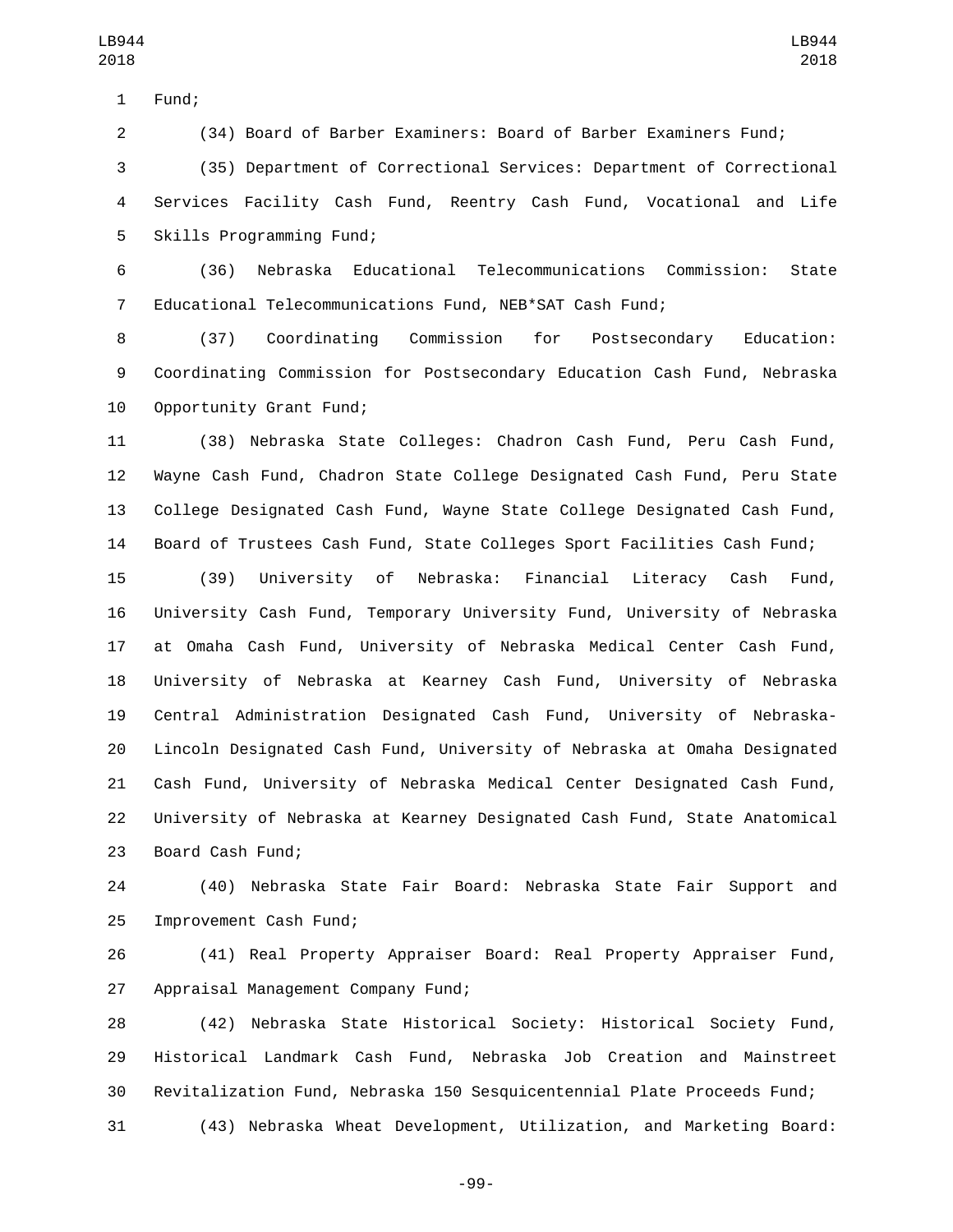Nebraska Wheat Development, Utilization, and Marketing Fund;

 (44) Nebraska Oil and Gas Conservation Commission: Oil and Gas 3 Conservation Fund;

 (45) Board of Engineers and Architects: Engineers and Architects 5 Regulation Fund;

(46) Board of Geologists: Geologists Regulation Fund;

 (47) Nebraska Ethanol Board: Agricultural Alcohol Fuel Tax Fund, 8 Ethanol Production Incentive Cash Fund;

 (48) Nebraska Dairy Industry Development Board: Nebraska Dairy 10 Industry Development Fund;

 (49) State Board of Examiners for Land Surveyors: Land Surveyor 12 Examiner's Fund;

 (50) Nebraska State Board of Public Accountancy: Certified Public 14 Accountants Fund;

 (51) Nebraska State Patrol: Nebraska State Patrol Cash Fund, Investigation Petty Cash Fund, Carrier Enforcement Cash Fund, Nebraska State Patrol Drug Control and Education Cash Fund, Public Safety Cash Fund, Nebraska State Patrol Vehicle Replacement Cash Fund, Nebraska Public Safety Communication System Cash Fund, Combined Law Enforcement Information Network Cash Fund, State DNA Sample and Database Fund, 21 Treasury Agency Forfeitures Cash Fund;

 (52) Department of Administrative Services: Building Renewal Allocation Fund, State Building Renewal Assessment Fund, University Building Renewal Assessment Fund, State College Building Renewal Assessment Fund, Capitol Restoration Cash Fund, Vacant Building and Excess Land Cash Fund, Resource Recovery Fund, Tort Claims Fund, Information Technology Infrastructure Fund, Health and Life Benefit Administration Cash Fund, World Day on the Mall Cash Fund, Accounting 29 Division Cash Fund;

 (53) Abstracters Board of Examiners: Abstracters Board of Examiners 31 Cash Fund;

-100-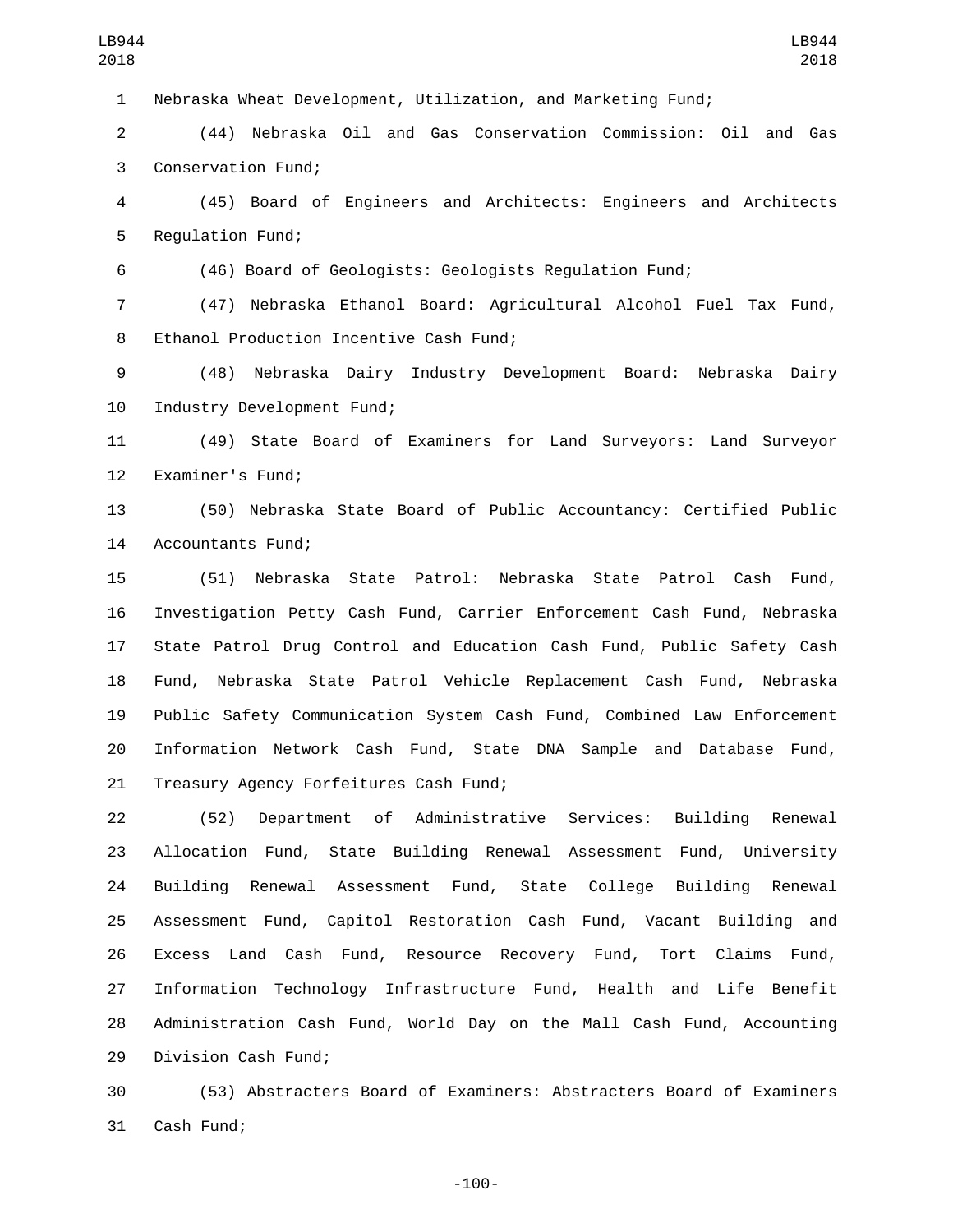(54) Commission on Latino-Americans: Hispanic Awareness Cash Fund, 2 Commission on Latino-Americans Cash Fund;

 (55) Nebraska Arts Council: Nebraska Arts Council Cash Fund, Nebraska Arts and Humanities Cash Fund;4

 (56) Foster Care Review Office: Foster Care Review Office Cash Fund; (57) State Energy Office: State Energy Office Cash Fund, Clean-7 burning Motor Fuel Development Fund;

 (58) Department of Economic Development: Nebraska Agricultural Products Research Fund, Job Training Cash Fund, Administrative Cash Fund, Affordable Housing Trust Fund, Comprehensive Housing Strategy Cash Fund, Economic Development Cash Fund, Civic and Community Center Financing Fund, Lead-Based Paint Hazard Control Cash Fund, Intern Nebraska Cash 13 Fund, Nebraska Film Office Fund;

 (59) State Board of Landscape Architects: State Board of Landscape 15 Architects Cash Fund;

(60) Nebraska Power Review Board: Nebraska Power Review Fund;

 (61) Nebraska Investment Council: State Investment Officer's Cash 18 Fund:

 (62) Nebraska Commission on Law Enforcement and Criminal Justice: Nebraska Law Enforcement Training Center Cash Fund, Law Enforcement Improvement Fund, Victim's Compensation Fund, Community Corrections Uniform Data Analysis Cash Fund, Violence Prevention Cash Fund;

 (63) Commission for the Blind and Visually Impaired: Commission for 24 the Blind and Visually Impaired Cash Fund;

 (64) Commission for the Deaf and Hard of Hearing: Commission for the 26 Deaf and Hard of Hearing Fund;

 (65) Department of Environmental Quality: Integrated Solid Waste Management Cash Fund, Nebraska Litter Reduction and Recycling Fund, Department of Environmental Quality Cash Fund, Chemigation Costs Fund, Low-Level Radioactive Waste Cash Fund, Petroleum Products and Hazardous Substances Storage and Handling Fund, Petroleum Release Remedial Action

-101-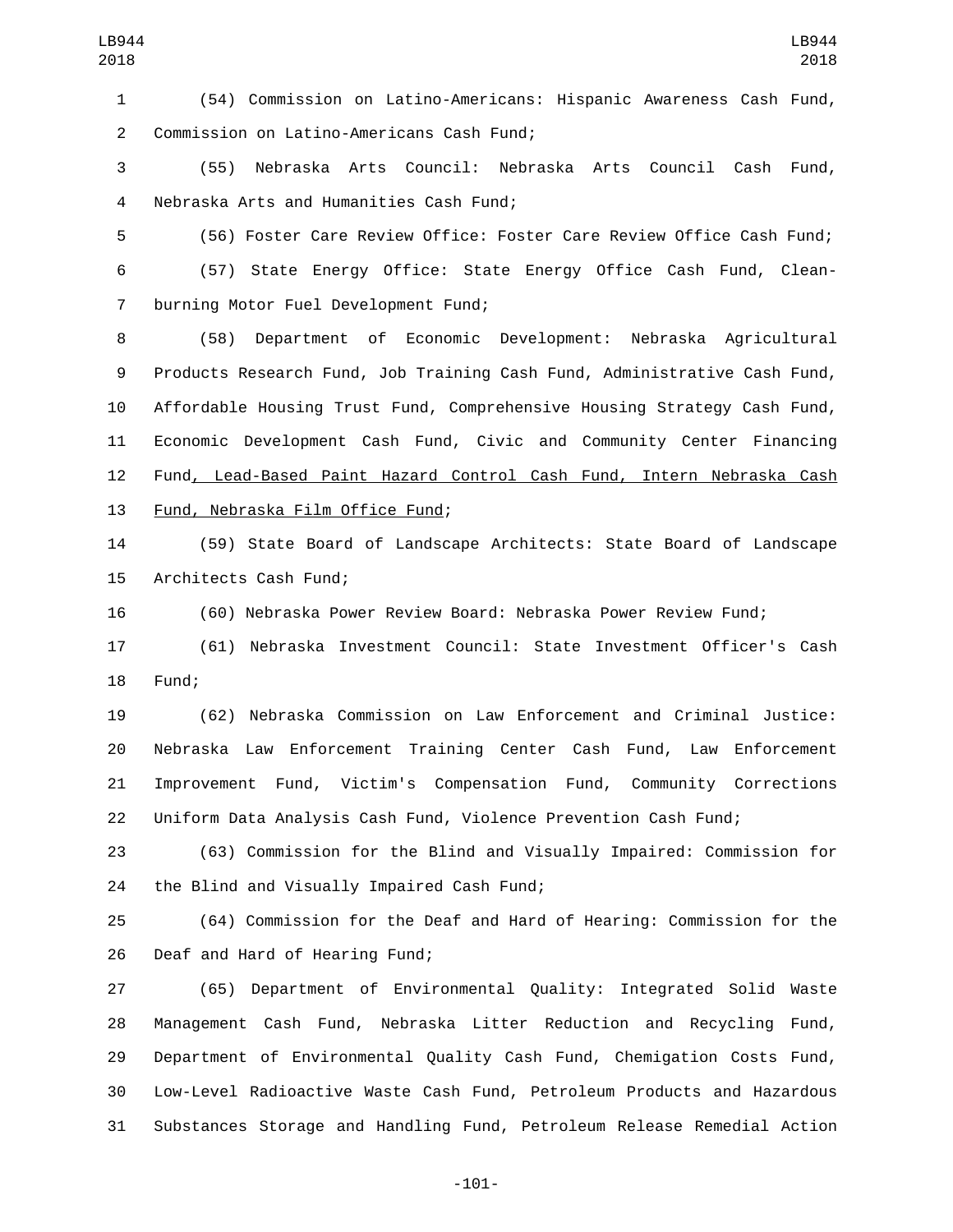Cash Fund, Wastewater Treatment Operator Certification Cash Fund, Local Site Selection Cash Fund, Local Monitoring Committee Cash Fund, Waste Reduction and Recycling Incentive Fund, Wastewater Treatment Facilities Construction Loan Fund, Remedial Action Plan Monitoring Fund, Livestock Waste Management Cash Fund, Drinking Water Administration Fund, Clean Air Title V Cash Fund, Air Quality Permit Cash Fund, Superfund Cost Share Cash Fund, Private Onsite Wastewater Treatment System Certification and Registration Cash Fund, Solid Waste Landfill Closure Assistance Fund, Private Onsite Wastewater Treatment System Permit and Approval Cash Fund; (66) Public Employees Retirement Board: School Expense Fund, Judges

 Expense Fund, State Patrol Expense Fund, Deferred Compensation Expense Fund, State Employees Retirement System Expense Fund, County Employees Retirement System Expense Fund, State Cash Balance Expense Fund, County 14 Cash Balance Expense Fund;

 (67) Dry Bean Commission: Dry Bean Development, Utilization, 16 Promotion, and Education Fund;

 (68) Nebraska Accountability and Disclosure Commission: Nebraska Accountability and Disclosure Commission Cash Fund;

 (69) Corn Development, Utilization, and Marketing Board: Nebraska Corn Development, Utilization, and Marketing Fund;

 (70) Community College Aid: Nebraska Community College Aid Cash 22 Fund;

 (71) Grain Sorghum Development, Utilization, and Marketing Board: Grain Sorghum Development, Utilization, and Marketing Fund;

 (72) Tax Equalization and Review Commission: Tax Equalization and 26 Review Commission Cash Fund;

 (73) Commission on Public Advocacy: Legal Education for Public Service and Rural Practice Loan Repayment Assistance Fund, Commission on Public Advocacy Operations Cash Fund, Legal Aid and Services Fund, Civil 30 Legal Services Fund;

(74) Commission on Indian Affairs: Commission on Indian Affairs Cash

-102-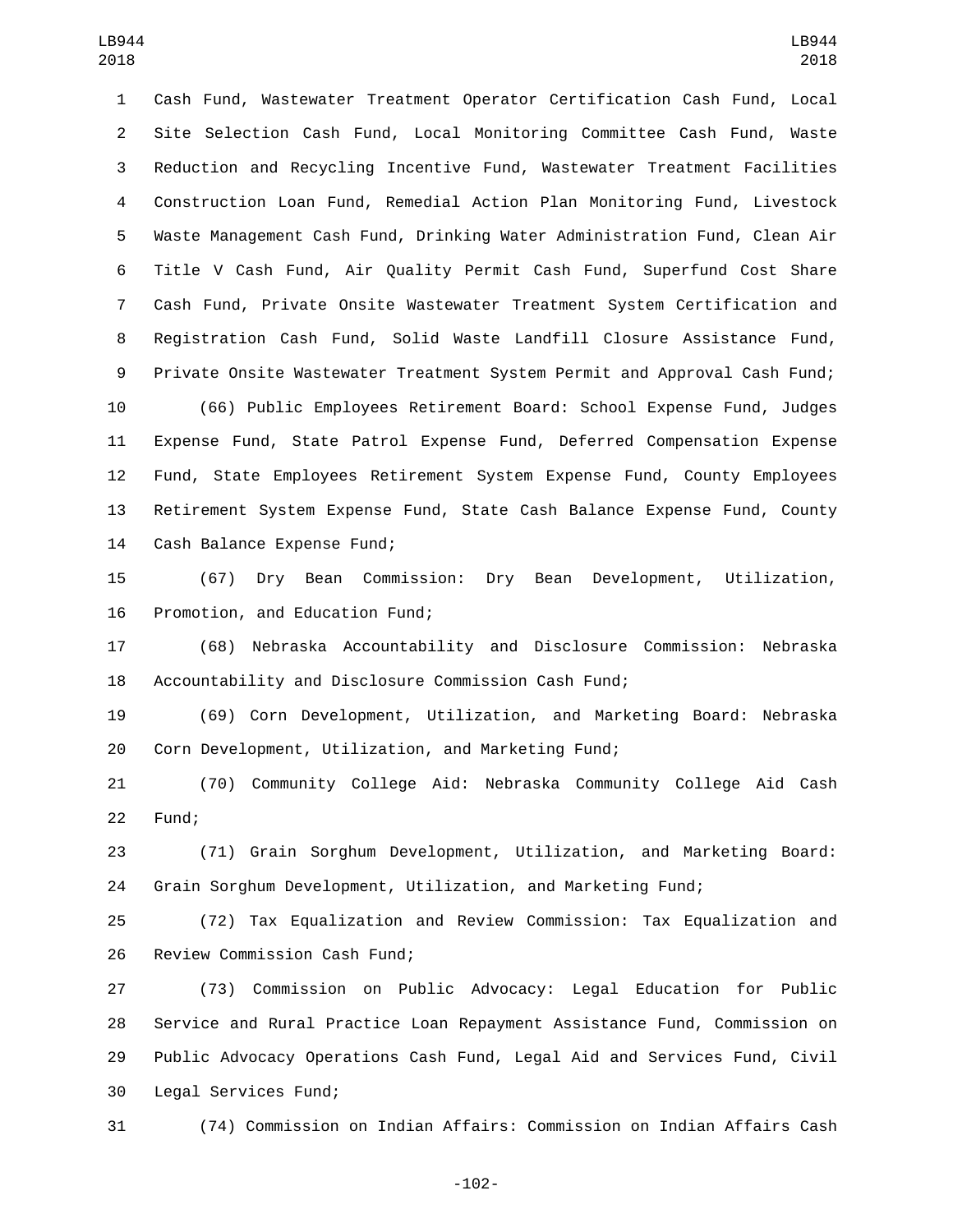Fund, Designated Collection Fund, Native American Scholarship and 2 Leadership Fund; and (75) Nebraska Tourism Commission: State Visitors Promotion Cash 4 Fund, Tourism Conference Cash Fund<u>, Nebraska Tourism C</u>ommission 5 Promotional Cash Fund. Sec. 146. Laws 2017, LB327, section 263, is amended to read: 7 Sec. 263. TRUST FUNDS. The receipts for FY2017-18 and FY2018-19 inuring to the several trust funds, together with any amounts held in account by the State Treasurer on June 30, 2017, are hereby credited to each of the funds respectively, which funds are hereby appropriated for FY2017-18 and 12 FY2018-19: (1) Attorney General: State Settlement Trust Fund; (2) State Treasurer: Highway Trust Fund, Highway Tax Trust Fund, Bessey Memorial Fund, Common School Fund, Highway Revenue Bonds Redemption Trust Fund, Revenue-Sharing Trust Fund, Michael B. Amos Educational Trust Fund, James M. Amos Educational Trust Fund, Excess Liability Fund, Insurance Investments Inc. Trust Fund, Financial Responsibility Act Trust Fund, Importing Dealers Trust Fund, Special Fuel Dealers Trust Fund, Nebraska Cultural Preservation Endowment Fund, College Savings Plan Program Fund, Escheat Trust Fund, life insurance 22 corporation demutualization trust fund, Excess Liability Fund, 23 Agricultural College Endowment Fund; (3) State Department of Education: State Department of Education 25 Trust Fund, temporary school fund; (4) Public Service Commission: Public Service Commission Elevator 27 Trust Fund; (5) Department of Revenue: State Lottery Operation Trust Fund, State Lottery Prize Trust Fund, Municipal Equalization Fund; LB944 LB944 

 (6) Department of Aeronautics: Department of Aeronautics Trust Fund; (7) Department of Insurance: Premium and Retaliatory Tax Suspense

-103-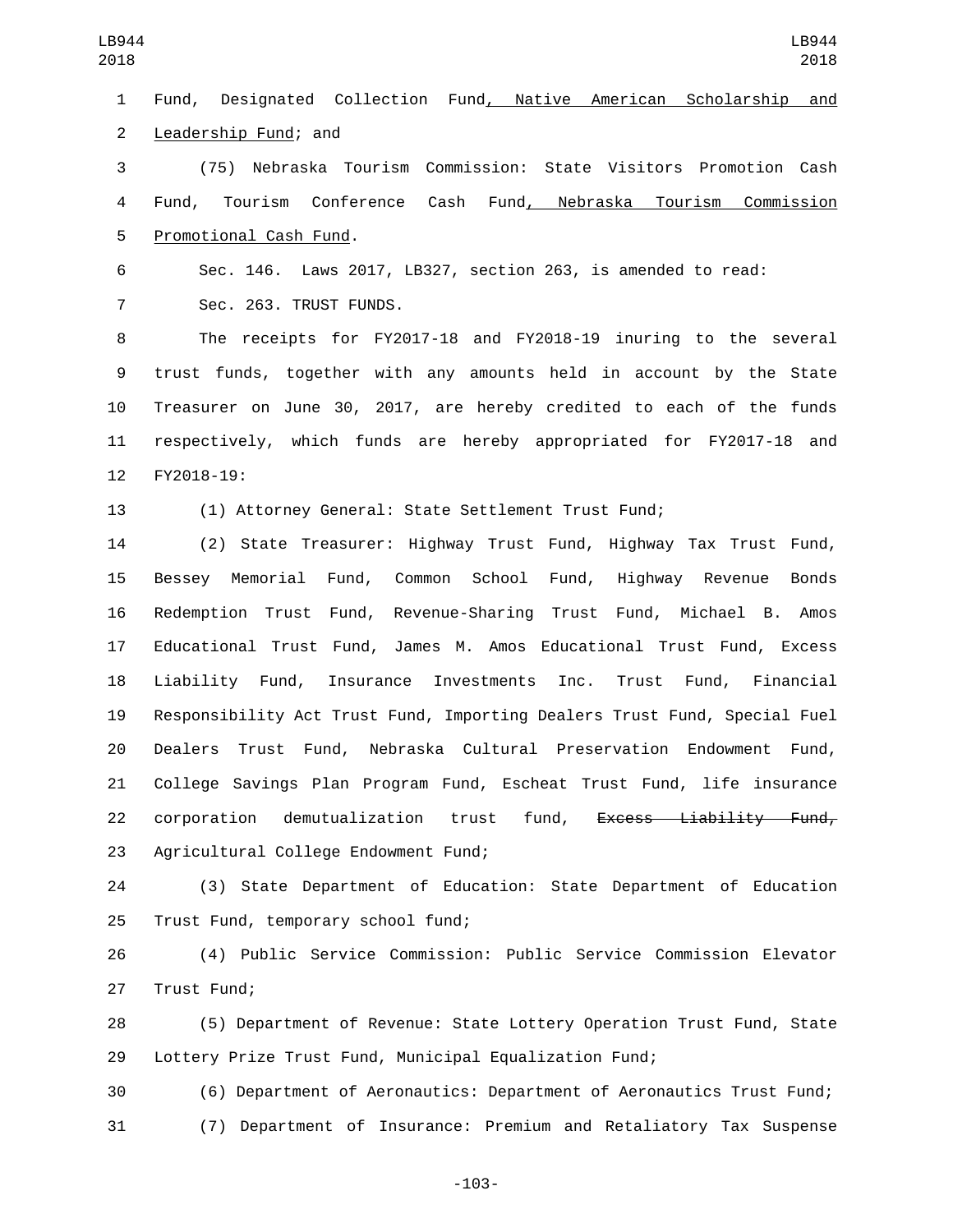1 Fund;

(8) Department of Labor: State Unemployment Insurance Trust Fund;

 (9) Department of Motor Vehicles: Motor Vehicle Responsibility Act 4 Fund:

 (10) Department of Health and Human Services: Dormant Trust Funds, Institution Canteen Amusement Trust Funds, Alcoholism Contribution Trust Fund, Visual Impairment Trust Fund, Finance and Support Trust Fund, State Wards Accounts Trust Fund, Medically Handicapped Children Trust Fund, Store and Canteen Accounts Trust Fund, Welfare and Club Accounts Trust Fund, Juvenile Trust Fund, Nebraska Tobacco Settlement Trust Fund, 11 Nebraska Medicaid Intergovernmental Trust Fund;

 (11) Department of Roads: Aeronautics Trust Fund, Highway 13 Restoration and Improvement Bond Fund;

 (12) Department of Veterans' Affairs: Veterans' Aid Income Fund, 15 Nebraska Veteran Cemetery System Endowment Fund;

 (13) Board of Educational Lands and Funds: Nebraska Veterans' Aid Fund, Permanent University Fund, permanent school fund, Normal School Endowment Investment Fund, Agricultural Endowment Fund, Agricultural and 19 University Land Lease Fund;

 (14) Nebraska Library Commission: Nebraska Library Commission Trust 21 Fund;

 (15) Nebraska Workers' Compensation Court: Workers' Compensation 23 Trust Fund;

 (16) Department of Correctional Services: Store and Canteen Accounts Trust Fund, Welfare and Club Accounts Trust Fund, Inmate Trust Fund;

 (17) Nebraska Educational Telecommunications Commission: Public Radio Nebraska Foundation Trust Fund, Nebraska Educational 28 Telecommunications Trust Fund;

 (18) Coordinating Commission for Postsecondary Education: Coordinating Commission for Postsecondary Education Trust Fund, SUN-MART 31 Scholarship Trust Fund;

-104-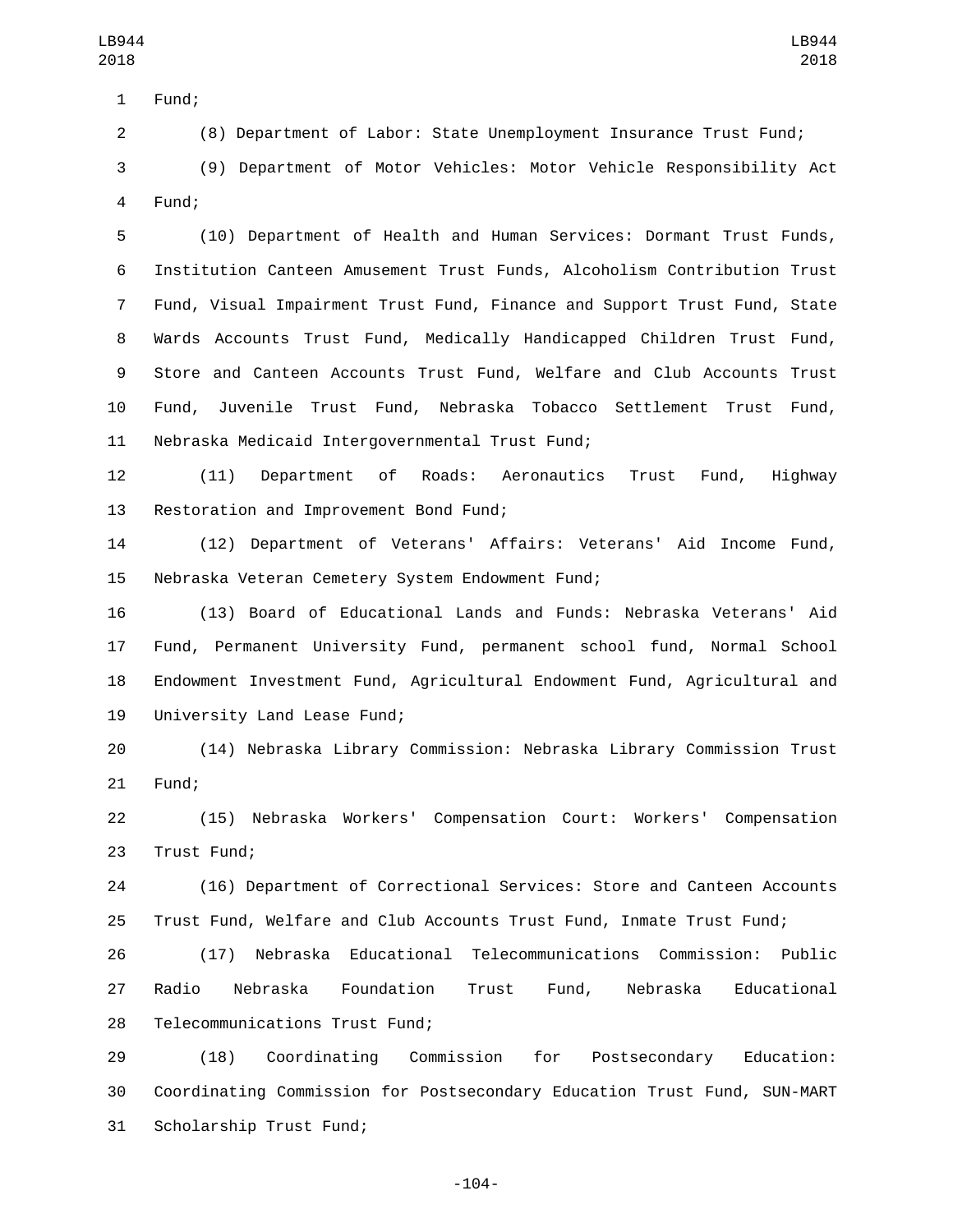(19) Board of Trustees of the Nebraska State Colleges: State College Endowment Fund, Education Enhancement Trust Fund, LB 1100 Construction 3 Trust Fund, Davis Scholarship Trust Fund;

 (20) Nebraska State Colleges: Student Activity Trust Funds at Chadron, Peru, and Wayne State Colleges, Wayne State Bequests Trust Fund, Wayne State College Electronic Funds Transfer Loan Trust Fund, Peru State 7 Construction Trust Fund;

 (21) University of Nebraska: University Trust Fund, University of Nebraska at Omaha Trust Fund, University of Nebraska Medical Center Trust Fund, University of Nebraska at Kearney Trust Fund, University of Nebraska-Lincoln Federal Student Loan Trust Fund, University of Nebraska Medical Center Student Loan Trust Fund, University of Nebraska at Omaha Electronic Funds Transfer Trust Fund, University of Nebraska at Omaha Federal Student Loan Trust Fund, Deferred Maintenance Project Trust Fund, Nebraska College of Technical Agriculture at Curtis Scholarship Trust Fund, UNMC RHOP Loan Trust Fund, UNL Minority Students Scholarship Trust Fund, UNMC Capital and Program Reserve Trust Fund;

 (22) Nebraska State Historical Society: Hall of Fame Trust Fund, Library Archives Trust Fund, Nebraska State Historical Society Collections Trust Fund, Cheyenne Outbreak Barracks Trust Fund, Bridge 21 Book Sale Trust Fund;

 (23) Nebraska Oil and Gas Conservation Commission: Oil and Gas 23 Conservation Trust Fund;

 (24) Department of Administrative Services: Master Lease Program Trust Fund, NIS Operating Trust Fund, Flexible Spending Fund, State 26 Employees Insurance Fund;

 (25) Nebraska Arts Council: Nebraska Arts Council Trust Fund, 28 Nebraska Cultural Preservation Endowment Fund;

(26) State Energy Office: Nebraska Energy Settlement Fund;

 (27) Department of Environmental Quality: Hazardous Waste Sites Trust Fund, Leaking Underground Storage Tanks Trust Fund, Wastewater

-105-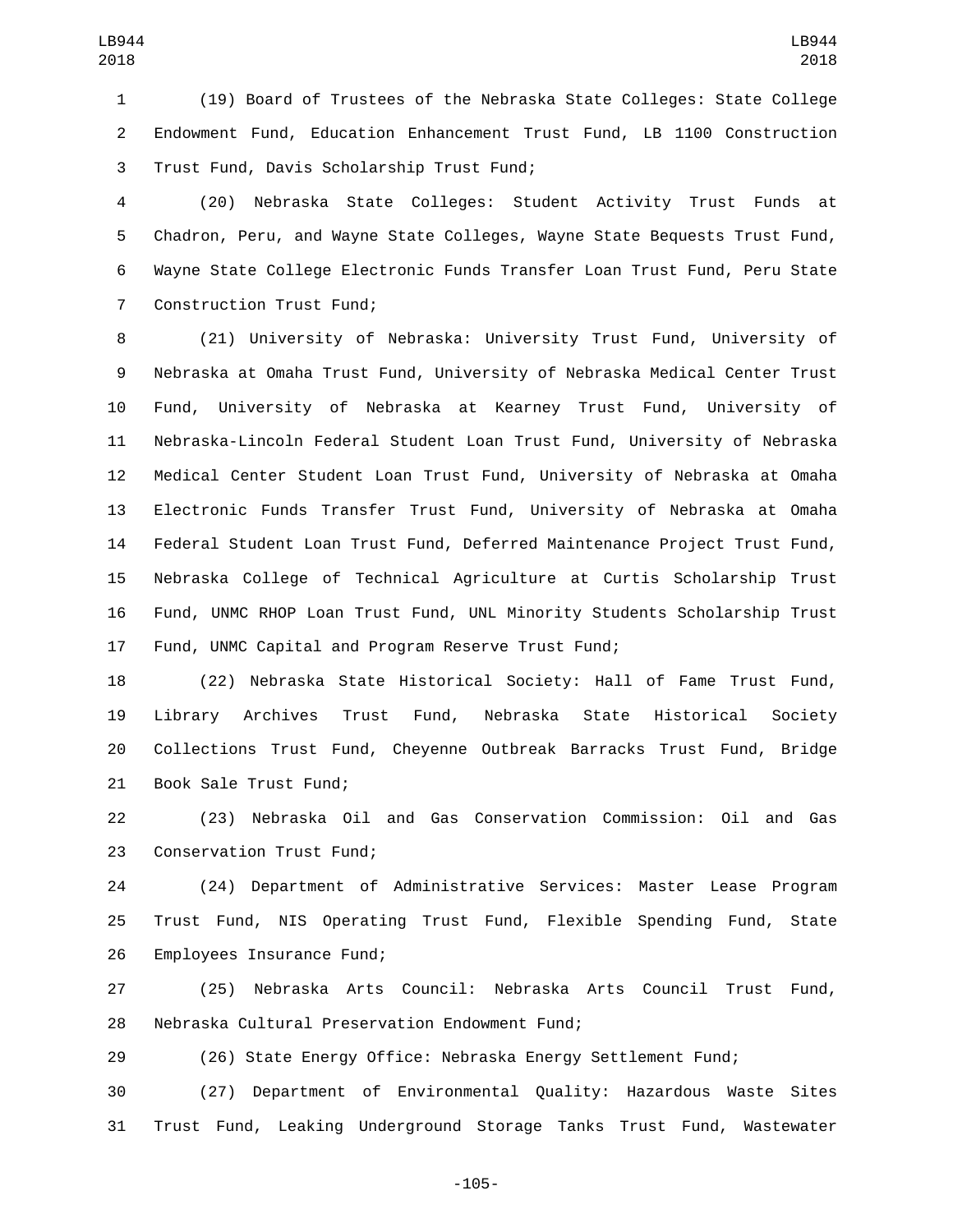Treatment Facilities Construction Loan Fund, Drinking Water Facilities Loan Fund, Drinking Water State Revolving Fund, Recycled Principal Fund; 3 and

 (28) Public Employees Retirement Board: Annuity Reserve Fund, Nebraska Retirement Fund for Judges, Contingent Fund, School Employees Savings Fund, State Patrol Retirement Fund, School Employers Deposit Fund, Service Annuity Fund, Retired Teachers Supplementary Benefits Fund, State Equal Retirement Benefit Fund, County Equal Retirement Benefit Fund, County Employees Retirement Fund, Judges Contingent Trust Fund, State Patrol Contingent Trust Fund, School Operating Trust Fund, School Retirement Fund, State Cash Balance Retirement Fund, County Cash Balance Retirement Fund, Class V Retirement System Payment Processing Fund.

 Sec. 147. Laws 2017, LB327, section 265, is amended to read: 14 Sec. 265. FUND LAPSES AND TRANSFERS.

 The State Treasurer shall make the transfers specified in this section between funds, in the amounts indicated. Unless otherwise noted, transfers for FY2017-18 shall occur on July 1, 2017, or as soon thereafter as administratively possible, and transfers for FY2018-19 shall occur on July 1, 2018, or as soon thereafter as administratively possible. All agencies with administrative responsibilities for these funds shall assist the State Treasurer as needed in implementing the 22 transfers.

(1) Transfers for FY2017-18 shall include:23

 (a) From the General Fund to the Nebraska State Patrol Cash Fund: \$115,000 less the unexpended balance existing on June 30, 2017, in (i) the Nebraska State Patrol Cash Fund, (ii) the Investigation Petty Cash Fund, (iii) any special checking account or accounts used by the Nebraska State Patrol, and (iv) the possession of agency personnel involved in investigations, when the unexpended balances resulted from General Fund transfers to the Nebraska State Patrol Cash Fund or from General Fund appropriations. Any transfers made shall be subject to a final

-106-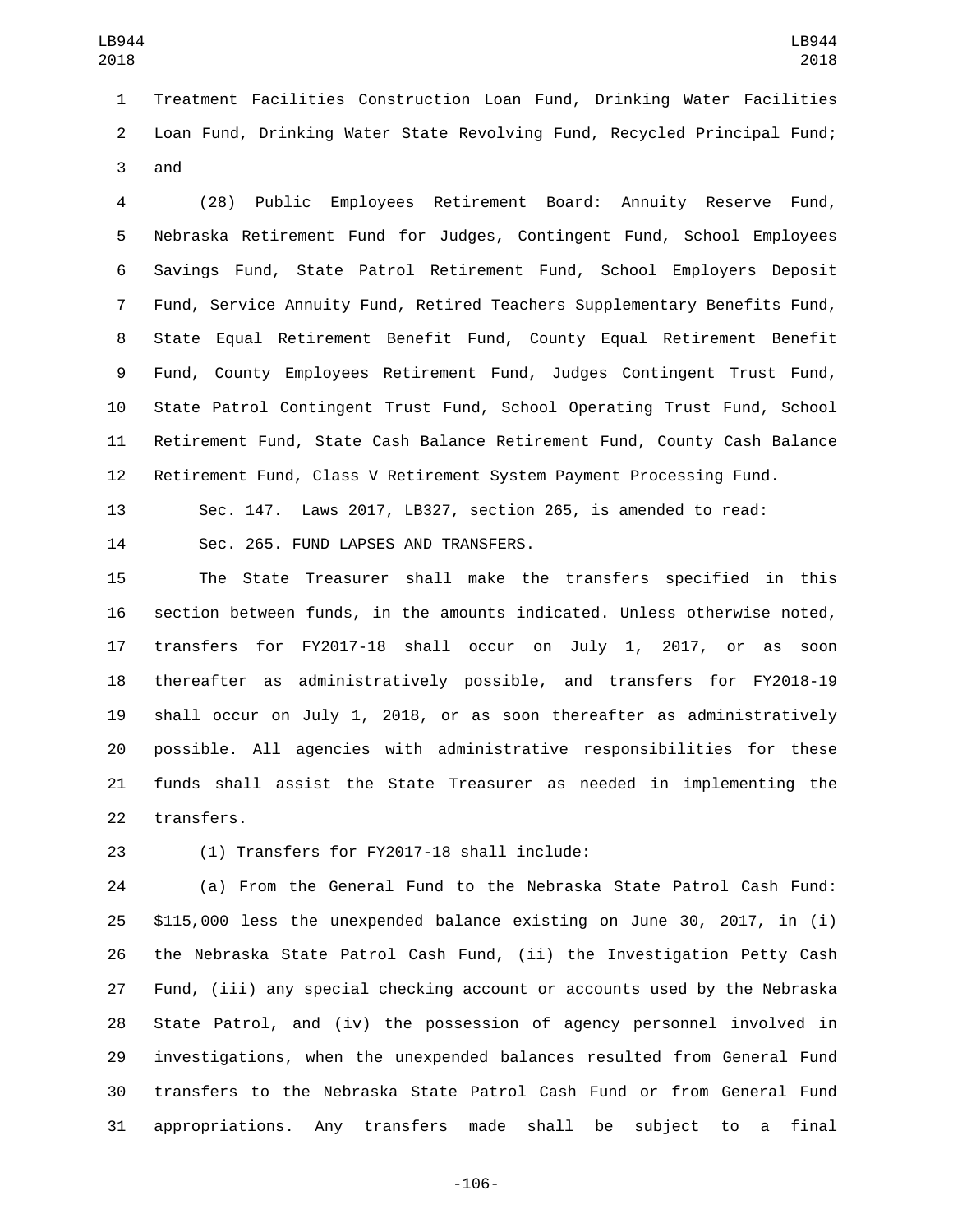reconciliation of available investigation cash fund balances as of June 30, 2017, by the Nebraska State Patrol.2

 It is the intent of the Legislature that the Nebraska State Patrol have available a total of \$115,000 from the General Fund for FY2017-18 to be used in making drug purchases, for enforcing Nebraska laws relating to felonies, for enforcing the Nebraska liquor laws, and for payment of 7 investigative expenses;

 (b) From the Tobacco Products Administration Cash Fund to the General Fund: \$11,000,000 on or before June 15, 2018, on such dates and in such amounts as directed by the budget administrator of the budget division of the Department of Administrative Services;

 (c) From the Charitable Gaming Operations Fund to the General Fund: \$2,800,000 on or before June 15, 2018, on such dates and in such amounts as directed by the budget administrator of the budget division of the 15 Department of Administrative Services;

 (d) From the Securities Act Cash Fund to the General Fund: \$7,500,000 on or before September 30, 2017, \$7,500,000 on or before December 31, 2017, \$7,500,000 on or before March 31, 2018, and \$7,500,000 on or before June 30, 2018, on such dates as directed by the budget administrator of the budget division of the Department of Administrative 21 Services;

 (e) From the Health and Human Services Cash Fund to the University of Nebraska Eppley Institute for Research in Cancer and Allied Diseases Cash Fund: \$500,000, pursuant to section 81-638;24

 (f) From the Department of Insurance Cash Fund to the General Fund: \$4,125,000 on or before September 30, 2017, and \$4,125,000 on or before March 31, 2018, on such dates as directed by the budget administrator of the budget division of the Department of Administrative Services;

 (g) From the State Building Renewal Assessment Fund to the General Fund: \$4,067,333 on or after June 15, 2018, but before June 30, 2018, on such dates and in such amounts as directed by the budget administrator of

-107-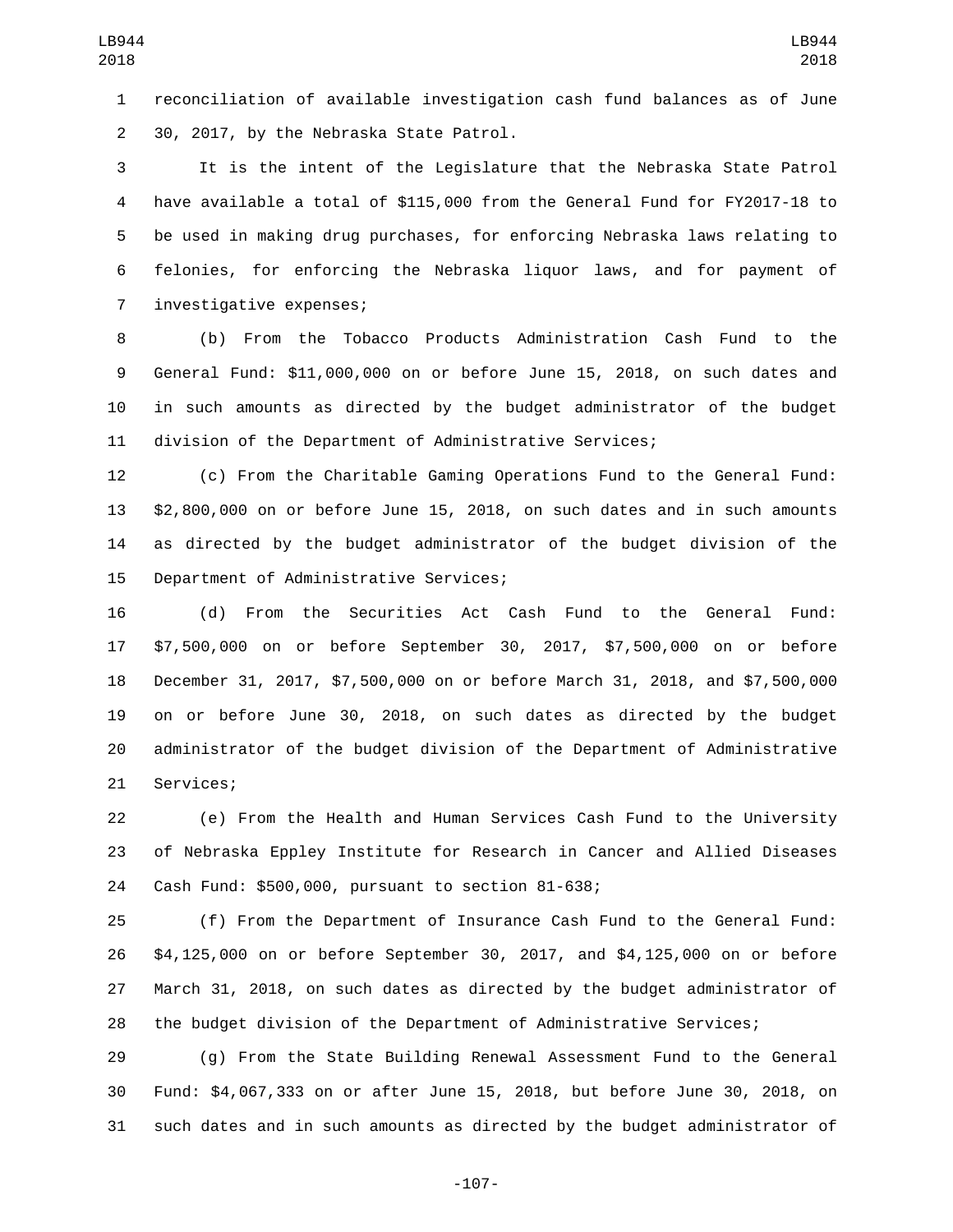the budget division of the Department of Administrative Services;

 (h) From the Roads Operations Cash Fund to the Carrier Enforcement Cash Fund: \$8,463,828, less the unexpended balance existing on June 30, 2017, in the Carrier Enforcement Cash Fund. Transfers shall be made in four equal quarterly amounts on or before July 15, October 15, January 15, and April 15;6

 (i) From the Petroleum Release Remedial Action Cash Fund to the Underground Storage Tank Fund: \$50,000 on or before July 5, 2017;

 (j) From the State Building Revolving Fund to the Capitol Security Revolving Fund: \$770,948. Transfers shall be made in four equal quarterly amounts on or before July 15, October 15, January 15, and April 15.

 Transfers shall be made to pay non-General-Fund costs associated with the operation of the state capitol security division of the Nebraska 14 State Patrol;

 (k) From the Highway Trust Fund to the Motor Fuel Tax Enforcement and Collection Cash Fund: \$1,200,000. Transfers shall be made in twelve 17 equal monthly amounts;

 (l) From the Highway Trust Fund to the Motor Carrier Division Cash Fund: Up to a maximum of \$1,200,000. Transfers shall be made as required by the Department of Motor Vehicles to operate the Division of Motor 21 Carrier Services;

 (m) From the Civic and Community Center Financing Fund to the Department of Revenue Enforcement Fund: \$43,900 on July 1, 2017, or as soon thereafter as administratively possible, as provided for in sections 25 13-2704 and 77-5601;

 (n) From the Highway Trust Fund to the License Plate Cash Fund: \$3,000,000. Transfers shall be made as required by the Department of Motor Vehicles to meet the expenditures of plate and sticker production;

 (o) From the Flexible Spending Trust Fund to the Health and Life Benefit Administration Cash Fund: \$140,000, except that if the total available unobligated balance of forfeitures in the Flexible Spending

-108-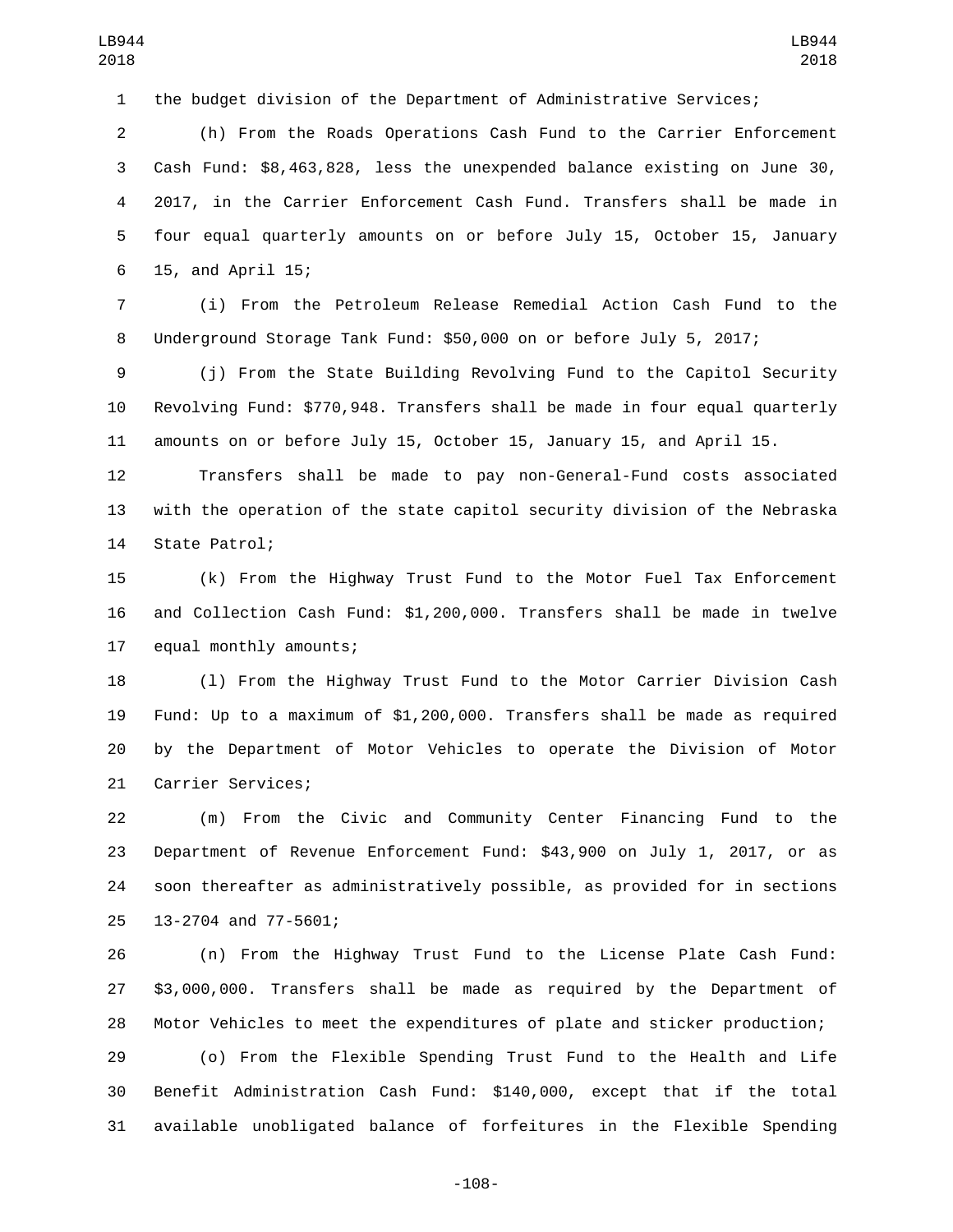Trust Fund as of June 30, 2017, is less than \$140,000, then the State Treasurer shall transfer the difference, not to exceed \$140,000, from the State Employees Insurance Fund. Transfers shall be made to pay the costs associated with the administration of the Flexible Spending Account 5 program;

 (p) From the State Employees Insurance Fund to the Health and Life Benefit Administration Cash Fund: \$1,151,814, less the June 30, 2017, unobligated Health and Life Benefit Administration Cash Fund balance;

 (q) From the Severance Tax Fund to the Municipal Rate Negotiations Revolving Loan Fund: \$10,000, pursuant to section 57-705;

 (r) From the Severance Tax Fund to the State Energy Office Cash Fund: \$300,000, pursuant to section 57-705. Transfers shall be made in 13 twelve equal monthly amounts;

 (s) From the Department of Motor Vehicles Cash Fund to the General Fund: \$1,000,000 on or before June 30, 2018, on such dates and in such amounts as directed by the budget administrator of the budget division of 17 the Department of Administrative Services;

 (t) From the Department of Motor Vehicles Ignition Interlock Fund to 19 the General Fund: \$375,000 \$400,000 on or before June 15, 2018, on such dates and in such amounts as directed by the budget administrator of the budget division of the Department of Administrative Services;

 (u) From the Petroleum Release Remedial Action Cash Fund to the General Fund: \$1,200,000 on or before June 30, 2018, on such dates and in such amounts as directed by the budget administrator of the budget division of the Department of Administrative Services;

 (v) From the Waste Reduction and Recycling Incentive Fund to the General Fund: \$900,000 on or before June 15, 2018, on such dates and in such amounts as directed by the budget administrator of the budget division of the Department of Administrative Services;

 (w) From the Records Management Cash Fund to the General Fund: \$530,000 on or before June 15, 2018, on such dates and in such amounts as

-109-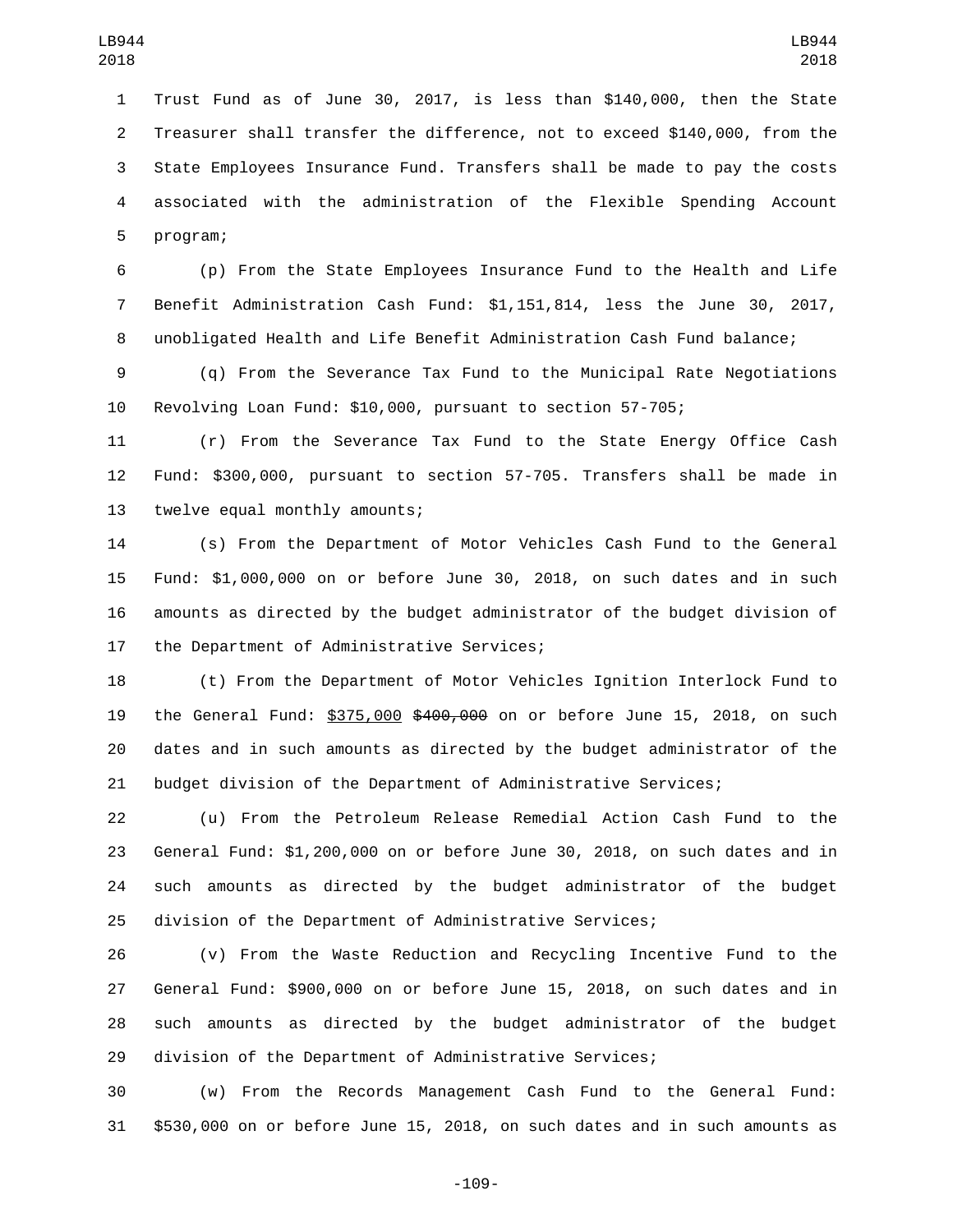directed by the budget administrator of the budget division of the 2 Department of Administrative Services;

 (x) From the Nebraska Training and Support Cash Fund to the Sector Partnership Program Fund: \$500,000 on or before July 15, 2017, on such date as directed by the budget administrator of the budget division of 6 the Department of Administrative Services;

 (y) From the Nebraska Capital Construction Fund to the Capitol Restoration Cash Fund: \$98,417 on or before June 30, 2018, on such date as directed by the budget administrator of the budget division of the 10 Department of Administrative Services;

 (z) From the Uniform Commercial Code Cash Fund to the General Fund: \$1,000,000 on or before June 30, 2018, on such dates and in such amounts as directed by the budget administrator of the budget division of the 14 Department of Administrative Services;

 (aa) From the Resource Recovery Fund to the General Fund: \$100,000 on or before June 30, 2018, on such dates and in such amounts as directed by the budget administrator of the budget division of the Department of 18 Administrative Services;

 (bb) From the Health Care Cash Fund to the Tobacco Enforcement Fund: 20 \$200,000 on or before June 30, 2018;

21 (bb)  $\{c\epsilon\}$  From the State Athletic Commissioner's Cash Fund to the General Fund: \$200,000 on or before June 15, 2018, on such dates and in such amounts as directed by the budget administrator of the budget division of the Department of Administrative Services;

25 (cc) <del>(dd)</del> From the Energy Conservation Improvement Fund to the General Fund: \$12,730 on or before June 15, 2018, on such dates and in such amounts as directed by the budget administrator of the budget division of the Department of Administrative Services;

29 (dd) <del>(ee)</del> From the Marijuana and Controlled Substances Tax Administration Cash Fund to the General Fund: \$25,000 on or before June 15, 2018, on such dates and in such amounts as directed by the budget

-110-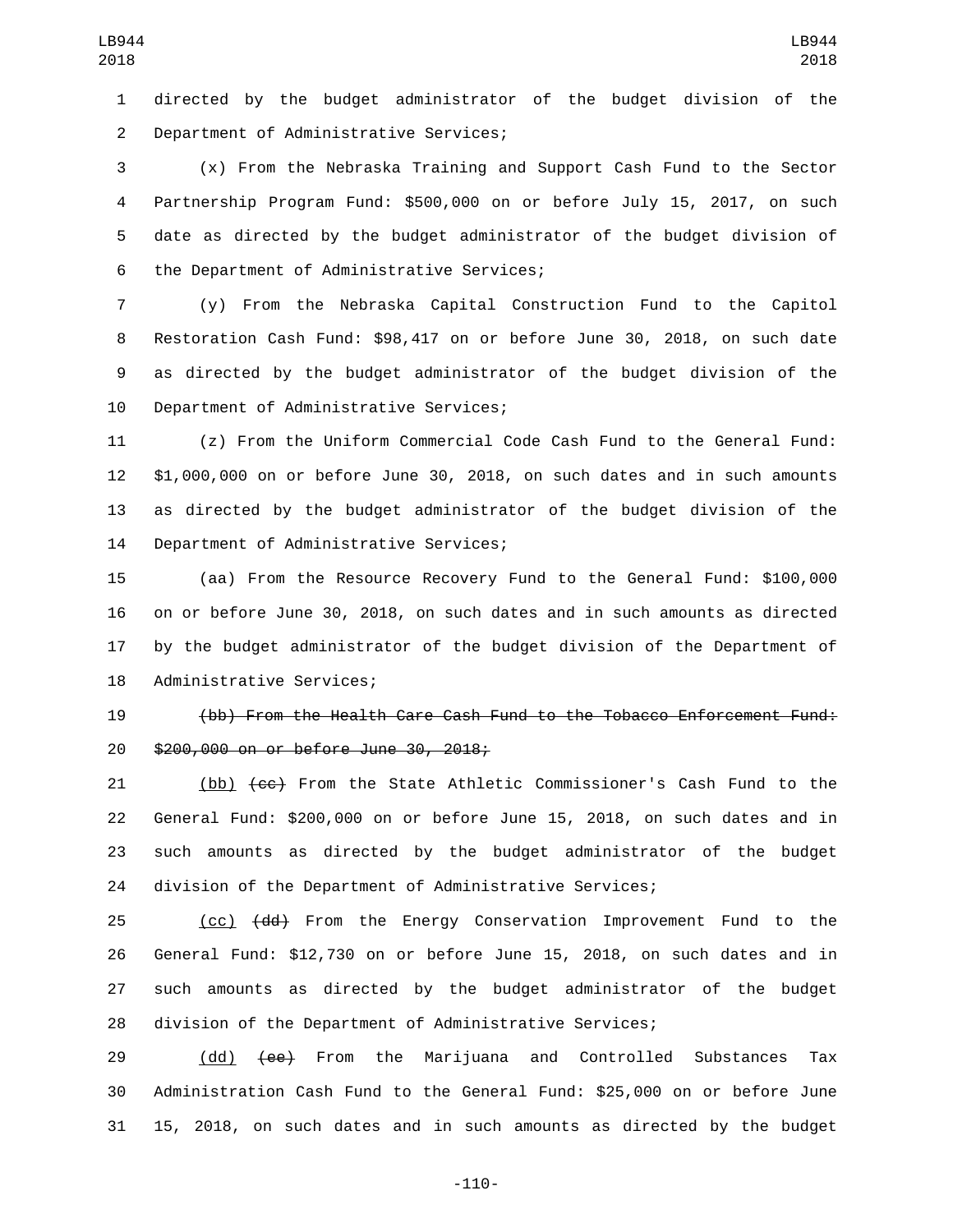administrator of the budget division of the Department of Administrative 2 Services;

3 (ee)  $\{ff\}$  From the Department of Revenue Enforcement Fund to the General Fund: \$200,000 on or before June 15, 2018, on such dates and in such amounts as directed by the budget administrator of the budget division of the Department of Administrative Services;

 (ff) (gg) From the Department of Revenue Property Assessment Division Cash Fund to the General Fund: \$50,000 on or before June 15, 2018, on such dates and in such amounts as directed by the budget administrator of the budget division of the Department of Administrative 11 Services;

 (gg) (hh) From the Motor Fuel Tax Enforcement and Collection Cash Fund to the General Fund: \$1,200,000 on or before June 15, 2018, on such dates and in such amounts as directed by the budget administrator of the budget division of the Department of Administrative Services;

16 (hh)  $\{\pm\pm\}$  From the Civic and Community Center Financing Fund to the General Fund: \$500,000 on or before June 30, 2018, on such dates and in such amounts as directed by the budget administrator of the budget division of the Department of Administrative Services;

 $(i)$   $(i)$   $(i)$  From the Affordable Housing Trust Fund to the General Fund: \$2,250,000 on or before June 30, 2018, on such dates and in such amounts as directed by the budget administrator of the budget division of 23 the Department of Administrative Services;

 (jj) (kk) From the Escheat Trust Fund to the General Fund: \$1,400,000 on or before June 30, 2018, on such dates and in such amounts as directed by the budget administrator of the budget division of the 27 Department of Administrative Services;

28 (kk) (11) From the Treasury Management Cash Fund to the General Fund: \$150,000 on or before June 30, 2018, on such dates and in such amounts as directed by the budget administrator of the budget division of 31 the Department of Administrative Services; and

-111-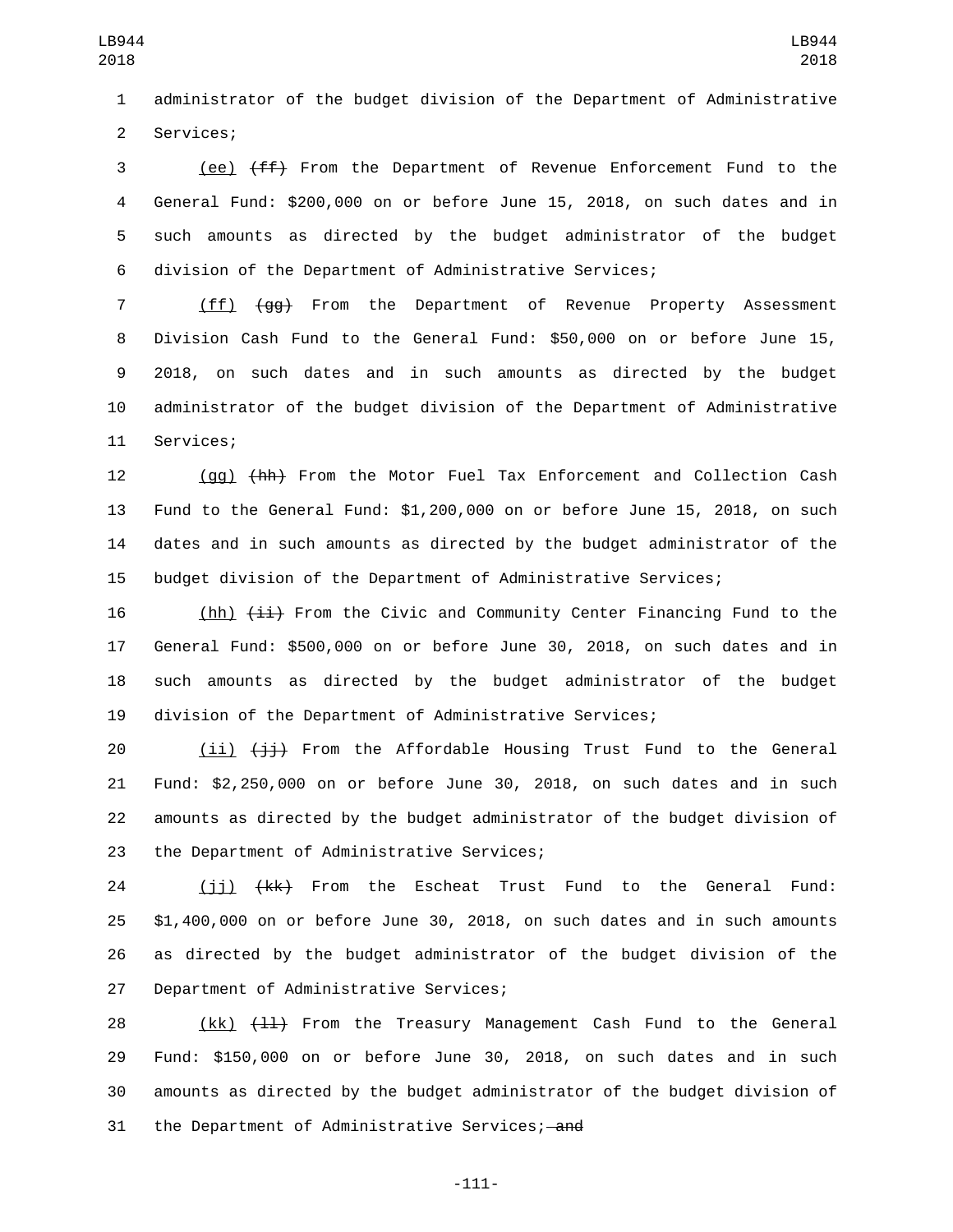(ll) (mm) From the life insurance corporation demutualization trust fund to the General Fund: \$400,000 on or before June 30, 2018, on such dates and in such amounts as directed by the budget administrator of the 4 budget division of the Department of Administrative Services; and  $-$ 

 (mm) From the Records Management Cash Fund to the Secretary of State Administration Cash Fund: \$40,000 on or before June 30, 2018, on such dates and in such amounts as directed by the budget administrator of the budget division of the Department of Administrative Services.

(2) Transfers for FY2018-19 shall include:9

 (a) From the General Fund to the Nebraska State Patrol Cash Fund: \$115,000 less the unexpended balance existing on June 30, 2018, in (i) the Nebraska State Patrol Cash Fund, (ii) the Investigation Petty Cash Fund, (iii) any special checking account or accounts used by the Nebraska State Patrol, and (iv) the possession of agency personnel involved in investigations, when the unexpended balances resulted from General Fund transfers to the Nebraska State Patrol Cash Fund or from General Fund appropriations. Any transfers made shall be subject to a final reconciliation of available investigation cash fund balances as of June 19 30, 2018, by the Nebraska State Patrol.

 It is the intent of the Legislature that the Nebraska State Patrol have available a total of \$115,000 from the General Fund for FY2018-19 to be used in making drug purchases, for enforcing Nebraska laws relating to felonies, for enforcing the Nebraska liquor laws, and for payment of 24 investigative expenses;

 (b) From the Tobacco Products Administration Cash Fund to the General Fund: \$10,000,000 on or before June 15, 2019, on such dates and in such amounts as directed by the budget administrator of the budget division of the Department of Administrative Services;

 (c) From the Charitable Gaming Operations Fund to the General Fund: \$800,000 on or before June 15, 2019, on such dates and in such amounts as directed by the budget administrator of the budget division of the

-112-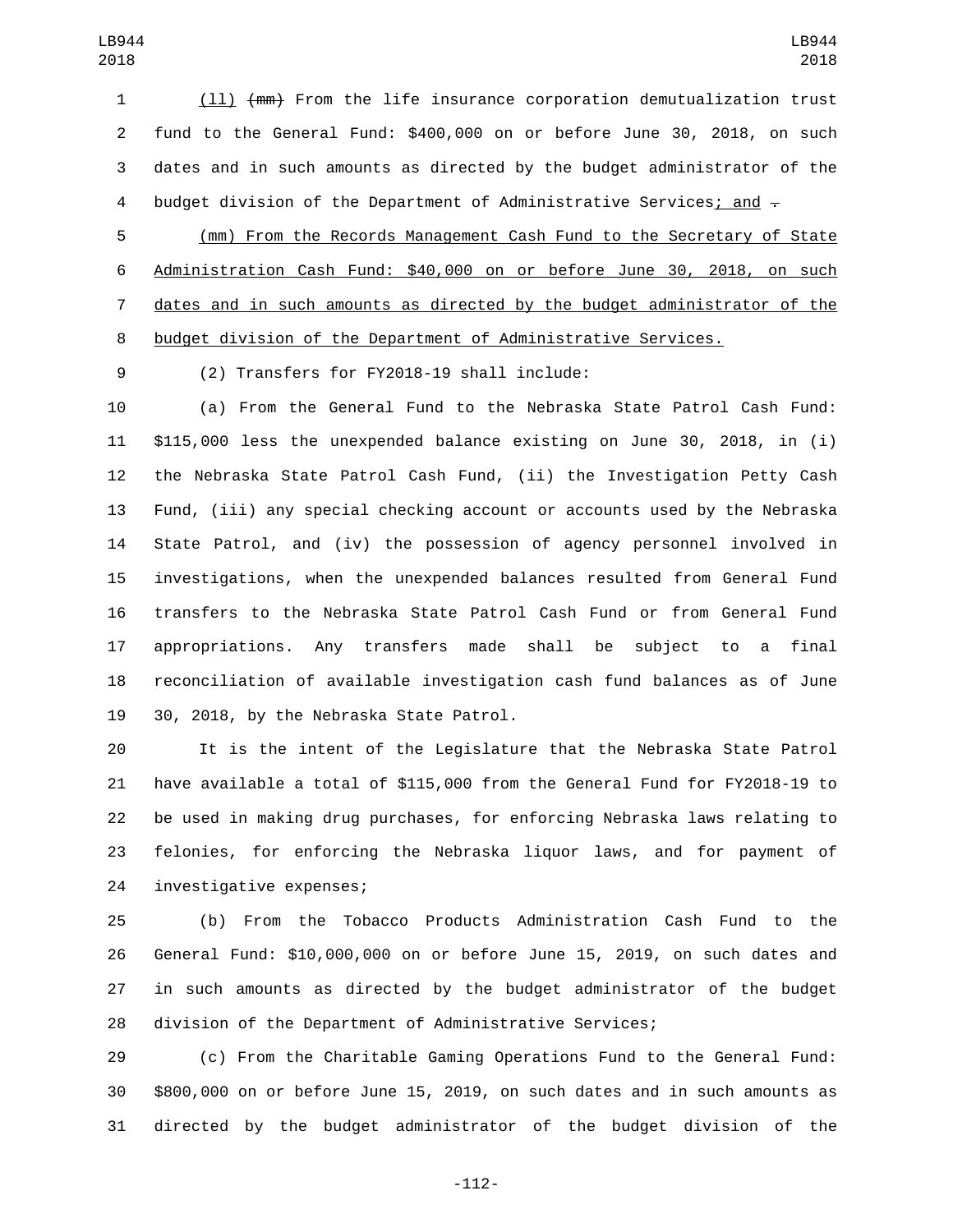1 Department of Administrative Services;

 (d) From the Securities Act Cash Fund to the General Fund: \$8,000,000 on or before September 30, 2018, \$8,000,000 on or before December 31, 2018, \$8,000,000 on or before March 31, 2019, and \$8,000,000 on or before June 30, 2019, on such dates as directed by the budget administrator of the budget division of the Department of Administrative 7 Services;

 (e) From the Health and Human Services Cash Fund to the University of Nebraska Eppley Institute for Research in Cancer and Allied Diseases 10 Cash Fund: \$500,000, pursuant to section 81-638;

 (f) From the Department of Insurance Cash Fund to the General Fund: \$7,625,000 \$4,625,000 on or before September 30, 2018, and \$4,625,000 on or before March 31, 2019, on such dates as directed by the budget administrator of the budget division of the Department of Administrative 15 Services;

 (g) From the State Building Renewal Assessment Fund to the General Fund: \$2,900,000 on or after June 15, 2019, but before June 30, 2019, on such dates and in such amounts as directed by the budget administrator of the budget division of the Department of Administrative Services;

 (h) From the Roads Operations Cash Fund to the Carrier Enforcement Cash Fund: \$8,569,824. Transfers shall be made in four equal quarterly amounts on or before July 15, October 15, January 15, and April 15;

 (i) From the Petroleum Release Remedial Action Cash Fund to the Underground Storage Tank Fund: \$50,000 on or before July 5, 2018;

 (j) From the State Building Revolving Fund to the Capitol Security Revolving Fund: \$787,409. Transfers shall be made in four equal quarterly amounts on or before July 15, October 15, January 15, and April 15. Transfers shall be made to pay non-General-Fund costs associated with the operation of the state capitol security division of the Nebraska State 30 Patrol;

(k) From the Highway Trust Fund to the Motor Fuel Tax Enforcement

-113-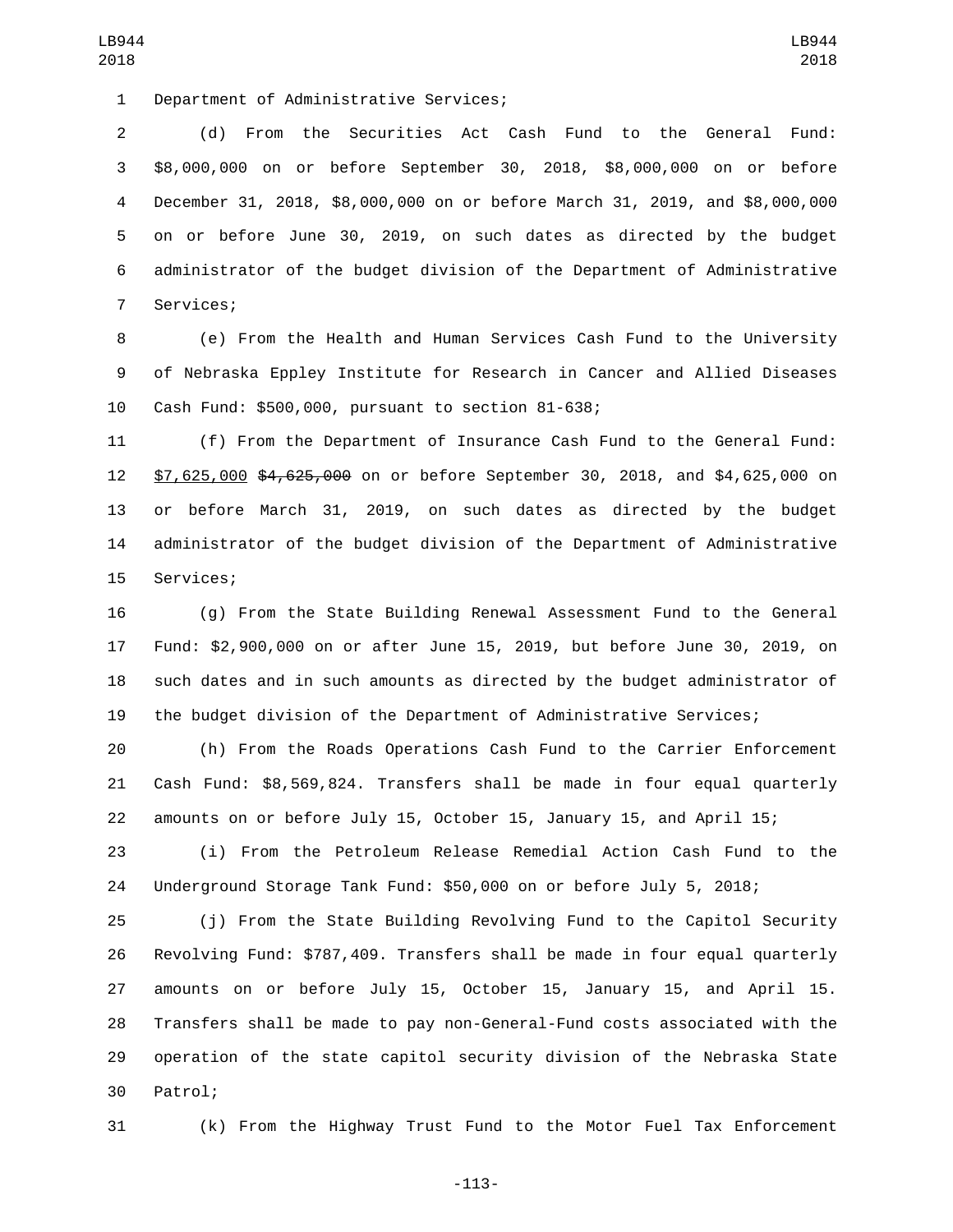and Collection Cash Fund: \$1,200,000, less the unobligated balance in the Motor Fuel Tax Enforcement and Collection Cash Fund on June 30, 2018. Transfers shall be made in twelve equal monthly amounts;

 (l) From the Highway Trust Fund to the Motor Carrier Division Cash Fund: Up to a maximum of \$1,200,000. Transfers shall be made as required by the Department of Motor Vehicles to operate the Division of Motor 7 Carrier Services;

 (m) From the Civic and Community Center Financing Fund to the Department of Revenue Enforcement Fund: \$43,900 on July 1, 2018, or as soon thereafter as administratively possible, as provided for in sections 11 13-2704 and 77-5601;

 (n) From the Highway Trust Fund to the License Plate Cash Fund: Up to a maximum of \$2,400,000. Transfers shall be made as required by the Department of Motor Vehicles to meet the expenditures of plate and 15 sticker production;

 (o) From the Flexible Spending Trust Fund to the Health and Life Benefit Administration Cash Fund: \$140,000, except that if the total available unobligated balance of forfeitures in the Flexible Spending Trust Fund as of June 30, 2018, is less than \$140,000, then the State Treasurer shall transfer the difference, not to exceed \$140,000, from the State Employees Insurance Fund. Transfers shall be made to pay the costs associated with the administration of the Flexible Spending Account 23 program;

 (p) From the State Employees Insurance Fund to the Health and Life 25 Benefit Administration Cash Fund: \$967,962;

 (q) From the Severance Tax Fund to the Municipal Rate Negotiations Revolving Loan Fund: \$10,000, pursuant to section 57-705;

 (r) From the Severance Tax Fund to the State Energy Office Cash Fund: \$300,000, pursuant to section 57-705. Transfers shall be made in 30 twelve equal monthly amounts;

(s) From the Department of Motor Vehicles Ignition Interlock Fund to

-114-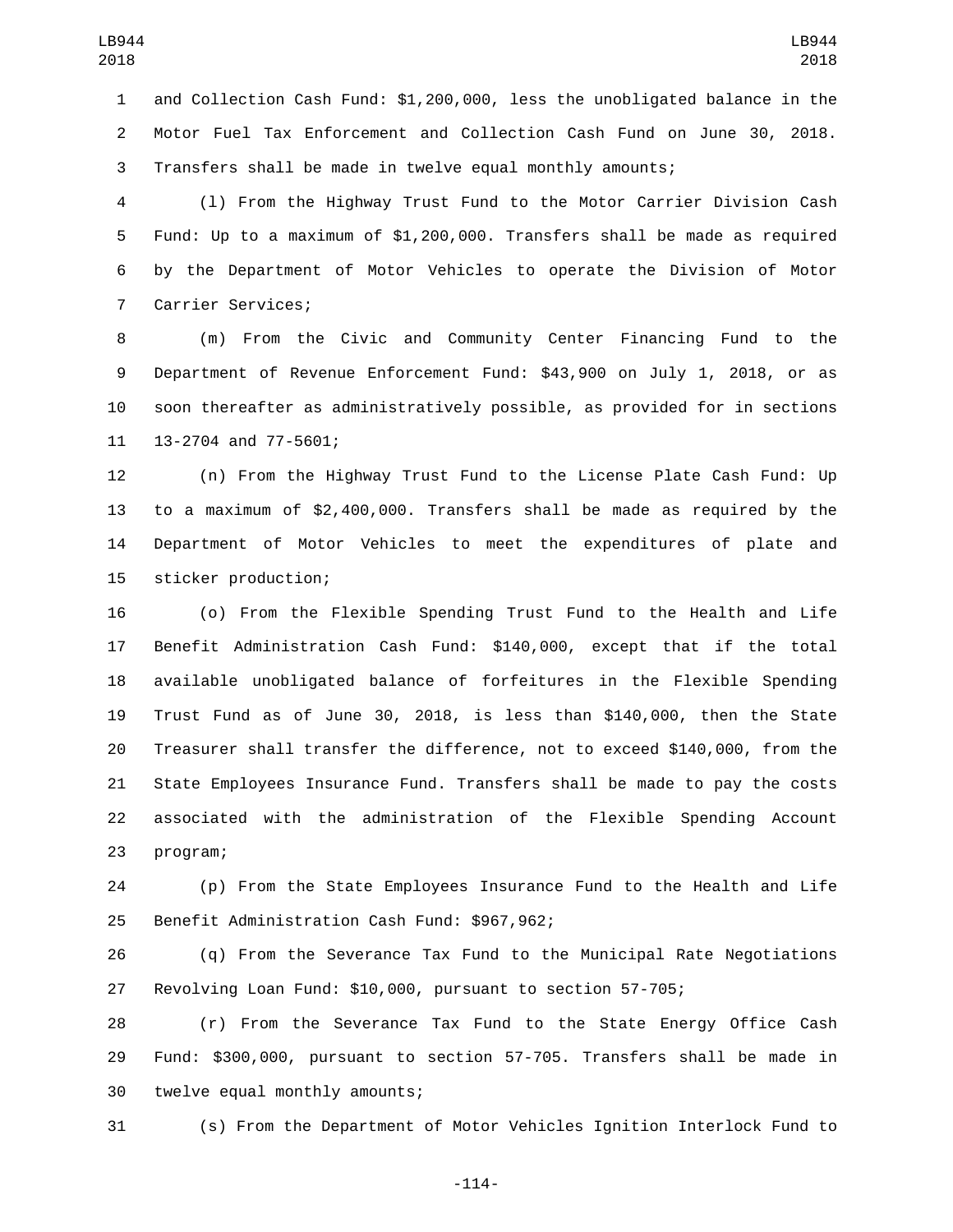1 the General Fund: \$125,000 \$150,000 on or before June 15, 2019, on such dates and in such amounts as directed by the budget administrator of the budget division of the Department of Administrative Services;

 (t) From the Records Management Cash Fund to the General Fund: \$826,000 \$356,000 on or before June 15, 2019, on such dates and in such amounts as directed by the budget administrator of the budget division of 7 the Department of Administrative Services;

 (u) From the Nebraska Training and Support Cash Fund to the Sector Partnership Program Fund: \$500,000 on or before July 15, 2018, on such date as directed by the budget administrator of the budget division of 11 the Department of Administrative Services;

 (v) From the Nebraska Capital Construction Fund to the Capitol Restoration Cash Fund: \$104,677 on or before June 30, 2019, on such date as directed by the budget administrator of the budget division of the 15 Department of Administrative Services;

 (w) From the Petroleum Release Remedial Action Cash Fund to the General Fund: \$500,000 on or before June 30, 2019, on such dates and in such amounts as directed by the budget administrator of the budget division of the Department of Administrative Services;

 (x) From the Waste Reduction and Recycling Incentive Fund to the 21 General Fund: \$900,000 \$400,000 on or before June 15, 2019, on such dates and in such amounts as directed by the budget administrator of the budget division of the Department of Administrative Services;

 (y) From the Health Care Cash Fund to the Tobacco Enforcement Fund: 25 \$200,000 on or before June 30, 2019;

26 (y)  $\{z\}$  From the Affordable Housing Trust Fund to the General Fund: \$2,250,000 on or before June 30, 2019, on such dates and in such amounts as directed by the budget administrator of the budget division of the 29 Department of Administrative Services; and

 (z)  $\{aa\}$  From the Civic and Community Center Financing Fund to the General Fund: \$500,000 on or before June 30, 2019, on such dates and in

-115-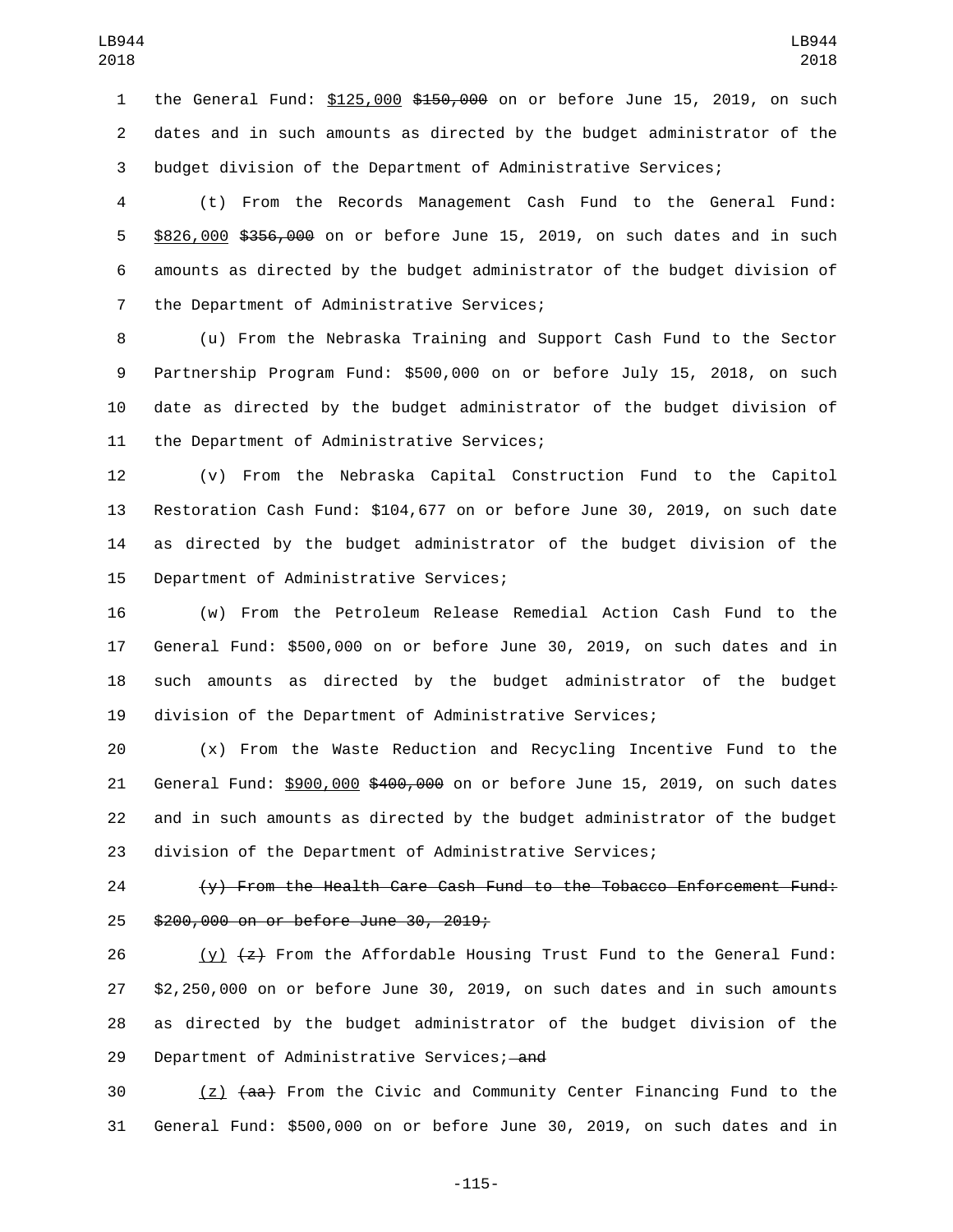such amounts as directed by the budget administrator of the budget 2 division of the Department of Administrative Services;  $-$ 

 (aa) From the Municipal Rate Negotiations Revolving Loan Fund to the General Fund: \$250,000 on or before June 30, 2019, on such dates and in such amounts as directed by the budget administrator of the budget division of the Department of Administrative Services;

 (bb) From the Records Management Cash Fund to the Secretary of State Administration Cash Fund: \$40,000 on or before June 30, 2019, on such dates and in such amounts as directed by the budget administrator of the budget division of the Department of Administrative Services;

 (cc) From the Buffer Strip Incentive Fund to the General Fund: \$50,000 on or before June 30, 2019, on such dates and in such amounts as directed by the budget administrator of the budget division of the 14 Department of Administrative Services;

 (dd) From the Small Watersheds Flood Control Fund to the General Fund: The unobligated June 30, 2018, balance, on or before June 30, 2019, on such dates and in such amounts as directed by the budget administrator of the budget division of the Department of Administrative Services; and (ee) From the Chemigation Costs Fund to the General Fund: \$50,000 on or before June 30, 2019, on such dates and in such amounts as directed by the budget administrator of the budget division of the Department of 22 Administrative Services.

Sec. 148. Laws 2017, LB327, section 272, is amended to read:

Sec. 272. LIMITATION ON SALARIES, WAGES, AND PER DIEMS.

 (1) For purposes of this act, (a) SALARY LIMIT shall mean total expenditures for permanent and temporary salaries and per diems and (b) total expenditures for permanent and temporary salaries and per diems shall mean all remuneration paid to employees treated as taxable compensation by the Internal Revenue Service or subject to social security coverage, specifically including payments accounted for as vacation, holidays, sick leave, military leave, funeral leave, maternity

-116-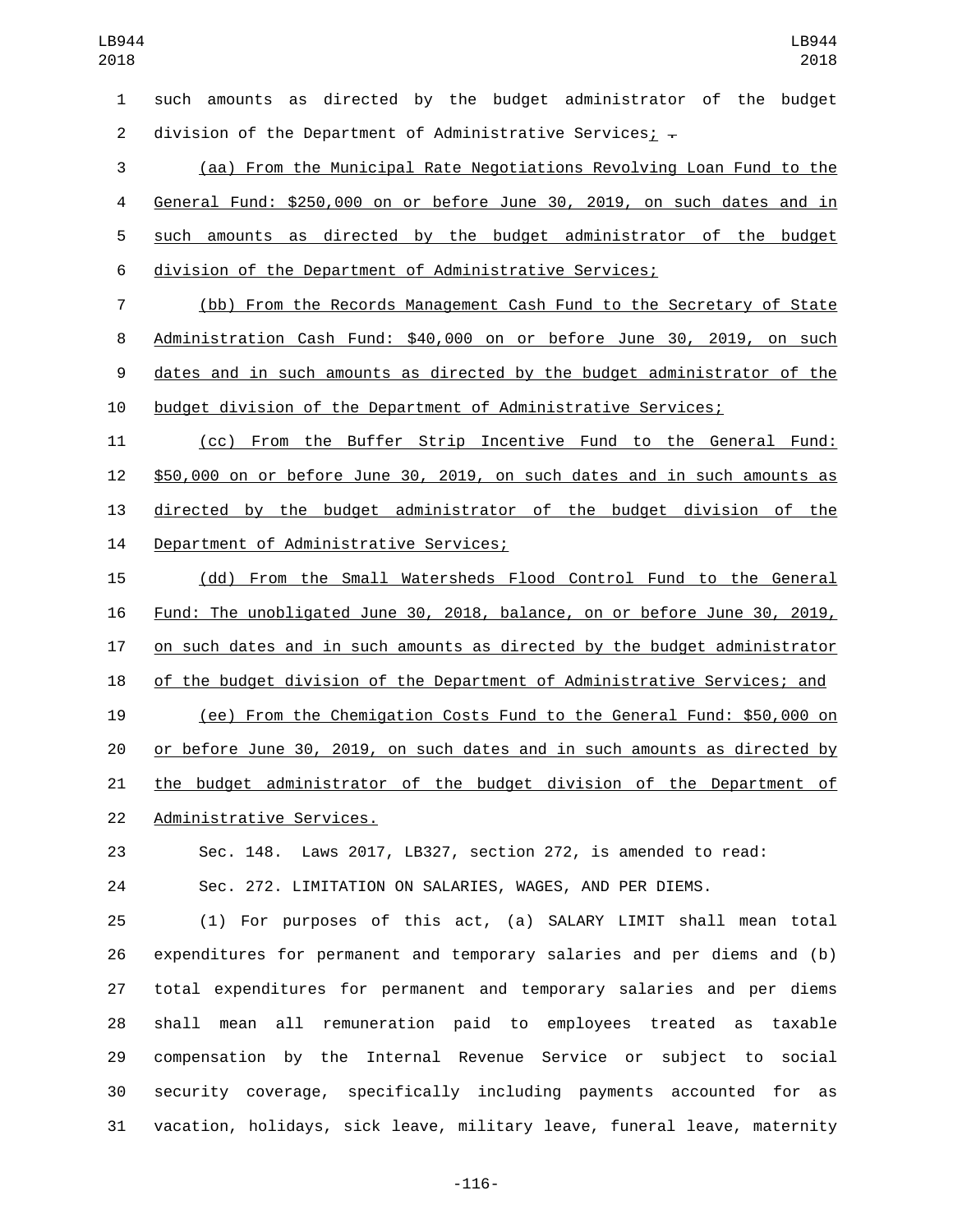leave, administrative leave, compensatory time, deferred compensation, or any other similar form, and amounts withheld pursuant to law, but excluding state contributions for social security, retirement, and 4 employee insurance plans.

 (2) Total expenditures for permanent and temporary salaries and per diems shall be limited to the amount shown except when federal funds in excess of the amount shown are available and approved by the Governor. Expenditures for permanent and temporary salaries and per diems from such grants shall be in addition to the limitation on permanent and temporary salaries and per diems otherwise shown in this act. No agency shall request any state funds for continuation or replacement of any such personnel or activities in future budget requests. To the extent feasible, requests for increases in the limitation on permanent and temporary salaries and per diems shall be addressed to the Appropriations Committee of the Legislature when the Legislature is in session.

 (3) Expenditures for permanent and temporary salaries resulting from awards made to employees under sections 81-1346 to 81-1354 shall be in addition to the limitations on permanent and temporary salaries and per 19 diems otherwise shown in this act.

 (4) The limitation on expenditures for permanent and temporary salaries and per diems for FY2018-19 as enumerated in this act shall be the basis for continuation funding for each fiscal year of the succeeding 23 biennium.

 (5) The limitation on expenditures for permanent and temporary salaries and per diems for FY2017-18 shall be increased by certified encumbrance amounts from FY2016-17 for permanent and temporary salaries and per diems. The limitation on expenditures for permanent and temporary salaries and per diems for FY2018-19 shall be increased by certified encumbrance amounts from FY2017-18 for permanent and temporary salaries and per diems. Encumbered amounts shall be calculated in accordance with 31 section 81-138.01.

-117-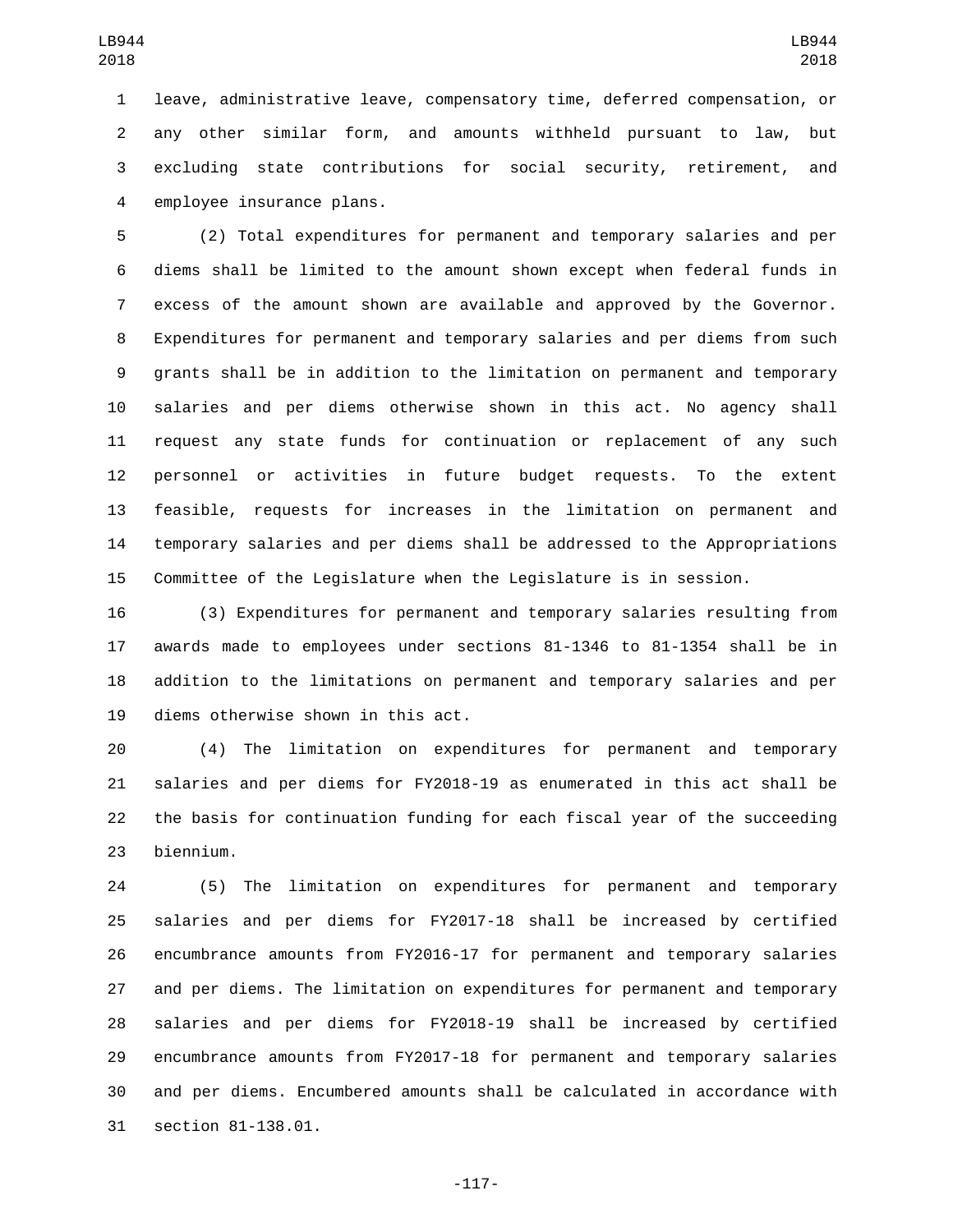| $\mathbf{1}$   | (6) The limitation on expenditures for permanent and temporary                 |                        |             |
|----------------|--------------------------------------------------------------------------------|------------------------|-------------|
| $\overline{2}$ | salaries and per diems shall only apply to remuneration paid to state          |                        |             |
| 3              | employees or per diem payments made to members of state boards or              |                        |             |
| 4              | commissions.                                                                   |                        |             |
| 5              | (7) The budget administrator of the budget division of the                     |                        |             |
| 6              | Department of Administrative Services may administratively increase the        |                        |             |
| $\overline{7}$ | <u>limitation on expenditures for permanent and temporary salaries and per</u> |                        |             |
| 8              | diems upon receipt of a request for such increase from the director of a       |                        |             |
| 9              | state agency certifying the actual amount of the payment to a former           |                        |             |
| 10             | employee of such agency, or his or her beneficiary upon the death of the       |                        |             |
| 11             | employee, of accumulated vacation and sick leave pursuant to section           |                        |             |
| 12             | 81-1325 and the rules and regulations of the State Personnel System            |                        |             |
| 13             | governing such payments.                                                       |                        |             |
| 14             | Sec. 149. Laws 2017, LB329, section 5, is amended to read:                     |                        |             |
| 15             | Sec. 5. AGENCY NO. 5 - SUPREME COURT                                           |                        |             |
| 16             | Program No. 3 - Supreme Court Judges' Salaries                                 |                        |             |
| 17             |                                                                                | FY2017-18              | FY2018-19   |
| 18             | <b>GENERAL FUND</b>                                                            | 1,424,993              | 1,430,014   |
| 19             | PROGRAM TOTAL                                                                  | 1,424,993              | 1,430,014   |
| 20             | GENERAL FUND                                                                   | 1,424,993              | 1,433,742   |
| 21             | PROGRAM TOTAL                                                                  | <del>1, 424, 993</del> | 1, 433, 742 |
| 22             | SALARY LIMIT                                                                   | 1,203,823              | 1,203,823   |
| 23             | The unexpended appropriation balance in this program existing on               |                        |             |
| 24             | June 30, 2018, is not reappropriated.                                          |                        |             |
| 25             | Sec. 150. Laws 2017, LB329, section 6, is amended to read:                     |                        |             |
| 26             | Sec. 6. AGENCY NO. 5 - SUPREME COURT                                           |                        |             |
| 27             | Program No. 4 - Court of Appeals Judges' Salaries                              |                        |             |
| 28             |                                                                                | FY2017-18              | FY2018-19   |
| 29             | <b>GENERAL FUND</b>                                                            | <u>1, 174, 969</u>     | 1, 179, 467 |
| 30             | PROGRAM TOTAL                                                                  | <u>1, 174, 969</u>     | 1, 179, 467 |
| 31             | GENERAL FUND                                                                   | <del>1, 174, 969</del> | 1, 182, 806 |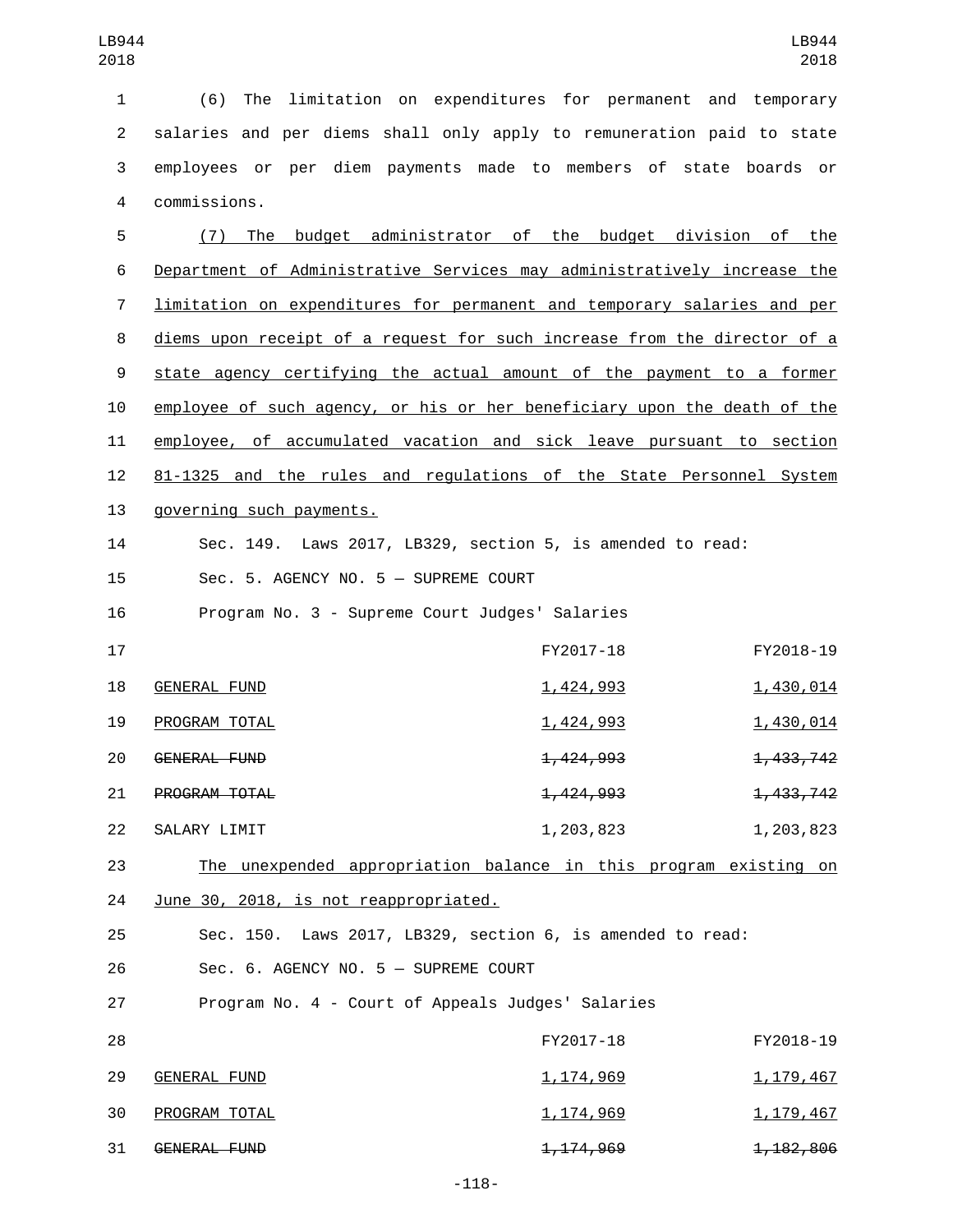| LB944<br>2018  |                                                                        |                         | LB944<br>2018     |
|----------------|------------------------------------------------------------------------|-------------------------|-------------------|
| $\mathbf{1}$   | PROGRAM TOTAL                                                          | 1, 174, 969             | 1, 182, 806       |
| $\overline{2}$ | SALARY LIMIT                                                           | 980,257                 | 980, 257          |
| 3              | The unexpended appropriation balance in this program existing on       |                         |                   |
| 4              | June 30, 2018, is not reappropriated.                                  |                         |                   |
| 5              | Sec. 151. Laws 2017, LB329, section 7, is amended to read:             |                         |                   |
| 6              | Sec. 7. AGENCY NO. 5 - SUPREME COURT                                   |                         |                   |
| 7              | Program No. 5 - Retired Judges' Salaries                               |                         |                   |
| 8              |                                                                        | FY2017-18               | FY2018-19         |
| 9              | <b>GENERAL FUND</b>                                                    | 72,436                  | 72,436            |
| 10             | PROGRAM TOTAL                                                          | 72,436                  | 72,436            |
| 11             | SALARY LIMIT                                                           | 69,832                  | 69,832            |
| 12             | The unexpended General Fund appropriation balance existing on June     |                         |                   |
| 13             | 30, 2017, less \$5,601, is hereby reappropriated.                      |                         |                   |
| 14             | The unexpended General Fund appropriation balance existing on June     |                         |                   |
| 15             | 30, 2018, is hereby reappropriated.                                    |                         |                   |
| 16             | The budget division of the Department of Administrative Services       |                         |                   |
| 17             | shall administratively transfer General Fund appropriations or Salary  |                         |                   |
| 18             | Limits or both among Programs 3, 4, 5, 6, 7, 52, 67, 420, 435, and 437 |                         |                   |
| 19             | within Agency 5, upon written certification by the State Court         |                         |                   |
| 20             | Administrator that the Nebraska Supreme Court has determined that such |                         |                   |
| 21             | transfer is necessary for the efficient functioning of statewide court |                         |                   |
| 22             | operations and the proper administration of justice.                   |                         |                   |
| 23             | Sec. 152. Laws 2017, LB329, section 8, is amended to read:             |                         |                   |
| 24             | Sec. 8. AGENCY NO. 5 - SUPREME COURT                                   |                         |                   |
| 25             | Program No. 6 - District and Juvenile Court Judges' Salaries           |                         |                   |
| 26             |                                                                        | FY2017-18               | FY2018-19         |
| 27             | <b>GENERAL FUND</b>                                                    | <u>12,538,135</u>       | 12,578,801        |
| 28             | PROGRAM TOTAL                                                          | <u>12,538,135</u>       | <u>12,578,801</u> |
| 29             | GENERAL FUND                                                           | <del>12, 538, 135</del> | 12,608,991        |
| 30             | PROGRAM TOTAL                                                          | <del>12, 538, 135</del> | 12,608,991        |

-119-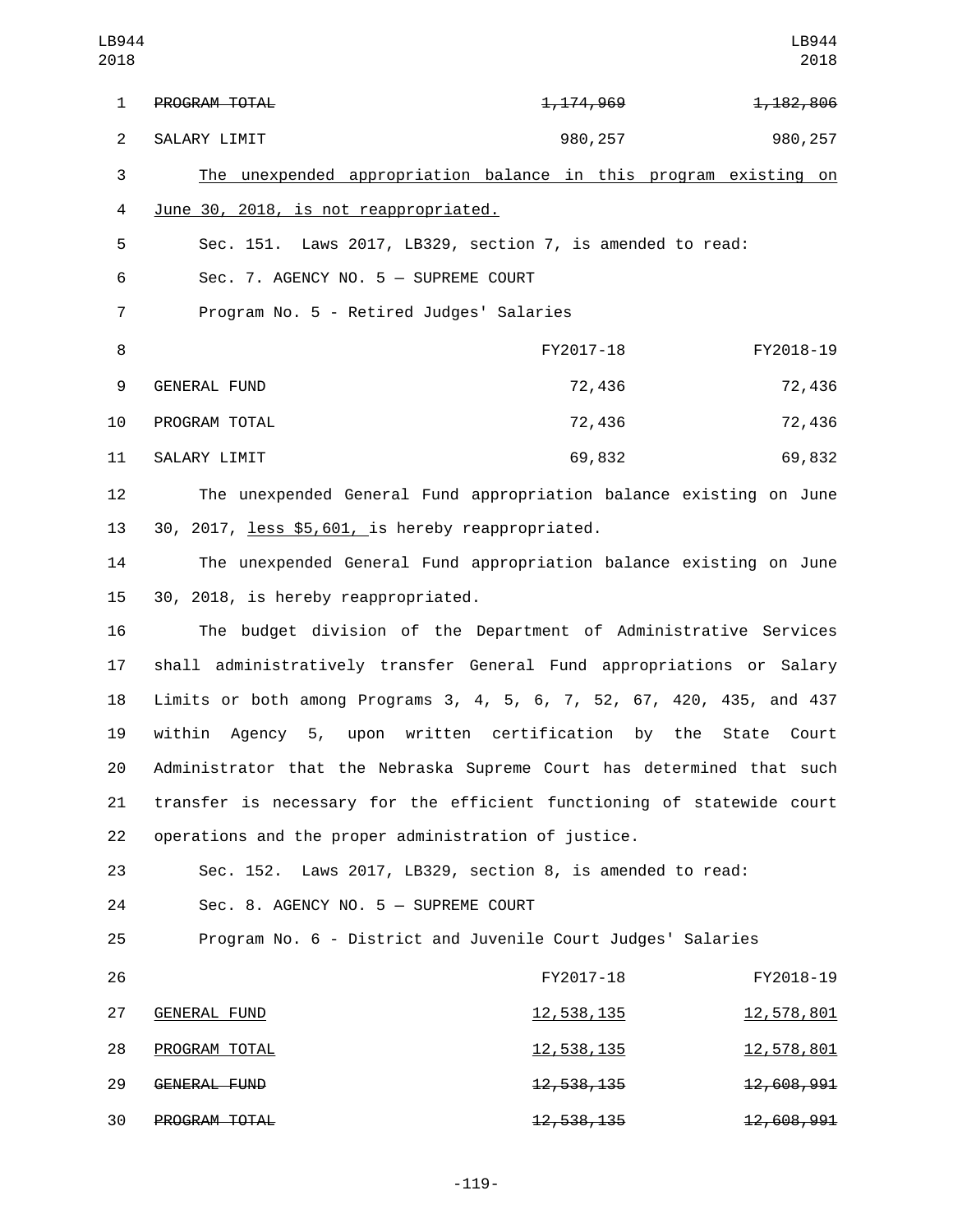| $\mathbf{1}$   | SALARY LIMIT                                                     | 10,658,135        | 10,658,135 |
|----------------|------------------------------------------------------------------|-------------------|------------|
| $\overline{2}$ | The unexpended appropriation balance in this program existing on |                   |            |
| 3              | June 30, 2018, is not reappropriated.                            |                   |            |
| 4              | Sec. 153. Laws 2017, LB329, section 9, is amended to read:       |                   |            |
| 5              | Sec. 9. AGENCY NO. 5 - SUPREME COURT                             |                   |            |
| 6              | Program No. 7 - County Court Judges' Salaries                    |                   |            |
| $\overline{7}$ |                                                                  | FY2017-18         | FY2018-19  |
| 8              | <b>GENERAL FUND</b>                                              | <u>10,617,567</u> | 10,653,319 |
| 9              | PROGRAM TOTAL                                                    | <u>10,617,567</u> | 10,653,319 |
| 10             | <b>GENERAL FUND</b>                                              | 10,617,567        | 10,679,862 |
| 11             | PROGRAM TOTAL                                                    | 10, 617, 567      | 10,679,862 |
| 12             | SALARY LIMIT                                                     | 8,977,082         | 8,977,082  |
| 13             | The unexpended appropriation balance in this program existing on |                   |            |
| 14             | June 30, 2018, is not reappropriated.                            |                   |            |
| 15             | Sec. 154. Laws 2017, LB329, section 10, is amended to read:      |                   |            |
| 16             | Sec. 10. AGENCY NO. 7 - GOVERNOR                                 |                   |            |
| 17             | Program No. 2 - Salary - Governor                                |                   |            |
| 18             |                                                                  | FY2017-18         | FY2018-19  |
| 19             | <b>GENERAL FUND</b>                                              | <u>146, 974</u>   | 147,881    |
| 20             | PROGRAM TOTAL                                                    | <u>146, 974</u>   | 147,881    |
| 21             | GENERAL FUND                                                     | 146,974           | 148,555    |
| 22             | PROGRAM TOTAL                                                    | 146, 974          | 148,555    |
| 23             | SALARY LIMIT                                                     | 105,000           | 105,000    |
| 24             | The unexpended appropriation balance in this program existing on |                   |            |
| 25             | June 30, 2018, is not reappropriated.                            |                   |            |
| 26             | Sec. 155. Laws 2017, LB329, section 11, is amended to read:      |                   |            |
| 27             | Sec. 11. AGENCY NO. 8 - LIEUTENANT GOVERNOR                      |                   |            |
| 28             | Program No. 8 - Salary - Lieutenant Governor                     |                   |            |
| 29             |                                                                  | FY2017-18         | FY2018-19  |
|                |                                                                  |                   |            |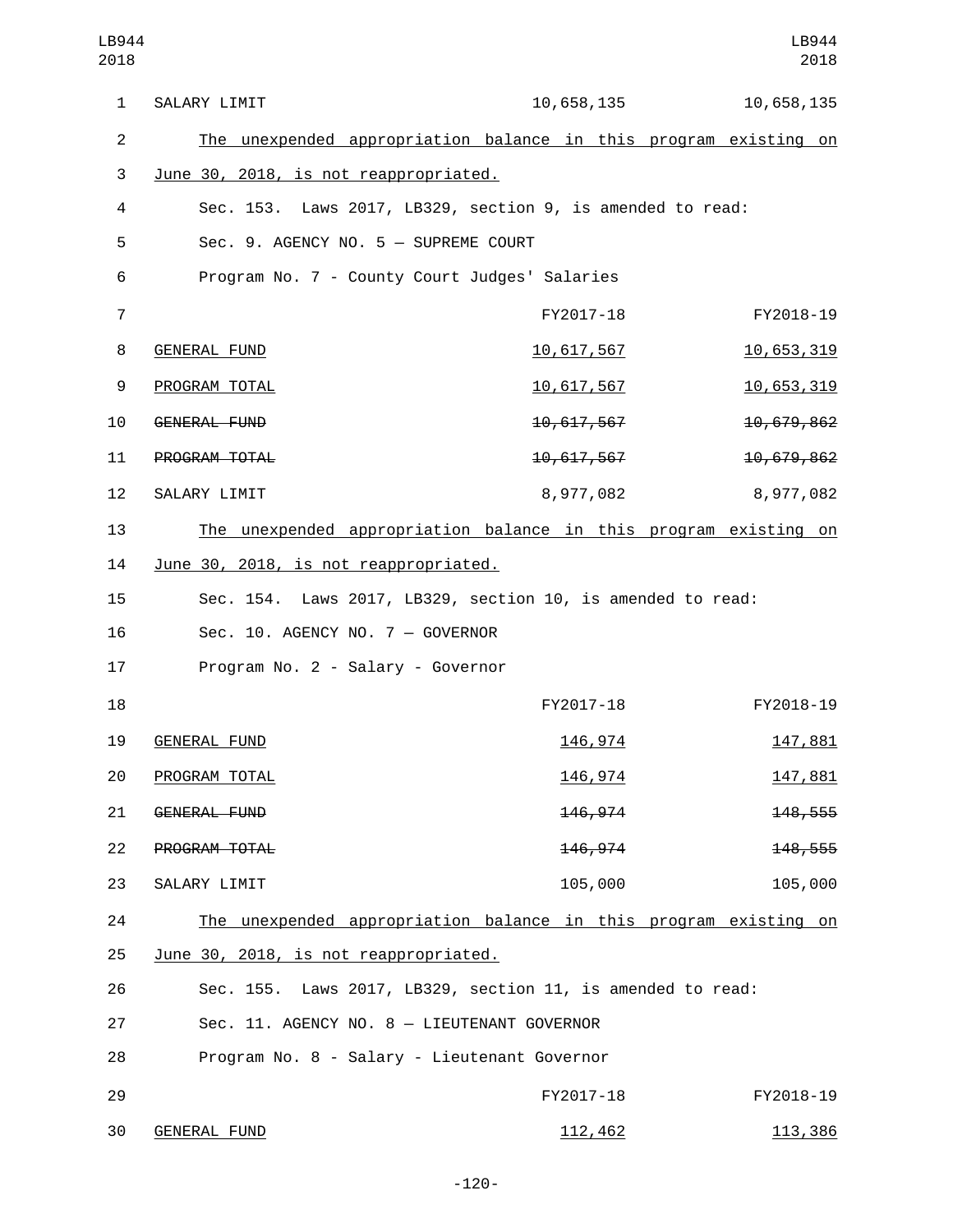| LB944<br>2018  |                                                                  |                     | LB944<br>2018   |
|----------------|------------------------------------------------------------------|---------------------|-----------------|
| 1              | PROGRAM TOTAL                                                    | <u>112,462</u>      | 113,386         |
| $\overline{2}$ | <b>GENERAL FUND</b>                                              | 112,462             | 114,073         |
| 3              | PROGRAM TOTAL                                                    | 112,462             | 114,073         |
| 4              | SALARY LIMIT                                                     | 75,000              | 75,000          |
| 5              | The unexpended appropriation balance in this program existing on |                     |                 |
| 6              | June 30, 2018, is not reappropriated.                            |                     |                 |
| 7              | Sec. 156. Laws 2017, LB329, section 12, is amended to read:      |                     |                 |
| 8              | Sec. 12. AGENCY NO. 9 - SECRETARY OF STATE                       |                     |                 |
| 9              | Program No. 9 - Salary - Secretary of State                      |                     |                 |
| 10             |                                                                  | FY2017-18           | FY2018-19       |
| 11             | <b>GENERAL FUND</b>                                              | <u>117,920</u>      | 118,579         |
| 12             | PROGRAM TOTAL                                                    | 117,920             | 118,579         |
| 13             | GENERAL FUND                                                     | 117,920             | 119,069         |
| 14             | PROGRAM TOTAL                                                    | 117,920             | 119,069         |
| 15             | SALARY LIMIT                                                     | 85,000              | 85,000          |
| 16             | The unexpended appropriation balance in this program existing on |                     |                 |
| 17             | June 30, 2018, is not reappropriated.                            |                     |                 |
| 18             | Sec. 157. Laws 2017, LB329, section 13, is amended to read:      |                     |                 |
| 19             | Sec. 13. AGENCY NO. 10 - AUDITOR OF PUBLIC ACCOUNTS              |                     |                 |
| 20             | Program No. 10 - Salary - Auditor of Public Accounts             |                     |                 |
| 21             |                                                                  | FY2017-18           | FY2018-19       |
| 22             | <b>GENERAL FUND</b>                                              | 99,012              | <u>123, 177</u> |
| 23             | PROGRAM TOTAL                                                    | 99,012              | <u>123, 177</u> |
| 24             | GENERAL FUND                                                     | <del>122, 406</del> | 123,749         |
| 25             | PROGRAM TOTAL                                                    | 122,406             | 123,749         |
| 26             | SALARY LIMIT                                                     | 85,000              | 85,000          |
| 27             | The unexpended appropriation balance in this program existing on |                     |                 |
| 28             | June 30, 2018, is not reappropriated.                            |                     |                 |
| 29             | Sec. 158. Laws 2017, LB329, section 14, is amended to read:      |                     |                 |
| 30             | Sec. 14. AGENCY NO. 11 - ATTORNEY GENERAL                        |                     |                 |

-121-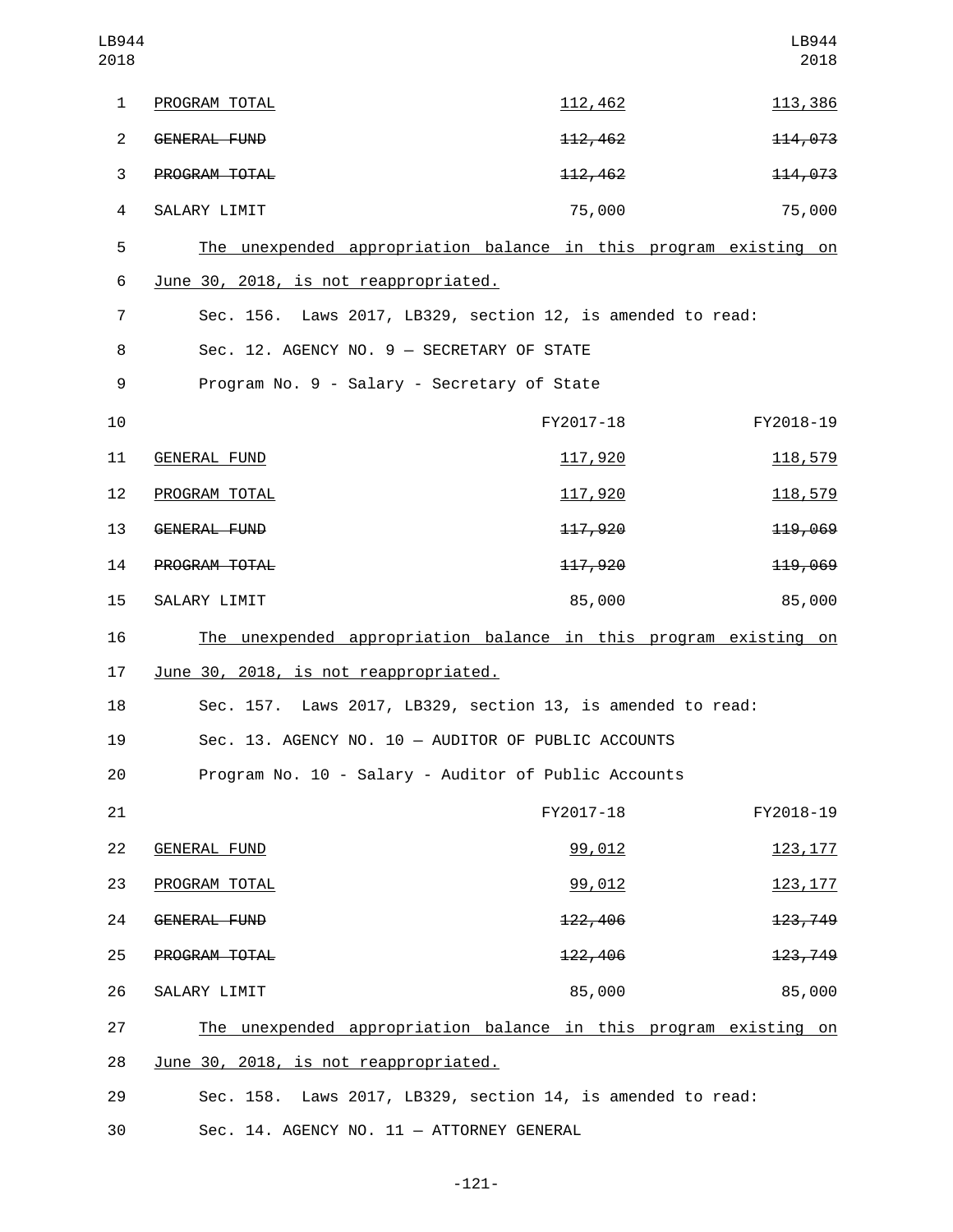| LB944<br>2018  |                                                                  |           | LB944<br>2018 |
|----------------|------------------------------------------------------------------|-----------|---------------|
| 1              | Program No. 11 - Attorney General's Salary                       |           |               |
| $\mathbf{2}$   |                                                                  | FY2017-18 | FY2018-19     |
| 3              | <b>GENERAL FUND</b>                                              | 135,082   | 135,930       |
| 4              | PROGRAM TOTAL                                                    | 135,082   | 135,930       |
| 5              | GENERAL FUND                                                     | 135,082   | 136,560       |
| 6              | PROGRAM TOTAL                                                    | 135,082   | 136,560       |
| $\overline{7}$ | SALARY LIMIT                                                     | 95,000    | 95,000        |
| 8              | The unexpended appropriation balance in this program existing on |           |               |
| 9              | June 30, 2018, is not reappropriated.                            |           |               |
| 10             | Sec. 159. Laws 2017, LB329, section 15, is amended to read:      |           |               |
| 11             | Sec. 15. AGENCY NO. 12 - STATE TREASURER                         |           |               |
| 12             | Program No. 12 - Salary - State Treasurer                        |           |               |
| 13             |                                                                  | FY2017-18 | FY2018-19     |
| 14             | <b>GENERAL FUND</b>                                              | 109,091   | 46,570        |
| 15             | <b>CASH FUND</b>                                                 | $-0-$     | 80,125        |
| 16             | PROGRAM TOTAL                                                    | 109,091   | 126,695       |
| 17             | GENERAL FUND                                                     | 125,591   | 127, 183      |
| 18             | PROGRAM TOTAL                                                    | 125,591   | 127, 183      |
| 19             | SALARY LIMIT                                                     | 85,000    | 85,000        |
| 20             | The unexpended appropriation balance in this program existing on |           |               |
| 21             | June 30, 2018, is not reappropriated.                            |           |               |
| 22             | Sec. 160. Laws 2017, LB329, section 16, is amended to read:      |           |               |
| 23             | Sec. 16. AGENCY NO. 14 - PUBLIC SERVICE COMMISSION               |           |               |
| 24             | Program No. 14 - Salaries of Public Service Commissioners        |           |               |
| 25             |                                                                  | FY2017-18 | FY2018-19     |
| 26             | <b>GENERAL FUND</b>                                              | 490,438   | 492,368       |
| 27             | PROGRAM TOTAL                                                    | 490,438   | 492,368       |
| 28             | GENERAL FUND                                                     | 490,438   | 493,800       |
| 29             | PROGRAM TOTAL                                                    | 490,438   | 493,800       |
| 30             | SALARY LIMIT                                                     | 375,000   | 375,000       |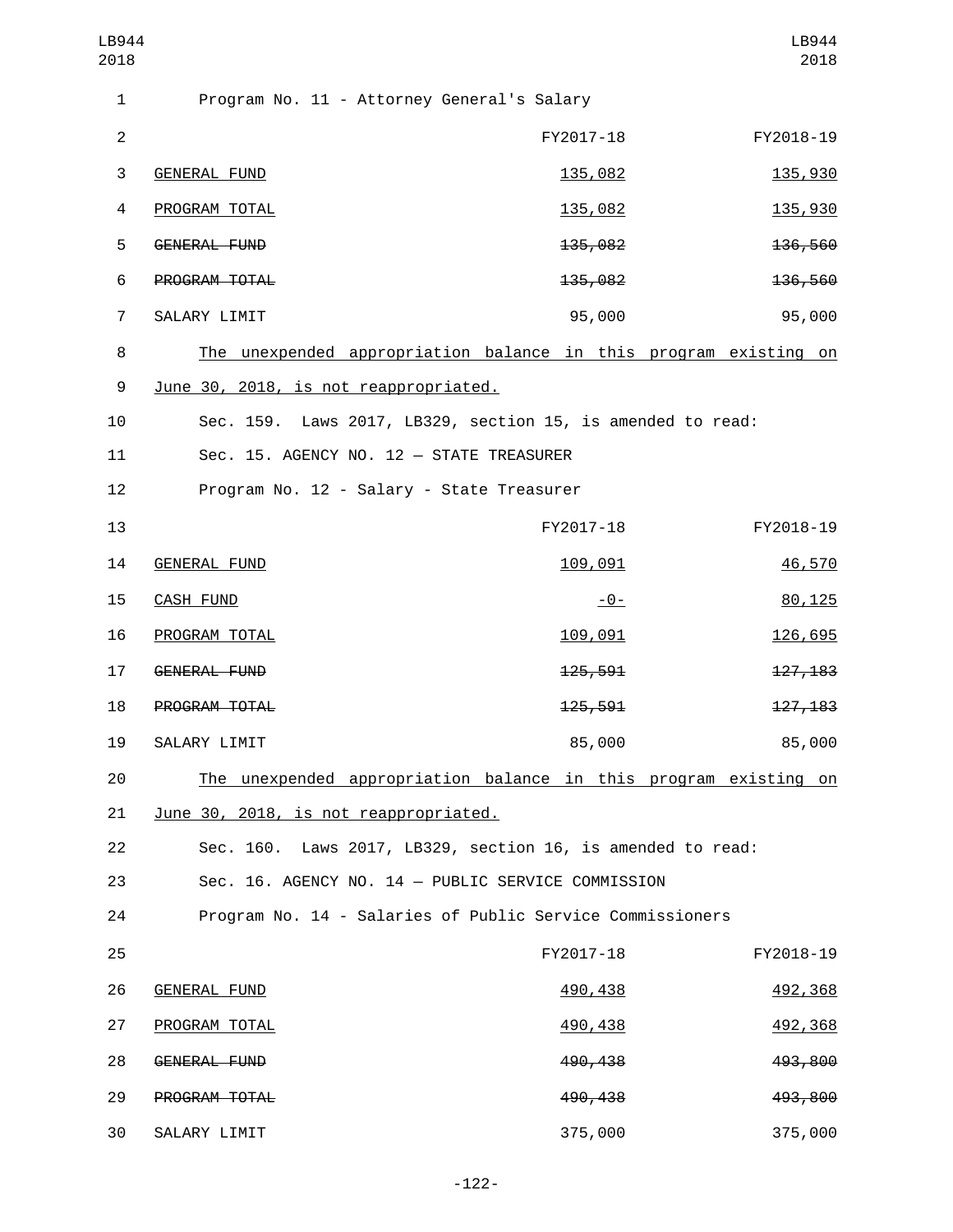| LB944<br>2018  |                                                                  |           | LB944<br>2018 |
|----------------|------------------------------------------------------------------|-----------|---------------|
| $\mathbf{1}$   | The unexpended appropriation balance in this program existing on |           |               |
| $\overline{2}$ | June 30, 2018, is not reappropriated.                            |           |               |
| 3              | Sec. 161. Laws 2017, LB329, section 17, is amended to read:      |           |               |
| 4              | Sec. 17. AGENCY NO. 15 - BOARD OF PARDONS AND BOARD OF PAROLE    |           |               |
| 5              | Program No. 320 - Board of Parole Salaries                       |           |               |
| 6              |                                                                  | FY2017-18 | FY2018-19     |
| 7              | <b>GENERAL FUND</b>                                              | 570,787   | 576, 199      |
| 8              | PROGRAM TOTAL                                                    | 570,787   | 576,199       |
| 9              | <b>GENERAL FUND</b>                                              | 570,787   | 577,500       |
| 10             | PROGRAM TOTAL                                                    | 570,787   | 577,500       |
| 11             | SALARY LIMIT                                                     | 422,532   | 425,711       |
| 12             | The unexpended appropriation balance in this program existing on |           |               |
| 13             | <u>June 30, 2018, is not reappropriated.</u>                     |           |               |
| 14             | Sec. 162. Laws 2017, LB329, section 18, is amended to read:      |           |               |
| 15             | Sec. 18. AGENCY NO. 16 - DEPARTMENT OF REVENUE                   |           |               |
| 16             | Program No. 13 - Salary - Tax Commissioner                       |           |               |
| 17             |                                                                  | FY2017-18 | FY2018-19     |
| 18             | <b>GENERAL FUND</b>                                              | 210,554   | 163,934       |
| 19             | <b>CASH FUND</b>                                                 | $-0-$     | 49,061        |
| 20             | PROGRAM TOTAL                                                    | 210,554   | 212,995       |
| 21             | GENERAL FUND                                                     | 210,554   | 213, 309      |
| 22             | PROGRAM TOTAL                                                    | 210,554   | 213,309       |
| 23             | SALARY LIMIT                                                     | 162,686   | 164,302       |
| 24             | The unexpended appropriation balance in this program existing on |           |               |
| 25             | June 30, 2018, is not reappropriated.                            |           |               |

 It is the intent of the Legislature that if the appropriation or the salary limit is insufficient in this program to meet anticipated expenditures, the Tax Commissioner shall request an additional appropriation or a higher salary limit, or both, from the Legislature by the usual deficit process. The appropriation or the salary limit shall not be administratively increased solely by the Department of

-123-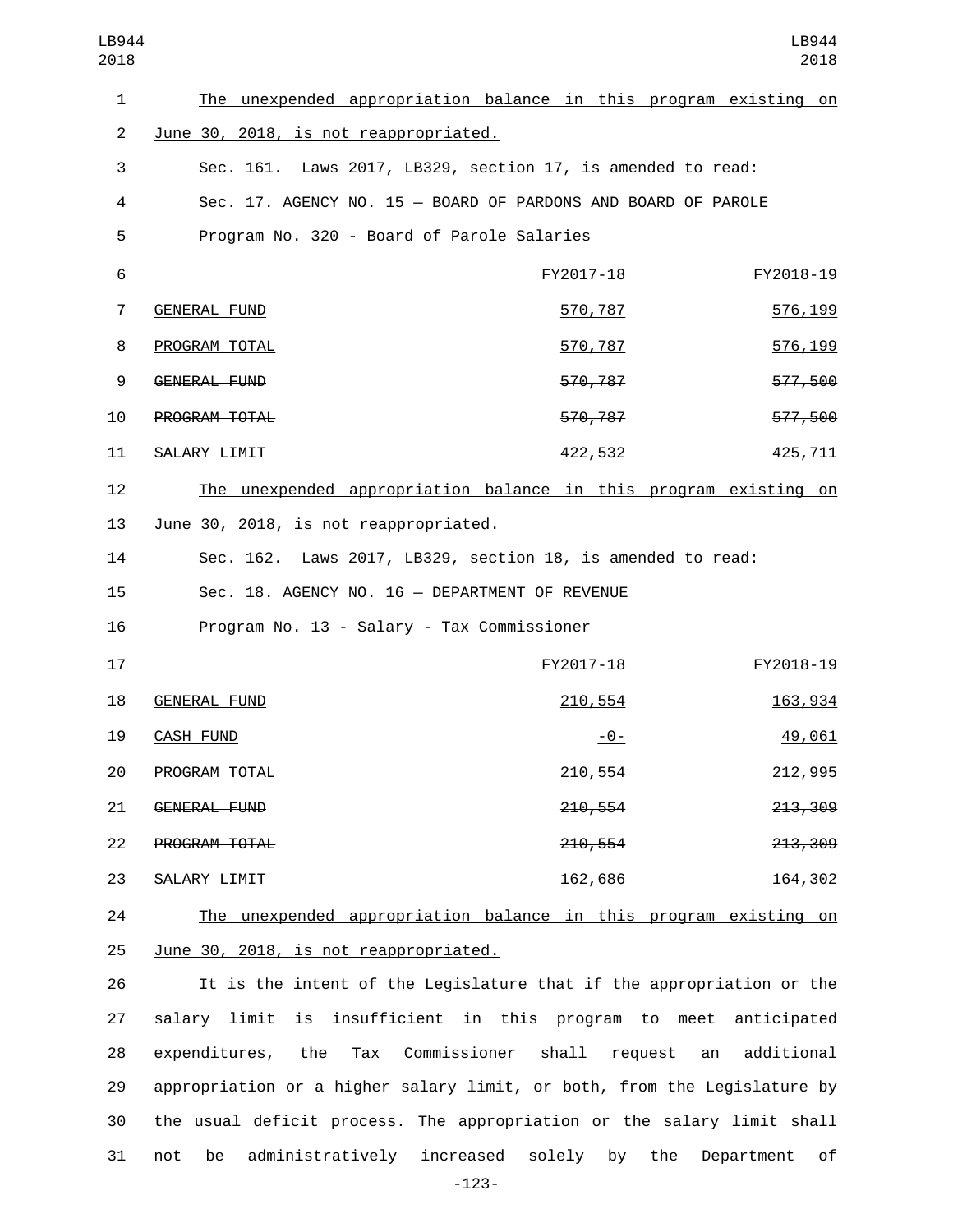| LB944<br>2018  |                                                                           |                                                                      |                      | LB944<br>2018 |
|----------------|---------------------------------------------------------------------------|----------------------------------------------------------------------|----------------------|---------------|
| $\mathbf{1}$   | Administrative Services without legislative authorization.                |                                                                      |                      |               |
| $\overline{c}$ |                                                                           | Sec. 163. Laws 2017, LB330, section 25, is amended to read:          |                      |               |
| 3              |                                                                           | Sec. 25. AGENCY NO. 46 - DEPARTMENT OF CORRECTIONAL SERVICES         |                      |               |
| 4              |                                                                           | Program No. 927 - Community Corrections Renovation and Expansion     |                      |               |
| 5              |                                                                           | FY2017-18                                                            | FY2018-19            | <b>FUTURE</b> |
| 6              | NEBRASKA CAPITAL                                                          |                                                                      |                      |               |
| $\overline{7}$ | <b>CONSTRUCTION FUND</b>                                                  | <u>12, 743, 519</u>                                                  | 1,603,520            | $-0-$         |
| 8              | PROGRAM TOTAL                                                             | <u>12,743,519</u>                                                    | 1,603,520            | $-0-$         |
| 9              | NEBRASKA CAPITAL                                                          |                                                                      |                      |               |
| 10             | CONSTRUCTION FUND                                                         | <del>12, 743, 519</del>                                              | 8,103,520            | -0-           |
| 11             | PROGRAM TOTAL                                                             |                                                                      | 12,743,519 8,103,520 | $-9-$         |
| 12             | The                                                                       | Department of Correctional Services is hereby authorized             |                      | to            |
| 13             | continue<br>the                                                           | design, construction, renovation, and repurposing                    |                      | of            |
| 14             | community corrections bed space at the department's Community Corrections |                                                                      |                      |               |
| 15             | Center facilities in Lincoln and Omaha.                                   |                                                                      |                      |               |
| 16             |                                                                           | Sec. 164. Laws 2017, LB330, section 38, is amended to read:          |                      |               |
| 17             |                                                                           | Sec. 38. AGENCY NO. 65 - DEPARTMENT OF ADMINISTRATIVE SERVICES       |                      |               |
| 18             |                                                                           | Program No. 922 - Capitol Heating, Ventilating, and Air Conditioning |                      |               |
| 19             | Systems Replacement                                                       |                                                                      |                      |               |
| 20             |                                                                           | FY2017-18                                                            | FY2018-19            | <b>FUTURE</b> |
| 21             | <b>GENERAL FUND</b>                                                       | $-0-$                                                                | $-0-$                | 66,065,200    |
| 22             | NEBRASKA CAPITAL                                                          |                                                                      |                      |               |
| 23             | <b>CONSTRUCTION FUND</b>                                                  | $-0-$                                                                | 20, 233, 620         | $-0-$         |
| 24             | PROGRAM TOTAL                                                             | $-0-$                                                                | 20, 233, 620         | 66,065,200    |
| 25             | <b>GENERAL FUND</b>                                                       | $-0-$                                                                | -0-                  | 55,002,410    |
| 26             | NEBRASKA CAPITAL                                                          |                                                                      |                      |               |
| 27             | CONSTRUCTION FUND                                                         | -0-                                                                  | 4,538,101            | 15,695,519    |
| 28             | PROGRAM TOTAL                                                             | $-\theta-$                                                           | 4,538,101            | 70,697,929    |
| 29             |                                                                           | The Legislature hereby acknowledges and reaffirms the directive made |                      |               |

30 by Laws 2014, LB905, which authorizes the Office of the Nebraska Capitol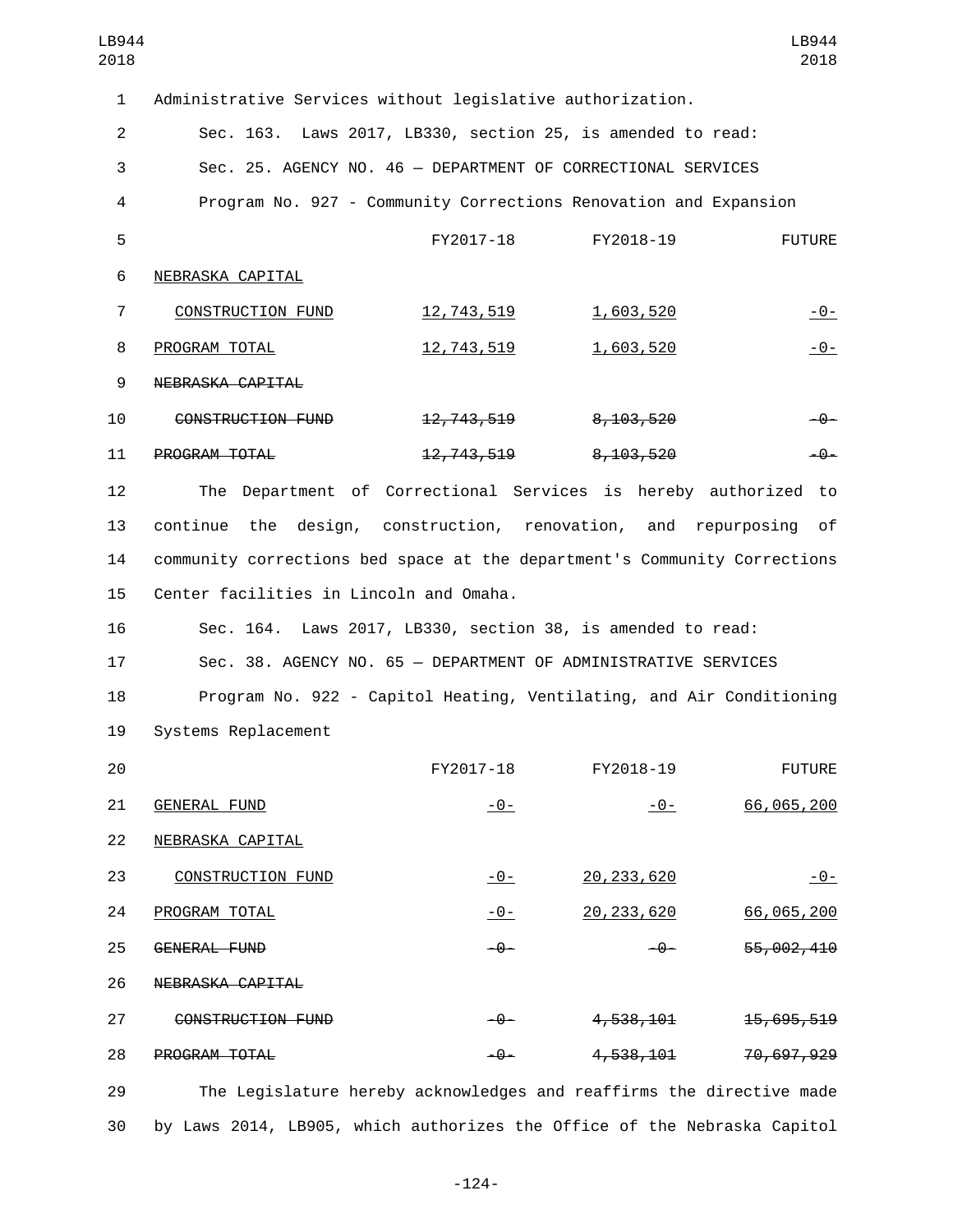Commission to continue planning for and undertake replacement of the existing heating, ventilating, and air conditioning systems serving the Nebraska State Capitol as well as associated infrastructure, fire protection, life safety, and architectural improvements identified in the Nebraska State Capitol HVAC Master Plan Amendment, dated September 20, 2013. The Legislature hereby acknowledges and reaffirms its intent to appropriate future amounts from the General Fund for completion of the project as follows: \$16,496,488 \$9,433,698 for FY2019-20; \$8,194,538 9 \$10,194,538 for FY2020-21; \$14,624,369 \$12,624,369 for FY2021-22; \$8,459,563 \$12,459,563 for FY2022-23; \$14,290,242 and \$10,290,242 for FY2023-24; and \$4,000,000 for FY2024-25. The Legislature further intends to appropriate future amounts from the Nebraska Capital Construction Fund for completion of the project as follows: \$2,469,348 for FY2019-20; \$2,794,586 for FY2020-21; \$3,833,270 for FY2021-22; \$3,762,820 for FY2022-23; and \$2,835,495 for FY2023-24. The total project cost shall not 16 exceed \$106,008,106.

Sec. 165. Laws 2017, LB330, section 42, is amended to read:

 Sec. 42. There is hereby appropriated, unless otherwise specified, for FY2017-18 and for FY2018-19 from undisbursed balances existing on June 30, 2017, and on June 30, 2018, respectively, to each agency for each program from the respective funds for capital construction as 22 follows:

 (1) Agency No. 25 — Department of Health and Human Services Program No. 919. The unexpended appropriation balances existing on June 30, 2017, from the respective funds in Program 904, less \$2,300,000 from the Nebraska Capital Construction Fund, are hereby reappropriated for FY2017-18 to Agency No. 28 - Department of Veterans Affairs', Program 904. The unexpended appropriation balances existing on June 30, 2017, from the respective funds in Program No. 923 are hereby reappropriated for FY2017-18 to Agency No. 28 - Department of Veterans' Affairs, Program 31 923.

-125-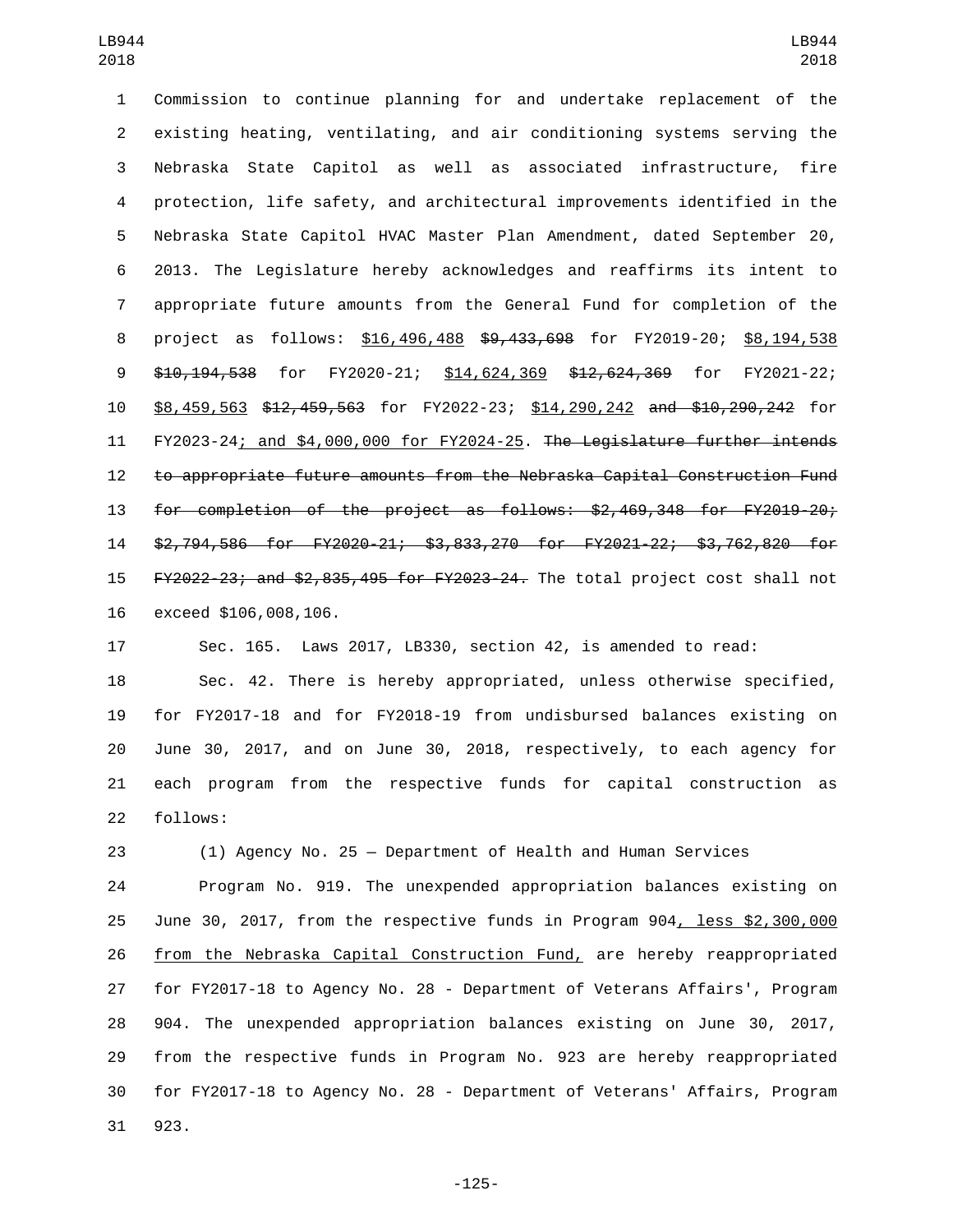| 1              | (2) Agency No. 27 - Department of Roads                                   |
|----------------|---------------------------------------------------------------------------|
| $\overline{2}$ | Program No. 901, except that the unobligated biennium appropriation       |
| 3              | balance shall lapse once all projects funded in that biennium are         |
| 4              | completed, postponed to a future biennium, or indefinitely postponed.     |
| 5              | (3) Agency No. 28 - Department of Veterans' Affairs                       |
| 6              | The unexpended appropriation balances existing on June 30, 2018,          |
| $\overline{7}$ | from the respective funds in Program 904 and Program 923 are hereby       |
| 8              | reappropriated for FY2018-19.                                             |
| 9              | $(4)$ Agency No. 31 - Military Department                                 |
| 10             | Program Nos. 925 and 990.                                                 |
| 11             | (5) Agency No. 33 - Game and Parks Commission                             |
| 12             | Program Nos. 900, 901, 902, 919, 924, 955, 960, 966, 967, 968, 969        |
| 13             | less the General Fund balance existing on June 30, 2017, 970, 971, 972,   |
| 14             | 973, 975, 976, 977, 979, 981, and 987.                                    |
| 15             | (6) Agency No. 46 - Department of Correctional Services                   |
| 16             | Program Nos. 913, 914, 921, 927, and 928.                                 |
| 17             | No. 47 - Nebraska Educational Telecommunications<br>Agency<br>(7)         |
| 18             | Commission                                                                |
| 19             | Program No. 928.                                                          |
| 20             | (8) Agency No. 50 - Board of Trustees of the Nebraska State Colleges      |
| 21             | Program Nos. 901, 903, 904, 905, 912, 919, 920, 921, 930, 933, 935,       |
| 22             | and 997, and any additional construction<br>952, 955,<br>programs         |
| 23             | administratively created relating to the Board of Trustees of the         |
| 24             | Nebraska State Colleges and its campuses which are funded through cash    |
| 25             | funds, federal funds, revolving funds, or private gifts or donations.     |
| 26             | (9) Agency No. 51 - University of Nebraska                                |
| 27             | Program Nos. 901, 902, 903, 906, 907, 909, 911, 914, 915, 917, 918,       |
| 28             | 919, 920, 921, 926, 927, 930, 934, 936, 937, 939, 942, 943, 944, 948,     |
| 29             | 950, 954, 956, 961, 963, 964, 965, 969, 971, 972, 974, 976, 978, 981,     |
| 30             | 983, 984, 990, 992, 994, 995, 997, and 998, and any additional            |
| 31             | construction programs administratively created relating to the University |

-126-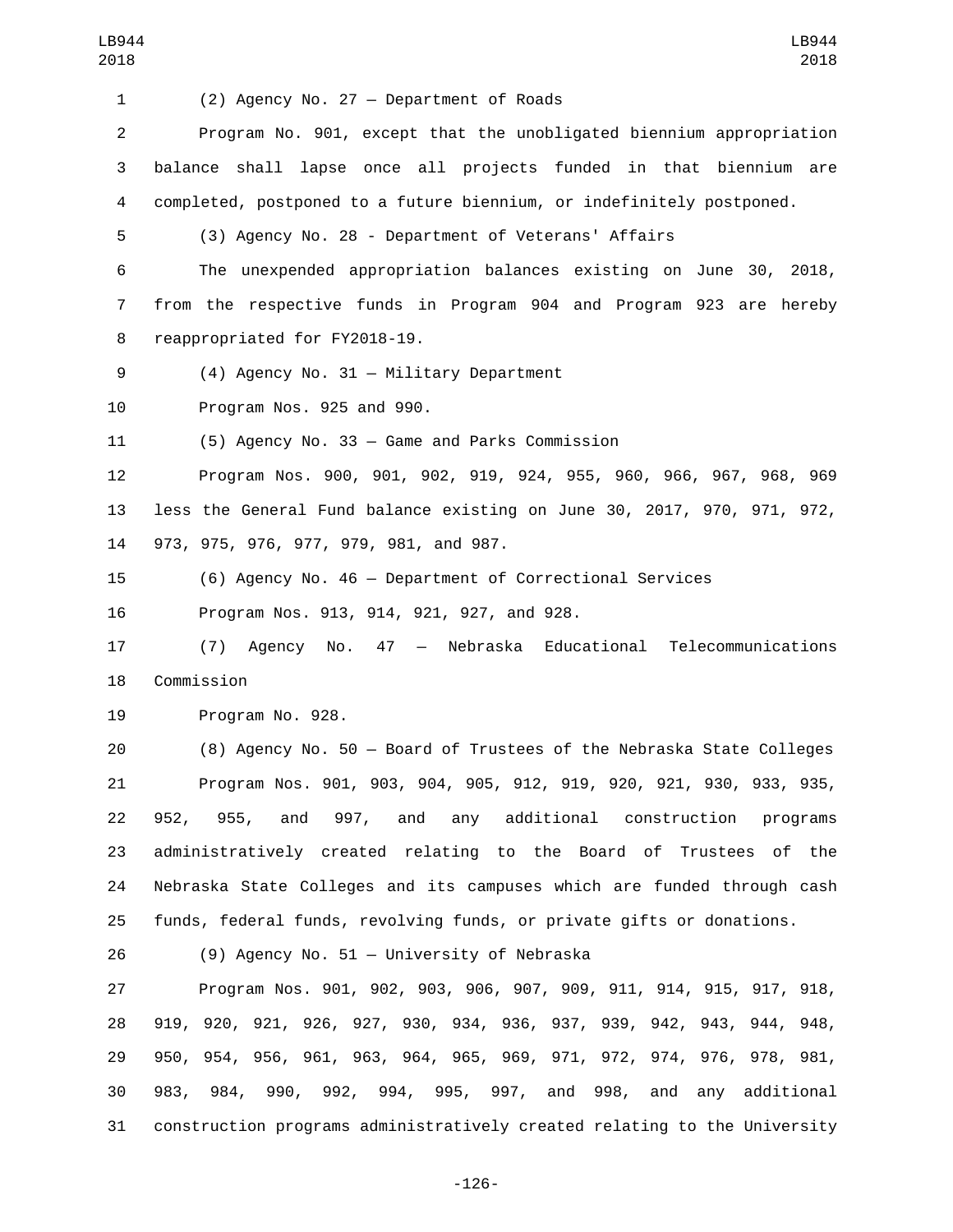of Nebraska-Lincoln, the University of Nebraska at Omaha, the University of Nebraska Medical Center, the University of Nebraska at Kearney, the Nebraska College of Technical Agriculture at Curtis, and the University of Nebraska Central Administration which are funded through cash funds, federal funds, revolving funds, or private gifts or donations.

 (10) Agency No. 65 — Department of Administrative Services Program Nos. 901, 904, 917, 922, 980, and 986.

 Appropriations to program numbers pertaining to funding for the Deferred Building Renewal Act are hereby reappropriated.

Sec. 166. Laws 2017, LB512A, section 2, is amended to read:

 Sec. 2. The General Fund appropriation for FY2017-18 to the State Department of Education, for Program 158, is hereby reduced by \$40,000. The General Fund appropriation for FY2018-19 to the State Department of Education, for Program 158, is hereby reduced by \$40,000.

 For FY2017-18 the General Fund state aid earmark in the State Department of Education, for Program 158, for the Summer Food Service Program is hereby reduced by \$40,000. For FY2018-19 the General Fund state aid earmark in the State Department of Education, for Program 158, for the Summer Food Service Program is hereby reduced by \$40,000.

 The General Fund earmark for FY2017-18 is reduced to \$1,222,430,090 in the State Department of Education, for Program 158. The General Fund earmark for FY2018-19 is reduced to \$1,251,393,303 in the State 23 Department of Education, for Program 158.

 The General Fund earmark for the Summer Food Service Program for FY2017-18 is reduced to \$90,000. The General Fund earmark for the Summer Food Service Program for FY2018-19 is reduced to \$90,000.

 Sec. 167. If any section in this act or any part of any section is declared invalid or unconstitutional, the declaration shall not affect the validity or constitutionality of the remaining portions.

 Sec. 168. Original Laws 2017, LB268A, section 3; Laws 2017, LB327, sections 10, 11, 12, 13, 14, 15, 16, 17, 18, 19, 21, 22, 23, 25, 26, 27,

-127-